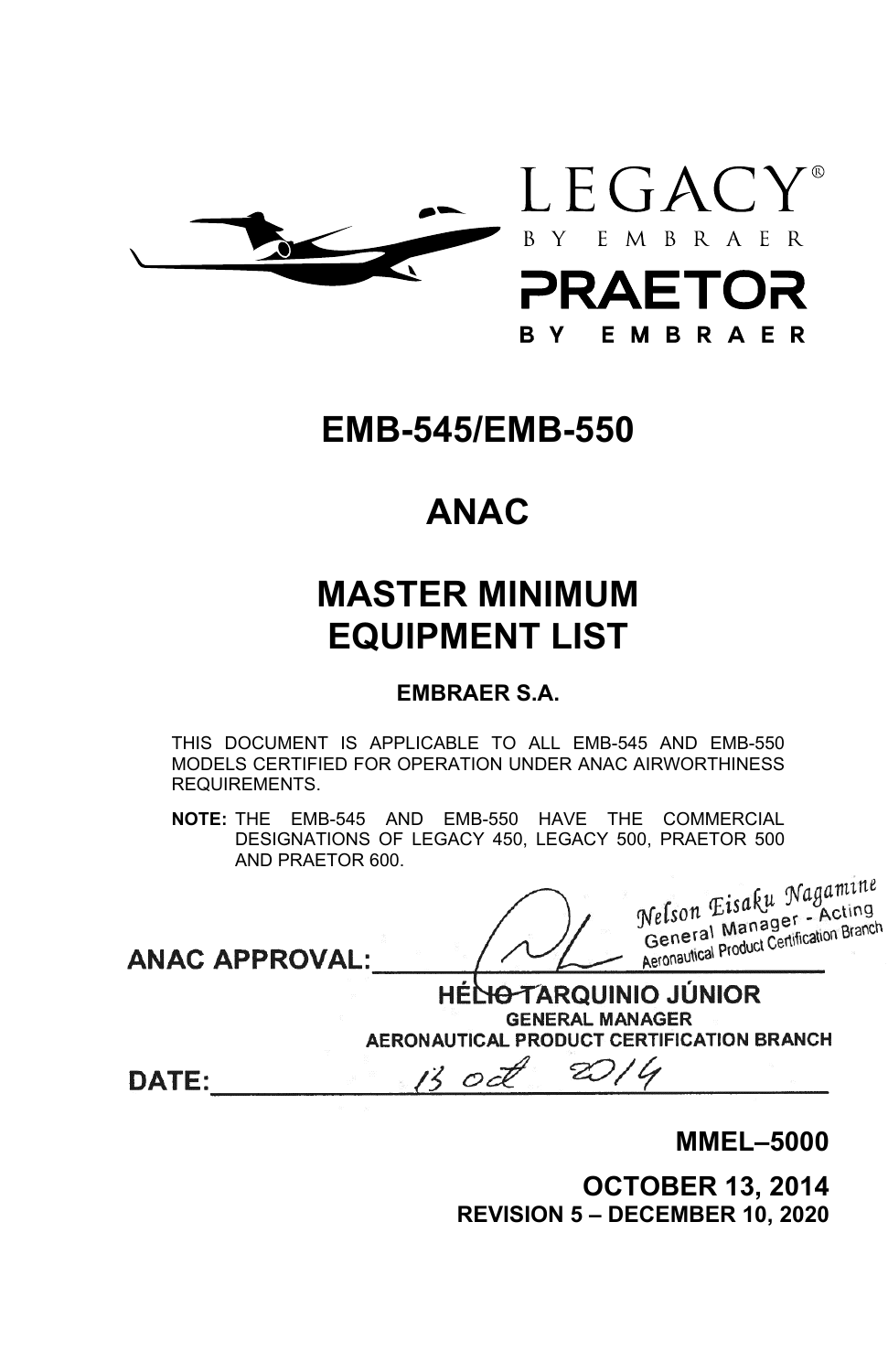

#### **(MMEL–5000)**

#### **LOG OF REVISIONS**

| <b>REVISION</b><br><b>NUMBER</b><br><b>AND DATE</b> | <b>REVISED</b><br><b>PAGES</b>      | <b>DESCRIPTION</b><br>OF REVISION                                                      | <b>ANAC APPROVAL</b>                                                           |
|-----------------------------------------------------|-------------------------------------|----------------------------------------------------------------------------------------|--------------------------------------------------------------------------------|
|                                                     | Section 1:<br>21-4, 21-5            | Update remarks<br>for item<br>21-31-00.                                                |                                                                                |
|                                                     | Section 1:<br>$24-1$                | Update remarks<br>for item<br>24-31-01.                                                |                                                                                |
|                                                     | Section 1:<br>28-1, 28-2,<br>$28-3$ | Include new item<br>28-21-03.                                                          | <b>MMEL-5000</b><br><b>Revision 1</b><br>approved by ANAC on                   |
| MAR 04, 15                                          | Section 1:<br>$34-1$                | Include new item<br>$34 - 23 - 01$ .<br>Update remarks<br>for item<br>$34 - 31 - 00$ . | March 04, 2015.<br>$11$ 15 Rev                                                 |
|                                                     | Section 1:<br>$34 - 5$              | Include new item<br>$34 - 42 - 00$ .                                                   |                                                                                |
|                                                     | Section 2:<br>ADV-1,<br>$ADV-2$     | Include new item<br><b>LG-HYD MAINT</b><br><b>REQD</b> advisory<br>message.            |                                                                                |
| 2<br>JUL 03, 15                                     | Section 1:<br>$34-9$                | Remove dispatch<br>with two<br><b>FMS-TOLD</b><br>Function<br>inoperative.             | <b>MMEL-5000</b><br><b>Revision 2</b><br>approved by ANAC on<br>July 03, 2015. |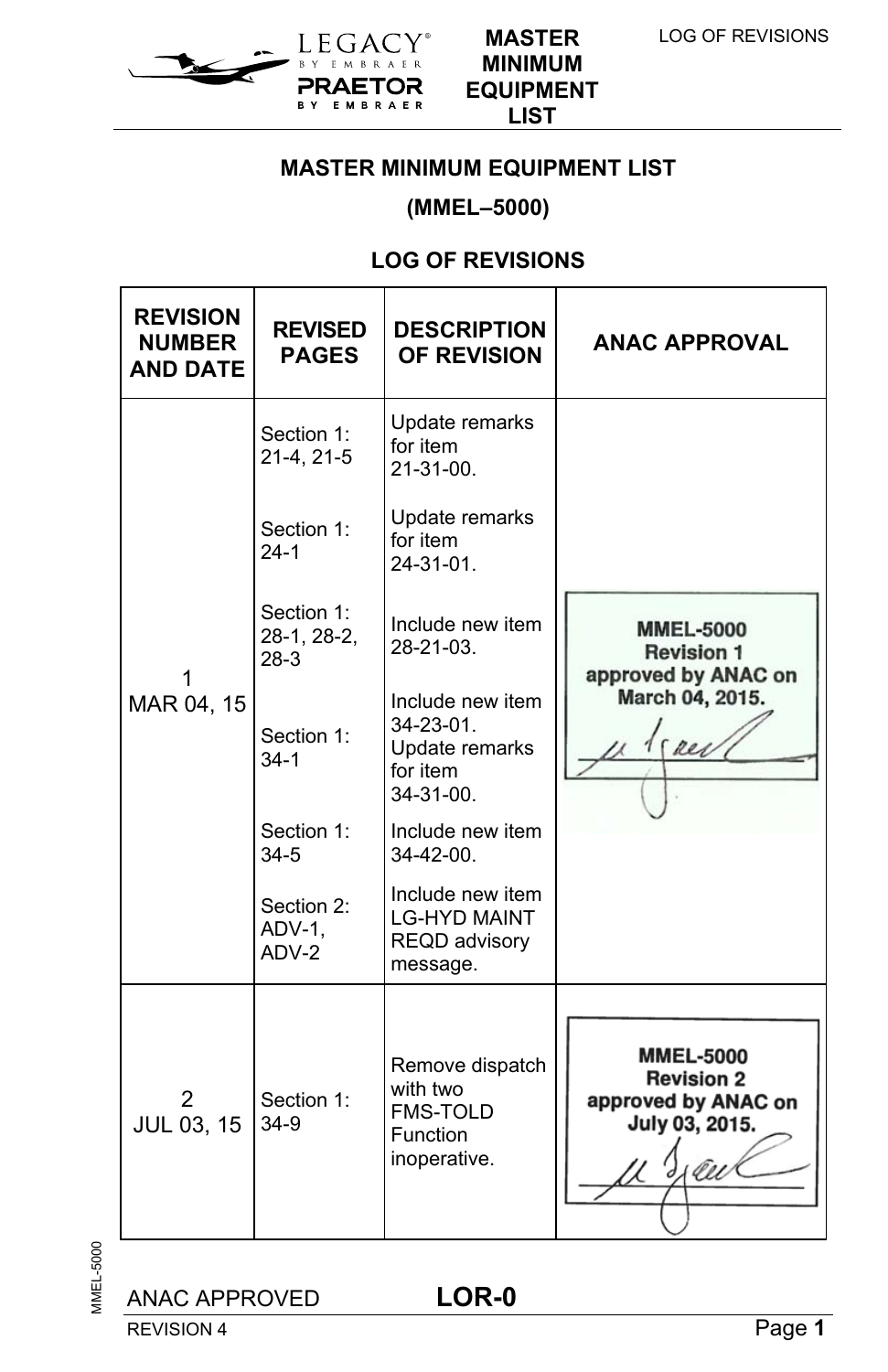

#### **(MMEL–5000)**

#### **LOG OF REVISIONS**

| <b>REVISION</b><br><b>NUMBER</b><br><b>AND DATE</b> | <b>REVISED</b><br><b>PAGES</b> | <b>DESCRIPTION</b><br><b>OF REVISION</b>                                    | <b>ANAC APPROVAL</b>                                                           |
|-----------------------------------------------------|--------------------------------|-----------------------------------------------------------------------------|--------------------------------------------------------------------------------|
| 2<br>JUL 03, 15                                     | Section 2:<br>ADV-1.<br>ADV-2  | Include new item<br>FLTCTRL FAULT<br>advisory<br>message.                   | <b>MMEL-5000</b><br><b>Revision 2</b><br>approved by ANAC on<br>July 03, 2015. |
|                                                     | Section 2:<br>STA-1            | Include new item<br>ELEC SDU<br><b>FAULT</b> status<br>message.             |                                                                                |
|                                                     | Section 1:<br>$23-1$           | Include new item<br>23-15-00.                                               |                                                                                |
|                                                     | Section 1:<br>$27-1$           | Include new item<br>27-03-01.                                               | <b>MMEL-5000</b>                                                               |
| 3<br>FEB 23, 16                                     | Section 1:<br>28-2             | Update remarks<br>for item<br>28-21-03.                                     | <b>Revision 3</b><br>approved by ANAC on<br>February 23, 2016.                 |
|                                                     | Section 1:<br>$32-1$           | Include new item<br>32-41-00 and<br>update remarks<br>for item<br>32-47-00. |                                                                                |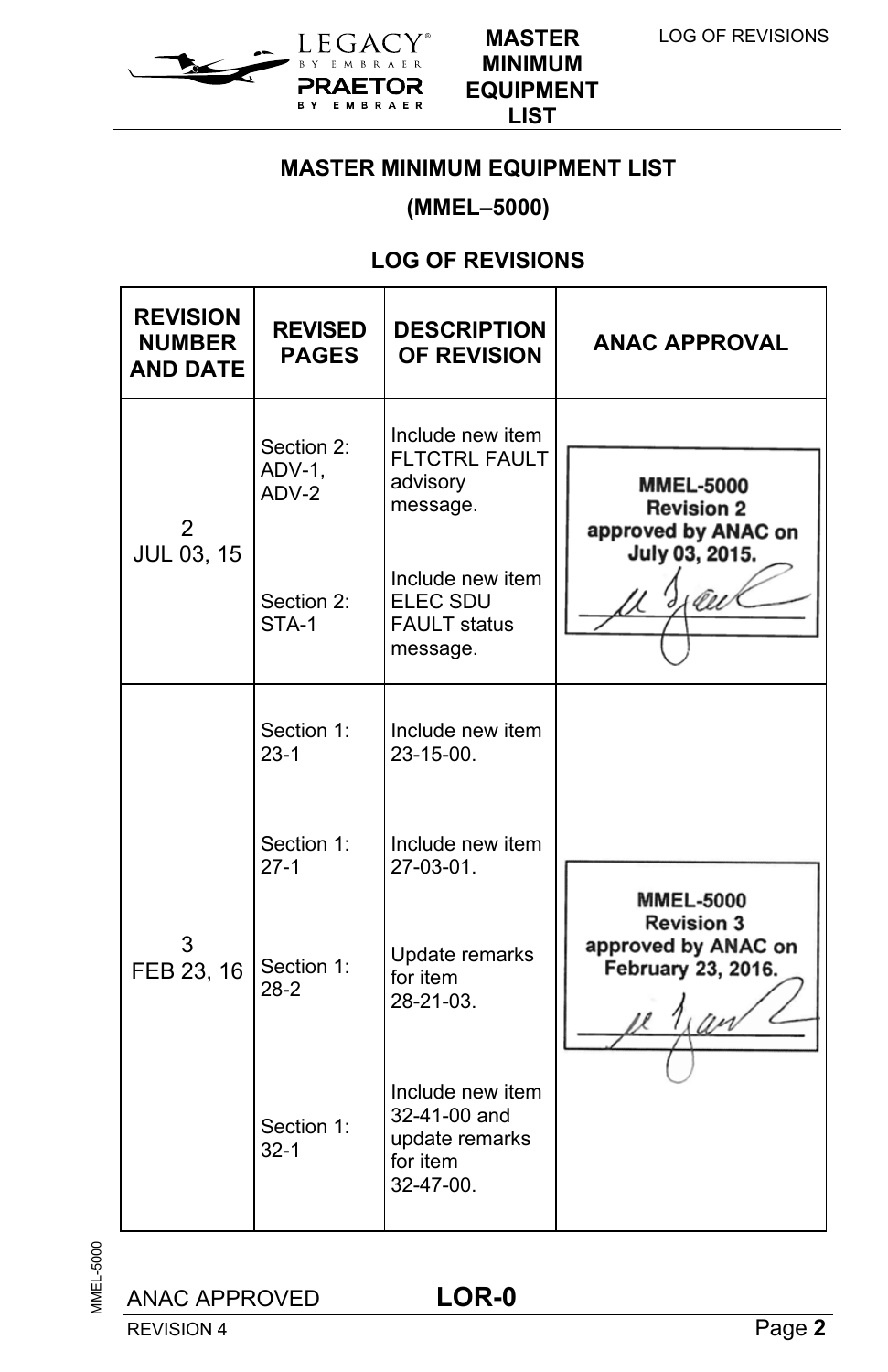

#### **(MMEL–5000)**

#### **LOG OF REVISIONS**

| <b>REVISION</b><br><b>NUMBER</b><br><b>AND DATE</b> | <b>REVISED</b><br><b>PAGES</b>                                              | <b>DESCRIPTION</b><br><b>OF REVISION</b>                                                                                                                                         | <b>ANAC APPROVAL</b>                      |
|-----------------------------------------------------|-----------------------------------------------------------------------------|----------------------------------------------------------------------------------------------------------------------------------------------------------------------------------|-------------------------------------------|
|                                                     | Section 1:<br>$34-1, 34-2,$<br>$34-5, 34-6,$<br>34-7, 34-8,<br>34-10, 34-11 | Update remarks<br>for items<br>$34 - 23 - 01$ ,<br>34-31-00,<br>$34 - 41 - 00$ ,<br>$34 - 43 - 00$ .<br>$34 - 52 - 00$ ,<br>34-61-00 and<br>include new item<br>$34 - 61 - 01$ . |                                           |
|                                                     | Section 1:<br>36-3                                                          | Update remarks<br>for item<br>36-14-04.                                                                                                                                          |                                           |
|                                                     | Section 1:<br>$42 - 1$                                                      | Include new item<br>42-31-00.                                                                                                                                                    | <b>MMEL-5000</b><br><b>Revision 3</b>     |
| FEB 23, 16                                          | Section 1:<br>$45 - 1$                                                      | Update remarks<br>for item<br>45-00-01.                                                                                                                                          | approved by ANAC on<br>February 23, 2016. |
|                                                     | Section 1:<br>46-1                                                          | Update remarks<br>for item<br>46-22-00.                                                                                                                                          |                                           |
|                                                     | Section 1:<br>$49-1$                                                        | Include new item<br>49-00-00.                                                                                                                                                    |                                           |
|                                                     | Section 2:<br>CAU-1                                                         | Include new<br>items APU FIRE<br>DET FAIL, APU<br><b>FIREXBTL B</b><br>FAIL and<br><b>AUTOBRAKE</b><br><b>FAIL</b> caution<br>messages.                                          |                                           |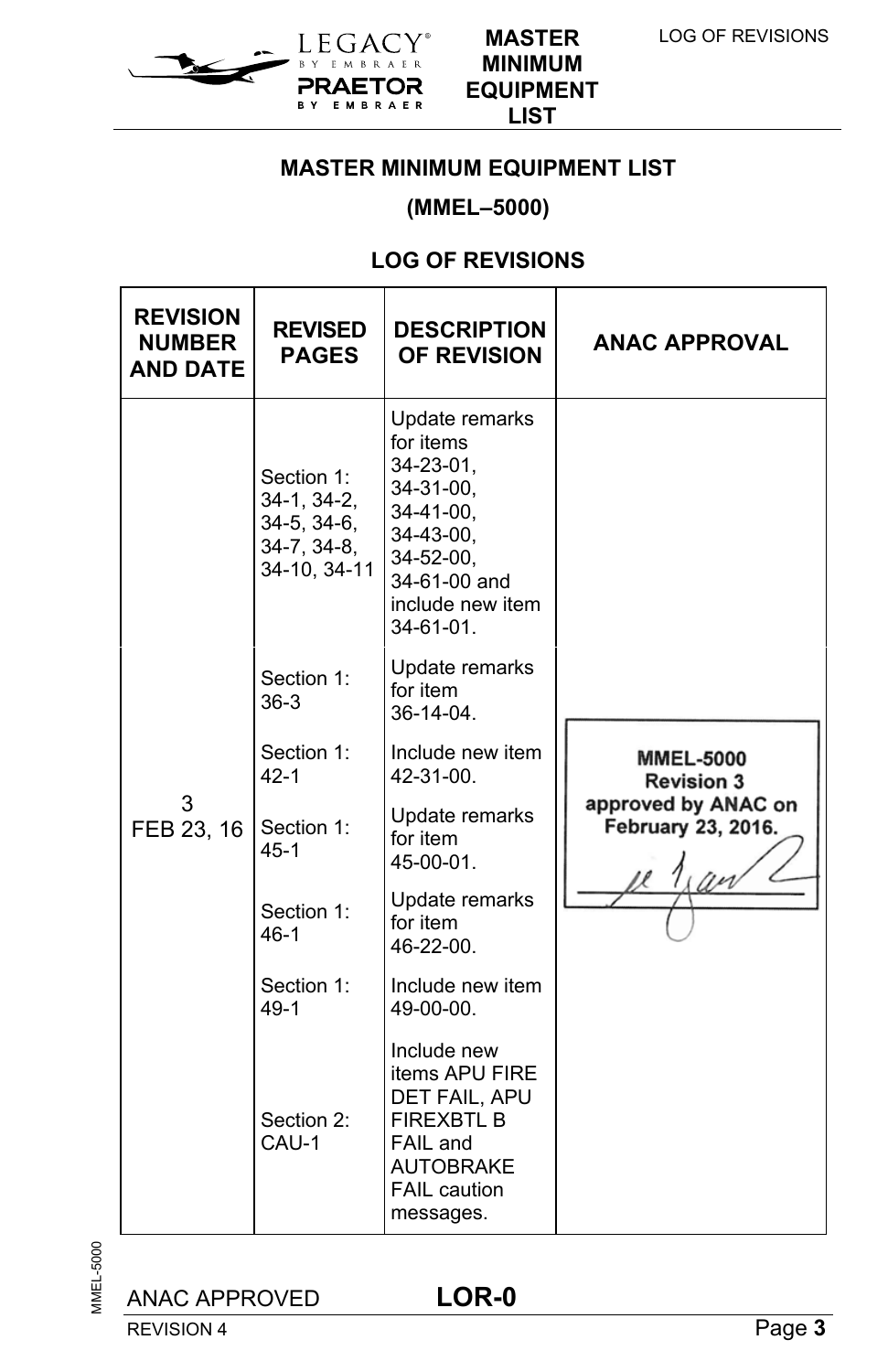

#### **(MMEL–5000)**

#### **LOG OF REVISIONS**

| <b>REVISION</b><br><b>NUMBER</b><br><b>AND DATE</b> | <b>REVISED</b><br><b>PAGES</b>                                                                                         | <b>DESCRIPTION</b><br><b>OF REVISION</b>                                                                       | <b>ANAC APPROVAL</b>            |
|-----------------------------------------------------|------------------------------------------------------------------------------------------------------------------------|----------------------------------------------------------------------------------------------------------------|---------------------------------|
|                                                     | Section 1:<br>$21-1, 21-2,$<br>$21-3, 21-4,$<br>$21-5, 21-8,$<br>21-9, 21-10,<br>$21 - 11,$<br>$21 - 13,$<br>$21 - 14$ | Update items<br>$21-00-03$ ,<br>$21 - 21 - 01$ ,<br>21-32-02,<br>$21-32-04$ ,<br>$21 - 51 - 00$ ,<br>21-60-01. |                                 |
|                                                     | Section 1:<br>$22 - 1$                                                                                                 | Update item title<br>22-11-01.                                                                                 |                                 |
| 4<br>APR 18, 19                                     | Section 1:<br>23-1, 23-2,<br>$23-3, 23-4,$<br>23-5, 23-6,<br>$23 - 7$                                                  | Update remarks<br>for item<br>23-12-00 and<br>update items<br>$23-15-00$ ,<br>$23 - 23 - 00$<br>23-51-01.      | 357/2019/GCPR/<br>GGCP/SAR-ANAC |
|                                                     | Section 1:<br>$24 - 1$                                                                                                 | Include new item<br>$24 - 34 - 01$ .                                                                           |                                 |
|                                                     | Section 1:<br>25-2, 25-3,<br>25-4, 25-5                                                                                | Include new<br>items 25-12-08.<br>25-61-05 and<br>update item<br>25-21-01.                                     |                                 |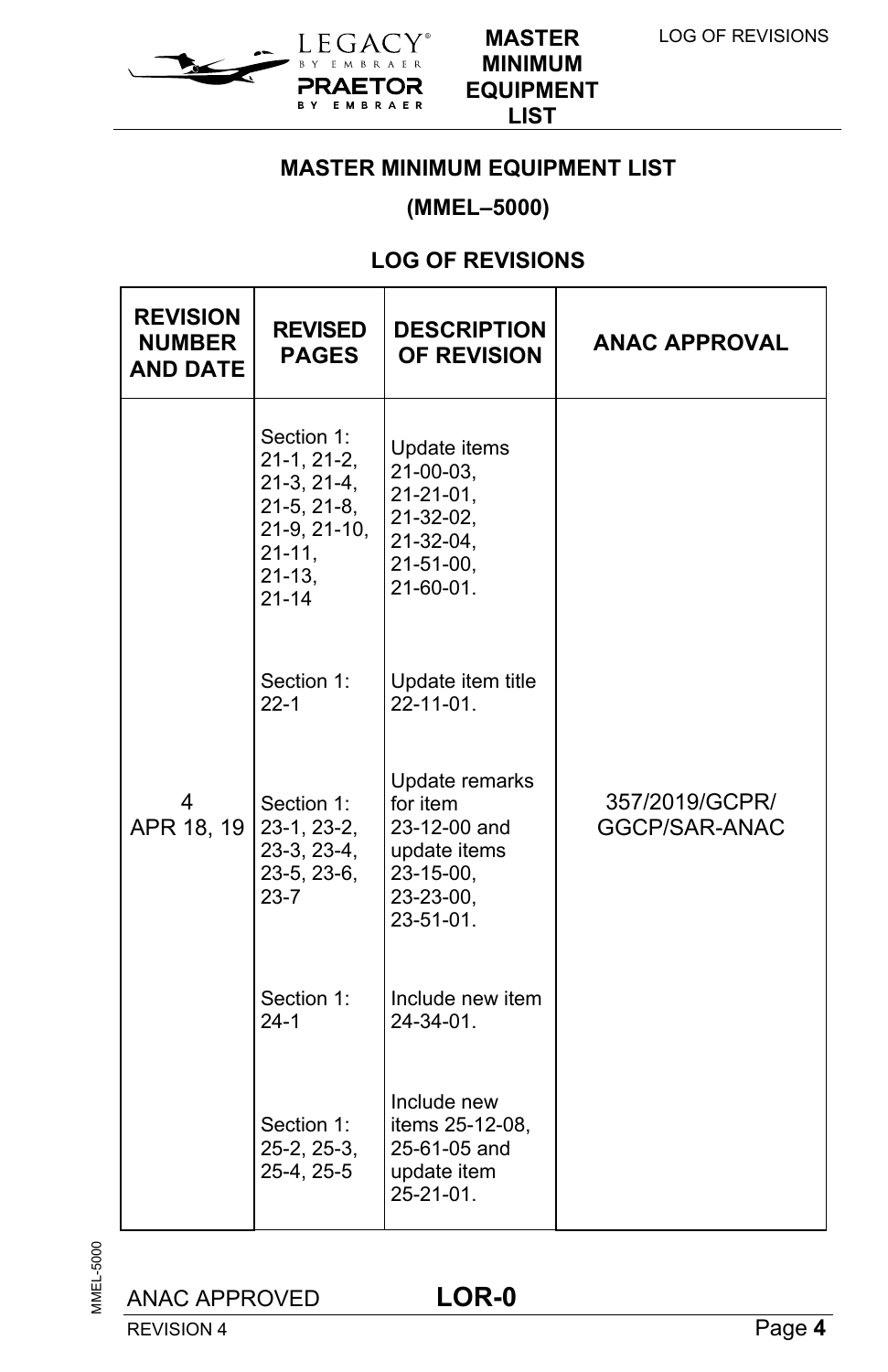

#### **(MMEL–5000)**

#### **LOG OF REVISIONS**

| <b>REVISION</b><br><b>NUMBER</b><br><b>AND DATE</b> | <b>REVISED</b><br><b>PAGES</b>                                        | <b>DESCRIPTION</b><br><b>OF REVISION</b>                                                                                                                                 | <b>ANAC APPROVAL</b>            |
|-----------------------------------------------------|-----------------------------------------------------------------------|--------------------------------------------------------------------------------------------------------------------------------------------------------------------------|---------------------------------|
|                                                     | Section 1:<br>28-1, 28-2,<br>28-3, 28-4,<br>28-5, 28-6,<br>28-7, 28-8 | Update items<br>28-11-03,<br>28-21-03.<br>28-23-00,<br>28-23-03.<br>28-23-08.<br>Include new<br>items 28-23-11,<br>28-24-00 and<br>move item<br>28-24-01 to<br>28-11-05. |                                 |
| 4<br>APR 18, 19                                     | Section 1:<br>$31-1, 31-3$                                            | Include new<br>items 31-52-01.<br>$31 - 64 - 00$ .                                                                                                                       | 357/2019/GCPR/<br>GGCP/SAR-ANAC |
|                                                     | Section 1:<br>32-1, 32-2                                              | Update item<br>32-47-00 and<br>include new<br>items 32-49-07,<br>32-49-08.                                                                                               |                                 |
|                                                     | Section 1:<br>34-1, 34-4,<br>34-6, 34-7,<br>34-8, 34-9,<br>$34 - 10$  | Update items<br>34-31-00,<br>$34 - 41 - 00$ ,<br>34-43-00,<br>34-52-00,<br>include new item<br>34-33-00 and<br>update remarks<br>for item<br>34-56-00.                   |                                 |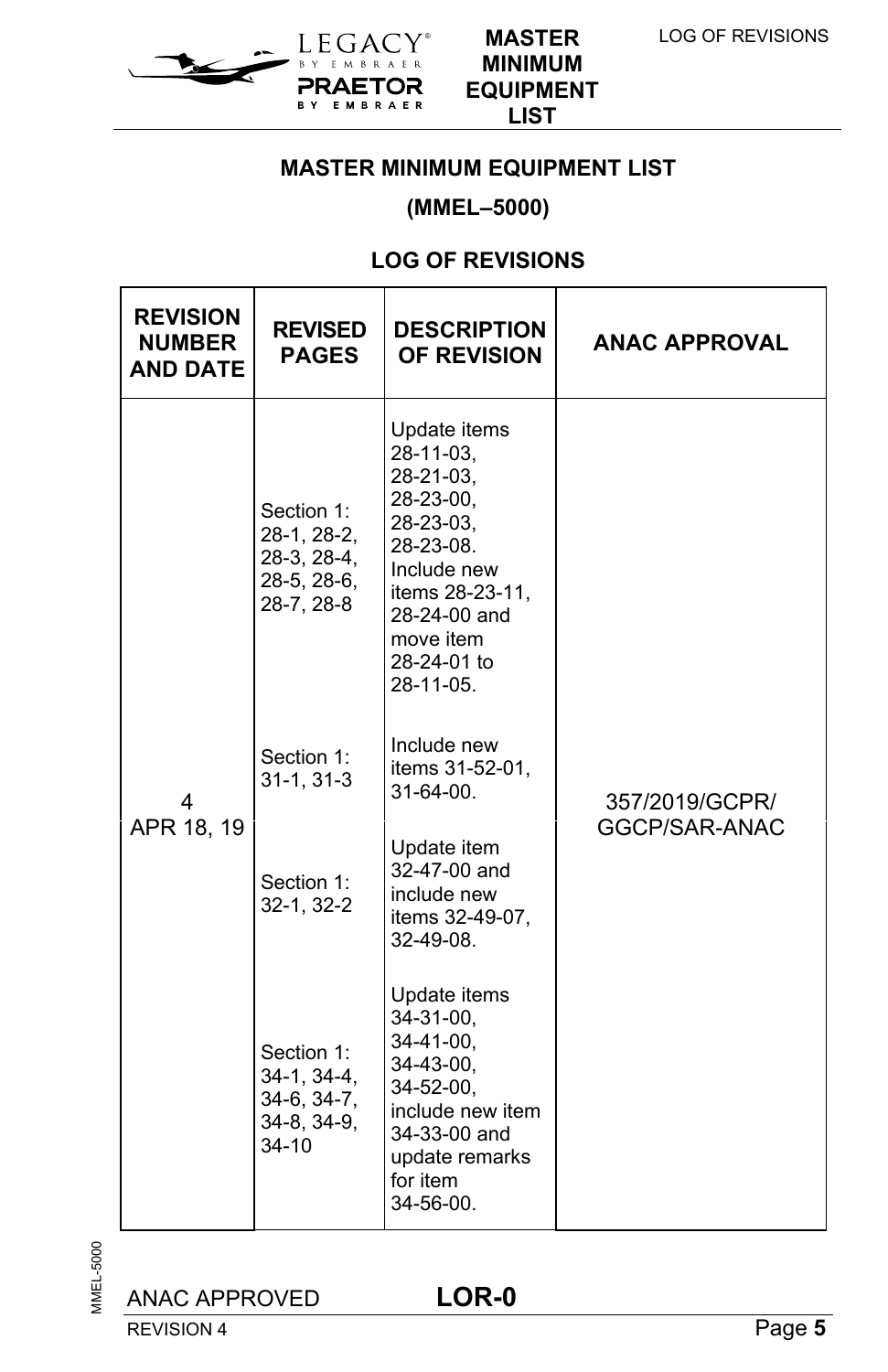

#### **(MMEL–5000)**

#### **LOG OF REVISIONS**

| <b>REVISION</b><br><b>NUMBER</b><br><b>AND DATE</b> | <b>REVISED</b><br><b>PAGES</b> | <b>DESCRIPTION</b><br><b>OF REVISION</b>                                                                             | <b>ANAC APPROVAL</b>            |
|-----------------------------------------------------|--------------------------------|----------------------------------------------------------------------------------------------------------------------|---------------------------------|
|                                                     | Section 1:<br>$35-1$           | Include new item<br>35-01-03.                                                                                        |                                 |
|                                                     | Section 1:<br>$36-4$           | Include new item<br>36-17-00.                                                                                        |                                 |
|                                                     | Section 2:<br>CAU-1            | Update item<br><b>AUTOBRAKE</b><br><b>FAIL</b> caution<br>message.                                                   |                                 |
| 4<br>APR 18, 19                                     | Section 2:<br>ADV-1            | New item<br><b>AUTOBRAKE</b><br>FAIL advisory<br>message.                                                            | 357/2019/GCPR/<br>GGCP/SAR-ANAC |
|                                                     | Section 2:<br>ADV-2            | Update item<br><b>LG-HYD MAINT</b><br><b>REQD</b> advisory<br>message.                                               |                                 |
|                                                     | Section 2:<br>STA-1            | Update repair<br>interval and<br>remarks for item<br><b>ENG</b><br><b>DOWNLOAD</b><br><b>REQD</b> status<br>message. |                                 |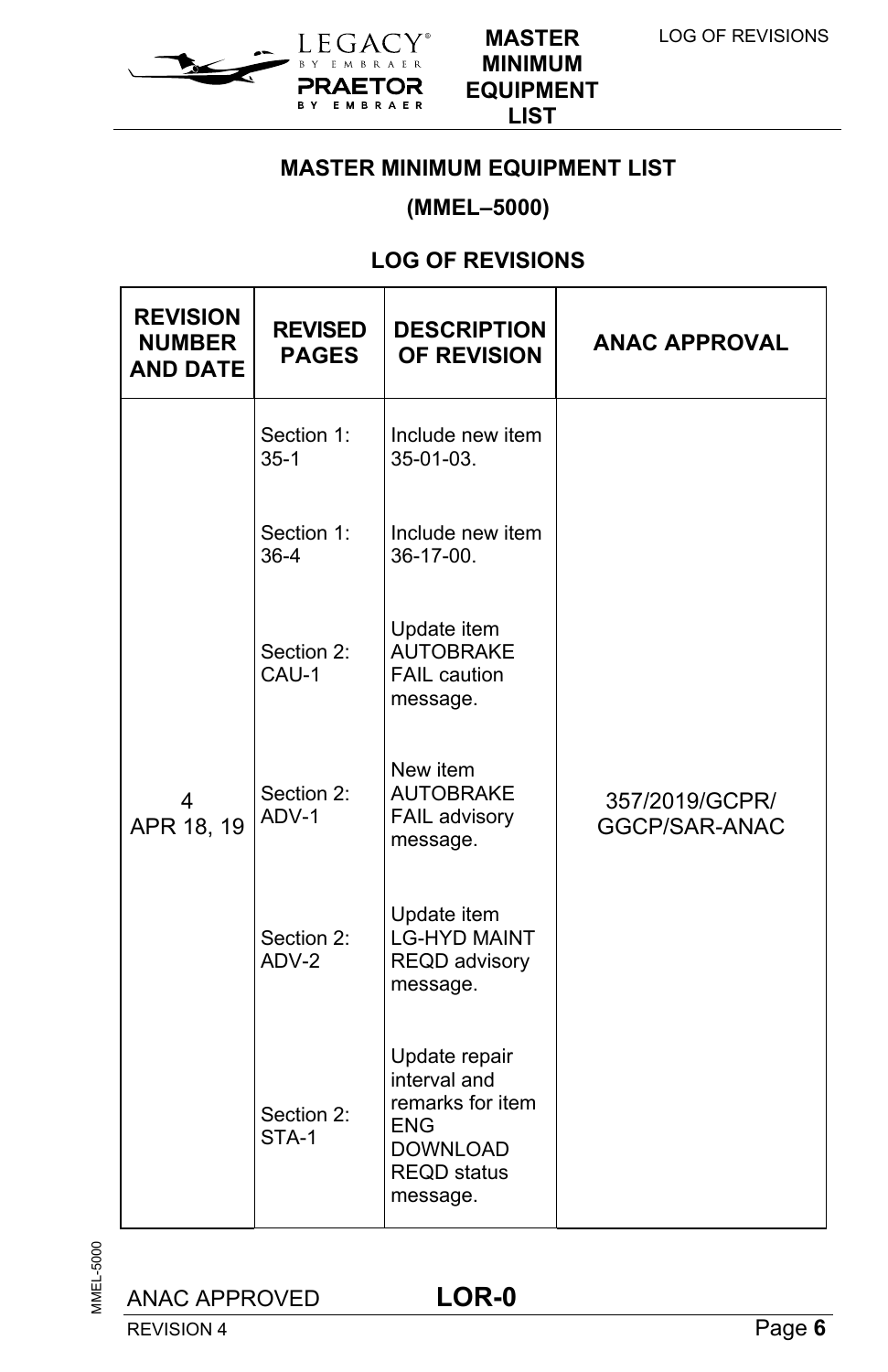

#### **(MMEL–5000)**

#### **LOG OF REVISIONS**

| <b>REVISION</b><br><b>NUMBER</b><br><b>AND DATE</b> | <b>REVISED</b><br><b>PAGES</b>                                                                                            | <b>DESCRIPTION</b><br>OF REVISION                                                                                       | <b>ANAC APPROVAL</b>             |
|-----------------------------------------------------|---------------------------------------------------------------------------------------------------------------------------|-------------------------------------------------------------------------------------------------------------------------|----------------------------------|
|                                                     | Section 1:<br>$21-1, 21-2,$<br>$21-3,21-4,$<br>$21-5, 21-8,$<br>21-9, 21-10,<br>$21 - 11$ ,<br>$21 - 13$ ,<br>$21 - 14$ . | Update items<br>21-00-03,<br>21-21-01,<br>21-32-02,<br>21-32-04<br>$21 - 51 - 00$ ,<br>21-60-01.                        |                                  |
|                                                     | Section 1:<br>24-1, 24-2.                                                                                                 | Update item<br>$24 - 31 - 01$ .                                                                                         |                                  |
| 5<br>DEC 10, 20                                     | Section 1<br>28-1, 28-2,<br>28-3, 28-4,<br>28-5, 28-6.                                                                    | Update items<br>28-11-03.<br>28-11-05.<br>28-21-03,<br>28-23-00,<br>28-23-03.<br>28-23-08.<br>28-23-11.<br>28-24-00.    | 1111/2020/GTPR/<br>GCPP/SAR-ANAC |
|                                                     | Section 1<br>$32-1, 32-2.$                                                                                                | Update item<br>$32 - 47 - 00$ .                                                                                         |                                  |
|                                                     | Section 1<br>$34-1.34-6.$<br>$34-7, 34-8,$<br>34-9, 34-10,<br>$34 - 11$ .                                                 | Include new item<br>34-26-00 and<br>update items<br>$34 - 42 - 00$<br>$34 - 43 - 00$ ,<br>34-56-00,<br>$34 - 61 - 00$ . |                                  |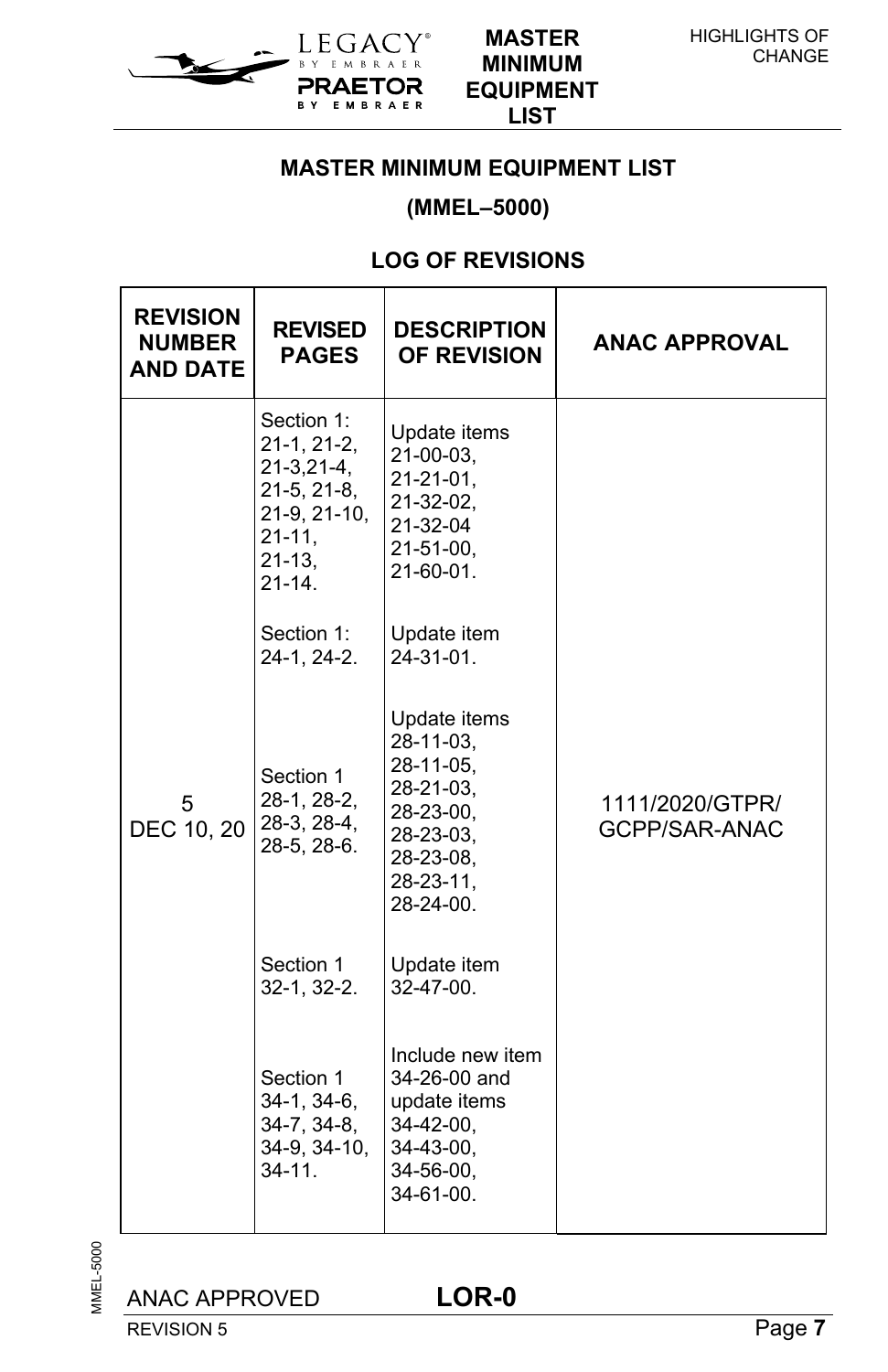

#### **(MMEL–5000)**

#### **LOG OF REVISIONS**

| <b>REVISION</b><br><b>NUMBER</b><br><b>AND DATE</b> | <b>REVISED</b><br><b>PAGES</b> | <b>DESCRIPTION</b><br>OF REVISION                                                                                                                  | <b>ANAC APPROVAL</b>                    |
|-----------------------------------------------------|--------------------------------|----------------------------------------------------------------------------------------------------------------------------------------------------|-----------------------------------------|
|                                                     | Section 1<br>$36-4.$           | Update item<br>36-17-00.                                                                                                                           |                                         |
|                                                     | Section 1<br>$73-1.$           | Update repair<br>interval for item<br>73-21-00.                                                                                                    |                                         |
| 5<br>DEC 10, 20                                     | Section 2<br>ADV-1.            | Update repair<br>interval for item<br>ENG 1(2)<br><b>FADEC</b><br>FAULT and<br>ENG 1(2)<br><b>SHORT</b><br><b>DISPATCH</b><br>advisory<br>message. | 1111/2020/GTPR/<br><b>GCPP/SAR-ANAC</b> |
|                                                     |                                |                                                                                                                                                    |                                         |

MMEL-5000 MMEL-5000

ANAC APPROVED **LOR-0**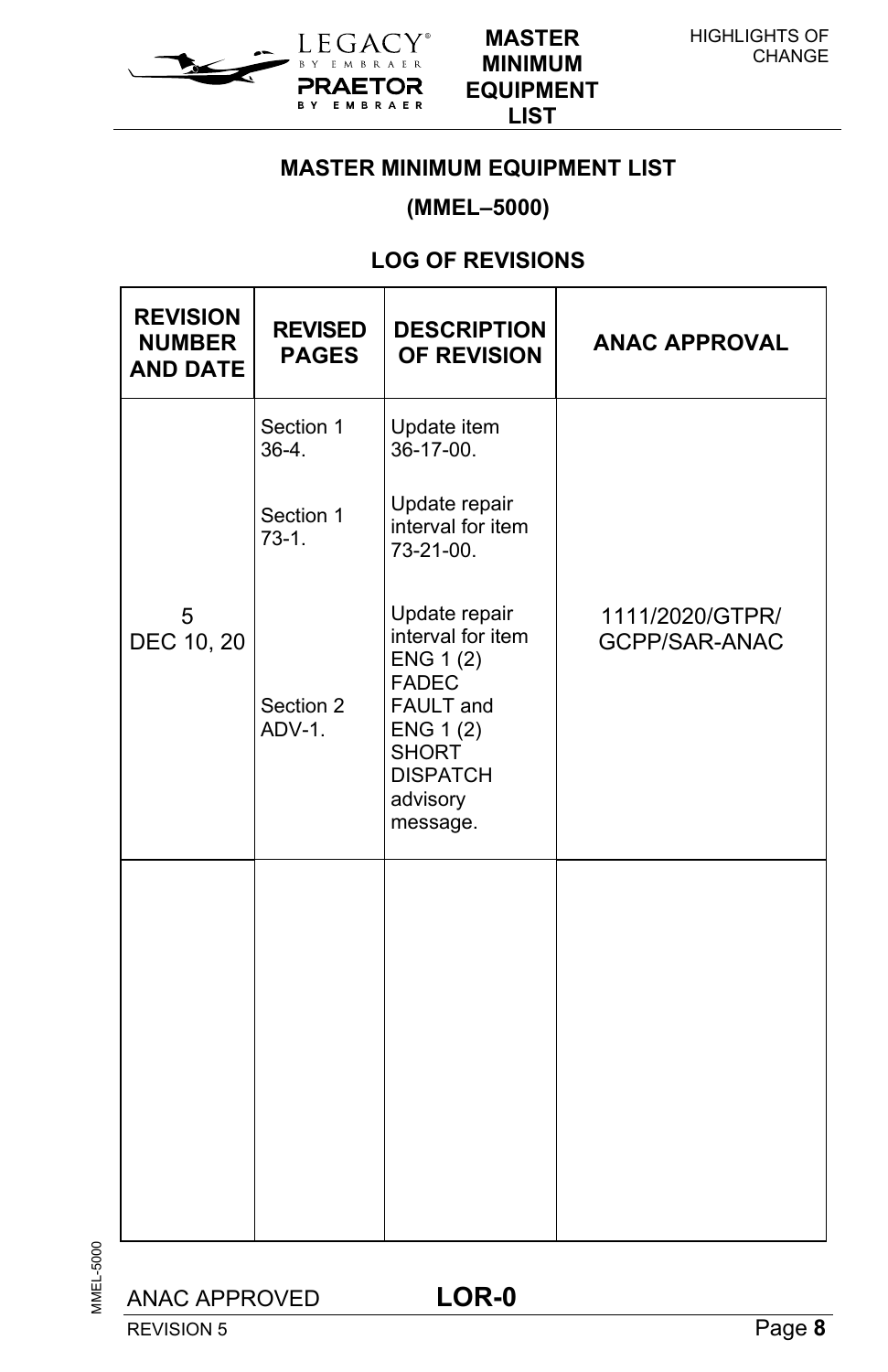



#### **(MMEL–5000)**

#### **HIGHLIGHTS OF CHANGE**

#### **REVISION 5 – DECEMBER 10, 2020**

- SECTION 1:
	- General Updated applicability in order to inform the commercial designation of the airplane.
	- 21-00-03 Updated applicability.
	- 21-21-01 Updated applicability.
	- 21-32-02 Updated applicability.
	- 21-32-04 Updated applicability.
	- 21-51-00 Updated applicability.
	- 21-60-01 Updated applicability.
	- 24-31-01 Updated item in order to restrict applicability for airplanes Post-Mod. SB 550-29-0002 and included a new dispatch condition for airplanes Pre-Mod. SB 550-29-0002.
	- 28-11-03 Updated applicability.
	- 28-11-05 Updated applicability.
	- 28-21-03 Updated applicability.
	- 28-23-00 Updated applicability.
	- 28-23-03 Updated applicability.
	- 28-23-08 Updated applicability.
	- 28-23-11 Updated applicability.
	- 28-24-00 Updated applicability.
	- 32-47-00 Updated applicability and included a new dispatch condition for PRAETOR 600.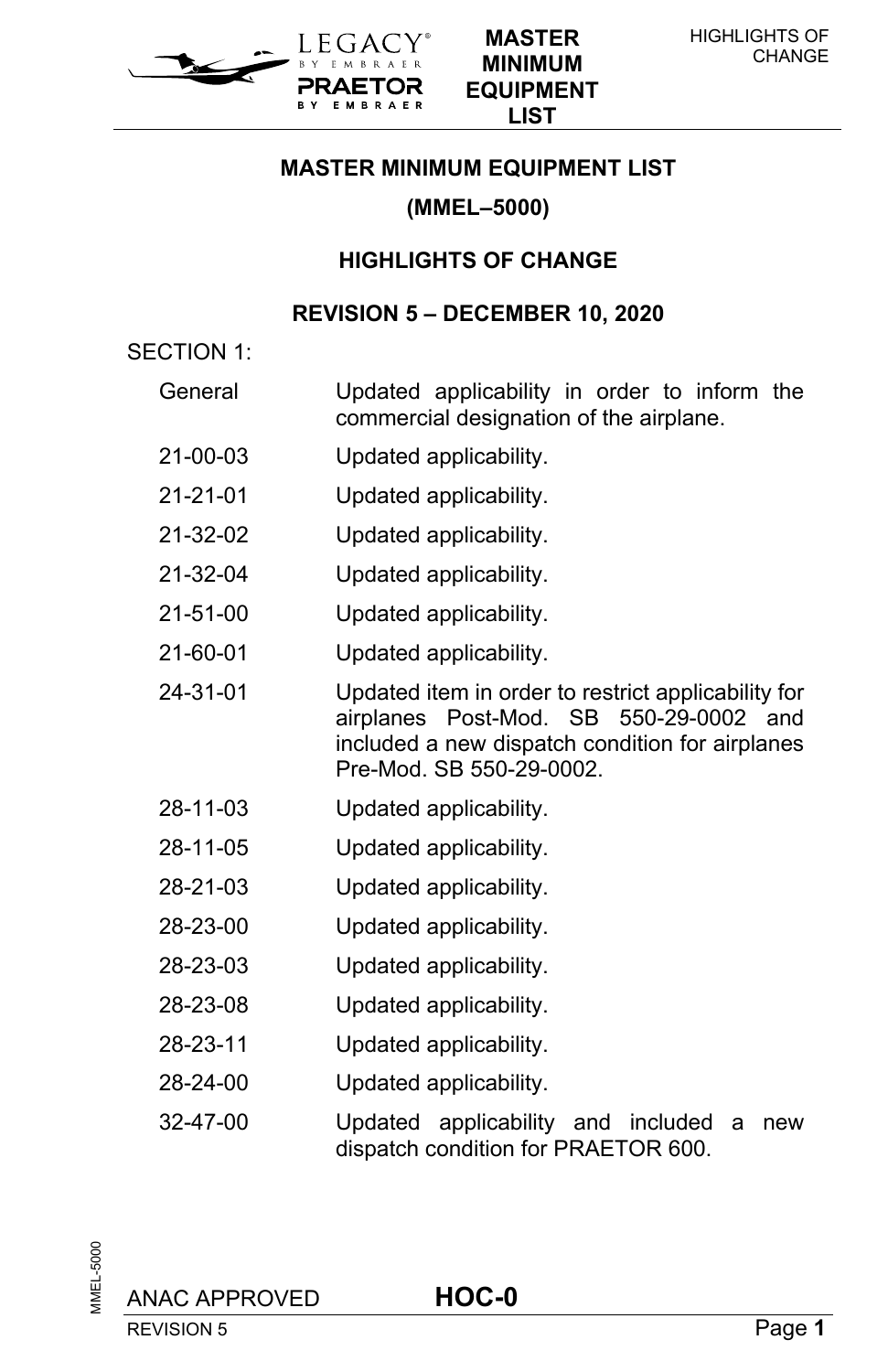



#### **(MMEL–5000)**

#### **HIGHLIGHTS OF CHANGE**

#### **REVISION 5 – DECEMBER 10, 2020**

- 34-26-00 New item.
	- 34-42-00 Included new subitem.
	- 34-43-00 Included new subitem.
	- 34-56-00 Updated item remarks and/or exceptions and deleted dispatch condition in case FMS is not used.
	- 34-61-00 Deleted optional item indication.
	- 36-17-00 Updated applicability.
	- 73-21-00 Updated repair interval in the remarks and/or exceptions.

SECTION 2: ENG 1 (2) FADEC FAULT Advisory Message

SECTION 1:

 Updated repair interval in the remarks and/or exceptions.

 Updated repair interval in the remarks and/or exceptions.

ENG 1 (2) **SHORT** DISPATCH Advisory Message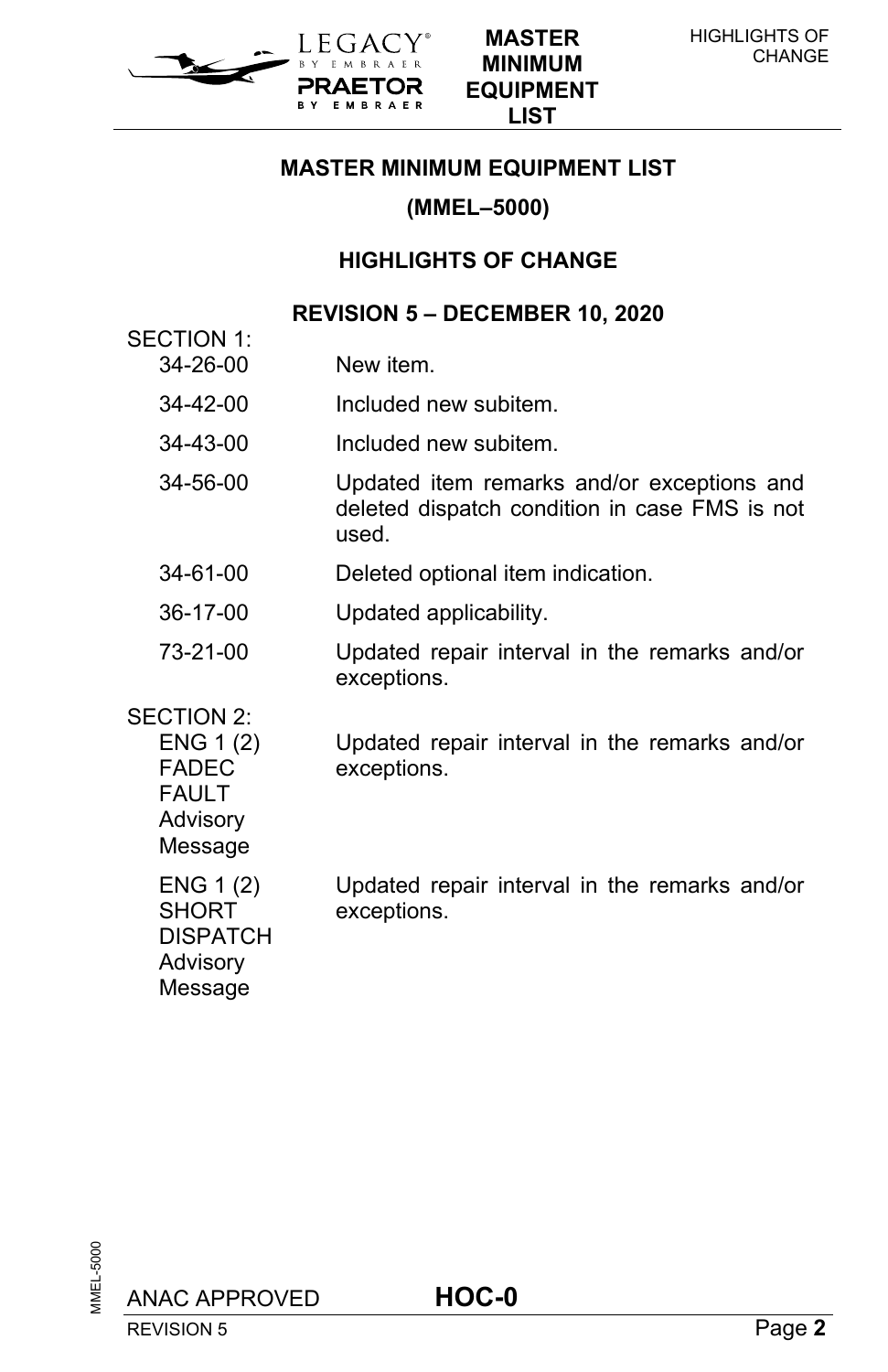

## **LIST OF EFFECTIVE PAGES**

| ORIGINAL  0 OCT 13, 2014  |  |
|---------------------------|--|
| REVISION  1  MAR 04, 2015 |  |
| REVISION 2  JUL 03, 2015  |  |
| REVISION  3  FEB 23, 2016 |  |
| REVISION 4 APR 18, 2019   |  |
| REVISION 5 DEC 10, 2020   |  |
|                           |  |

| * Title  REVISION 5                                                                                                                                                                                |  |
|----------------------------------------------------------------------------------------------------------------------------------------------------------------------------------------------------|--|
| LOR-0-1  REVISION 4<br>LOR-0-2  REVISION 4<br>LOR-0-3  REVISION 4<br>LOR-0-4  REVISION 4<br>LOR-0-5REVISION 4<br>LOR-0-6  REVISION 4<br>* LOR-0-7 (new). REVISION 5<br>* LOR-0-8 (new). REVISION 5 |  |
| * LEP-0-1 REVISION 5<br>* LEP-0-2 REVISION 5                                                                                                                                                       |  |
| COV-1-1REVISION 4                                                                                                                                                                                  |  |
| TOC-1-1REVISION 4                                                                                                                                                                                  |  |
| INTR-1-1REVISION 4<br>INTR-1-2REVISION 4<br><b>INTR-1-3 REVISION 4</b><br>INTR-1-4  REVISION 4<br>INTR-1-5REVISION 4<br>INTR-1-6REVISION 4<br>INTR-1-7  REVISION 4<br>INTR-1-8  REVISION 4         |  |
| INTR-1-9REVISION 4<br><b>INTR-1-10  REVISION 4</b>                                                                                                                                                 |  |

| * 21-1  REVISION 5  |  |
|---------------------|--|
| * 21-2  REVISION 5  |  |
| * 21-3  REVISION 5  |  |
| * 21-4  REVISION 5  |  |
| * 21-5  REVISION 5  |  |
| 21-6  REVISION 4    |  |
| 21-7  REVISION 4    |  |
| * 21-8  REVISION 5  |  |
| * 21-9  REVISION 5  |  |
| * 21-10  REVISION 5 |  |
| * 21-11  REVISION 5 |  |
| 21-12  REVISION 4   |  |
| * 21-13  REVISION 5 |  |
| * 21-14  REVISION 5 |  |
| 21-15  REVISION 4   |  |
| 22-1  REVISION 4    |  |
| 22-2  REVISION 4    |  |
| 22-3  REVISION 4    |  |
| 22-4  REVISION 4    |  |
| 23-1  REVISION 4    |  |
| 23-2  REVISION 4    |  |
| 23-3  REVISION 4    |  |
| 23-4  REVISION 4    |  |
| 23-5  REVISION 4    |  |
| 23-6  REVISION 4    |  |
| 23-7  REVISION 4    |  |
| 23-8  REVISION 4    |  |
| 23-9  REVISION 4    |  |
| * 24-1  REVISION 5  |  |

MMEL-5000 **MMEL-5000** 

\* Asterisk indicates pages revised, added or deleted by the current revision.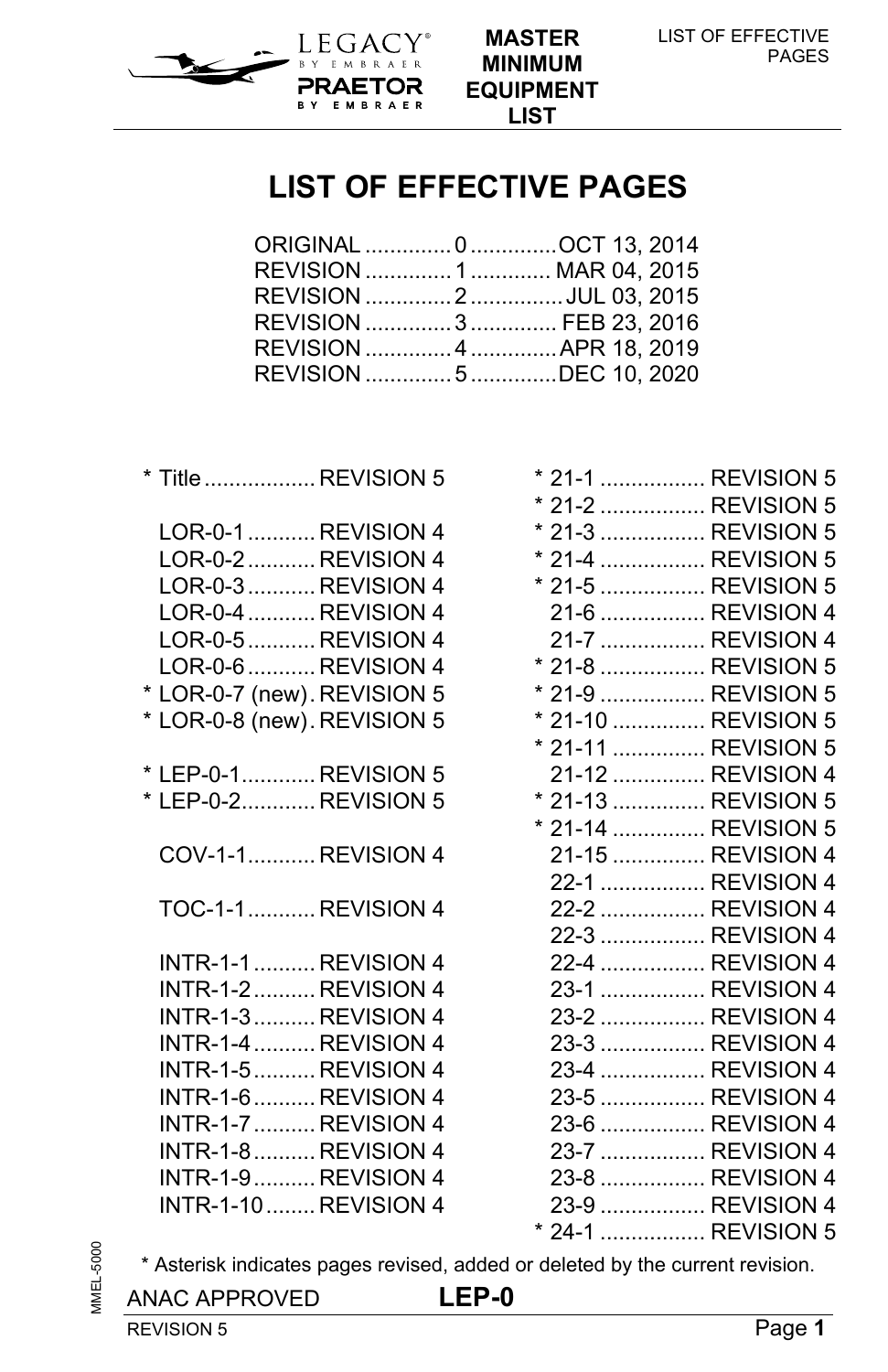| LEGACY <sup>®</sup><br>EMBRAER<br>PRAETOR<br>BY EMBRAER | <b>MASTER</b><br><b>MINIMUM</b><br><b>EQUIPMENT</b><br><b>LIST</b> | LIST OF EFFECTIVE<br><b>PAGES</b> |
|---------------------------------------------------------|--------------------------------------------------------------------|-----------------------------------|
|                                                         |                                                                    |                                   |
| * 24-2REVISION 5                                        |                                                                    | * 34-10  REVISION 5               |
| 25-1 REVISION 4                                         |                                                                    | * 34-11  REVISION 5               |
| 25-2 REVISION 4                                         |                                                                    | * 34-12  REVISION 5               |
| 25-3 REVISION 4                                         |                                                                    | 35-1  REVISION 4                  |
| 25-4 REVISION 4                                         |                                                                    | 35-2  REVISION 4                  |
| 25-5 REVISION 4                                         |                                                                    | 35-3  REVISION 4                  |
| 25-6 REVISION 4                                         |                                                                    | 36-1  REVISION 4                  |
| 25-7 REVISION 4                                         |                                                                    | 36-2  REVISION 4                  |
| 26-1 REVISION 4                                         |                                                                    | 36-3  REVISION 4                  |
| 27-1 REVISION 4                                         |                                                                    | * 36-4  REVISION 5                |
| * 28-1REVISION 5                                        |                                                                    | 38-1  REVISION 4                  |
| * 28-2REVISION 5                                        |                                                                    | 42-1  REVISION 4                  |
| * 28-3 REVISION 5                                       |                                                                    | 44-1  REVISION 4                  |
| * 28-4 REVISION 5                                       |                                                                    | 45-1  REVISION 4                  |
| * 28-5 REVISION 5                                       |                                                                    | 46-1  REVISION 4                  |
| * 28-6REVISION 5                                        |                                                                    | 49-1  REVISION 4                  |
| * 28-7REVISION 5                                        |                                                                    | 50-1  REVISION 4                  |
| * 28-8 REVISION 5                                       |                                                                    | 52-1  REVISION 4                  |
| 28-9 REVISION 4                                         |                                                                    | * 73-1  REVISION 5                |
| 29-1 REVISION 4                                         |                                                                    | 76-1  REVISION 4                  |
| 30-1 REVISION 4                                         |                                                                    | 77-1  REVISION 4                  |
| 30-2 REVISION 4                                         |                                                                    | 78-1  REVISION 4                  |
| 30-3 REVISION 4                                         |                                                                    | 79-1  REVISION 4                  |
| 31-1 REVISION 4                                         |                                                                    | 80-1  REVISION 4                  |
| 31-2 REVISION 4                                         |                                                                    |                                   |
| 31-3 REVISION 4                                         |                                                                    | COV-2-1  REVISION 4               |
| * 32-1 REVISION 5                                       |                                                                    |                                   |
| * 32-2 REVISION 5                                       |                                                                    | TOC-2-1  REVISION 4               |
| * 32-3 (new)  REVISION 5                                |                                                                    |                                   |
| 33-1 REVISION 4                                         |                                                                    | INTR-2-1 REVISION 4               |
| 33-2 REVISION 4                                         |                                                                    | INTR-2-2 REVISION 4               |
| * 34-1REVISION 5                                        |                                                                    | <b>INTR-2-3 REVISION 4</b>        |
| * 34-2 REVISION 5                                       |                                                                    | INTR-2-4 REVISION 4               |
| * 34-3 REVISION 5                                       |                                                                    |                                   |
| * 34-4 REVISION 5                                       |                                                                    | CAU-2-1  REVISION 4               |
| * 34-5 REVISION 5                                       |                                                                    | CAU-2-2  REVISION 4               |
| * 34-6 REVISION 5                                       |                                                                    | * ADV-2-1 REVISION 5              |
| * 34-7 REVISION 5                                       |                                                                    | ADV-2-2 REVISION 4                |
| * 34-8 REVISION 5                                       |                                                                    | STA-2-1  REVISION 4               |
| * 34-9 REVISION 5                                       |                                                                    |                                   |

\* Asterisk indicates pages revised, added or deleted by the current revision.

ANAC APPROVED **LEP-0**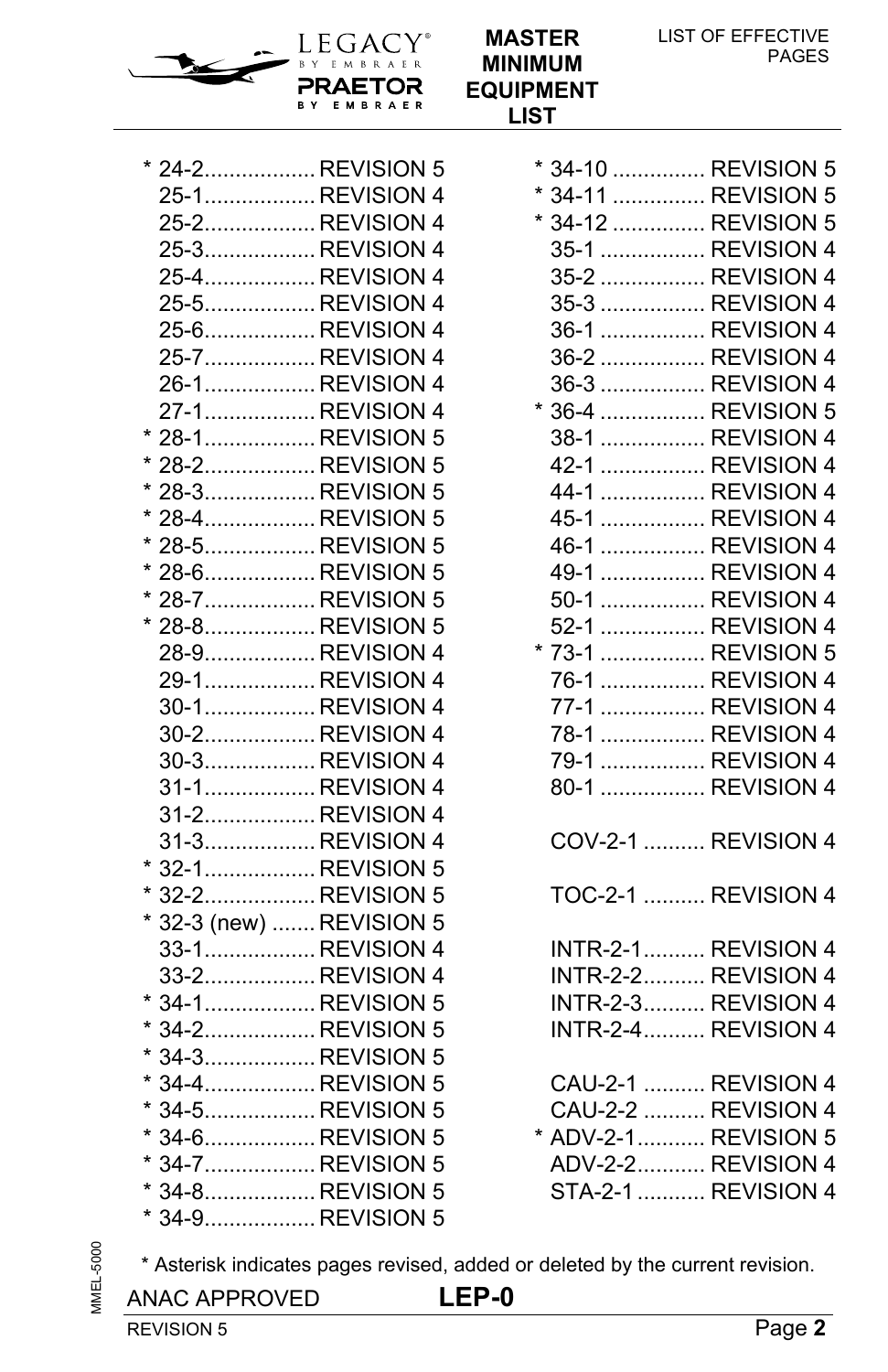

COVER SECTION 1

# SECTION 1

# **SYSTEM/LRU – ORIENTED MMEL ITEMS**

MMEL-5000 MMEL-5000

ANAC APPROVED **COV-1** 

REVISION 4 Page 1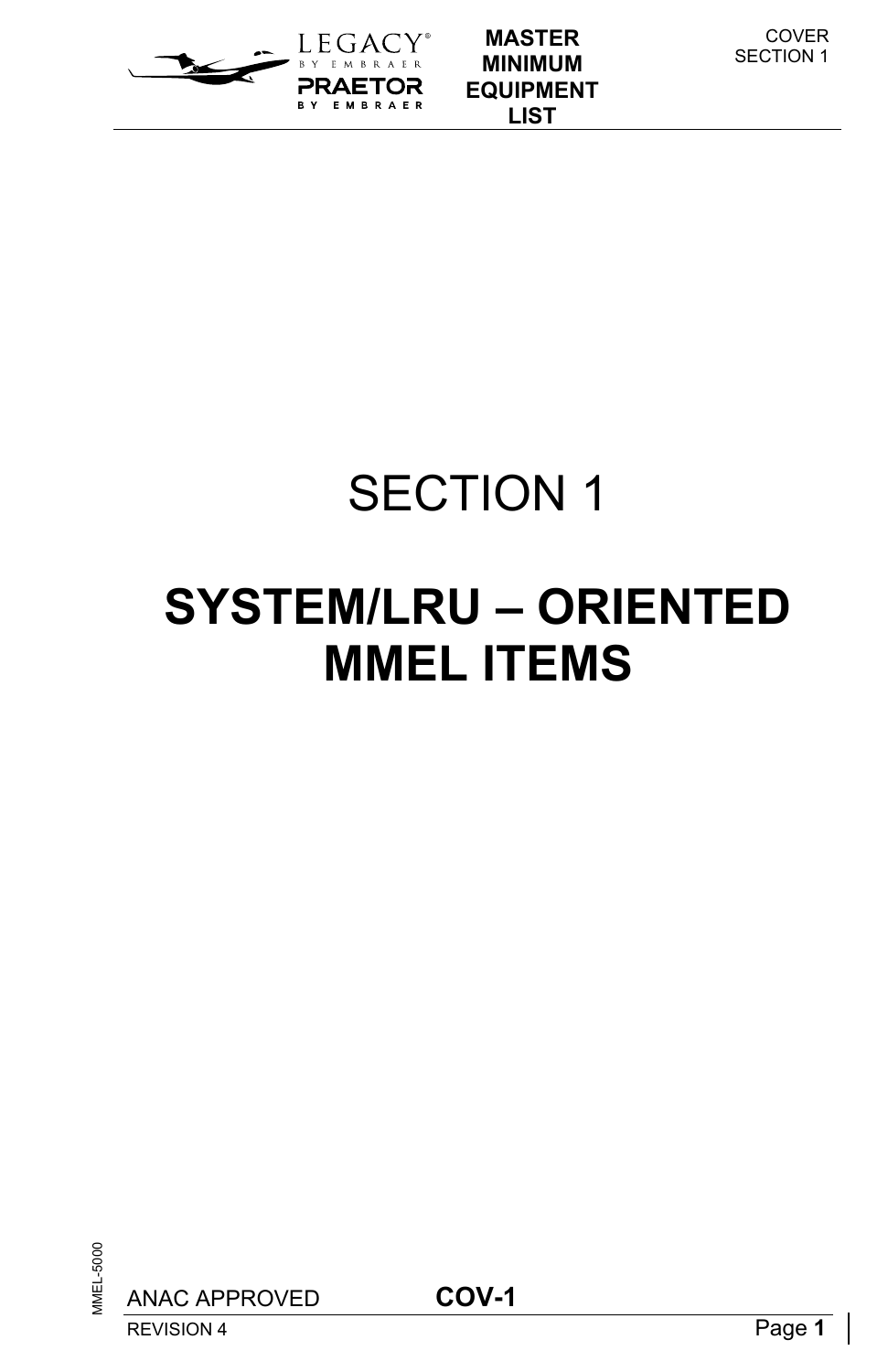

#### **TABLE OF CONTENTS**

**SYSTEM NR. SYSTEM PAGE** 

| 21 | Air Conditioning 21-1           |  |
|----|---------------------------------|--|
| 22 |                                 |  |
| 23 | Communications23-1              |  |
| 24 | Electrical Power24-1            |  |
| 25 | Equipment and Furnishings25-1   |  |
| 26 | Fire Protection 26-1            |  |
| 27 | Flight Controls27-1             |  |
| 28 |                                 |  |
| 29 |                                 |  |
| 30 | Ice and Rain Protection 30-1    |  |
| 31 | Indicating and Recording        |  |
|    |                                 |  |
| 32 | Landing Gear32-1                |  |
| 33 |                                 |  |
| 34 |                                 |  |
| 35 |                                 |  |
| 36 |                                 |  |
| 38 | Water and Waste38-1             |  |
| 42 | Integrated Modular Avionics42-1 |  |
| 44 | Cabin Systems 44-1              |  |
| 45 | Central Maintenance System 45-1 |  |
| 46 | Information Systems46-1         |  |
| 49 | Airborne Auxiliary Power 49-1   |  |
| 50 | Cargo and Accessory             |  |
|    | Compartments 50-1               |  |
| 52 |                                 |  |
| 73 | Engine Fuel and Control73-1     |  |
| 76 |                                 |  |
| 77 | Engine Indicating 77-1          |  |
| 78 | Engine Exhaust 78-1             |  |
| 79 |                                 |  |
| 80 | Engine Starting 80-1            |  |

ANAC APPROVED **TOC-1**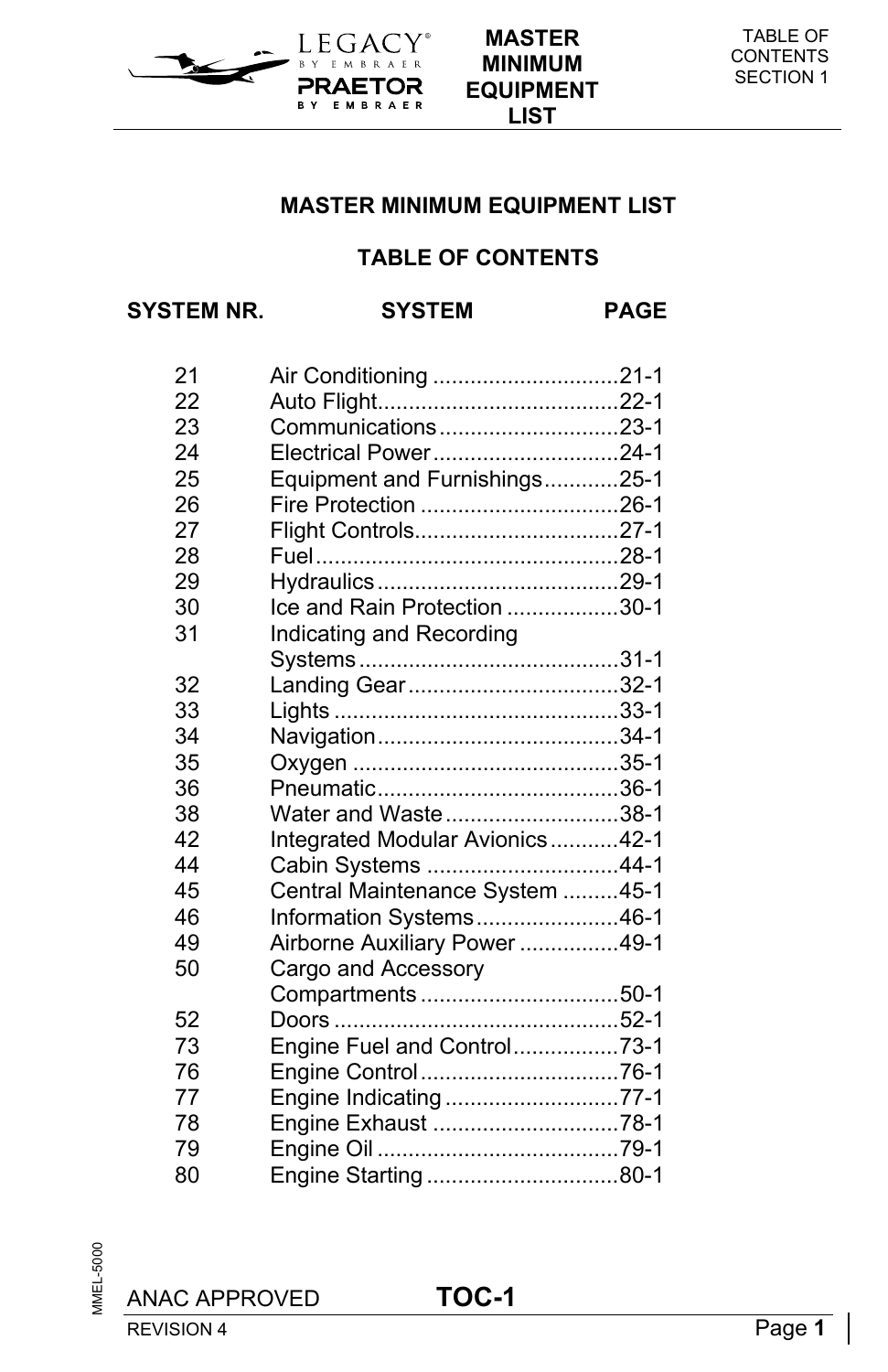

#### **DEFINITIONS – SECTION 1 (LRU-Oriented)**

1) System Definitions.

System numbers are based on the Air Transport Association (ATA) Specification Number 2200 and items are numbered sequentially.

- **a)** "Item" (Column 1) means the equipment, system, component, or function listed in the "Item" column.
- **b)** "Number Installed" (Column 2) is the number (quantity) of items normally installed in the airplane. This number represents the airplane configuration considered in developing this MMEL. Should the number be a variable (e.g., passenger cabin items) a number is not required.
- **c)** "Number Required for Dispatch" (Column 3) is the minimum number (quantity) of items required for operation provided the conditions specified in Column 4 are met.
	- **NOTE:** Where the MMEL shows a variable number required for dispatch, the MEL must reflect the actual number required for dispatch or an alternate means of configuration control approved by the Administrator.
- **d)** "Remarks or Exceptions" (Column 4) in this column includes a statement either prohibiting or permitting operation with a specific number of items inoperative, provisos (conditions and limitations) for such operation, and appropriate notes.
- **e)** A vertical bar (change bar) in the margin indicates a change, addition or deletion in the adjacent text for the current revision of that page only. The change bar is dropped at the next revision of that page.
- "Airplane/Rotorcraft Flight Manual" (AFM/RFM) is the document required for type certification and approved by the responsible ANAC Airplane Certification Office. The ANAC approved AFM/RFM for the specific airplane is listed on the applicable Type Certificate Data Sheet.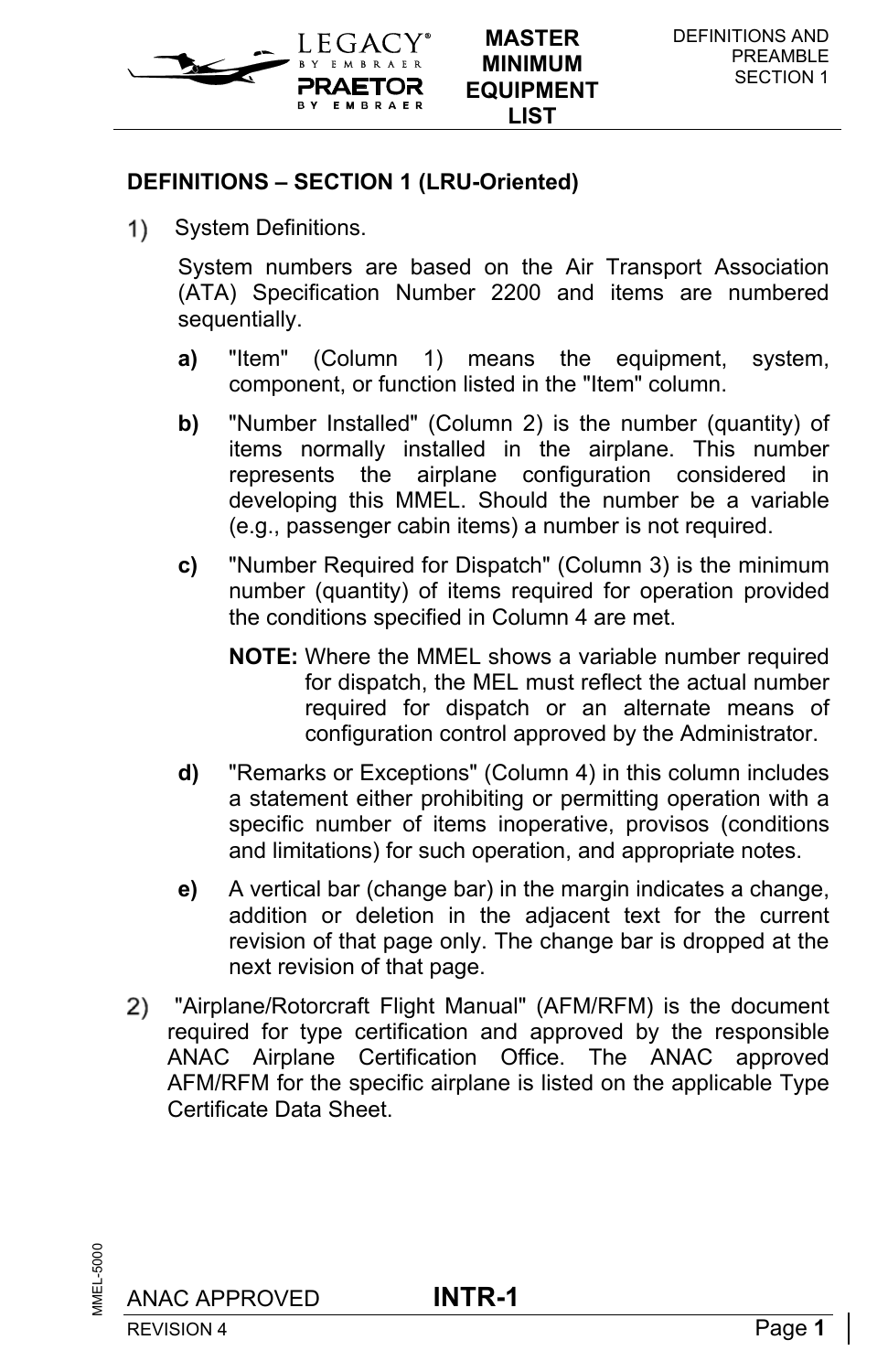DEFINITIONS AND PREAMBLE SECTION 1

 "As required by local regulations" means that the listed item is subject to certain provisions (restrictive or permissive) expressed in the RBHA/RBAC operating rules. The number of items required by the RBHA/RBAC must be operative. When the listed item is not required by RBHA/RBAC it may be inoperative for time specified by repair category.

LEGACY

**MASTER MINIMUM EQUIPMENT LIST**

- Each inoperative item must be placarded to inform and remind the crewmembers and maintenance personnel of the equipment condition.
	- **NOTE:** To the extent practical, placards should be located adjacent to the control or indicator for the item affected; however, unless otherwise specified, placard wording and location will be determined by the operator.
- "-" symbol in Column 2 and/or Column 3 indicates a variable number (quantity) of the item installed.
- "Deleted" in the remarks column after a sequence item indicates that the item was previously listed but is now required to be operative if installed in the airplane.
- 7) NOT APPLICABLE.
- "Regulamento Brasileiro de Homologação Aeronáutica (RBHA)/Regulamento Brasileiro de Aviação Civil (RBAC)" means the applicable requirement for the certified airplane.
- "Flight Day" means a 24 hour period (from midnight to midnight) either Universal Coordinated Time (UCT) or local time, as established by the operator, during which at least one flight is initiated for the affected airplane.
- 10) "Icing Conditions" means an atmospheric environment that may cause ice to form on the airplane or in the engine(s).
- Alphabetical symbol in Column 4 indicates a proviso (condition or limitation) that must be complied with for operation with the listed item inoperative.
- 12) "Inoperative" means a system and/or component malfunction to the extent that it does not accomplish its intended purpose and/or is not consistently functioning normally within its approved operating limit(s) or tolerance(s).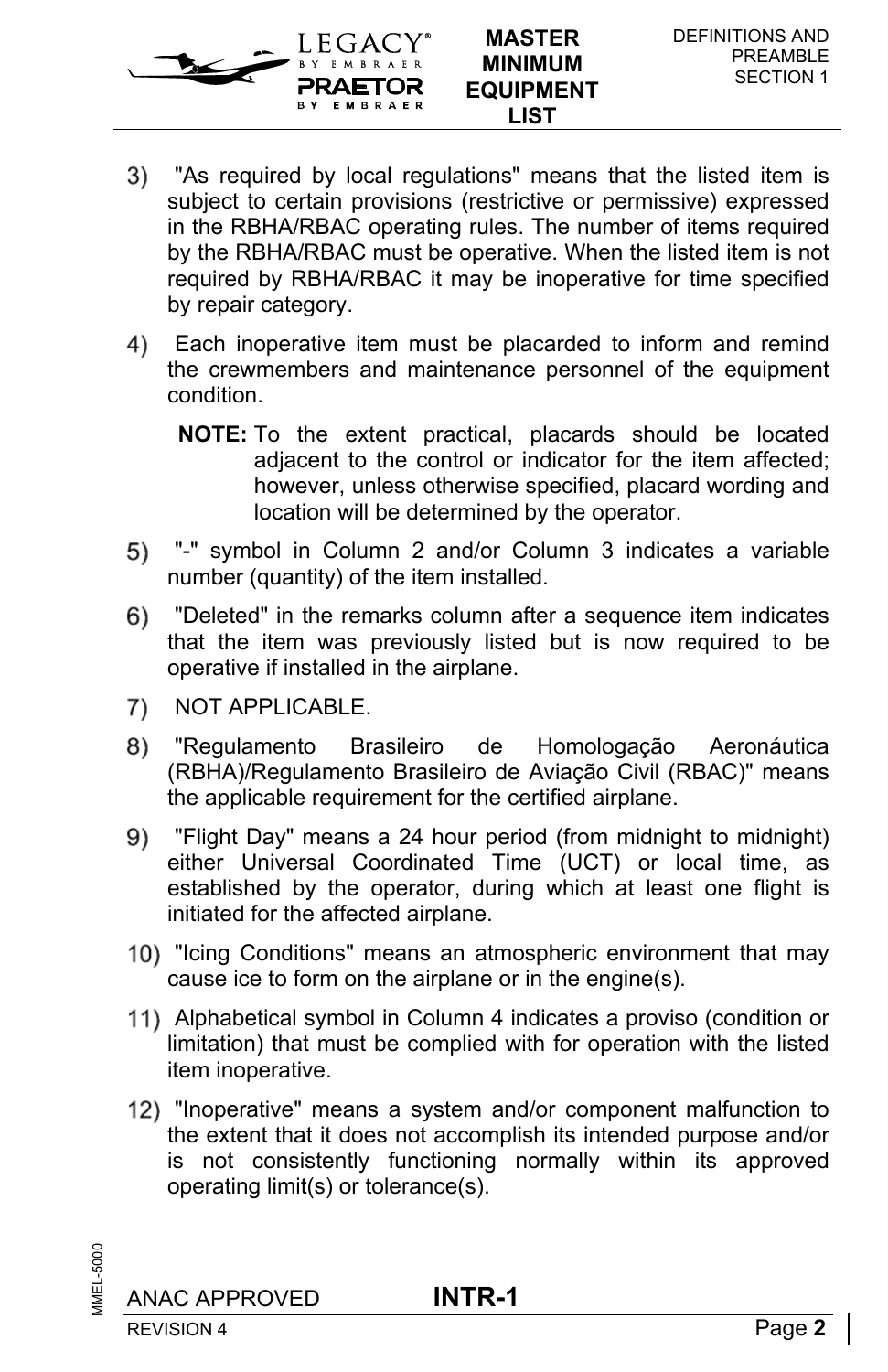13) "Notes:" in Column 4 provides additional information for crewmember or maintenance consideration. Notes are used to identify applicable material which is intended to assist with compliance, but do not relieve the operator of the responsibility for compliance with all applicable requirements. Notes are not a part of the provisos.

**MASTER MINIMUM EQUIPMENT LIST**

14) Inoperative components of an inoperative system:

LEGAC

Inoperative items which are components of a system which is inoperative are usually considered components directly associated with and having no other function than to support that system (Warning/Caution systems associated with the inoperative system must be operative unless relief is specifically authorized per the MMEL).

- "(M)" symbol indicates a requirement for a specific maintenance procedure which must be accomplished prior to operation with the listed item inoperative. Normally these procedures are accomplished by maintenance personnel; however, other personnel may be qualified and authorized to perform certain functions. Procedures requiring specialized knowledge or skill, or requiring the use of tools or test equipment should be accomplished by maintenance personnel. The satisfactory accomplishment of all maintenance procedures, regardless of who performs them, is the responsibility of the operator. Appropriate procedures are required to be published as part of the operator's manual or MEL.
- "(O)" symbol indicates a requirement for a specific operations procedure which must be accomplished in planning for and/or operating with the listed item inoperative. Normally these procedures are accomplished by the flight crew; however, other personnel may be qualified and authorized to perform certain functions. The satisfactory accomplishment of all procedures, regardless of who performs them, is the responsibility of the operator. Appropriate procedures are required to be published as a part of the operator's manual or MEL.
	- **NOTE:** The (M) and (O) symbols are required in the operator's MEL unless otherwise authorized by the Administrator.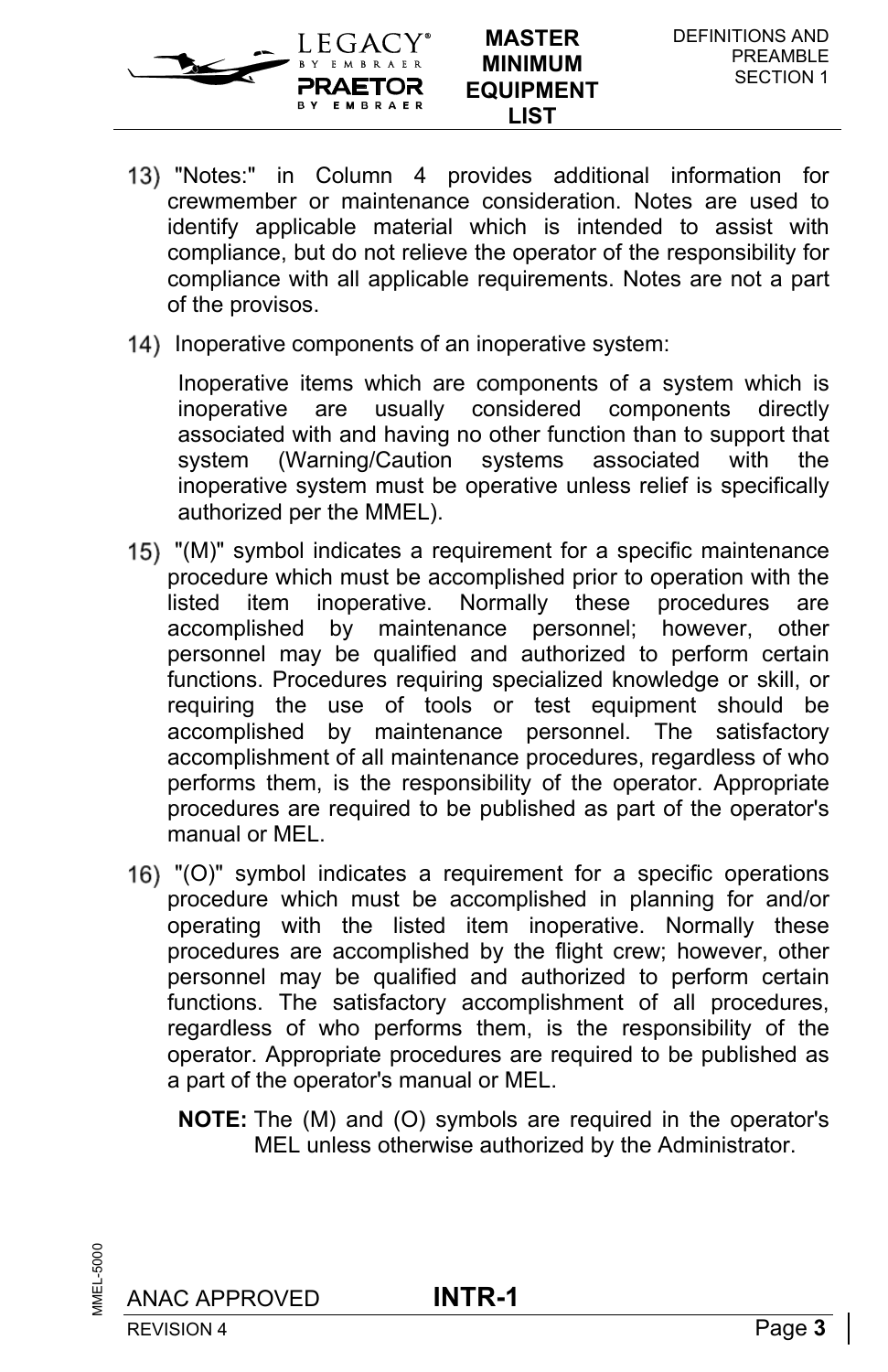"Deactivated" and "Secured" means that the specified component must be put into an acceptable condition for safe flight. An acceptable method of securing or deactivating will be established by the operator.

LEGAC

**MASTER MINIMUM EQUIPMENT LIST**

- "Visual Flight Rules" (VFR) is as defined in RBHA/RBAC Part 91. This precludes a pilot from filing an Instrument Flight Rules (IFR) flight plan.
- "Visual Meteorological Conditions" (VMC) means the atmospheric environment is such that would allow a flight to proceed under the visual flight rules applicable to the flight. This does not preclude operating under Instrument Flight Rules.
- "Visible Moisture" means an atmospheric environment containing water in any form that can be seen in natural or artificial light; for example, clouds, fog, rain, sleet, hail, or snow.
- 21) "Passenger Convenience Items" means those items related to passenger convenience, comfort or entertainment such as, but not limited to, galley equipment, movie equipment, ashtrays, stereo equipment, overhead reading lamps, etc.
- 22) Repair Intervals: All users of an MEL approved under RBHA/RBAC 91, 121, 129 and 135 must effect repairs of inoperative systems or components, deferred in accordance with the MEL, at or prior to the repair times established by the following letter designators:

Category A. Items in this category shall be repaired within the time interval specified in the remarks column of the operator's approved MEL.

Category B. Items in this category shall be repaired within three (3) consecutive calendar days (72 hours), excluding the day the malfunction was recorded in the airplane maintenance record/logbook. For example, if it were recorded at 10 a.m. on January  $26<sup>th</sup>$ , the three day interval would begin at midnight the 26<sup>th</sup> and end at midnight the 29<sup>th</sup>.

Category C. Items in this category shall be repaired within ten (10) consecutive calendar days (240 hours), excluding the day the malfunction was recorded in the airplane maintenance record/logbook. For example, if it were recorded at 10 a.m. on January  $26<sup>th</sup>$ , the 10 day interval would begin at midnight the  $26<sup>th</sup>$ and end at midnight February 5<sup>th</sup>.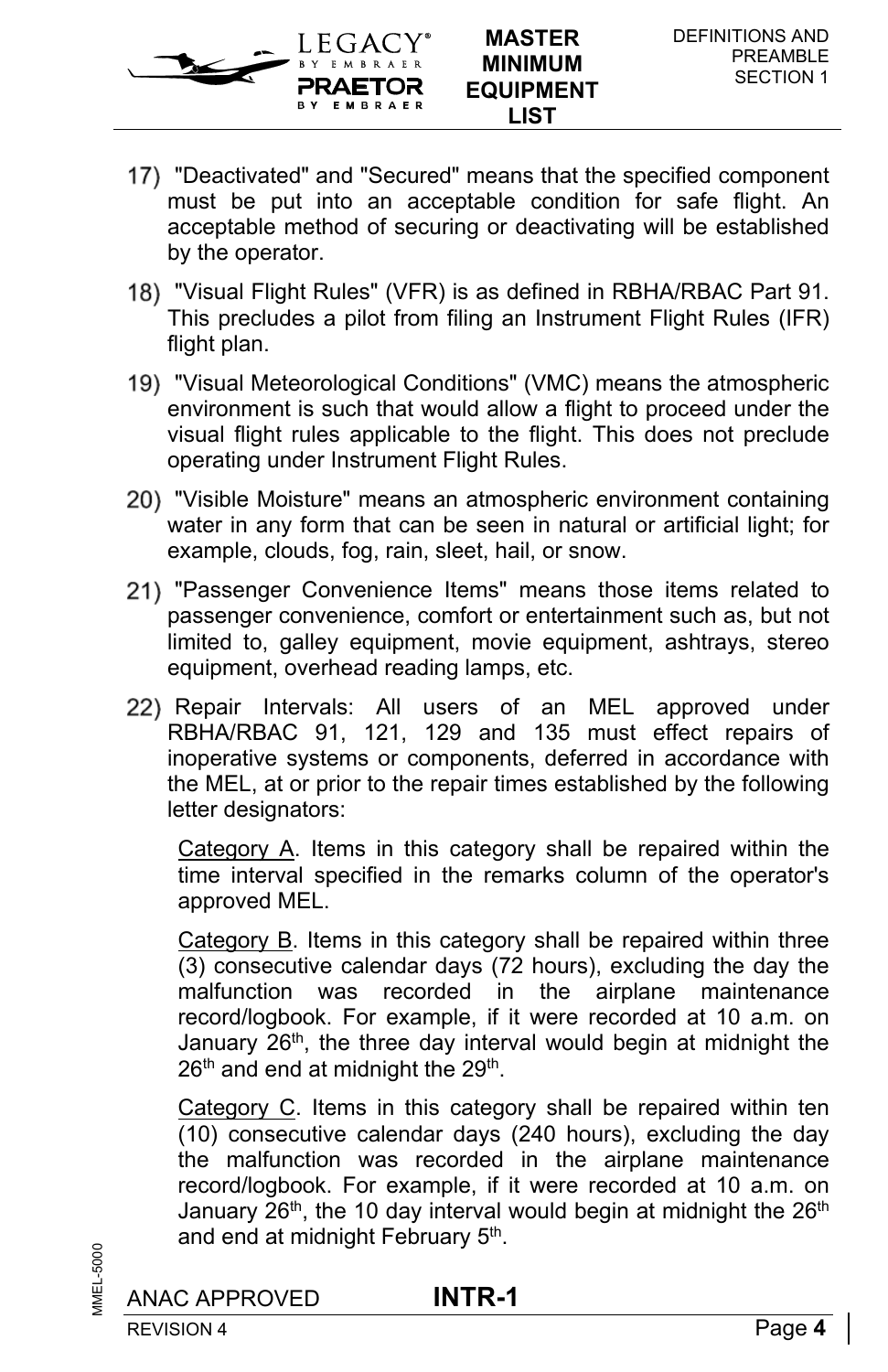

Category D. Items in this category shall be repaired within one hundred and twenty (120) consecutive calendar days (2880 hours), excluding the day the malfunction was recorded in the airplane maintenance log and/or record.

The letter designators are inserted adjacent to Column 2.

23) Electronic fault alerting system - General

New generation airplane display system fault indications to the flight crew by use of computerized display systems. Each airplane manufacturer has incorporated individual design philosophies in determining the data that would be represented. The following are customized definitions (specific to each manufacturer) to help determine the level of messages affecting the airplane's dispatch status. When preparing the MEL document, operators are to select the proper definition for their airplane, if appropriate.

The EMB-545/550 airplane are equipped with an Crew Alerting System (CAS) that provides four different message levels: WARNING, CAUTION, ADVISORY and STATUS. Failures that effect dispatchability are presented to the flight crew at one of these levels. Other failures may be presented only to the maintenance personnel on the Multi Function Display (MFD) maintenance pages or through the download of the Onboard Maintenance System (OMS). System conditions that result only in a maintenance level message, i.e. no correlation with a higher level CAS message, do not affect dispatch and do not require action other than as addressed within an operator's standard maintenance program.

24) "Administrative control item" means an item listed by the operator in the MEL for tracking and informational purposes. It may be added to an operator's MEL by approval of the Principal Operations Inspector provided no relief is granted, or provided conditions and limitations are contained in an approved document (i.e. Structural Repair Manual, airworthiness directive, etc). If relief other than that granted by an approved document is sought for an administrative control item, a request must be submitted to the Administrator. If the request results in review and approval by the OEB, the item becomes an MMEL item rather than an administrative control item.

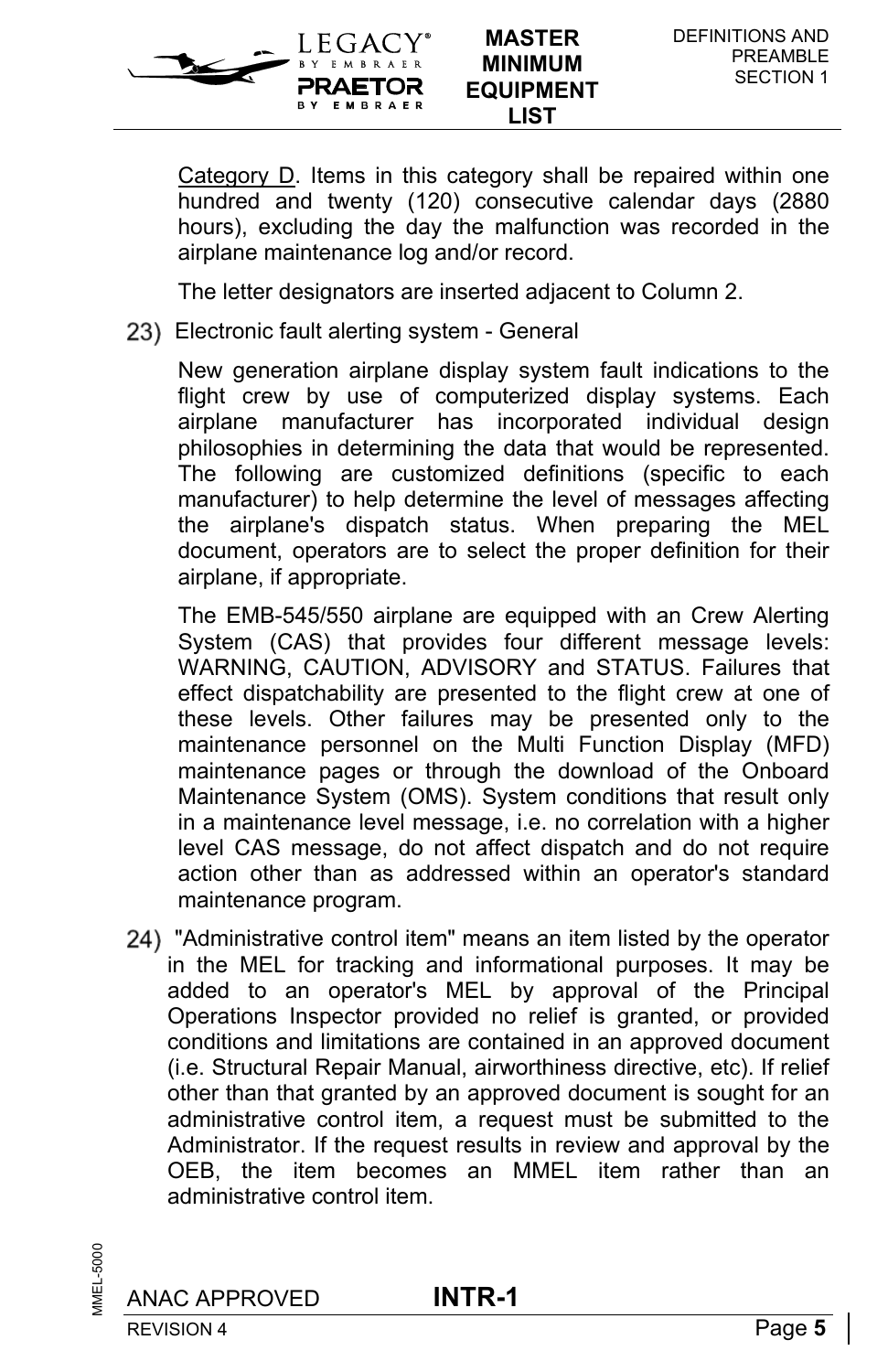DEFINITIONS AND PREAMBLE SECTION 1

25) "\*\*\*" symbol in Column 1 indicates an item which is not required by regulation but which may have been installed on some models of airplane covered by this MMEL. This item may be included on the operator's MEL after the approving office has determined that the item has been installed on one or more of the operator's airplane. The symbol, however, shall not be carried forward into the operator's MEL. It should be noted that neither this policy nor the use of this symbol provide authority to install or remove an item from an airplane.

LEGAC

**MASTER MINIMUM EQUIPMENT LIST**

- 26) "Excess Items" means those items that have been installed that are redundant to the requirements of the RBHA/RBACs.
- 27) "Day of Discovery" is the calendar day an equipment/instrument malfunction was recorded in the airplane maintenance log and or record. This day is excluded from the calendar days or flight days specified in the MMEL for the repair of an inoperative item of equipment. This provision is applicable to all MMEL items, i.e., categories "A, B, C, and D".
- 28) "Considered Inoperative", as used in the provisos means that item must be treated for dispatch, taxi and flight purposes as though it were inoperative. The item should not be used or operated until the deferred item is repaired. Additional include: documenting the item on the dispatch release (if applicable), placarding, and complying with all remarks, exceptions, and related MMEL provisions, including any (M) and (O) procedures and observing the repair category.
- 29) "Is not used" in the provisos, remarks or exceptions for an MMEL item may specify that another item relieved in the MMEL "is not used". In such cases, crewmembers should not activate, actuate, or otherwise utilize that component or system under normal operations. It is not necessary for the operator to accomplish the (M) procedures associated with the item. However, operational requirements must be complied with, and an additional placard must be affixed, to the extent practical, adjacent to the control or indicator for the item that is not used to inform crewmembers that a component or system is not to be used under normal operations.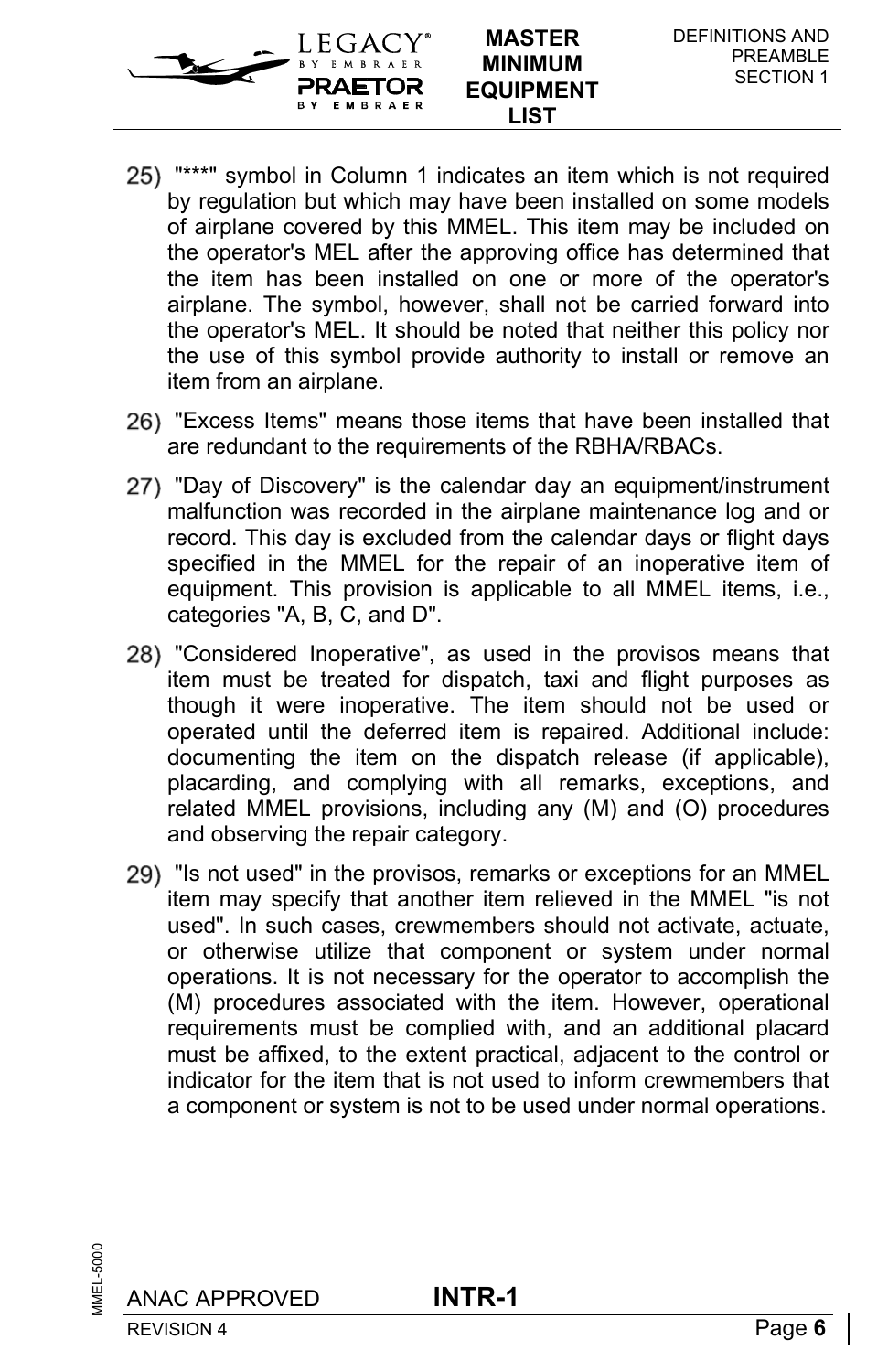DEFINITIONS AND PREAMBLE SECTION 1

30) Nonessential equipment and furnishings (NEF) are those items installed on the airplane as part of the original certification, supplemental type certificate, or engineering order that have no effect on the safe operation of flight and would not be required by the applicable certification rules or operational rules. They are those items that if inoperative, damaged or missing have no effect on the airplane's ability to be operated safely under all operational conditions. These nonessential items may be in areas including, but not limited to, the passenger compartment, flight deck area, service areas, cargo areas, crew rest areas, lavatories and galley areas. NEF items are not items already identified in the MEL or CDL of the applicable airplane. They do not include items that are functionally required to meet the certification rule or for compliance with any operational rule. Operator's NEF process shall not provide for deferral of items within serviceable limits identified in the manufacture's maintenance manual or operator's approved maintenance program such as wear limits, fuel/hydraulic leak rates, oil consumption, etc. Cosmetic items that are fully serviceable but worn or soiled may be deferred under an operator's NEF process.

**MASTER MINIMUM EQUIPMENT LIST**

LEGAC

 "Operative" means a system and/or component will accomplish its intended purpose and is consistently functioning normally within its design operating limit(s) and tolerance(s). When an MMEL item specifies that an item of equipment must be operative, it does not mean that it's operational status must be verified; it's to be considered operative unless reported or known to be malfunctioning. When an MMEL item specifies that an item of equipment must be verified operative, it means that it must be checked and confirmed operative at the interval(s) specified for that MMEL item. When an MMEL item specifies that an item of equipment must be verified but no interval is specified, verification is required only at the time of deferral. Other terminology sometimes used interchangeably with "operative" within the MMEL is "operates normally", "fully operative", and "considered operative". The airplane operator's MEL may incorporate standardized terminology of the airplane operator's choice to specify that an item of equipment must be operative, provided the airplane operator's MEL definitions indicate that the selected "operative" terminology means that the required item of equipment will accomplish its intended purpose and is consistently functioning normally within its design operating limit(s) and tolerance(s).

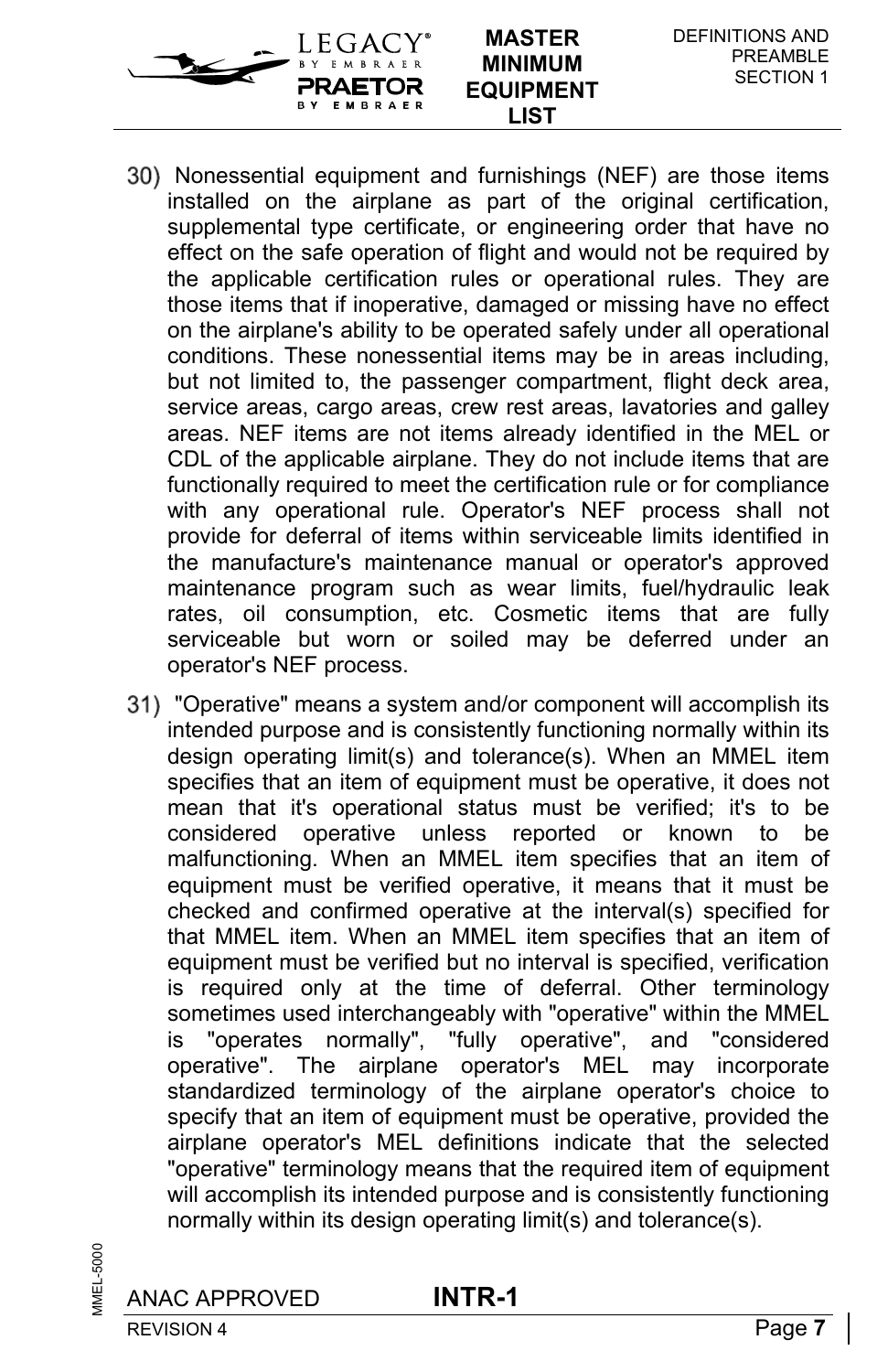

LEGAC

**a)** Cargo handling equipment (unloaded, empty or with ballast);

**MASTER MINIMUM EQUIPMENT LIST**

- **b)** Fly away kits (excluding e.g. cans of hydraulic fluid, cleaning solvents, batteries, capacitors, chemical generators, etc);
- **NOTE:** If serviceable tyres are included, they should only be inflated to a minimum pressure that preserves their serviceability; and
- **c)** Inflight service material (return catering only closed catering trolleys/boxes, no newspapers, no alcohol or duty free goods).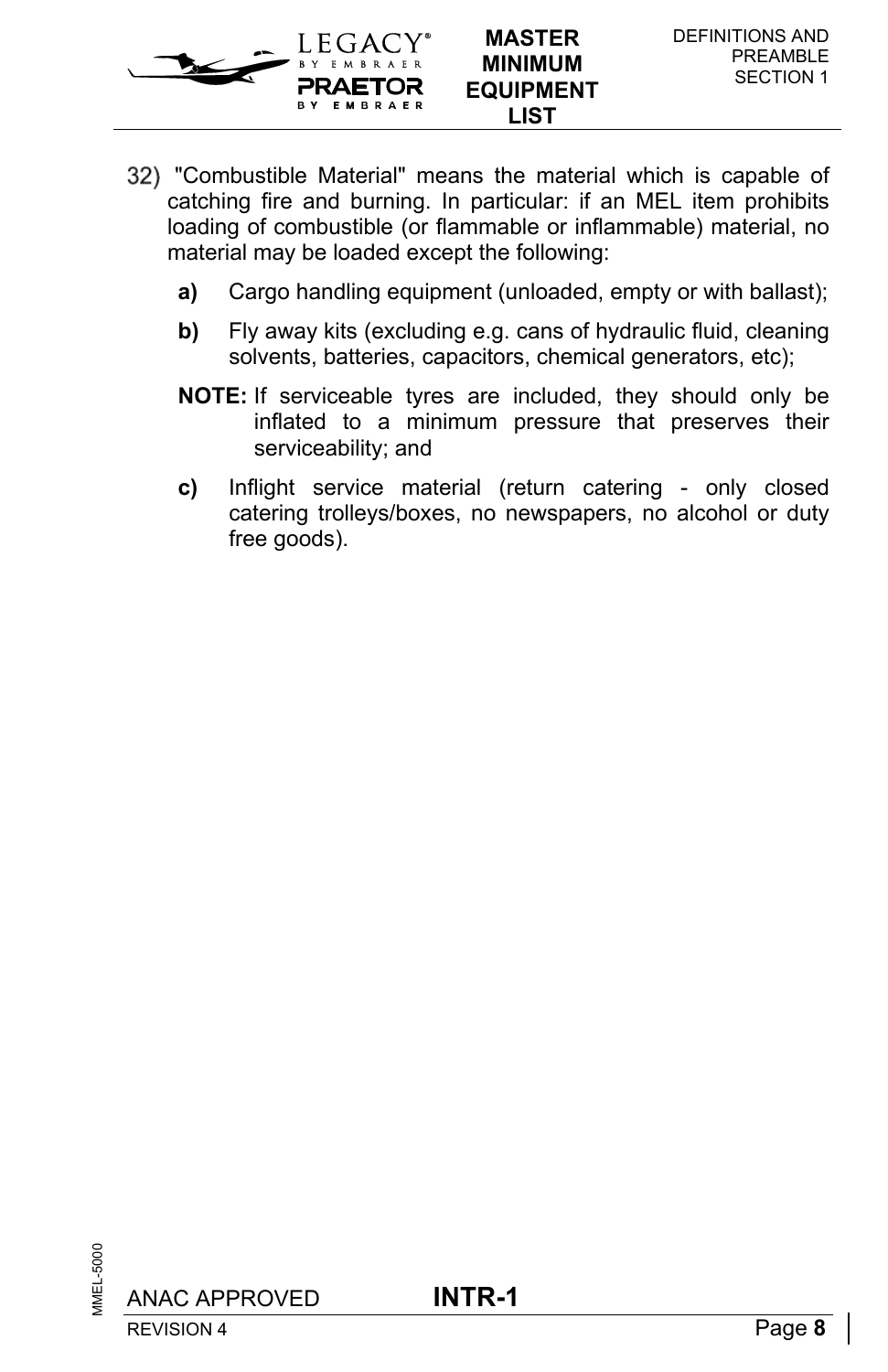

### **PREAMBLE – SECTION 1 (LRU-Oriented)**

EMBRAER

The Airworthiness Regulations require that all equipment installed on an airplane in compliance with the Airworthiness Standards and the Operating Rules must be operative. However, the Rules also permit the publication of a Minimum Equipment List (MEL) where compliance with certain equipment requirements is not necessary in the interests of safety under all operating conditions. Experience has shown that with the various levels of redundancy designed into airplane, operation of every system or installed component may not be necessary when the remaining operative equipment can provide an acceptable level of safety. A Master Minimum Equipment List (MMEL) is developed by the Airworthiness Authority, with participation by the aviation industry, to improve airplane utilization and thereby provide more convenient and economic air transportation for the public. The Airworthiness Authority approved MMEL includes those items of equipment related to airworthiness and operating regulations and other items of equipment which the Administrator finds may be inoperative and yet maintain an acceptable level of safety by appropriate conditions and limitations; it does not contain obviously required items such as wings, flaps, and rudders. The MMEL is the basis for development of individual operator MELs which take into consideration the operator's particular airplane equipment configuration and operational conditions. Operator MELS, for administrative control, may include items not contained in the MMEL; however, relief for administrative control items must be approved by the Administrator. An operator's MEL may differ in format from the MMEL, but cannot be less restrictive than the MMEL. The individual operator's MEL, when approved and authorized, permits operation of the airplane with inoperative equipment.

Equipment not required by the operation being conducted and equipment in excess of Airworthiness Regulations requirements are included in the MEL with appropriate conditions and limitations. The MEL must not deviate from the Airplane Flight Manual Limitations, Emergency Procedures or with Airworthiness Directives. It is important to remember that all equipment related to the airworthiness and the operating regulations of the airplane not listed on the MMEL must be operative.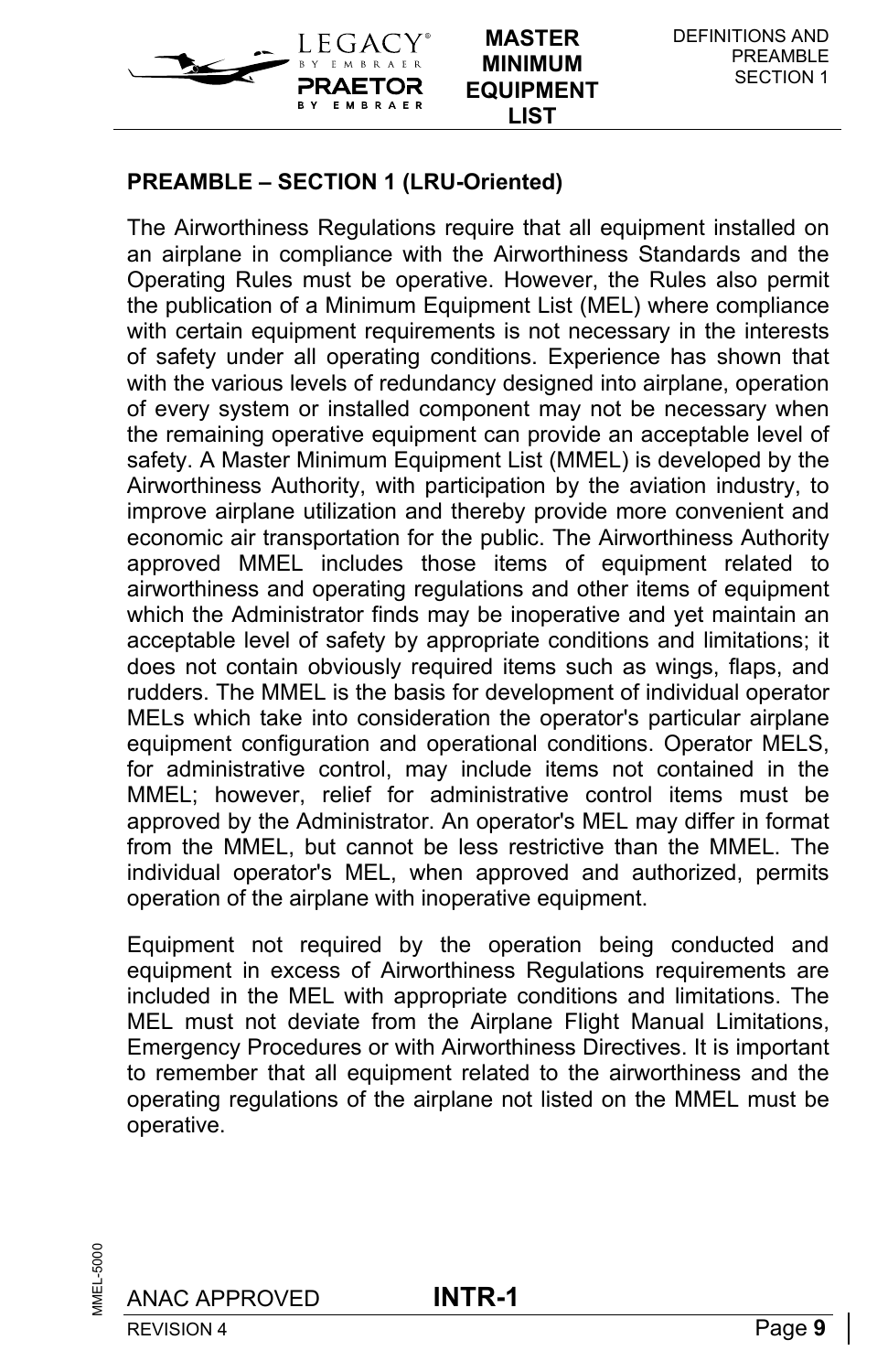

Suitable conditions and limitations in the form of placards, maintenance procedures, crew operating procedures and other restrictions as necessary are specified in the MEL to ensure that an acceptable level of safety is maintained.

The MEL is intended to permit operation with inoperative items of equipment for a period of time until repairs can be accomplished. It is important that repairs be accomplished at the earliest opportunity. In order to maintain an acceptable level of safety and reliability the MMEL establishes limitations on the duration of and conditions for operation with inoperative equipment. The MEL provides for release of the airplane for flight with inoperative equipment. When an item of equipment is discovered to be inoperative, it is reported by making an entry in the Airplane Maintenance Record/Logbook as prescribed by Airworthiness Regulations. The item is then either repaired or may be deferred per the MEL or other approved means acceptable to the Administrator prior to further operation. MEL conditions and limitations, do not relieve the operator from determining that the airplane is in condition for safe operation with items of equipment inoperative.

When these requirements are met, an Airworthiness Release, Airplane Maintenance Record/Logbook entry, or other approved documentation is issued as prescribed by Airworthiness Regulations. Such documentation is required prior to operation with any item of equipment inoperative.

Operators are responsible for exercising the necessary operational control to ensure that an acceptable level of safety is maintained. When operating with multiple inoperative items, the interrelationships between those items and the effect on airplane operation and crew workload will be considered.

Operators are to establish a controlled and sound repair program including the parts, personnel, facilities, procedures, and schedules to ensure timely repair.

WHEN USING THE MEL, COMPLIANCE WITH THE STATED INTENT OF THE PREAMBLE, DEFINITIONS, AND THE CONDITIONS AND LIMITATIONS SPECIFIED IN THE MEL IS REQUIRED.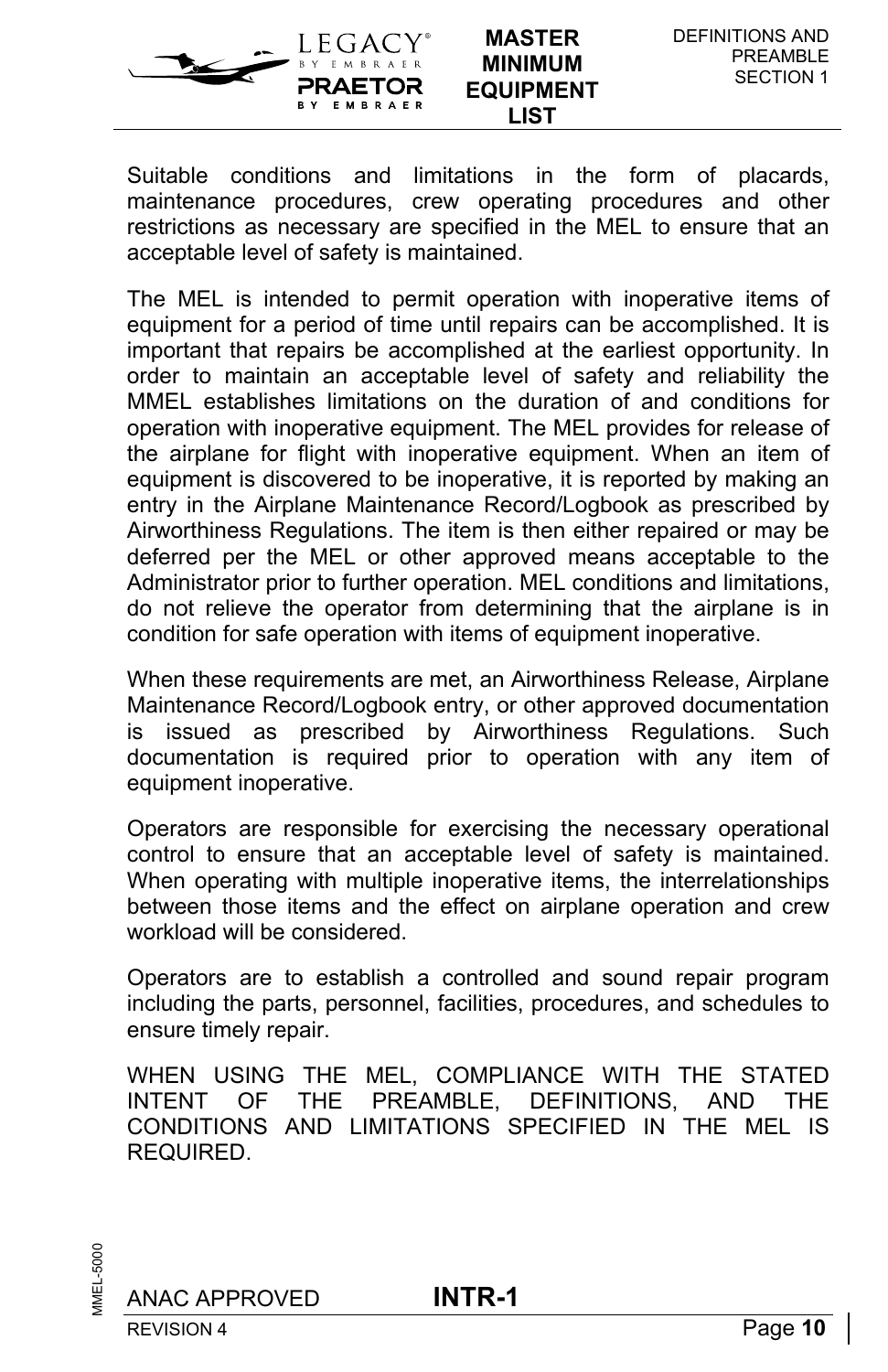|                           |                                            |    |   |   | <b>MASTER MINIMUM EQUIPMENT LIST</b>                                              |                |      |  |
|---------------------------|--------------------------------------------|----|---|---|-----------------------------------------------------------------------------------|----------------|------|--|
| Airplane                  |                                            |    |   |   | <b>Revision</b>                                                                   | <b>Section</b> | Page |  |
|                           | <b>EMB-545/EMB-550</b>                     |    |   |   | 5                                                                                 | 1              | 21-1 |  |
| System &                  |                                            | 1. |   |   | 2. Number installed                                                               |                |      |  |
| Sequence<br><b>Number</b> | <b>ITEM</b>                                |    |   |   | 3. Number required for dispatch<br>4. Remarks and/or exceptions                   |                |      |  |
|                           | <b>21 AIR CONDITIONING</b>                 |    |   |   |                                                                                   |                |      |  |
|                           |                                            |    |   |   |                                                                                   |                |      |  |
|                           | 00-00 ECS Synoptic                         | C  | 1 | 0 | Synoptic Indications not<br>required elsewhere in the<br>MMEL may be inoperative. |                |      |  |
|                           | 00-03 Air Conditioning<br>Controller (ACC) |    |   |   |                                                                                   |                |      |  |
|                           | (All except<br>PRAETOR 600)                | C  | 1 | 0 | (O) (M) May be inoperative<br>provided:                                           |                |      |  |
|                           |                                            |    |   |   | a) Pack is selected OFF,                                                          |                |      |  |
|                           |                                            |    |   |   | b) Pack Backup is selected<br>OFF,                                                |                |      |  |
|                           |                                            |    |   |   | c) Ram air door is secured<br>open,                                               |                |      |  |
|                           |                                            |    |   |   | d) Ram air check valve is<br>verified operative,                                  |                |      |  |
|                           |                                            |    |   |   | e) Ground operations with<br>passenger door closed are<br>limited to 30 minutes,  |                |      |  |
|                           |                                            |    |   |   | f) Airplane is operated<br>unpressurized at or below<br>10000 ft,                 |                |      |  |
|                           |                                            |    |   |   | g) Outflow valve indication<br>on ECS synoptic operates<br>normally, and          |                |      |  |
|                           |                                            |    |   |   | h) Departure airport SAT is<br>at or above -5 $^{\circ}$ C (23 $^{\circ}$ F).     |                |      |  |
|                           |                                            |    |   |   |                                                                                   |                |      |  |
|                           |                                            |    |   |   |                                                                                   |                |      |  |
|                           |                                            |    |   |   |                                                                                   |                |      |  |
|                           |                                            |    |   |   |                                                                                   |                |      |  |
| Continued)                |                                            |    |   |   |                                                                                   |                |      |  |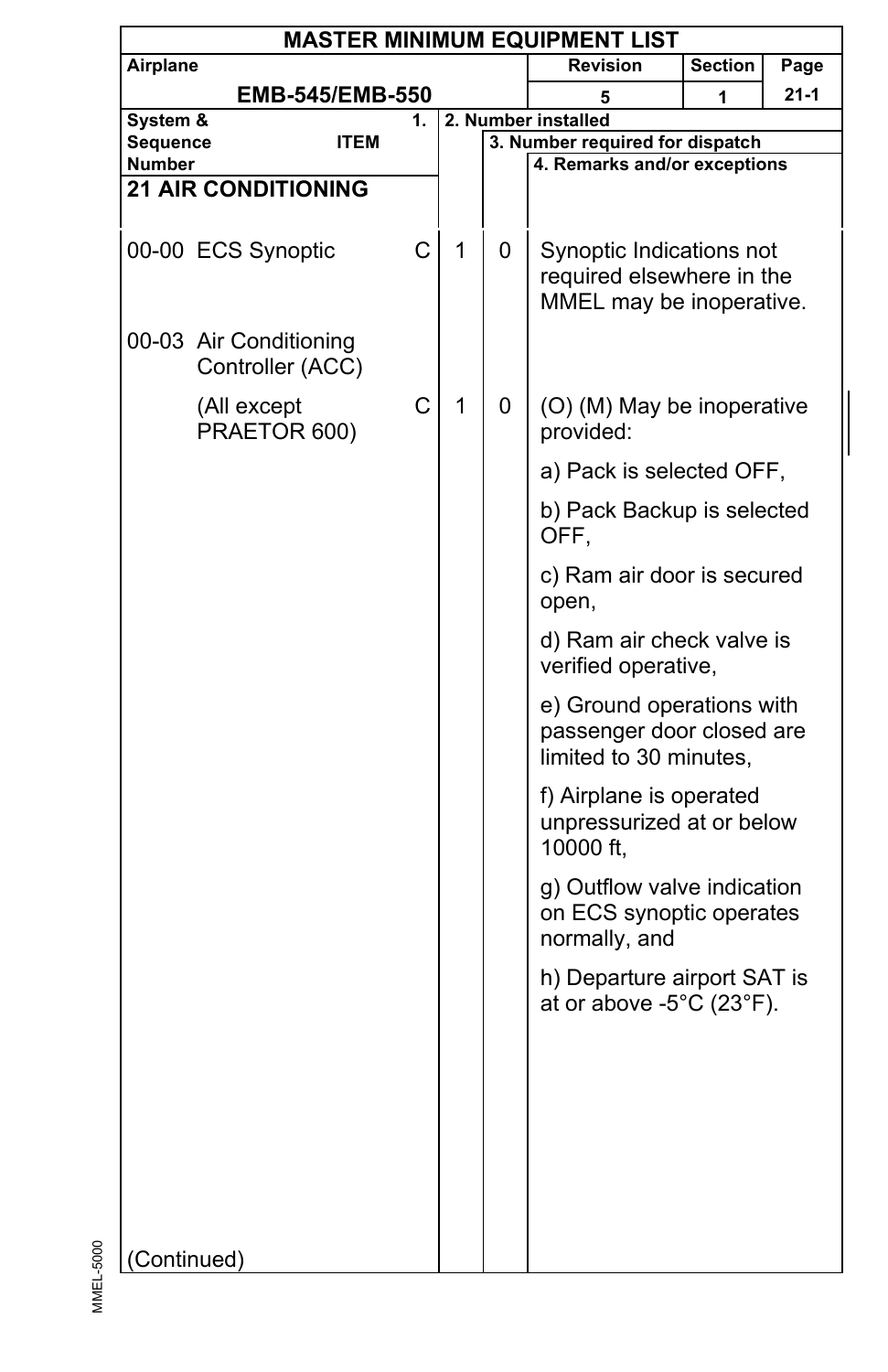| <b>MASTER MINIMUM EQUIPMENT LIST</b> |                                                           |    |   |   |                                                                                                |                |          |  |  |  |  |
|--------------------------------------|-----------------------------------------------------------|----|---|---|------------------------------------------------------------------------------------------------|----------------|----------|--|--|--|--|
| Airplane                             |                                                           |    |   |   | <b>Revision</b>                                                                                | <b>Section</b> | Page     |  |  |  |  |
|                                      | <b>EMB-545/EMB-550</b>                                    |    |   |   | 5                                                                                              | 1              | $21 - 2$ |  |  |  |  |
| System &                             |                                                           | 1. |   |   | 2. Number installed                                                                            |                |          |  |  |  |  |
| Sequence                             | <b>ITEM</b>                                               |    |   |   | 3. Number required for dispatch                                                                |                |          |  |  |  |  |
| Number                               |                                                           |    |   |   | 4. Remarks and/or exceptions                                                                   |                |          |  |  |  |  |
|                                      | <b>21 AIR CONDITIONING</b>                                |    |   |   |                                                                                                |                |          |  |  |  |  |
|                                      |                                                           |    |   |   |                                                                                                |                |          |  |  |  |  |
|                                      | 00-03 Air Conditioning<br>Controller (ACC)<br>(Continued) |    |   |   |                                                                                                |                |          |  |  |  |  |
|                                      | (PRAETOR 600)                                             | A  | 1 | 0 | (O) (M) May be inoperative<br>provided:                                                        |                |          |  |  |  |  |
|                                      |                                                           |    |   |   | a) Pack is selected OFF,                                                                       |                |          |  |  |  |  |
|                                      |                                                           |    |   |   | b) Pack Backup is selected<br>OFF,                                                             |                |          |  |  |  |  |
|                                      |                                                           |    |   |   | c) Ram air door is secured<br>open,                                                            |                |          |  |  |  |  |
|                                      |                                                           |    |   |   | d) Ram air check valve is<br>verified operative,                                               |                |          |  |  |  |  |
|                                      |                                                           |    |   |   | e) Ground operations with<br>passenger door closed are<br>limited to 30 minutes,               |                |          |  |  |  |  |
|                                      |                                                           |    |   |   | f) Airplane is operated<br>unpressurized at or below<br>10000 ft,                              |                |          |  |  |  |  |
|                                      |                                                           |    |   |   | g) Outflow valve indication<br>on ECS synoptic operates<br>normally,                           |                |          |  |  |  |  |
|                                      |                                                           |    |   |   | h) Departure airport SAT is<br>at or above -5°C (23°F),                                        |                |          |  |  |  |  |
|                                      |                                                           |    |   |   | i) Auxiliary Fuel Tanks<br>Pressurization System is<br>considered inoperative, and             |                |          |  |  |  |  |
|                                      |                                                           |    |   |   | j) Repairs are made within<br>10 flight days or 60 flight<br>hours, whichever occurs<br>first. |                |          |  |  |  |  |
|                                      |                                                           |    |   |   |                                                                                                |                |          |  |  |  |  |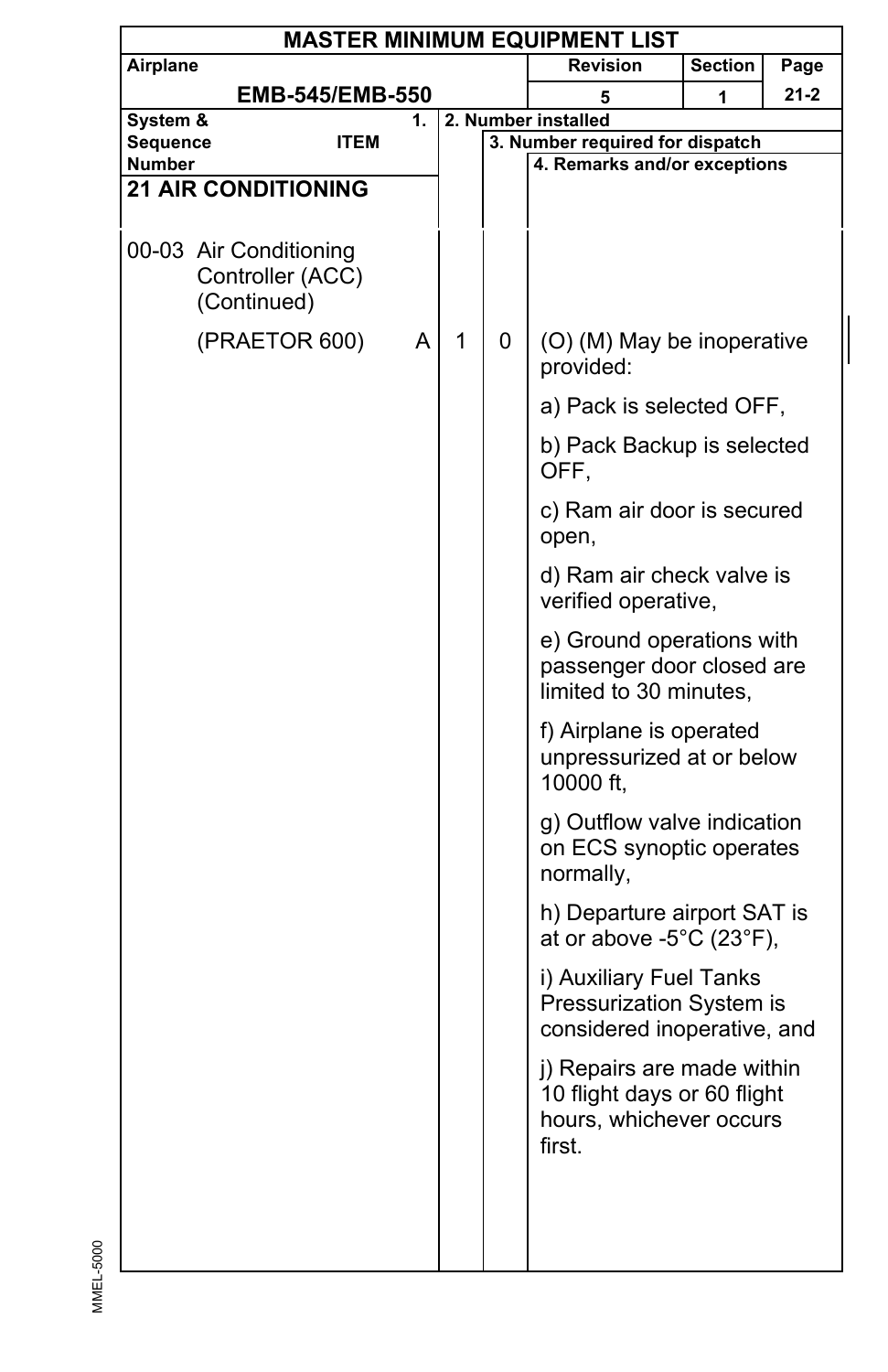|          | <b>MASTER MINIMUM EQUIPMENT LIST</b> |    |   |                     |                                                                                  |                |      |  |  |  |  |
|----------|--------------------------------------|----|---|---------------------|----------------------------------------------------------------------------------|----------------|------|--|--|--|--|
| Airplane |                                      |    |   |                     | <b>Revision</b>                                                                  | <b>Section</b> | Page |  |  |  |  |
|          | <b>EMB-545/EMB-550</b>               |    |   |                     | 5                                                                                | 1              | 21-3 |  |  |  |  |
| System & |                                      | 1. |   | 2. Number installed |                                                                                  |                |      |  |  |  |  |
| Sequence | <b>ITEM</b>                          |    |   |                     | 3. Number required for dispatch                                                  |                |      |  |  |  |  |
| Number   |                                      |    |   |                     | 4. Remarks and/or exceptions                                                     |                |      |  |  |  |  |
|          | <b>21 AIR CONDITIONING</b>           |    |   |                     |                                                                                  |                |      |  |  |  |  |
|          |                                      |    |   |                     |                                                                                  |                |      |  |  |  |  |
|          | 21-01 Pack Inlet Valve<br>(PIV)      |    |   |                     |                                                                                  |                |      |  |  |  |  |
|          | (All except<br>PRAETOR 600)          | C  | 1 | 0                   | (O) (M) May be inoperative<br>provided:                                          |                |      |  |  |  |  |
|          |                                      |    |   |                     | a) Pack is selected OFF,                                                         |                |      |  |  |  |  |
|          |                                      |    |   |                     | b) Pack Backup is selected<br>OFF,                                               |                |      |  |  |  |  |
|          |                                      |    |   |                     | c) BLEED 1 is selected OFF<br>and is not used.                                   |                |      |  |  |  |  |
|          |                                      |    |   |                     | d) Ram air door is secured<br>open,                                              |                |      |  |  |  |  |
|          |                                      |    |   |                     | e) Ram air check valve is<br>verified operative,                                 |                |      |  |  |  |  |
|          |                                      |    |   |                     | f) Cross bleed is selected<br>OFF after engine 1 start and<br>is not used,       |                |      |  |  |  |  |
|          |                                      |    |   |                     | g) Ground operations with<br>passenger door closed are<br>limited to 30 minutes, |                |      |  |  |  |  |
|          |                                      |    |   |                     | h) Outflow valve indication<br>on ECS synoptic operates<br>normally,             |                |      |  |  |  |  |
|          |                                      |    |   |                     | i) Airplane is operated<br>unpressurized at or below<br>10000 ft,                |                |      |  |  |  |  |
|          |                                      |    |   |                     | j) Airplane is not operated<br>into known or forecast icing<br>conditions, and   |                |      |  |  |  |  |
|          |                                      |    |   |                     | k) Departure airport SAT is<br>at or above -5°C (23°F).                          |                |      |  |  |  |  |
|          | Continued)                           |    |   |                     |                                                                                  |                |      |  |  |  |  |
|          |                                      |    |   |                     |                                                                                  |                |      |  |  |  |  |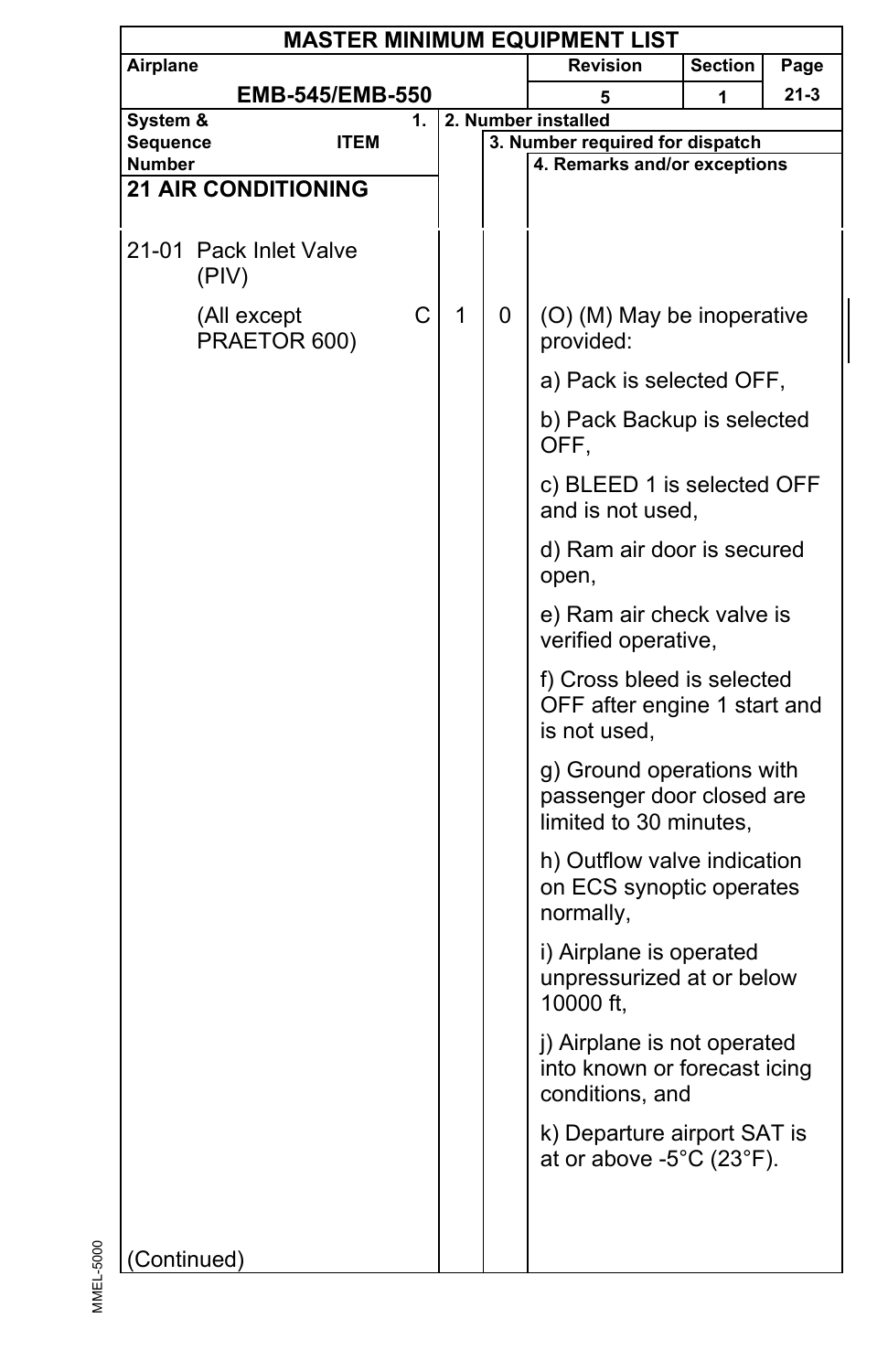|               |                                             | <b>MASTER MINIMUM EQUIPMENT LIST</b> |   |   |                                                                                    |                |      |  |  |  |  |
|---------------|---------------------------------------------|--------------------------------------|---|---|------------------------------------------------------------------------------------|----------------|------|--|--|--|--|
| Airplane      |                                             |                                      |   |   | <b>Revision</b>                                                                    | <b>Section</b> | Page |  |  |  |  |
|               | <b>EMB-545/EMB-550</b>                      |                                      |   |   | 5                                                                                  | 1              | 21-4 |  |  |  |  |
| System &      |                                             | 1.                                   |   |   | 2. Number installed                                                                |                |      |  |  |  |  |
| Sequence      | <b>ITEM</b>                                 |                                      |   |   | 3. Number required for dispatch                                                    |                |      |  |  |  |  |
| <b>Number</b> | <b>21 AIR CONDITIONING</b>                  |                                      |   |   | 4. Remarks and/or exceptions                                                       |                |      |  |  |  |  |
|               |                                             |                                      |   |   |                                                                                    |                |      |  |  |  |  |
|               | 21-01 Pack Inlet Valve<br>(PIV) (Continued) |                                      |   |   |                                                                                    |                |      |  |  |  |  |
|               | (PRAETOR 600)                               | A                                    | 1 | 0 | (O) (M) May be inoperative<br>provided:                                            |                |      |  |  |  |  |
|               |                                             |                                      |   |   | a) Pack is selected OFF,                                                           |                |      |  |  |  |  |
|               |                                             |                                      |   |   | b) Pack Backup is selected<br>OFF,                                                 |                |      |  |  |  |  |
|               |                                             |                                      |   |   | c) BLEED 1 is selected OFF<br>and is not used,                                     |                |      |  |  |  |  |
|               |                                             |                                      |   |   | d) Ram air door is secured<br>open,                                                |                |      |  |  |  |  |
|               |                                             |                                      |   |   | e) Ram air check valve is<br>verified operative,                                   |                |      |  |  |  |  |
|               |                                             |                                      |   |   | f) Cross bleed is selected<br>OFF after engine 1 start and<br>is not used,         |                |      |  |  |  |  |
|               |                                             |                                      |   |   | g) Ground operations with<br>passenger door closed are<br>limited to 30 minutes,   |                |      |  |  |  |  |
|               |                                             |                                      |   |   | h) Outflow valve indication<br>on ECS synoptic operates<br>normally,               |                |      |  |  |  |  |
|               |                                             |                                      |   |   | i) Airplane is operated<br>unpressurized at or below<br>10000 ft.                  |                |      |  |  |  |  |
|               |                                             |                                      |   |   | j) Airplane is not operated<br>into known or forecast icing<br>conditions,         |                |      |  |  |  |  |
|               |                                             |                                      |   |   | k) Departure airport SAT is<br>at or above $-5^{\circ}$ C (23 $^{\circ}$ F),       |                |      |  |  |  |  |
|               |                                             |                                      |   |   | I) Auxiliary Fuel Tanks<br>Pressurization System is<br>considered inoperative, and |                |      |  |  |  |  |
| (Continued)   |                                             |                                      |   |   |                                                                                    |                |      |  |  |  |  |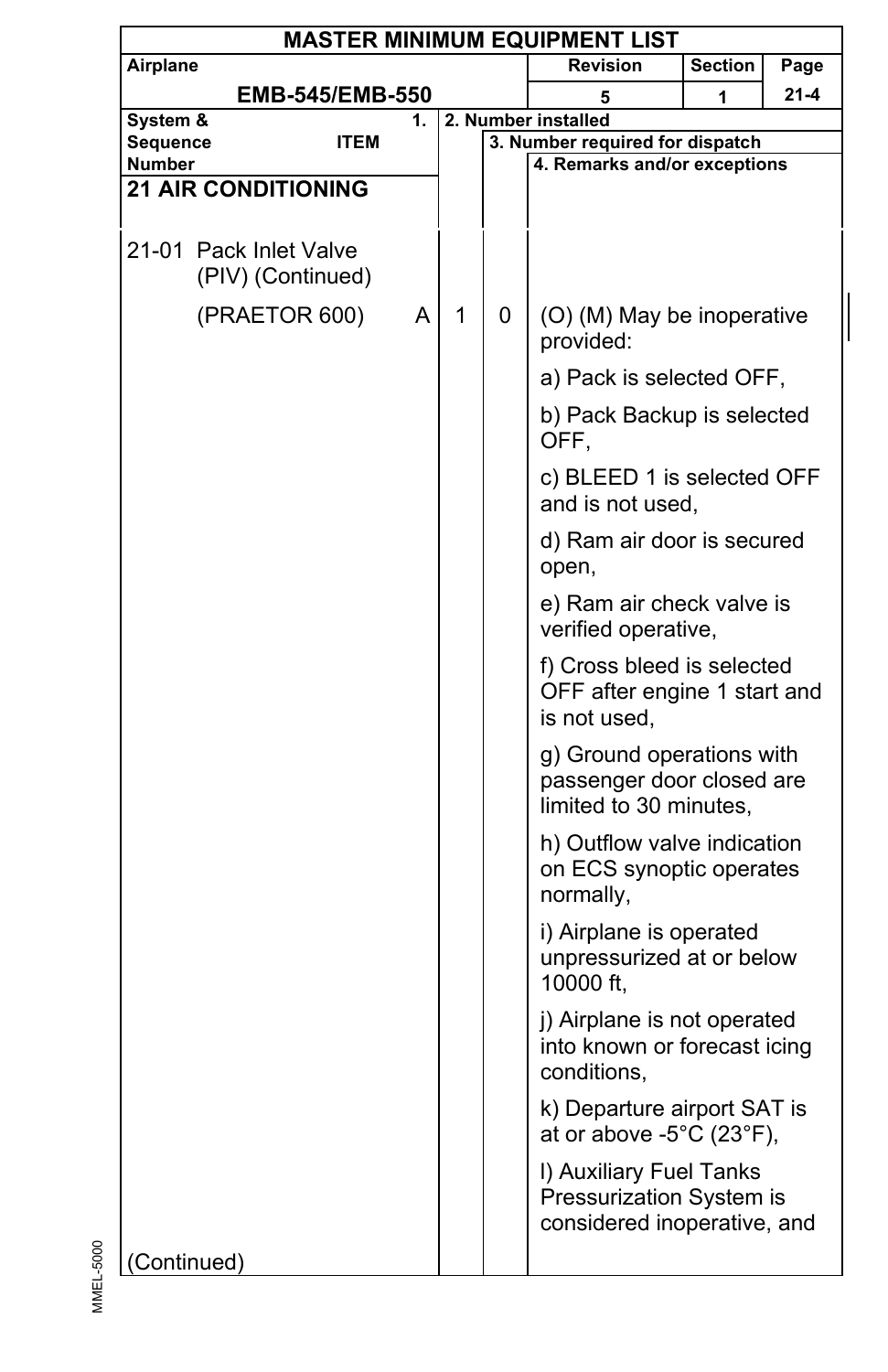|                      | <b>MASTER MINIMUM EQUIPMENT LIST</b>            |    |   |   |                                                                                                |                |          |  |  |  |  |
|----------------------|-------------------------------------------------|----|---|---|------------------------------------------------------------------------------------------------|----------------|----------|--|--|--|--|
| Airplane             |                                                 |    |   |   | <b>Revision</b>                                                                                | <b>Section</b> | Page     |  |  |  |  |
|                      | <b>EMB-545/EMB-550</b>                          |    |   |   | 5                                                                                              | 1              | $21 - 5$ |  |  |  |  |
| System &<br>Sequence | <b>ITEM</b>                                     | 1. |   |   | 2. Number installed<br>3. Number required for dispatch                                         |                |          |  |  |  |  |
| Number               |                                                 |    |   |   | 4. Remarks and/or exceptions                                                                   |                |          |  |  |  |  |
|                      | <b>21 AIR CONDITIONING</b>                      |    |   |   |                                                                                                |                |          |  |  |  |  |
|                      |                                                 |    |   |   |                                                                                                |                |          |  |  |  |  |
|                      | 21-01 Pack Inlet Valve<br>(PIV) (Continued)     |    |   |   |                                                                                                |                |          |  |  |  |  |
|                      | (PRAETOR 600)<br>(Continued)                    |    |   |   | m) Repairs are made within<br>10 flight days or 60 flight<br>hours, whichever occurs<br>first. |                |          |  |  |  |  |
|                      | 21-02 Pack Delta<br>Pressure (DP)<br>Sensor     | C  | 1 | 0 |                                                                                                |                |          |  |  |  |  |
|                      | 23-00 Gasper                                    | D  |   | 0 |                                                                                                |                |          |  |  |  |  |
|                      | 24-01 Recirculation Fan                         | C  | 1 | 0 | (O) May be inoperative<br>provided the Recirculation<br>Fan is confirmed OFF.                  |                |          |  |  |  |  |
|                      |                                                 | C  | 1 | 0 | (O) (M) May be inoperative<br>provided:                                                        |                |          |  |  |  |  |
|                      |                                                 |    |   |   | a) Recirculation Fan is<br>selected OFF, and                                                   |                |          |  |  |  |  |
|                      |                                                 |    |   |   | b) Recirculation Fan is<br>deactivated.                                                        |                |          |  |  |  |  |
|                      | 24-02 Recirculation Fan<br><b>Shutoff Valve</b> | C  | 1 | 0 | (O) (M) May be inoperative<br>closed provided:                                                 |                |          |  |  |  |  |
|                      | (RESOV)                                         |    |   |   | a) Recirculation Fan is<br>selected OFF, and                                                   |                |          |  |  |  |  |
|                      |                                                 |    |   |   | b) RESOV is deactivated.                                                                       |                |          |  |  |  |  |
|                      |                                                 | С  | 1 | 0 | May be inoperative open<br>provided airplane is operated<br>at or below 15000 ft.              |                |          |  |  |  |  |
| ***                  | 24-03 Recirculation Fan<br>Filter (HEPA Filter) | C  | 1 | 0 | (O) (M) May be missing, or<br>clogged provided:                                                |                |          |  |  |  |  |
|                      |                                                 |    |   |   | a) Filter is removed, and                                                                      |                |          |  |  |  |  |
|                      |                                                 |    |   |   | b) Recirculation Fan is<br>selected OFF.                                                       |                |          |  |  |  |  |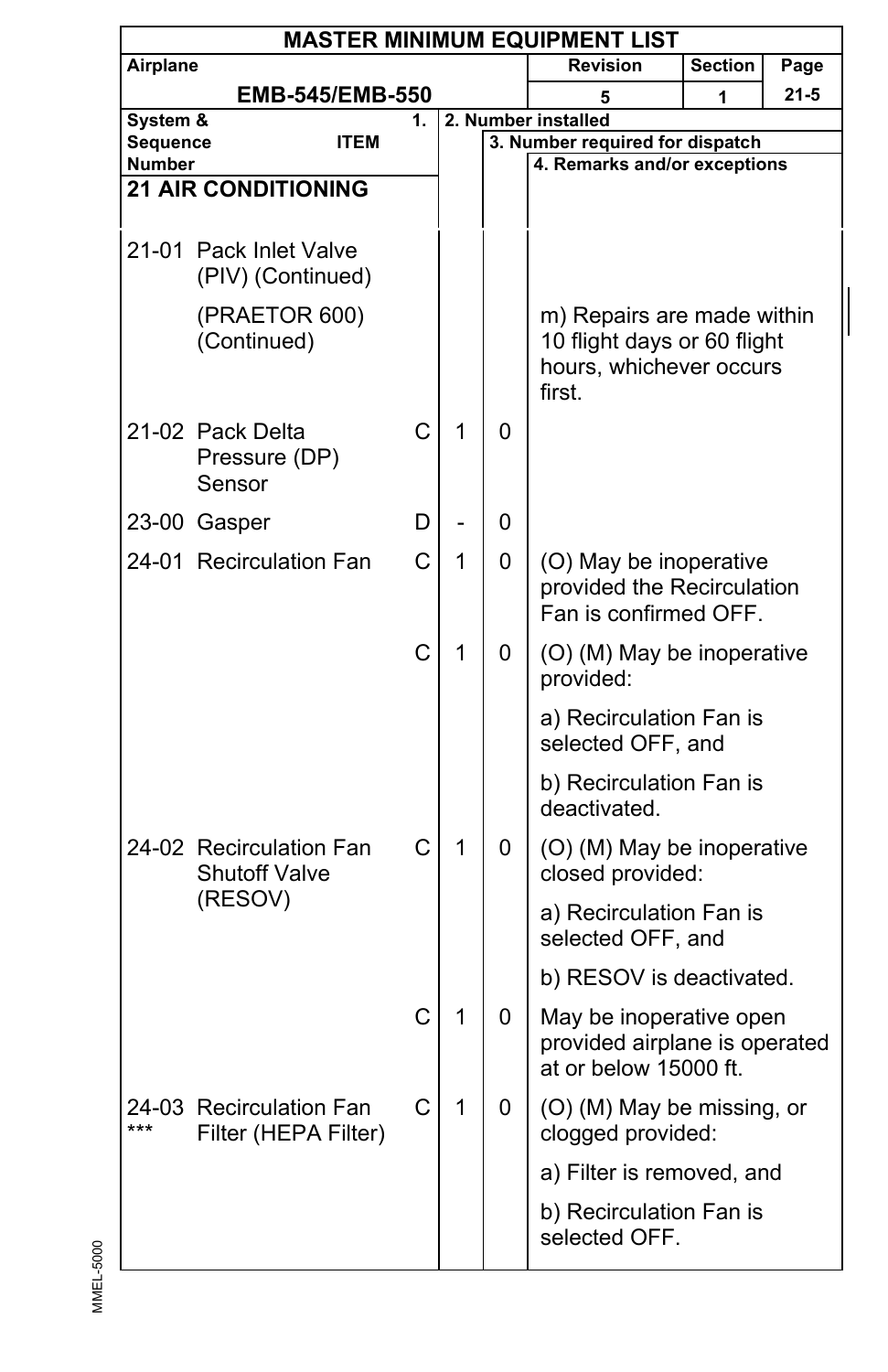|                           | <b>MASTER MINIMUM EQUIPMENT LIST</b>                              |    |                |   |                                                                                                                                                       |                |          |  |  |  |
|---------------------------|-------------------------------------------------------------------|----|----------------|---|-------------------------------------------------------------------------------------------------------------------------------------------------------|----------------|----------|--|--|--|
| Airplane                  |                                                                   |    |                |   | <b>Revision</b>                                                                                                                                       | <b>Section</b> | Page     |  |  |  |
|                           | EMB-545/EMB-550                                                   |    |                |   | 4                                                                                                                                                     | 1              | $21 - 6$ |  |  |  |
| System &                  |                                                                   | 1. |                |   | 2. Number installed                                                                                                                                   |                |          |  |  |  |
| Sequence<br><b>Number</b> | <b>ITEM</b>                                                       |    |                |   | 3. Number required for dispatch<br>4. Remarks and/or exceptions                                                                                       |                |          |  |  |  |
|                           | <b>21 AIR CONDITIONING</b>                                        |    |                |   |                                                                                                                                                       |                |          |  |  |  |
|                           |                                                                   |    |                |   |                                                                                                                                                       |                |          |  |  |  |
|                           | 25-00 Emergency Ram Air<br>Ventilation<br><b>Actuation System</b> | C  | 1              | 0 | (M) May be inoperative<br>provided the Emergency<br>Ram Air Actuator is<br>confirmed on retracted<br>position (Ram Air door open)<br>and deactivated. |                |          |  |  |  |
|                           | 26-01 Forward E-Bay Fan                                           | С  | $\overline{2}$ | 1 | One may be inoperative<br>provided messages FWD<br><b>EBAY OVERHEAT and/or</b><br><b>EBAY SMOKE DET FAIL</b><br>are not shown.                        |                |          |  |  |  |
|                           | 26-02 Center E-Bay Fan                                            | С  | $\overline{2}$ | 0 | One or both may be<br>inoperative provided the<br>messages CENTER LH (RH)<br><b>OVERHEAT</b> are not shown<br>on the side of affected fan.            |                |          |  |  |  |
|                           | 31-00 Cabin Pressure<br><b>Control System</b>                     |    |                |   |                                                                                                                                                       |                |          |  |  |  |
|                           | 1) Automatic<br>Control                                           | C  | 1              | 0 | (O) (M) May be inoperative<br>provided:                                                                                                               |                |          |  |  |  |
|                           |                                                                   |    |                |   | a) Outflow Valve indication<br>on ECS synoptic operates<br>normally,                                                                                  |                |          |  |  |  |
|                           |                                                                   |    |                |   | b) Manual control is used<br>and verified operative before<br>each flight,                                                                            |                |          |  |  |  |
|                           |                                                                   |    |                |   | c) Auto control channel cabin<br>pressurization indications on<br>EIS are verified operative<br>before each flight,                                   |                |          |  |  |  |
|                           |                                                                   |    |                |   | d) Cabin pressure<br>indications are operative,<br>and                                                                                                |                |          |  |  |  |
|                           |                                                                   |    |                |   | e) The airplane is operated<br>at or below FL 250.                                                                                                    |                |          |  |  |  |
| (Continued)               |                                                                   |    |                |   |                                                                                                                                                       |                |          |  |  |  |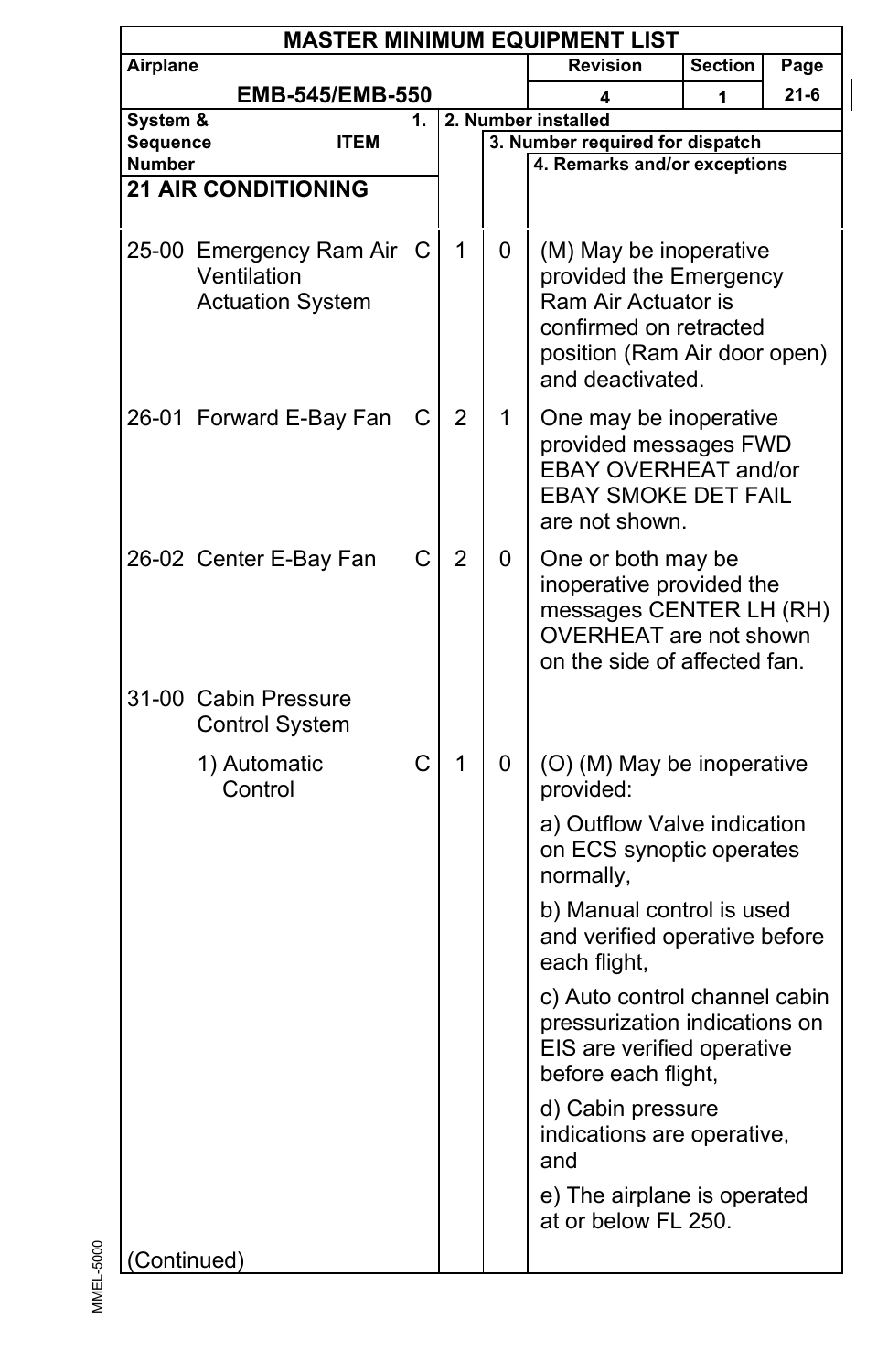|                    | <b>MASTER MINIMUM EQUIPMENT LIST</b>                         |    |              |   |                                                                                                          |                |          |  |  |  |  |  |
|--------------------|--------------------------------------------------------------|----|--------------|---|----------------------------------------------------------------------------------------------------------|----------------|----------|--|--|--|--|--|
| Airplane           |                                                              |    |              |   | <b>Revision</b>                                                                                          | <b>Section</b> | Page     |  |  |  |  |  |
|                    | <b>EMB-545/EMB-550</b>                                       |    |              |   | 4                                                                                                        | 1              | $21 - 7$ |  |  |  |  |  |
| System &           |                                                              | 1. |              |   | 2. Number installed                                                                                      |                |          |  |  |  |  |  |
| Sequence<br>Number | <b>ITEM</b>                                                  |    |              |   | 3. Number required for dispatch<br>4. Remarks and/or exceptions                                          |                |          |  |  |  |  |  |
|                    | <b>21 AIR CONDITIONING</b>                                   |    |              |   |                                                                                                          |                |          |  |  |  |  |  |
|                    |                                                              |    |              |   |                                                                                                          |                |          |  |  |  |  |  |
|                    | 31-00 Cabin Pressure<br><b>Control System</b><br>(Continued) |    |              |   |                                                                                                          |                |          |  |  |  |  |  |
|                    | 2) Manual Control                                            | С  | 1            | 0 | May be inoperative provided:                                                                             |                |          |  |  |  |  |  |
|                    |                                                              |    |              |   | a) Automatic mode is<br>operative, and                                                                   |                |          |  |  |  |  |  |
|                    |                                                              |    |              |   | b) The airplane is operated<br>at or below 15000 ft.                                                     |                |          |  |  |  |  |  |
|                    |                                                              | C  | 1            | 0 | May be inoperative provided<br>OFV is considered<br>inoperative.                                         |                |          |  |  |  |  |  |
|                    | 3) Cabin Pressure<br>Parameters                              | С  | 1            | 0 | (O) May be inoperative<br>provided:                                                                      |                |          |  |  |  |  |  |
|                    | (Altitude, Rate,<br>Delta-P)<br>Indication                   |    |              |   | a) Flight is conducted<br>unpressurized at or below<br>10000 ft, and                                     |                |          |  |  |  |  |  |
|                    |                                                              |    |              |   | b) Outflow valve indication<br>on ECS synoptic operates<br>normally.                                     |                |          |  |  |  |  |  |
|                    | 4) Landing Field<br>Elevation (LFE)<br>Indication            | C  | $\mathbf{1}$ | 0 | May be inoperative provided<br>airplane is not operated at<br>landing field elevations<br>above 8000 ft. |                |          |  |  |  |  |  |
|                    | 31-02 Outflow Valve<br>(OFV)                                 | C  | 1            | 0 | (M) May be inoperative<br>provided:                                                                      |                |          |  |  |  |  |  |
|                    |                                                              |    |              |   | a) NPRV is removed, and                                                                                  |                |          |  |  |  |  |  |
|                    |                                                              |    |              |   | b) Flight is conducted<br>unpressurized at or below<br>10000 ft.                                         |                |          |  |  |  |  |  |
|                    |                                                              |    |              |   |                                                                                                          |                |          |  |  |  |  |  |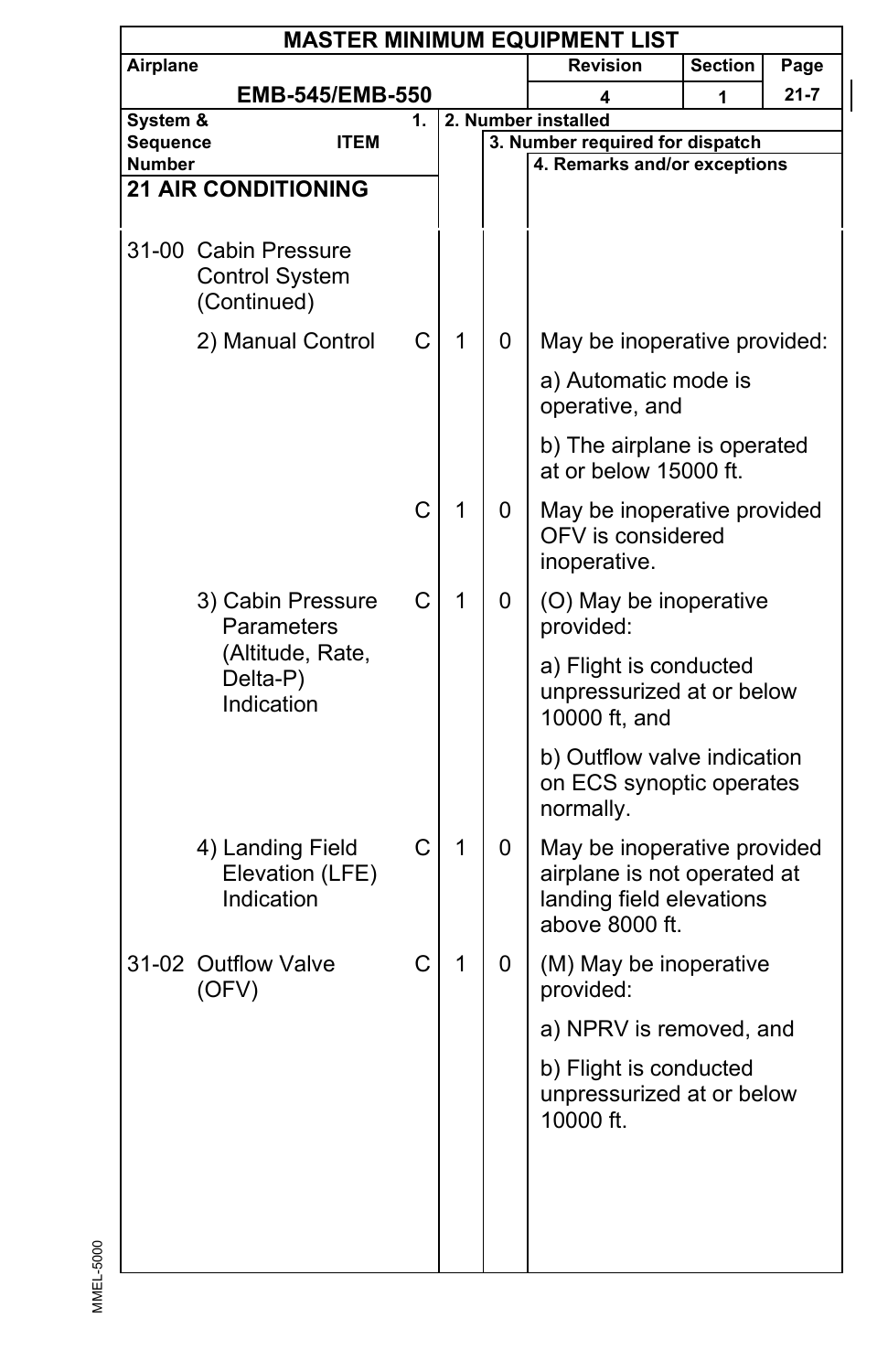| <b>MASTER MINIMUM EQUIPMENT LIST</b> |                                                |    |              |   |                                                                                                |                |      |  |
|--------------------------------------|------------------------------------------------|----|--------------|---|------------------------------------------------------------------------------------------------|----------------|------|--|
| Airplane                             |                                                |    |              |   | <b>Revision</b>                                                                                | <b>Section</b> | Page |  |
|                                      | <b>EMB-545/EMB-550</b>                         |    |              |   | 5                                                                                              | 1              | 21-8 |  |
| System &<br>Sequence                 | ITEM                                           | 1. |              |   | 2. Number installed<br>3. Number required for dispatch                                         |                |      |  |
| Number                               |                                                |    |              |   | 4. Remarks and/or exceptions                                                                   |                |      |  |
|                                      | <b>21 AIR CONDITIONING</b>                     |    |              |   |                                                                                                |                |      |  |
|                                      |                                                |    |              |   |                                                                                                |                |      |  |
|                                      | 32-01 Pressure Relief<br>Valve (PRV)           | C  | 1            | 0 | (O) May be inoperative<br>provided:                                                            |                |      |  |
|                                      |                                                |    |              |   | a) Flight is conducted<br>unpressurized at or below<br>10000 ft, and                           |                |      |  |
|                                      |                                                |    |              |   | b) Outflow valve indication<br>on ECS synoptic operates<br>normally.                           |                |      |  |
|                                      | 32-02 Negative Pressure<br>Relief Valve (NPRV) |    |              |   |                                                                                                |                |      |  |
|                                      | (All except<br>PRAETOR 600)                    | С  | 1            | 0 | (O) May be inoperative<br>provided:                                                            |                |      |  |
|                                      |                                                |    |              |   | a) Flight is conducted<br>unpressurized at or below<br>10000 ft, and                           |                |      |  |
|                                      |                                                |    |              |   | b) Outflow valve indication<br>on ECS synoptic operates<br>normally.                           |                |      |  |
|                                      | (PRAETOR 600)                                  | Α  | $\mathbf{1}$ | 0 | (O) May be inoperative<br>provided:                                                            |                |      |  |
|                                      |                                                |    |              |   | a) Flight is conducted<br>unpressurized at or below<br>10000 ft,                               |                |      |  |
|                                      |                                                |    |              |   | b) Outflow valve indication<br>on ECS synoptic operates<br>normally,                           |                |      |  |
|                                      |                                                |    |              |   | c) Auxiliary Fuel Tanks<br>Pressurization System is<br>considered inoperative, and             |                |      |  |
|                                      |                                                |    |              |   | d) Repairs are made within<br>10 flight days or 60 flight<br>hours, whichever occurs<br>first. |                |      |  |
|                                      |                                                |    |              |   |                                                                                                |                |      |  |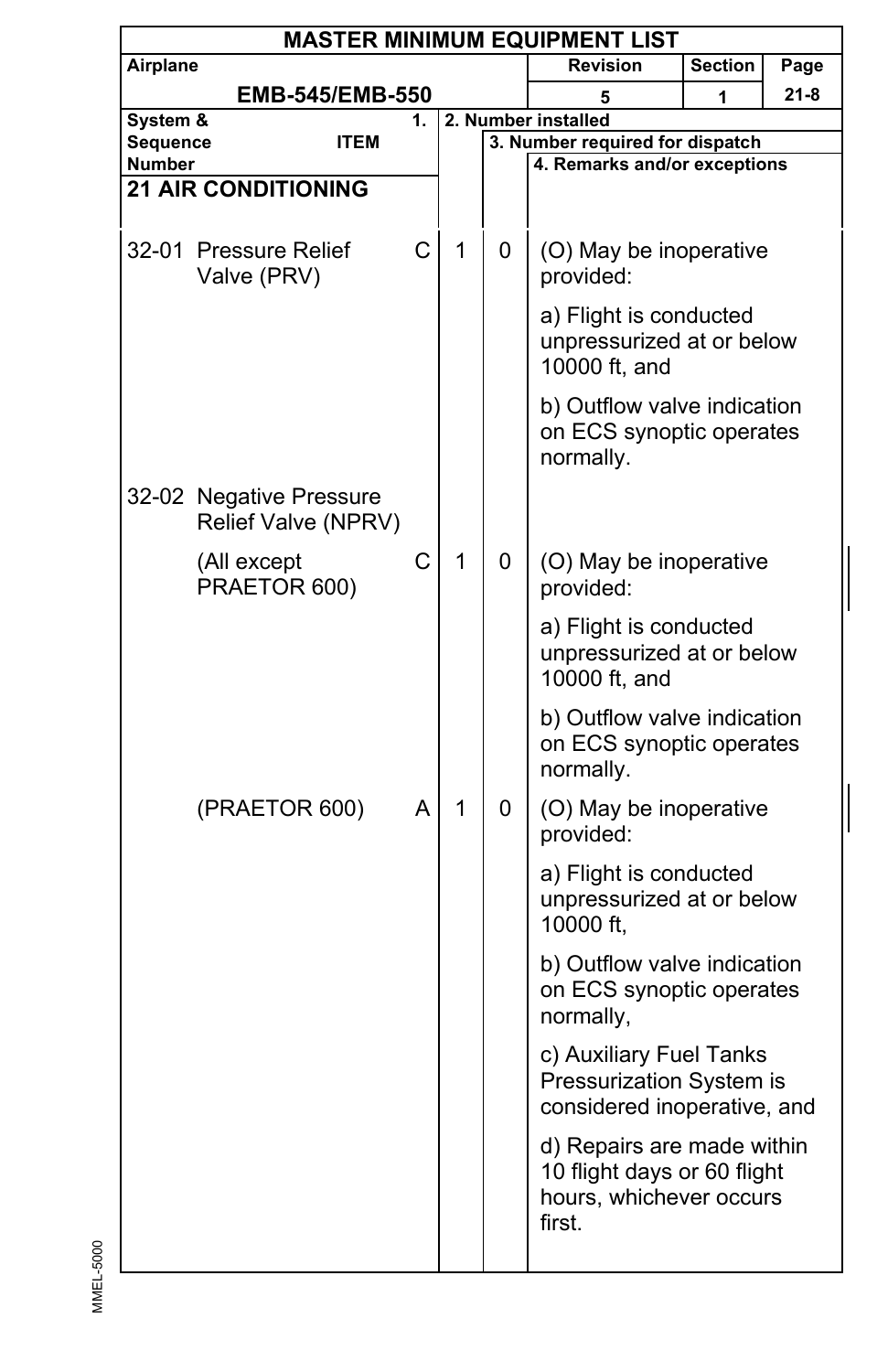|                      | <b>MASTER MINIMUM EQUIPMENT LIST</b> |             |              |   |                                                                                                     |                |        |  |  |  |  |  |
|----------------------|--------------------------------------|-------------|--------------|---|-----------------------------------------------------------------------------------------------------|----------------|--------|--|--|--|--|--|
| Airplane             |                                      |             |              |   | <b>Revision</b>                                                                                     | <b>Section</b> | Page   |  |  |  |  |  |
|                      | <b>EMB-545/EMB-550</b>               |             |              |   | 5                                                                                                   | 1              | $21-9$ |  |  |  |  |  |
| System &<br>Sequence | <b>ITEM</b>                          | 1.          |              |   | 2. Number installed                                                                                 |                |        |  |  |  |  |  |
| Number               |                                      |             |              |   | 3. Number required for dispatch<br>4. Remarks and/or exceptions                                     |                |        |  |  |  |  |  |
|                      | <b>21 AIR CONDITIONING</b>           |             |              |   |                                                                                                     |                |        |  |  |  |  |  |
|                      |                                      |             |              |   |                                                                                                     |                |        |  |  |  |  |  |
|                      | 32-04 Static Port Line               |             |              |   |                                                                                                     |                |        |  |  |  |  |  |
|                      | (All except<br>PRAETOR 600)          | $\mathsf C$ | $\mathbf{1}$ | 0 | (O) May be inoperative<br>provided:                                                                 |                |        |  |  |  |  |  |
|                      |                                      |             |              |   | a) Flight is conducted<br>unpressurized at or below<br>10000 ft, and                                |                |        |  |  |  |  |  |
|                      |                                      |             |              |   | b) Outflow valve indication<br>on ECS synoptic operates<br>normally.                                |                |        |  |  |  |  |  |
|                      | (PRAETOR 600)                        | A           | 1            | 0 | (O) May be inoperative<br>provided:                                                                 |                |        |  |  |  |  |  |
|                      |                                      |             |              |   | a) Flight is conducted<br>unpressurized at or below<br>10000 ft,                                    |                |        |  |  |  |  |  |
|                      |                                      |             |              |   | b) Outflow valve indication<br>on ECS synoptic operates<br>normally,                                |                |        |  |  |  |  |  |
|                      |                                      |             |              |   | c) Auxiliary Fuel Tanks<br>Pressurization System is<br>considered inoperative, and                  |                |        |  |  |  |  |  |
|                      |                                      |             |              |   | d) Repairs are made within<br>10 flight days or 60 flight<br>hours, whichever occurs<br>first.      |                |        |  |  |  |  |  |
| 41-00<br>$***$       | Aft Cargo Heating<br>System          | D           | 1            | 0 | (M) May be inoperative<br>provided Cargo Heating<br>SOV is secure closed and<br>system deactivated. |                |        |  |  |  |  |  |
|                      |                                      |             |              |   |                                                                                                     |                |        |  |  |  |  |  |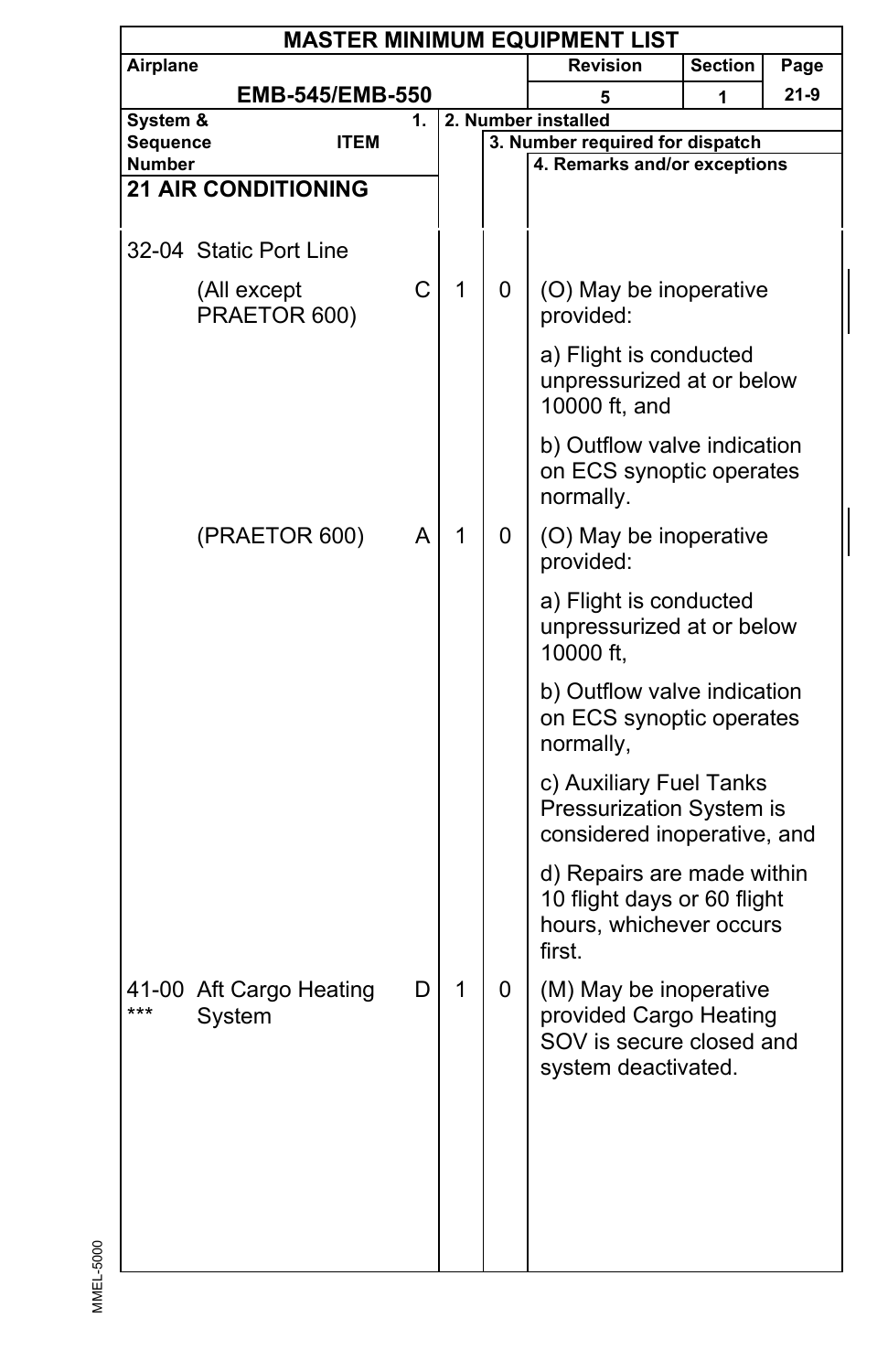| <b>MASTER MINIMUM EQUIPMENT LIST</b> |                                                         |    |              |   |                                                                                  |                |       |  |  |  |  |
|--------------------------------------|---------------------------------------------------------|----|--------------|---|----------------------------------------------------------------------------------|----------------|-------|--|--|--|--|
| Airplane                             |                                                         |    |              |   | Revision                                                                         | <b>Section</b> | Page  |  |  |  |  |
|                                      | <b>EMB-545/EMB-550</b>                                  |    |              |   | 5                                                                                | 1              | 21-10 |  |  |  |  |
| System &                             |                                                         | 1. |              |   | 2. Number installed                                                              |                |       |  |  |  |  |
| Sequence                             | <b>ITEM</b>                                             |    |              |   | 3. Number required for dispatch<br>4. Remarks and/or exceptions                  |                |       |  |  |  |  |
| <b>Number</b>                        | <b>21 AIR CONDITIONING</b>                              |    |              |   |                                                                                  |                |       |  |  |  |  |
|                                      |                                                         |    |              |   |                                                                                  |                |       |  |  |  |  |
|                                      | 51-00 Cooling Pack<br>System (Air<br>Conditioning Pack) |    |              |   |                                                                                  |                |       |  |  |  |  |
|                                      | (All except<br>PRAETOR 600)                             | С  | $\mathbf{1}$ | 0 | (O) (M) May be inoperative<br>provided:                                          |                |       |  |  |  |  |
|                                      |                                                         |    |              |   | a) Pack is selected OFF,                                                         |                |       |  |  |  |  |
|                                      |                                                         |    |              |   | b) Pack Backup is selected<br>OFF,                                               |                |       |  |  |  |  |
|                                      |                                                         |    |              |   | c) Ram air door is secured<br>open,                                              |                |       |  |  |  |  |
|                                      |                                                         |    |              |   | d) Ram air check valve is<br>verified operative,                                 |                |       |  |  |  |  |
|                                      |                                                         |    |              |   | e) Ground operations with<br>passenger door closed are<br>limited to 30 minutes, |                |       |  |  |  |  |
|                                      |                                                         |    |              |   | f) Outflow valve indication on<br><b>ECS synoptic operates</b><br>normally,      |                |       |  |  |  |  |
|                                      |                                                         |    |              |   | g) Airplane is operated<br>unpressurized at or below<br>10000 ft, and            |                |       |  |  |  |  |
|                                      |                                                         |    |              |   | h) Departure airport SAT is<br>at or above -5°C (23°F).                          |                |       |  |  |  |  |
|                                      |                                                         |    |              |   |                                                                                  |                |       |  |  |  |  |
|                                      |                                                         |    |              |   |                                                                                  |                |       |  |  |  |  |
|                                      |                                                         |    |              |   |                                                                                  |                |       |  |  |  |  |
|                                      |                                                         |    |              |   |                                                                                  |                |       |  |  |  |  |
|                                      |                                                         |    |              |   |                                                                                  |                |       |  |  |  |  |
| (Continued)                          |                                                         |    |              |   |                                                                                  |                |       |  |  |  |  |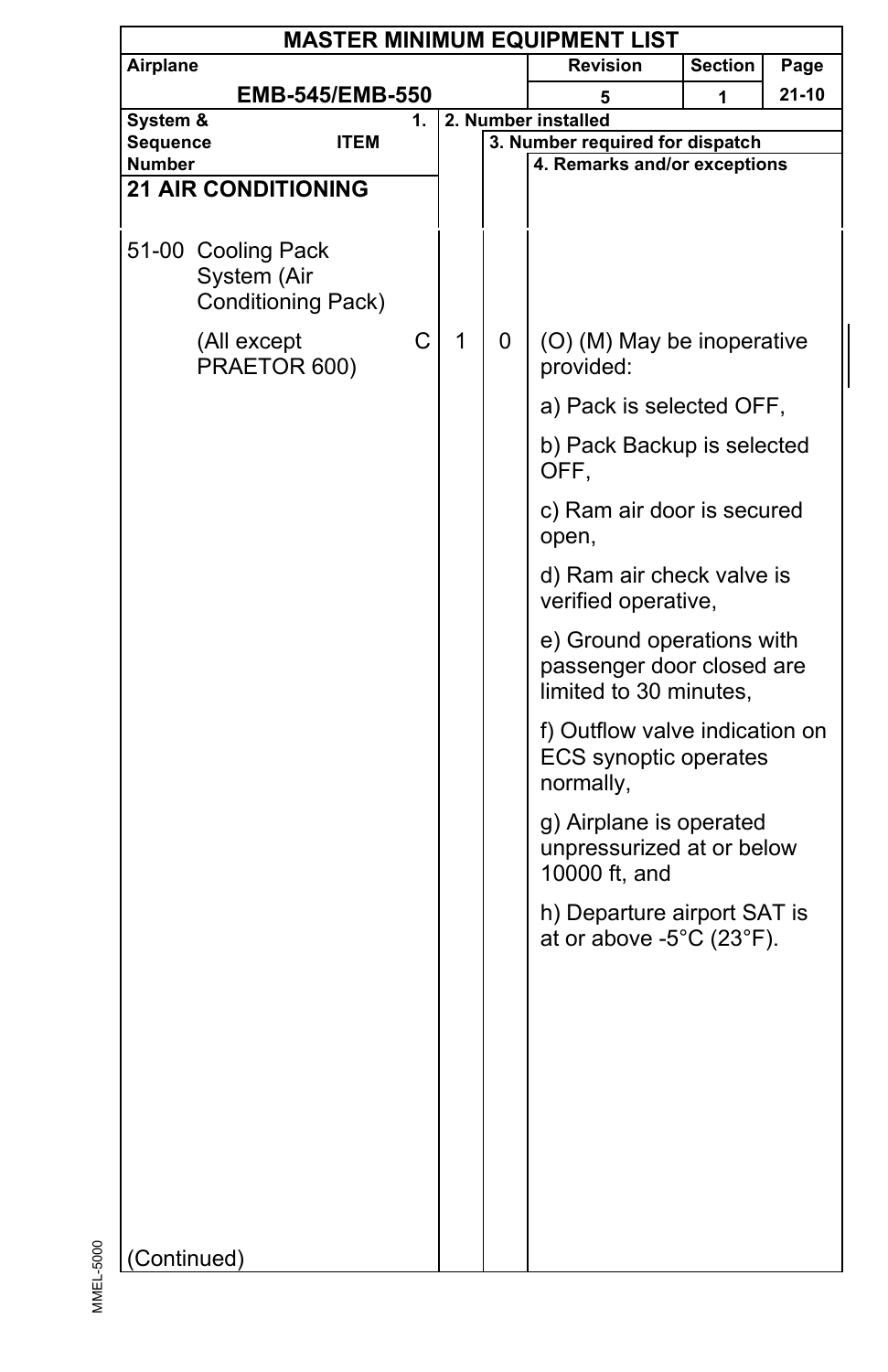|               | <b>MASTER MINIMUM EQUIPMENT LIST</b>                                   |    |   |   |                                                                                                |                |       |  |  |  |  |  |
|---------------|------------------------------------------------------------------------|----|---|---|------------------------------------------------------------------------------------------------|----------------|-------|--|--|--|--|--|
| Airplane      |                                                                        |    |   |   | Revision                                                                                       | <b>Section</b> | Page  |  |  |  |  |  |
|               | <b>EMB-545/EMB-550</b>                                                 |    |   |   | 5                                                                                              | 1              | 21-11 |  |  |  |  |  |
| System &      |                                                                        | 1. |   |   | 2. Number installed                                                                            |                |       |  |  |  |  |  |
| Sequence      | <b>ITEM</b>                                                            |    |   |   | 3. Number required for dispatch                                                                |                |       |  |  |  |  |  |
| <b>Number</b> | <b>21 AIR CONDITIONING</b>                                             |    |   |   | 4. Remarks and/or exceptions                                                                   |                |       |  |  |  |  |  |
|               |                                                                        |    |   |   |                                                                                                |                |       |  |  |  |  |  |
|               | 51-00 Cooling Pack<br>System (Air<br>Conditioning Pack)<br>(Continued) |    |   |   |                                                                                                |                |       |  |  |  |  |  |
|               | (PRAETOR 600)                                                          | A  | 1 | 0 | (O) (M) May be inoperative<br>provided:                                                        |                |       |  |  |  |  |  |
|               |                                                                        |    |   |   | a) Pack is selected OFF,                                                                       |                |       |  |  |  |  |  |
|               |                                                                        |    |   |   | b) Pack Backup is selected<br>OFF,                                                             |                |       |  |  |  |  |  |
|               |                                                                        |    |   |   | c) Ram air door is secured<br>open,                                                            |                |       |  |  |  |  |  |
|               |                                                                        |    |   |   | d) Ram air check valve is<br>verified operative,                                               |                |       |  |  |  |  |  |
|               |                                                                        |    |   |   | e) Ground operations with<br>passenger door closed are<br>limited to 30 minutes,               |                |       |  |  |  |  |  |
|               |                                                                        |    |   |   | f) Outflow valve indication on<br>ECS synoptic operates<br>normally,                           |                |       |  |  |  |  |  |
|               |                                                                        |    |   |   | g) Airplane is operated<br>unpressurized at or below<br>10000 ft,                              |                |       |  |  |  |  |  |
|               |                                                                        |    |   |   | h) Departure airport SAT is<br>at or above -5°C (23°F),                                        |                |       |  |  |  |  |  |
|               |                                                                        |    |   |   | i) Auxiliary Fuel Tanks<br><b>Pressurization System is</b><br>considered inoperative, and      |                |       |  |  |  |  |  |
|               |                                                                        |    |   |   | j) Repairs are made within<br>10 flight days or 60 flight<br>hours, whichever occurs<br>first. |                |       |  |  |  |  |  |
|               |                                                                        |    |   |   |                                                                                                |                |       |  |  |  |  |  |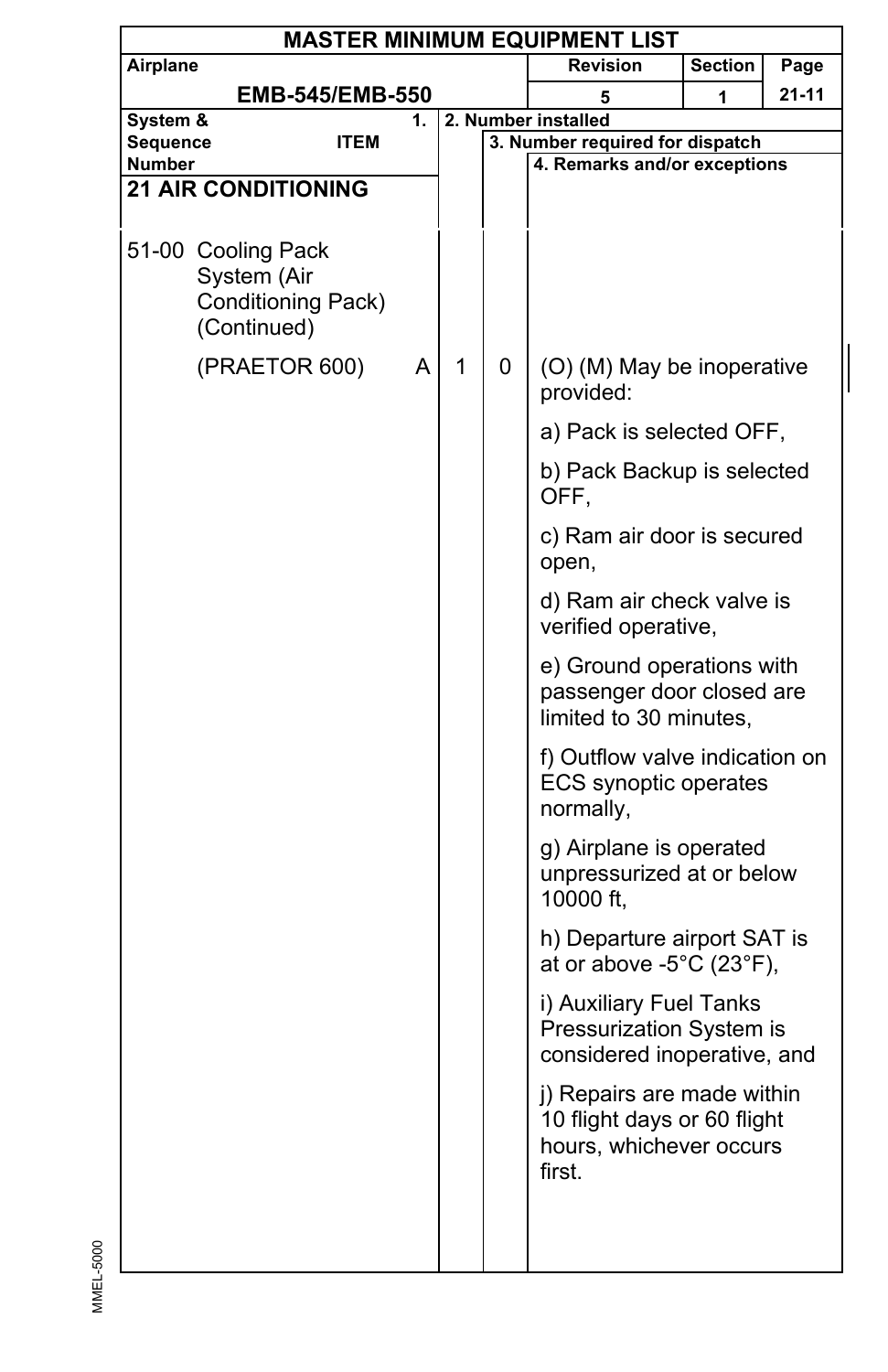| <b>MASTER MINIMUM EQUIPMENT LIST</b> |                              |    |   |   |                                                                       |                |           |
|--------------------------------------|------------------------------|----|---|---|-----------------------------------------------------------------------|----------------|-----------|
| Airplane                             |                              |    |   |   | <b>Revision</b>                                                       | <b>Section</b> | Page      |
|                                      | <b>EMB-545/EMB-550</b>       |    |   |   | 4                                                                     | 1              | $21 - 12$ |
| System &                             |                              | 1. |   |   | 2. Number installed                                                   |                |           |
| Sequence<br>Number                   | <b>ITEM</b>                  |    |   |   | 3. Number required for dispatch<br>4. Remarks and/or exceptions       |                |           |
|                                      | <b>21 AIR CONDITIONING</b>   |    |   |   |                                                                       |                |           |
|                                      |                              |    |   |   |                                                                       |                |           |
|                                      | 53-00 Pack Back-Up<br>System | С  | 1 | 0 | (O) (M) May be inoperative<br>provided:                               |                |           |
|                                      |                              |    |   |   | a) Pack Backup is selected<br>OFF.                                    |                |           |
|                                      |                              |    |   |   | b) Pack Backup Shutoff<br>Valve is secured closed and<br>deactivated, |                |           |
|                                      |                              |    |   |   | c) Cooling Pack system is<br>operative,                               |                |           |
|                                      |                              |    |   |   | d) Airplane is operated at or<br>below FL 250, and                    |                |           |
|                                      |                              |    |   |   | e) Airplane is operated up to<br>60 minutes of a suitable<br>airport. |                |           |
|                                      |                              | C  | 1 | 0 | (O) (M) May be inoperative<br>provided:                               |                |           |
|                                      |                              |    |   |   | a) Pack Backup is selected<br>OFF,                                    |                |           |
|                                      |                              |    |   |   | b) Pack Backup Shutoff<br>Valve is secured closed and<br>deactivated, |                |           |
|                                      |                              |    |   |   | c) Cooling Pack system is<br>operative,                               |                |           |
|                                      |                              |    |   |   | d) Airplane is operated at or<br>below FL 250,                        |                |           |
|                                      |                              |    |   |   | e) Ram air door is secured<br>open, and                               |                |           |
|                                      |                              |    |   |   | f) Ram air check valve is<br>verified operative.                      |                |           |
|                                      |                              |    |   |   |                                                                       |                |           |
|                                      |                              |    |   |   |                                                                       |                |           |
|                                      |                              |    |   |   |                                                                       |                |           |
|                                      |                              |    |   |   |                                                                       |                |           |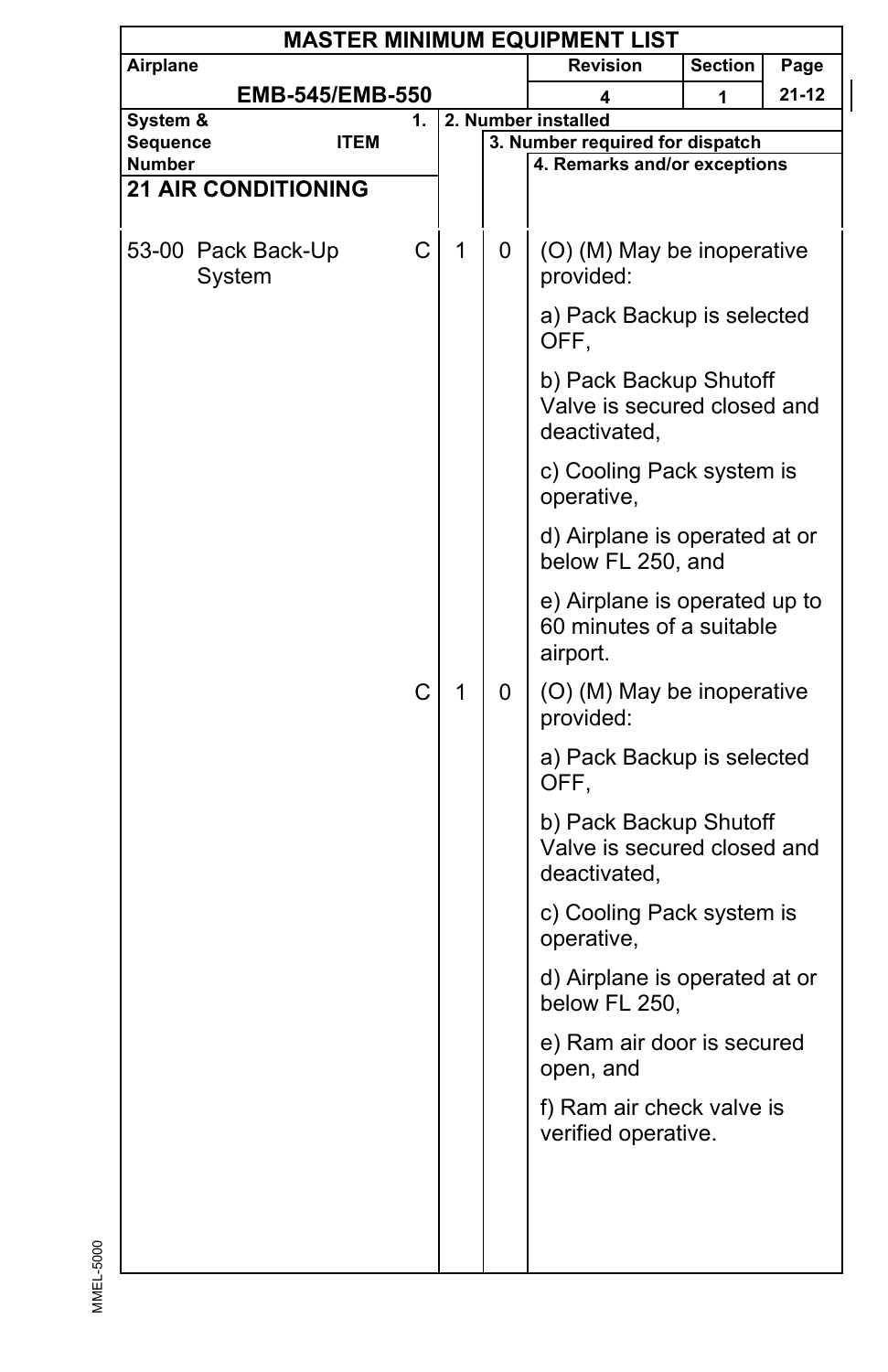| Airplane<br><b>Revision</b><br><b>Section</b><br><b>EMB-545/EMB-550</b><br>1<br>5<br>2. Number installed<br>System &<br>1.<br>3. Number required for dispatch<br>Sequence<br><b>ITEM</b><br><b>Number</b><br>4. Remarks and/or exceptions<br><b>21 AIR CONDITIONING</b><br>C<br>$\overline{2}$<br>60-01<br><b>Trim Air Valve</b><br>1<br>(M) Cabin TAV may be<br>inoperative provided:<br>(TAV)<br>a) Airplane is operated with<br>no passengers, and<br>b) Cabin TAV is verified and<br>secured closed.<br>C<br>$\overline{2}$<br>(All except<br>0<br>(O) (M) Both may be<br>PRAETOR 600)<br>inoperative provided:<br>a) Pack is selected OFF,<br>b) Pack Backup is selected<br>OFF.<br>c) Ram air door is secured<br>open,<br>d) Ram air check valve is<br>verified operative,<br>e) Ground operations with<br>passenger door closed are<br>limited to 30 minutes,<br>f) Outflow valve indication on<br><b>ECS</b> synoptic operates<br>normally,<br>g) Airplane is operated |       | <b>MASTER MINIMUM EQUIPMENT LIST</b> |  |  |  |  |  |  |  |
|--------------------------------------------------------------------------------------------------------------------------------------------------------------------------------------------------------------------------------------------------------------------------------------------------------------------------------------------------------------------------------------------------------------------------------------------------------------------------------------------------------------------------------------------------------------------------------------------------------------------------------------------------------------------------------------------------------------------------------------------------------------------------------------------------------------------------------------------------------------------------------------------------------------------------------------------------------------------------------|-------|--------------------------------------|--|--|--|--|--|--|--|
|                                                                                                                                                                                                                                                                                                                                                                                                                                                                                                                                                                                                                                                                                                                                                                                                                                                                                                                                                                                | Page  |                                      |  |  |  |  |  |  |  |
|                                                                                                                                                                                                                                                                                                                                                                                                                                                                                                                                                                                                                                                                                                                                                                                                                                                                                                                                                                                | 21-13 |                                      |  |  |  |  |  |  |  |
|                                                                                                                                                                                                                                                                                                                                                                                                                                                                                                                                                                                                                                                                                                                                                                                                                                                                                                                                                                                |       |                                      |  |  |  |  |  |  |  |
|                                                                                                                                                                                                                                                                                                                                                                                                                                                                                                                                                                                                                                                                                                                                                                                                                                                                                                                                                                                |       |                                      |  |  |  |  |  |  |  |
|                                                                                                                                                                                                                                                                                                                                                                                                                                                                                                                                                                                                                                                                                                                                                                                                                                                                                                                                                                                |       |                                      |  |  |  |  |  |  |  |
|                                                                                                                                                                                                                                                                                                                                                                                                                                                                                                                                                                                                                                                                                                                                                                                                                                                                                                                                                                                |       |                                      |  |  |  |  |  |  |  |
|                                                                                                                                                                                                                                                                                                                                                                                                                                                                                                                                                                                                                                                                                                                                                                                                                                                                                                                                                                                |       |                                      |  |  |  |  |  |  |  |
|                                                                                                                                                                                                                                                                                                                                                                                                                                                                                                                                                                                                                                                                                                                                                                                                                                                                                                                                                                                |       |                                      |  |  |  |  |  |  |  |
|                                                                                                                                                                                                                                                                                                                                                                                                                                                                                                                                                                                                                                                                                                                                                                                                                                                                                                                                                                                |       |                                      |  |  |  |  |  |  |  |
|                                                                                                                                                                                                                                                                                                                                                                                                                                                                                                                                                                                                                                                                                                                                                                                                                                                                                                                                                                                |       |                                      |  |  |  |  |  |  |  |
|                                                                                                                                                                                                                                                                                                                                                                                                                                                                                                                                                                                                                                                                                                                                                                                                                                                                                                                                                                                |       |                                      |  |  |  |  |  |  |  |
|                                                                                                                                                                                                                                                                                                                                                                                                                                                                                                                                                                                                                                                                                                                                                                                                                                                                                                                                                                                |       |                                      |  |  |  |  |  |  |  |
|                                                                                                                                                                                                                                                                                                                                                                                                                                                                                                                                                                                                                                                                                                                                                                                                                                                                                                                                                                                |       |                                      |  |  |  |  |  |  |  |
|                                                                                                                                                                                                                                                                                                                                                                                                                                                                                                                                                                                                                                                                                                                                                                                                                                                                                                                                                                                |       |                                      |  |  |  |  |  |  |  |
|                                                                                                                                                                                                                                                                                                                                                                                                                                                                                                                                                                                                                                                                                                                                                                                                                                                                                                                                                                                |       |                                      |  |  |  |  |  |  |  |
|                                                                                                                                                                                                                                                                                                                                                                                                                                                                                                                                                                                                                                                                                                                                                                                                                                                                                                                                                                                |       |                                      |  |  |  |  |  |  |  |
| unpressurized at or below<br>10000 ft, and                                                                                                                                                                                                                                                                                                                                                                                                                                                                                                                                                                                                                                                                                                                                                                                                                                                                                                                                     |       |                                      |  |  |  |  |  |  |  |
| h) Departure airport SAT is<br>at or above -5 $^{\circ}$ C (23 $^{\circ}$ F).                                                                                                                                                                                                                                                                                                                                                                                                                                                                                                                                                                                                                                                                                                                                                                                                                                                                                                  |       |                                      |  |  |  |  |  |  |  |
|                                                                                                                                                                                                                                                                                                                                                                                                                                                                                                                                                                                                                                                                                                                                                                                                                                                                                                                                                                                |       |                                      |  |  |  |  |  |  |  |
| Continued)                                                                                                                                                                                                                                                                                                                                                                                                                                                                                                                                                                                                                                                                                                                                                                                                                                                                                                                                                                     |       |                                      |  |  |  |  |  |  |  |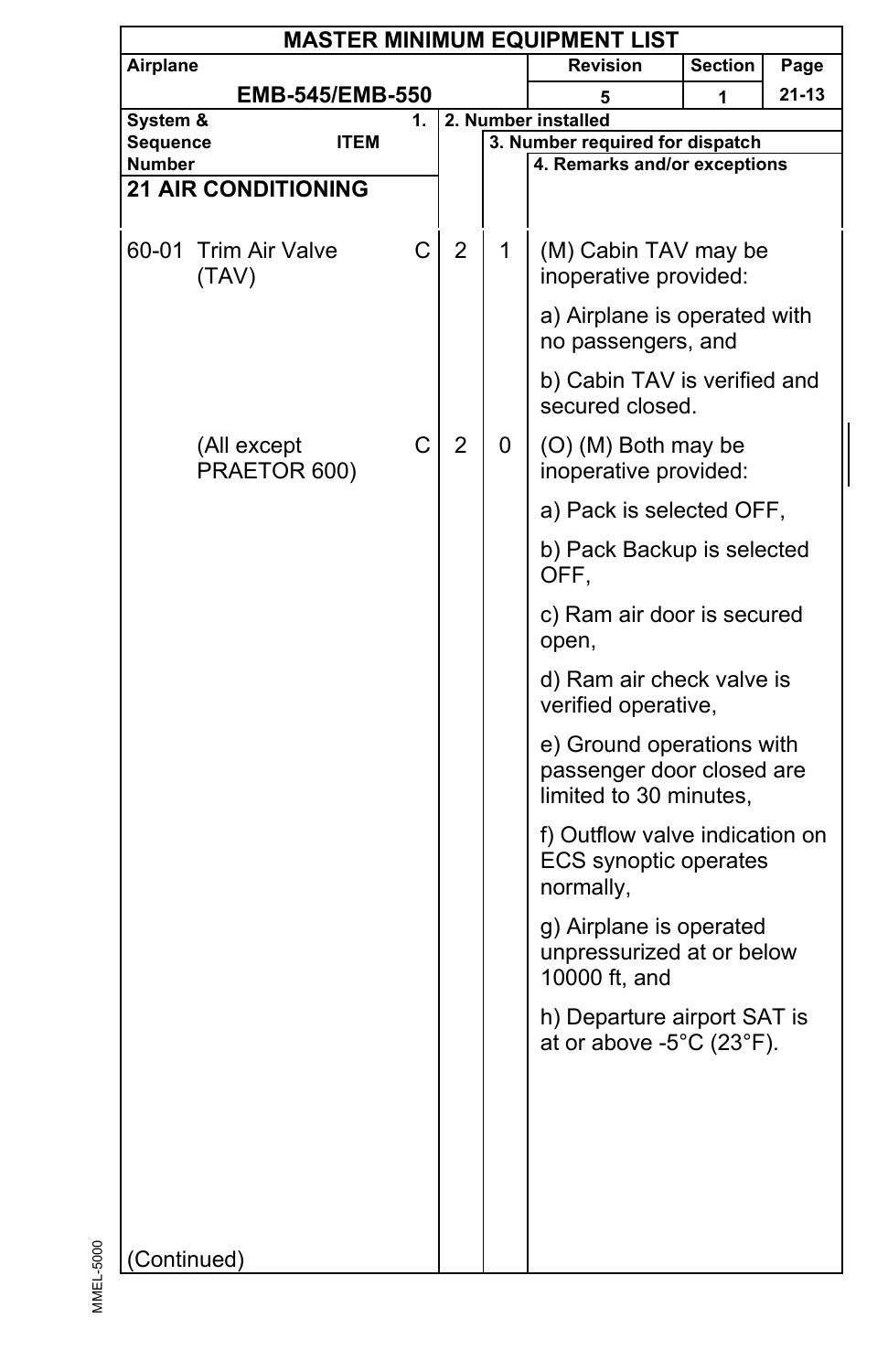| <b>MASTER MINIMUM EQUIPMENT LIST</b>  |                                                                         |    |                |   |                                                                                                |                |       |  |
|---------------------------------------|-------------------------------------------------------------------------|----|----------------|---|------------------------------------------------------------------------------------------------|----------------|-------|--|
| Airplane                              |                                                                         |    |                |   | <b>Revision</b>                                                                                | <b>Section</b> | Page  |  |
|                                       | EMB-545/EMB-550                                                         |    |                |   | 5                                                                                              | 1              | 21-14 |  |
| System &<br>Sequence<br><b>Number</b> | <b>ITEM</b>                                                             | 1. |                |   | 2. Number installed<br>3. Number required for dispatch<br>4. Remarks and/or exceptions         |                |       |  |
|                                       | <b>21 AIR CONDITIONING</b><br>60-01 Trim Air Valve<br>(TAV) (Continued) |    |                |   |                                                                                                |                |       |  |
|                                       | (PRAETOR 600)                                                           | A  | $\overline{2}$ | 0 | (O) (M) Both may be<br>inoperative provided:                                                   |                |       |  |
|                                       |                                                                         |    |                |   | a) Pack is selected OFF,                                                                       |                |       |  |
|                                       |                                                                         |    |                |   | b) Pack Backup is selected<br>OFF,                                                             |                |       |  |
|                                       |                                                                         |    |                |   | c) Ram air door is secured<br>open,                                                            |                |       |  |
|                                       |                                                                         |    |                |   | d) Ram air door valve is<br>verified operative,                                                |                |       |  |
|                                       |                                                                         |    |                |   | e) Ground operations with<br>passenger door closed are<br>limited to 30 minutes,               |                |       |  |
|                                       |                                                                         |    |                |   | f) Outflow valve indication on<br>ECS synoptic operates<br>normally,                           |                |       |  |
|                                       |                                                                         |    |                |   | g) Airplane is operated<br>unpressurized at or below<br>10000 ft,                              |                |       |  |
|                                       |                                                                         |    |                |   | h) Departure airport SAT is<br>at or above -5°C (23°F),                                        |                |       |  |
|                                       |                                                                         |    |                |   | i) Auxiliary Fuel Tanks<br>Pressurization System is<br>considered inoperative, and             |                |       |  |
|                                       |                                                                         |    |                |   | j) Repairs are made within<br>10 flight days or 60 flight<br>hours, whichever occurs<br>first. |                |       |  |
|                                       |                                                                         |    |                |   |                                                                                                |                |       |  |
|                                       |                                                                         |    |                |   |                                                                                                |                |       |  |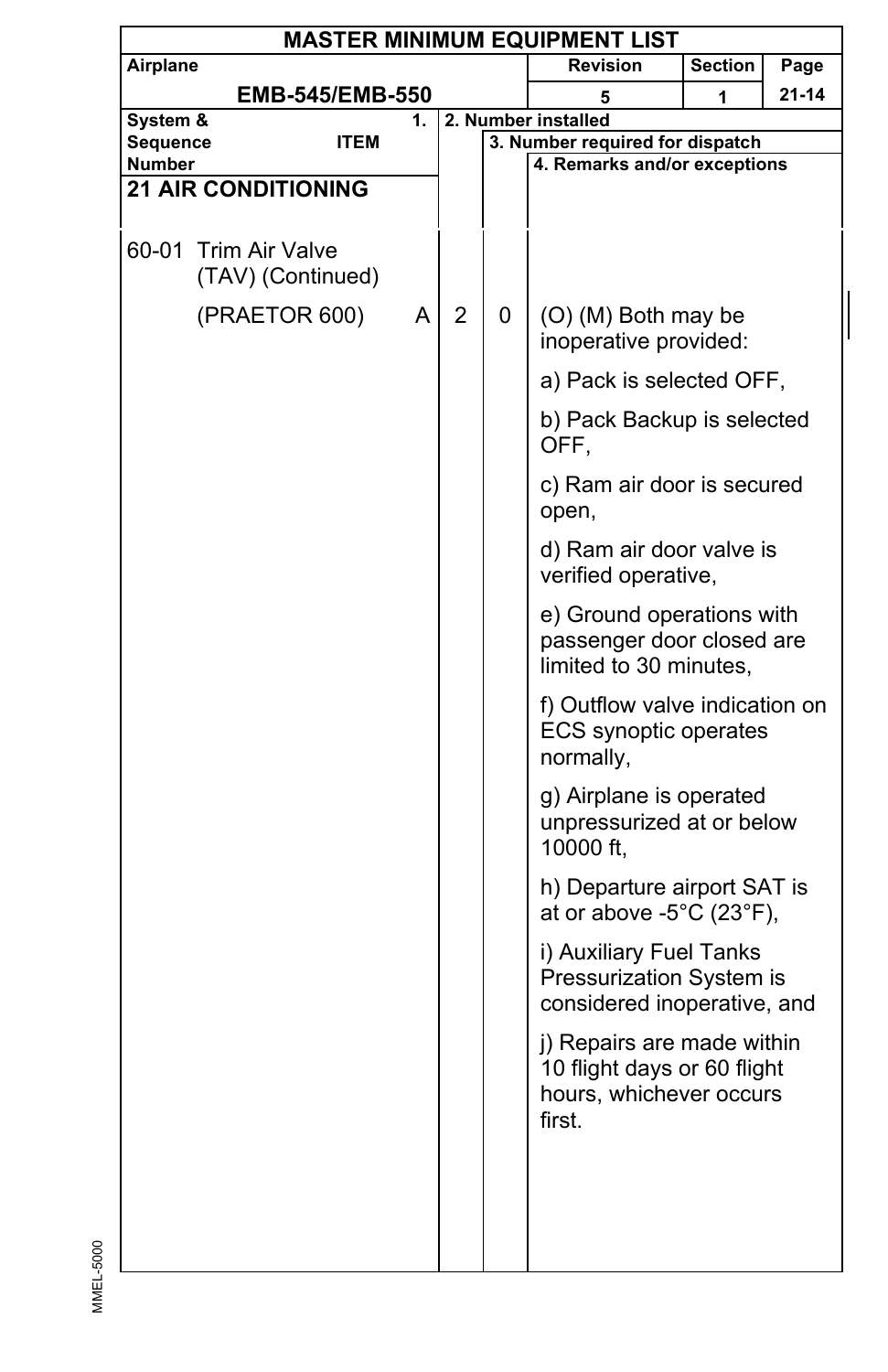| <b>MASTER MINIMUM EQUIPMENT LIST</b> |                                                               |    |              |   |                                                                                |                |       |  |
|--------------------------------------|---------------------------------------------------------------|----|--------------|---|--------------------------------------------------------------------------------|----------------|-------|--|
| Airplane                             |                                                               |    |              |   | <b>Revision</b>                                                                | <b>Section</b> | Page  |  |
|                                      | <b>EMB-545/EMB-550</b>                                        |    |              |   | 4                                                                              | 1              | 21-15 |  |
| System &<br>Sequence                 | <b>ITEM</b>                                                   | 1. |              |   | 2. Number installed<br>3. Number required for dispatch                         |                |       |  |
| Number                               |                                                               |    |              |   | 4. Remarks and/or exceptions                                                   |                |       |  |
|                                      | <b>21 AIR CONDITIONING</b>                                    |    |              |   |                                                                                |                |       |  |
|                                      |                                                               |    |              |   |                                                                                |                |       |  |
|                                      | 61-00 Cockpit<br>Temperature<br><b>Control System</b>         |    |              |   |                                                                                |                |       |  |
|                                      | 1) Automatic<br>Control                                       | C  | $\mathbf{1}$ | 0 | (O) May be inoperative<br>provided:                                            |                |       |  |
|                                      |                                                               |    |              |   | a) ECS synoptic duct<br>temperature indication is<br>operative,                |                |       |  |
|                                      |                                                               |    |              |   | b) Manual control is used<br>and verified operative before<br>each flight, and |                |       |  |
|                                      |                                                               |    |              |   | c) Pack Backup is operative.                                                   |                |       |  |
|                                      | 2) Manual Control                                             | С  | $\mathbf{1}$ | 0 | May be inoperative provided:                                                   |                |       |  |
|                                      |                                                               |    |              |   | a) Auto mode is operative,<br>and                                              |                |       |  |
|                                      |                                                               |    |              |   | b) Pack Backup is operative.                                                   |                |       |  |
|                                      | 62-00 Passenger-Cabin<br>Temperature<br><b>Control System</b> |    |              |   |                                                                                |                |       |  |
|                                      | 1) Automatic<br>Control                                       | C  | $\mathbf{1}$ | 0 | (O) May be inoperative<br>provided:                                            |                |       |  |
|                                      |                                                               |    |              |   | a) ECS synoptic duct<br>temperature indication is<br>operative,                |                |       |  |
|                                      |                                                               |    |              |   | b) Manual control is used<br>and verified operative before<br>each flight, and |                |       |  |
|                                      |                                                               |    |              |   | c) Pack Backup is operative.                                                   |                |       |  |
|                                      | 2) Manual Control                                             |    | 1            | 0 | May be inoperative provided:                                                   |                |       |  |
|                                      |                                                               |    |              |   | a) Auto mode is operative,<br>and                                              |                |       |  |
|                                      |                                                               |    |              |   | b) Pack Backup is operative.                                                   |                |       |  |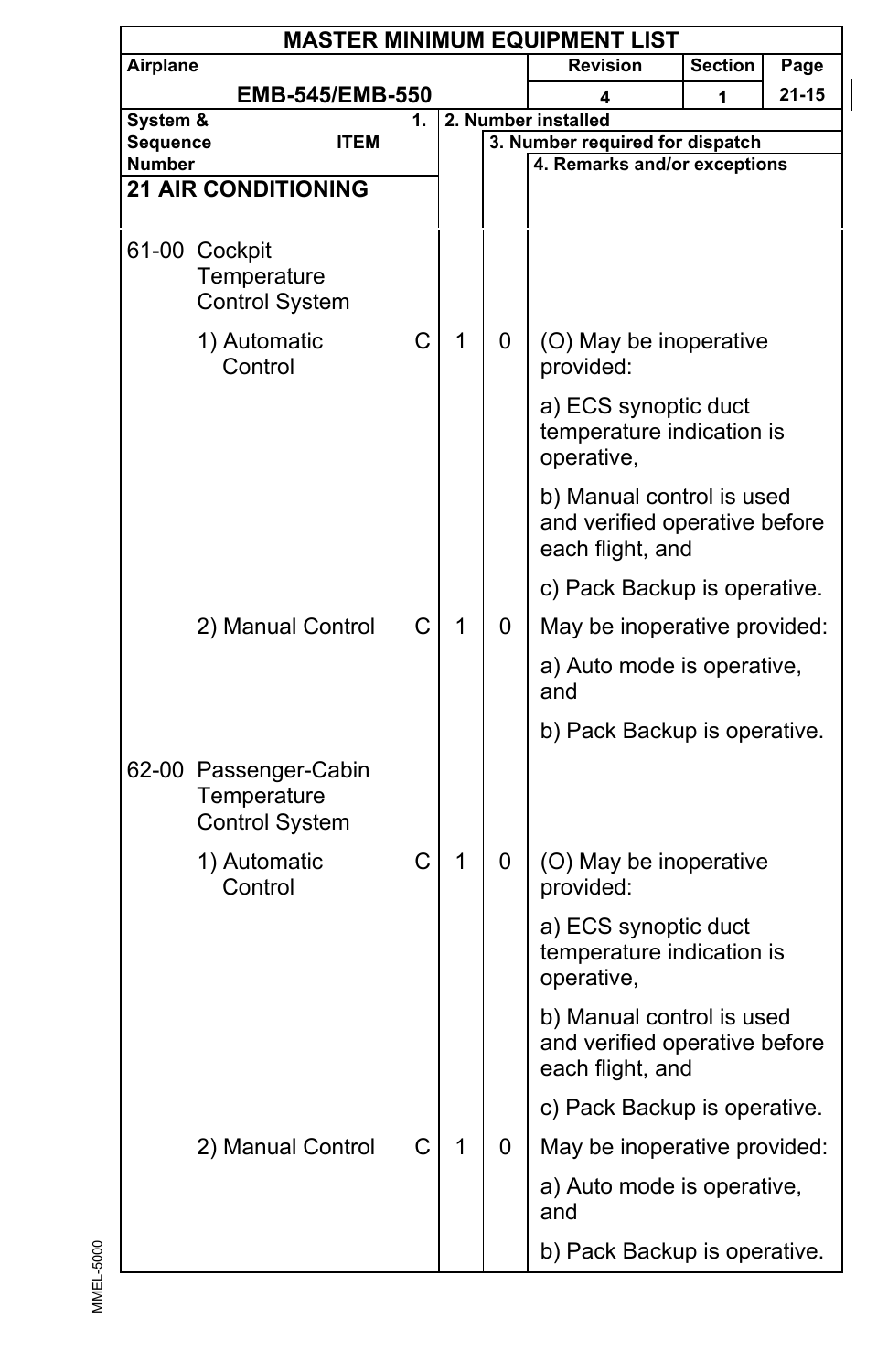|                    |                                              |    |                |   | <b>MASTER MINIMUM EQUIPMENT LIST</b>                                                                          |                |        |
|--------------------|----------------------------------------------|----|----------------|---|---------------------------------------------------------------------------------------------------------------|----------------|--------|
| Airplane           |                                              |    |                |   | <b>Revision</b>                                                                                               | <b>Section</b> | Page   |
|                    | <b>EMB-545/EMB-550</b>                       |    |                |   | 4                                                                                                             | 1              | $22-1$ |
| System &           |                                              | 1. |                |   | 2. Number installed                                                                                           |                |        |
| Sequence<br>Number | <b>ITEM</b>                                  |    |                |   | 3. Number required for dispatch<br>4. Remarks and/or exceptions                                               |                |        |
|                    | <b>22 AUTO FLIGHT</b>                        |    |                |   |                                                                                                               |                |        |
|                    |                                              |    |                |   |                                                                                                               |                |        |
|                    | 10-00 Autopilot System                       | В  | 1              | 0 | (O) May be inoperative<br>provided operations do not<br>require its use.                                      |                |        |
|                    | 11-00 Flight Director                        | C  | $\overline{2}$ | 1 | (O) One may be inoperative<br>provided operations do not<br>require its use.                                  |                |        |
|                    |                                              | B  | 2              | 0 | (O) Both may be inoperative<br>provided:                                                                      |                |        |
|                    |                                              |    |                |   | a) Operations do not require<br>its use,                                                                      |                |        |
|                    |                                              |    |                |   | b) Alternate procedures are<br>established and used, and                                                      |                |        |
|                    |                                              |    |                |   | c) Autopilot is considered<br>inoperative.                                                                    |                |        |
|                    | 11-01 AFCS Panel                             |    |                |   |                                                                                                               |                |        |
|                    | 1) Flight Director<br>(FD) Buttons           | C  | $\overline{2}$ | 0 | One or both may be<br>inoperative provided<br>operations do not require its<br>use.                           |                |        |
|                    | 2) Course Knobs<br>(CRS)                     | C  | $\overline{2}$ | 0 | One or both may be<br>inoperative provided<br>operations do not require its<br>use.                           |                |        |
|                    | 3) Course (PUSH<br><b>DIRECT)</b> Button     | C  | 2              | 0 |                                                                                                               |                |        |
|                    | 4) Auto Throttle<br>(AT) Button              | С  | 1              | 0 | May be inoperative provided<br>auto throttle is not used.                                                     |                |        |
|                    | 5) Speed (SPD)<br>Knob (MAN/FMS<br>Selector) | С  | 1              | 0 | (O) May be inoperative stuck<br>on MAN position provided<br>alternate procedures are<br>established and used. |                |        |
| (Continued)        |                                              |    |                |   |                                                                                                               |                |        |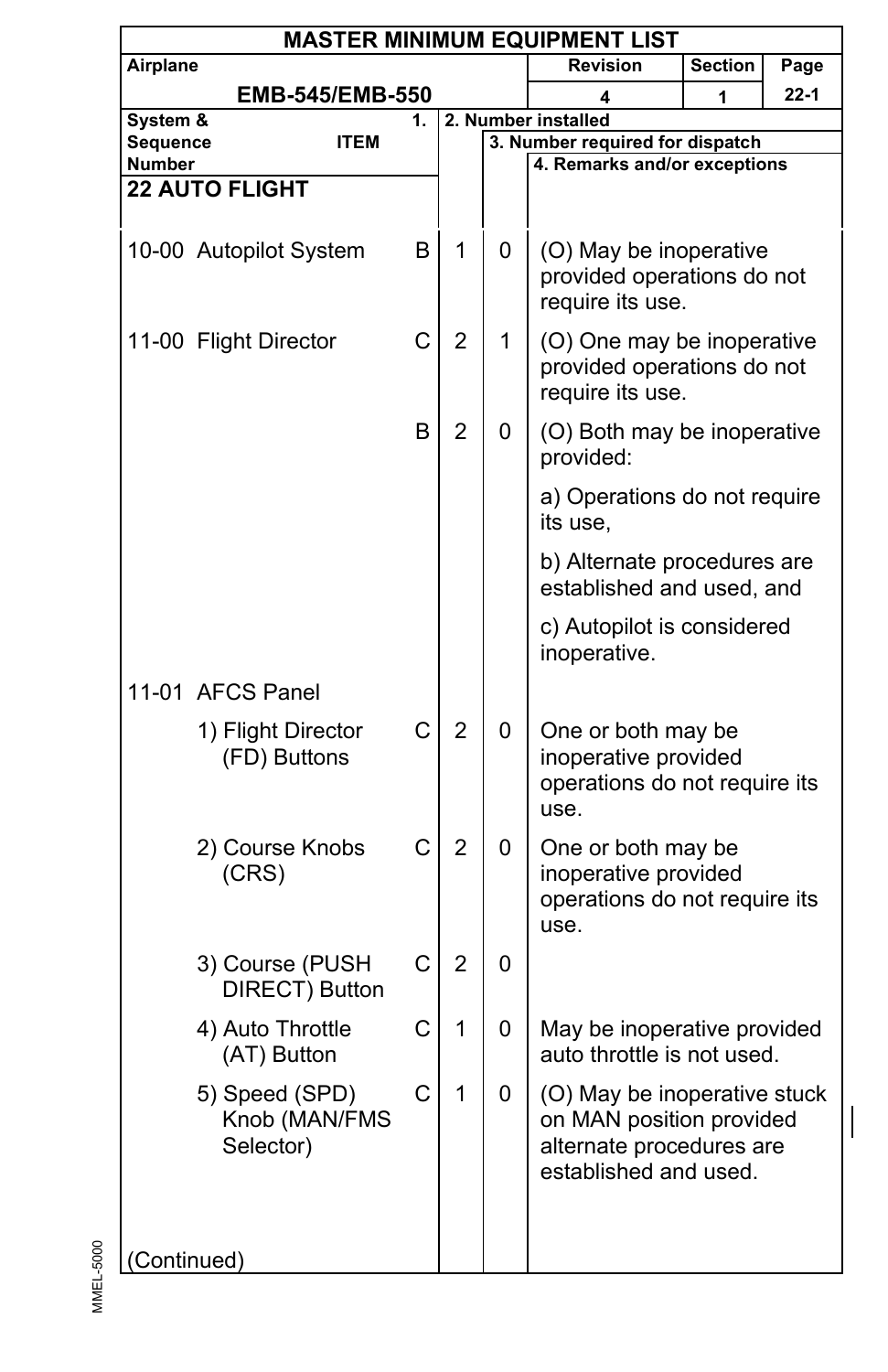| <b>MASTER MINIMUM EQUIPMENT LIST</b> |                                                                   |    |             |        |                                                                                         |                |      |  |
|--------------------------------------|-------------------------------------------------------------------|----|-------------|--------|-----------------------------------------------------------------------------------------|----------------|------|--|
| Airplane                             |                                                                   |    |             |        | <b>Revision</b>                                                                         | <b>Section</b> | Page |  |
|                                      | EMB-545/EMB-550                                                   |    |             | 1<br>4 |                                                                                         |                | 22-2 |  |
| System &                             |                                                                   | 1. |             |        | 2. Number installed                                                                     |                |      |  |
| Sequence<br><b>Number</b>            | <b>ITEM</b>                                                       |    |             |        | 3. Number required for dispatch<br>4. Remarks and/or exceptions                         |                |      |  |
|                                      | <b>22 AUTO FLIGHT</b>                                             |    |             |        |                                                                                         |                |      |  |
|                                      |                                                                   |    |             |        |                                                                                         |                |      |  |
|                                      | 11-01 AFCS Panel<br>(Continued)                                   |    |             |        |                                                                                         |                |      |  |
|                                      | 6) Airspeed to Mach<br>(PUSH IAS<br>MACH) Change<br><b>Button</b> | С  | 1           | 0      | May be inoperative provided<br>operations do not require its<br>use.                    |                |      |  |
|                                      | 7) Lateral<br>Navigation<br>(LNAV) Button                         | C  | $\mathbf 1$ | 0      | May be inoperative provided<br>operations do not require its<br>use.                    |                |      |  |
|                                      | 8) Half Bank Limit<br>(BANK) Button                               | C  | 1           | 0      |                                                                                         |                |      |  |
|                                      | 9) Heading (HDG)<br>Mode Button                                   | C  | 1           | 0      | May be inoperative provided<br>autopilot is considered<br>inoperative.                  |                |      |  |
|                                      | 10) Heading<br>Synchronization<br>(PUSH SYNC)<br><b>Button</b>    | C  | 1           | 0      |                                                                                         |                |      |  |
|                                      | 11) Approach<br>(APPR) Mode<br><b>Button</b>                      | C  | $\mathbf 1$ | 0      | May be inoperative provided<br>operations do not require its<br>use.                    |                |      |  |
|                                      | 12) Autopilot (AP)<br><b>Button</b>                               | C  | 1           | 0      | May be inoperative provided<br>autopilot is considered<br>inoperative.                  |                |      |  |
|                                      | 13) Source (SRC)<br><b>Button</b>                                 | C  | 1           | 0      | May be inoperative provided<br>operations do not require its<br>use.                    |                |      |  |
|                                      | 14) Altitude (ALT)<br><b>Button</b>                               | C  | 1           | 0      | (O) May be inoperative<br>provided alternate<br>procedures are established<br>and used. |                |      |  |
|                                      | Continued)                                                        |    |             |        |                                                                                         |                |      |  |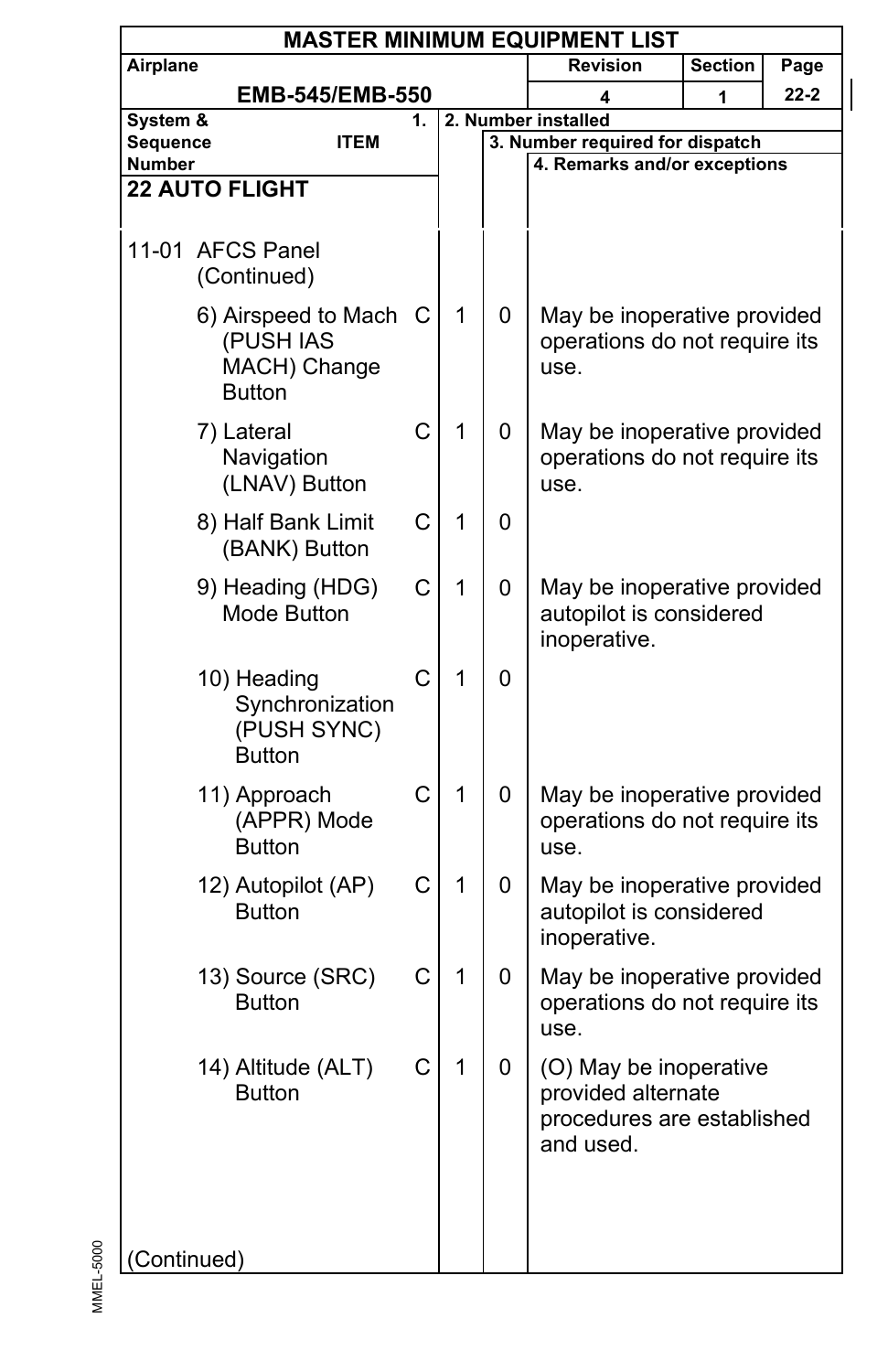| <b>MASTER MINIMUM EQUIPMENT LIST</b> |                                                    |    |                                   |   |                                                                                                               |   |          |  |
|--------------------------------------|----------------------------------------------------|----|-----------------------------------|---|---------------------------------------------------------------------------------------------------------------|---|----------|--|
| Airplane                             |                                                    |    | <b>Revision</b><br><b>Section</b> |   |                                                                                                               |   | Page     |  |
|                                      | EMB-545/EMB-550                                    |    |                                   |   | 4                                                                                                             | 1 | $22 - 3$ |  |
| System &                             |                                                    | 1. |                                   |   | 2. Number installed                                                                                           |   |          |  |
| Sequence<br>Number                   | <b>ITEM</b>                                        |    |                                   |   | 3. Number required for dispatch<br>4. Remarks and/or exceptions                                               |   |          |  |
|                                      | <b>22 AUTO FLIGHT</b>                              |    |                                   |   |                                                                                                               |   |          |  |
|                                      |                                                    |    |                                   |   |                                                                                                               |   |          |  |
|                                      | 11-01 AFCS Panel<br>(Continued)                    |    |                                   |   |                                                                                                               |   |          |  |
|                                      | 15) Vertical<br>Navigation<br>(VNAV) Button        | C  | $\overline{1}$                    | 0 | May be inoperative provided<br>operations do not require its<br>use.                                          |   |          |  |
|                                      | 16) Flight Level<br>Change (FLCH)<br><b>Button</b> | C  | 1                                 | 0 | May be inoperative provided<br>operations do not require its<br>use.                                          |   |          |  |
|                                      | 17) Flight Path<br>Angle (FPA)<br><b>Button</b>    | C  | 1                                 | 0 | May be inoperative provided<br>operations do not require its<br>use.                                          |   |          |  |
|                                      | 18) Flight Path<br>Angle Selector<br>(FPA) Knob    | C  | 1                                 | 0 | May be inoperative provided<br>operations do not require its<br>use.                                          |   |          |  |
|                                      | 19) Vertical Speed<br>(VS DN UP)<br>Thumb Wheel    | C  | 1                                 | 0 | May be inoperative provided<br>operations do not require its<br>use.                                          |   |          |  |
|                                      | 20) Vertical Speed<br>(VS) Button                  | C  | $\mathbf{1}$                      | 0 | May be inoperative provided<br>operations do not require its<br>use.                                          |   |          |  |
|                                      | 11-03 Takeoff/Go-Around<br>(TO/GA) Button          | C  | $\overline{2}$                    | 1 | One may be inoperative<br>provided operative button is<br>on flying pilot's side for<br>takeoff and approach. |   |          |  |
|                                      |                                                    | C  | $\overline{2}$                    | 0 | (O) May be inoperative<br>provided alternate<br>procedures are established<br>and used.                       |   |          |  |
|                                      |                                                    |    |                                   |   |                                                                                                               |   |          |  |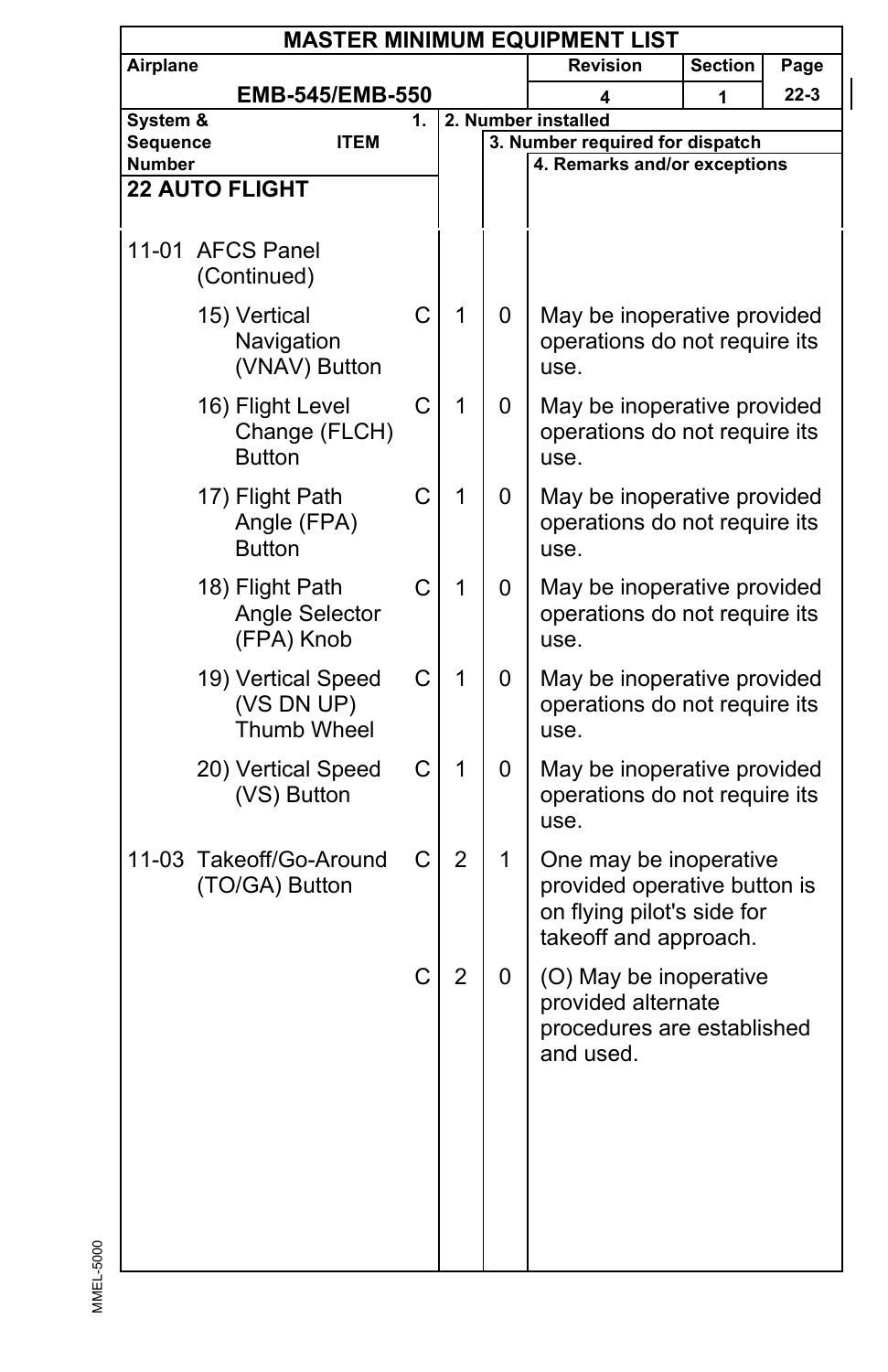| <b>EMB-545/EMB-550</b>                                      |                       |                |                     | <b>Revision</b>                 | <b>Section</b> | Page                                                                                                                                                                                                                                                                                                                                                                                                         |  |
|-------------------------------------------------------------|-----------------------|----------------|---------------------|---------------------------------|----------------|--------------------------------------------------------------------------------------------------------------------------------------------------------------------------------------------------------------------------------------------------------------------------------------------------------------------------------------------------------------------------------------------------------------|--|
|                                                             |                       |                |                     |                                 |                |                                                                                                                                                                                                                                                                                                                                                                                                              |  |
|                                                             |                       |                |                     | 4                               | 1              | 22-4                                                                                                                                                                                                                                                                                                                                                                                                         |  |
|                                                             | 1.                    |                | 2. Number installed |                                 |                |                                                                                                                                                                                                                                                                                                                                                                                                              |  |
| Sequence<br><b>ITEM</b>                                     |                       |                |                     | 3. Number required for dispatch |                |                                                                                                                                                                                                                                                                                                                                                                                                              |  |
|                                                             |                       |                |                     |                                 |                |                                                                                                                                                                                                                                                                                                                                                                                                              |  |
|                                                             |                       |                |                     |                                 |                |                                                                                                                                                                                                                                                                                                                                                                                                              |  |
| 30-00 Auto Throttle<br>Channel                              | C                     |                | 0                   |                                 |                |                                                                                                                                                                                                                                                                                                                                                                                                              |  |
| 1) Takeoff Hold<br>Mode                                     | C                     | 1              | 0                   |                                 |                |                                                                                                                                                                                                                                                                                                                                                                                                              |  |
| 2) Retard Mode                                              | C                     | 1              | 0                   | landing.                        |                |                                                                                                                                                                                                                                                                                                                                                                                                              |  |
| 30-01 Auto Throttle Quick<br>Disconnect (AT<br>DISC) Button | С                     | $\overline{2}$ | $\mathbf{1}$        |                                 |                |                                                                                                                                                                                                                                                                                                                                                                                                              |  |
|                                                             | C                     | $\overline{2}$ | 0                   |                                 |                |                                                                                                                                                                                                                                                                                                                                                                                                              |  |
|                                                             | <b>22 AUTO FLIGHT</b> |                |                     |                                 |                | 4. Remarks and/or exceptions<br>(O) May be inoperative<br>provided auto throttle is not<br>engaged during takeoff.<br>(O) May be inoperative<br>provided auto throttle is<br>disengaged at 100 ft before<br>One may be inoperative<br>provided operative button is<br>on flying pilot's side for<br>takeoff and approach.<br>One or both may be<br>inoperative provided auto<br>throttle system is not used. |  |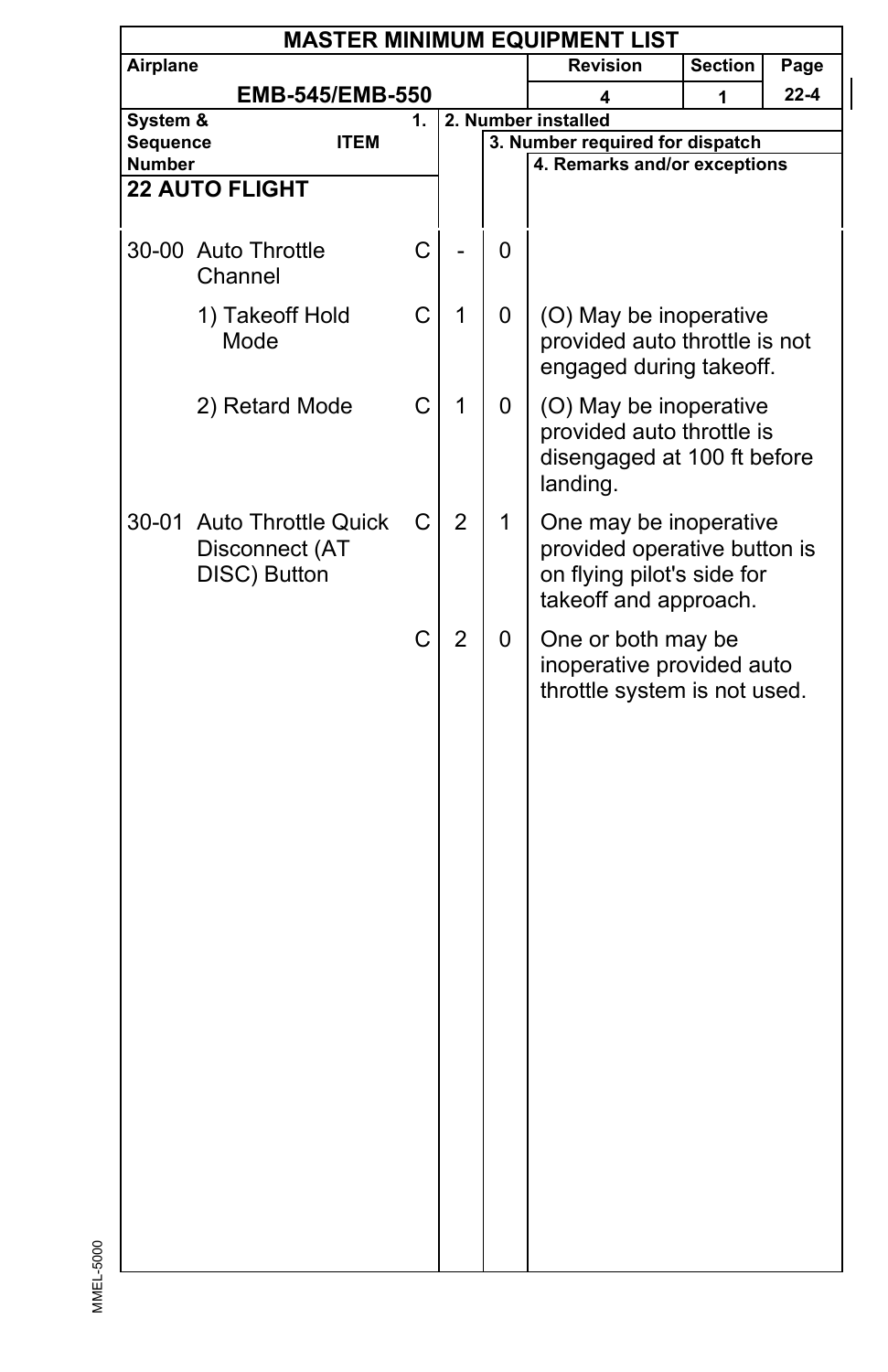| <b>MASTER MINIMUM EQUIPMENT LIST</b> |                                                         |    |                                   |        |                                                                                             |  |        |
|--------------------------------------|---------------------------------------------------------|----|-----------------------------------|--------|---------------------------------------------------------------------------------------------|--|--------|
| Airplane                             |                                                         |    | <b>Revision</b><br><b>Section</b> |        |                                                                                             |  | Page   |
|                                      | <b>EMB-545/EMB-550</b>                                  |    |                                   | 1<br>4 |                                                                                             |  | $23-1$ |
| System &                             |                                                         | 1. |                                   |        | 2. Number installed                                                                         |  |        |
| Sequence<br>Number                   | <b>ITEM</b>                                             |    |                                   |        | 3. Number required for dispatch<br>4. Remarks and/or exceptions                             |  |        |
|                                      | <b>23 COMMUNICATIONS</b>                                |    |                                   |        |                                                                                             |  |        |
|                                      |                                                         |    |                                   |        |                                                                                             |  |        |
| ***                                  | 11-00 High Frequency<br>(HF)<br>Communication<br>System | D  |                                   |        | Any in excess of those<br>required by local regulations<br>may be inoperative.              |  |        |
|                                      | 12-00 Very High<br>Frequency (VHF)<br>Communication     | C  |                                   | 1      | Any in excess of VHF 2 may<br>be inoperative provided not<br>required by local regulations. |  |        |
|                                      | System                                                  |    |                                   |        | <b>NOTE 1: ACARS and/or</b><br>FANS 1/A+ may be<br>inoperative with VHF 3<br>inoperative.   |  |        |
|                                      |                                                         |    |                                   |        | <b>NOTE 2: ATN CPDLC is</b><br>inoperative with VHF 3<br>inoperative.                       |  |        |
| ***                                  | 15-00 Satellite<br>Communication                        | C  | $\mathbf{1}$                      | 0      | (O) (M) May be inoperative<br>provided:                                                     |  |        |
|                                      | System (SATCOM)                                         |    |                                   |        | a) SATCOM is deactivated,<br>and                                                            |  |        |
|                                      |                                                         |    |                                   |        | b) Alternate procedures are<br>established and used.                                        |  |        |
|                                      |                                                         | D  | 1                                 | 0      | (O) (M) May be inoperative<br>provided:                                                     |  |        |
|                                      |                                                         |    |                                   |        | a) SATCOM is deactivated,<br>and                                                            |  |        |
|                                      |                                                         |    |                                   |        | b) It is not required by local<br>regulations.                                              |  |        |
|                                      | 1) Voice Channel<br>(Satellite<br>Telephone<br>System)  | D  | 1                                 | 0      | (M) May be inoperative<br>provided SATCOM is<br>deactivated.                                |  |        |
| (Continued)                          |                                                         |    |                                   |        |                                                                                             |  |        |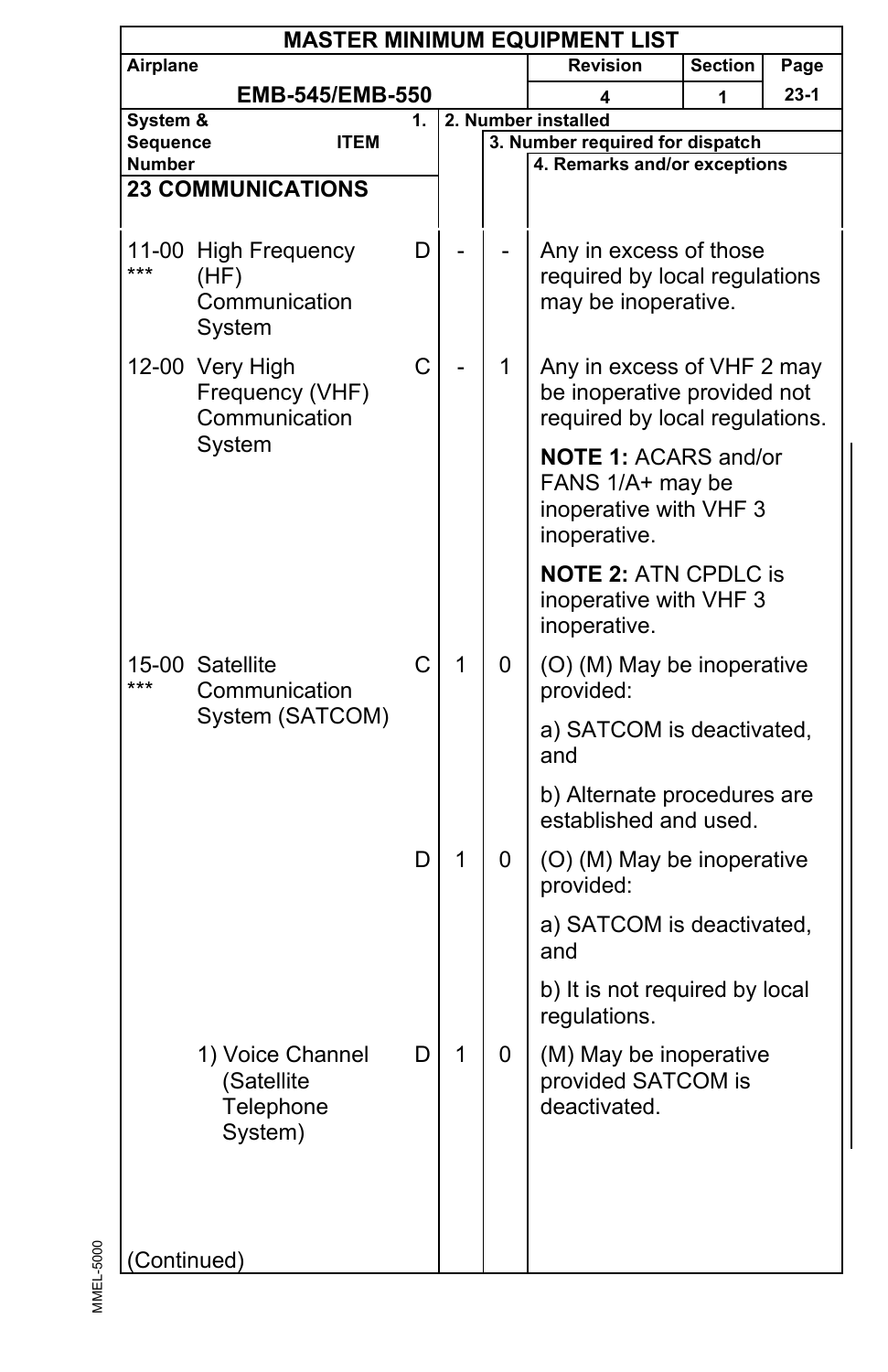| <b>MASTER MINIMUM EQUIPMENT LIST</b>  |                                                                                          |    |              |                |                                                                                         |                |      |  |
|---------------------------------------|------------------------------------------------------------------------------------------|----|--------------|----------------|-----------------------------------------------------------------------------------------|----------------|------|--|
| Airplane                              |                                                                                          |    |              |                | <b>Revision</b>                                                                         | <b>Section</b> | Page |  |
|                                       | <b>EMB-545/EMB-550</b>                                                                   |    |              | 23-2<br>1<br>4 |                                                                                         |                |      |  |
| System &<br>Sequence<br><b>Number</b> | <b>ITEM</b><br><b>23 COMMUNICATIONS</b>                                                  | 1. |              |                | 2. Number installed<br>3. Number required for dispatch<br>4. Remarks and/or exceptions  |                |      |  |
| ***                                   | 15-00 Satellite<br>Communication<br>System (SATCOM)<br>(Continued)                       |    |              |                |                                                                                         |                |      |  |
|                                       | 2) Data Channel<br>(Airplanes                                                            | C  | 1            | 0              | (O) (M) May be inoperative<br>provided:                                                 |                |      |  |
|                                       | equipped with<br>FANS $1/A+$ )                                                           |    |              |                | a) SATCOM is deactivated,<br>and                                                        |                |      |  |
|                                       |                                                                                          |    |              |                | b) Alternate procedures are<br>established and used.                                    |                |      |  |
|                                       |                                                                                          | D  | 1            | 0              | (O) (M) May be inoperative<br>provided:                                                 |                |      |  |
|                                       |                                                                                          |    |              |                | a) SATCOM is deactivated,<br>and                                                        |                |      |  |
|                                       |                                                                                          |    |              |                | b) It is not required by local<br>regulations.                                          |                |      |  |
| ***                                   | 21-00 Selective Call<br>System (SELCAL)                                                  | D  | 1            | 0              |                                                                                         |                |      |  |
| ***                                   | 22-00 Airplane<br>Communications<br>Addressing and<br><b>Reporting System</b><br>(ACARS) | D  | 1            | 0              |                                                                                         |                |      |  |
| 23-00<br>***                          | <b>Controller Pilot Data</b><br><b>Link Communication</b><br>(CPDLC) System              | C  | $\mathbf{1}$ | 0              | (O) May be inoperative<br>provided alternate<br>procedures are established<br>and used. |                |      |  |
|                                       |                                                                                          | D  | 1            | 0              | May be inoperative provided<br>it is not required by local<br>regulations.              |                |      |  |
| (Continued)                           |                                                                                          |    |              |                |                                                                                         |                |      |  |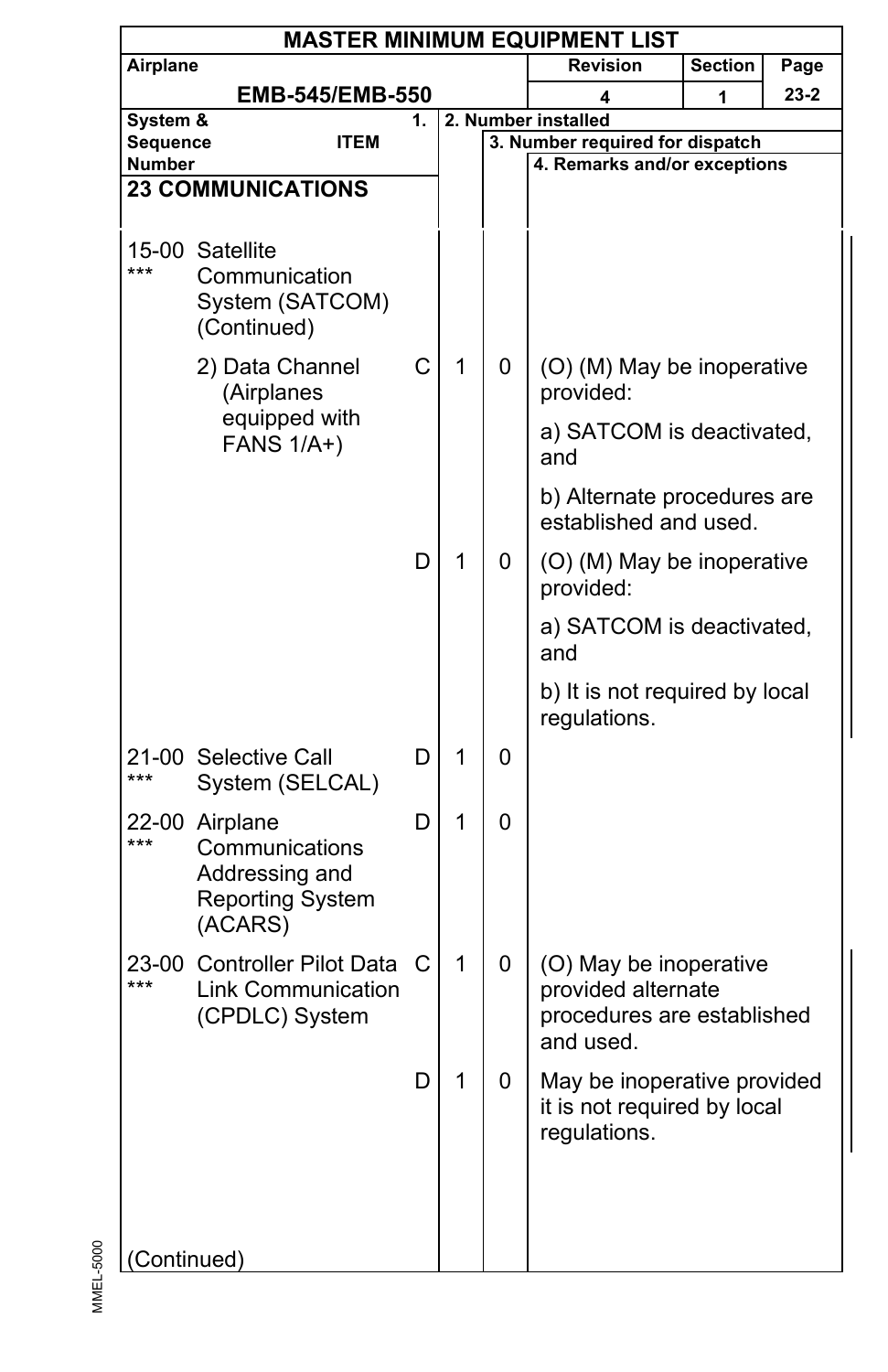|                           | <b>MASTER MINIMUM EQUIPMENT LIST</b>                                                                         |    |                |   |                                                                                                   |                |      |  |  |  |
|---------------------------|--------------------------------------------------------------------------------------------------------------|----|----------------|---|---------------------------------------------------------------------------------------------------|----------------|------|--|--|--|
| Airplane                  |                                                                                                              |    |                |   | <b>Revision</b>                                                                                   | <b>Section</b> | Page |  |  |  |
|                           | <b>EMB-545/EMB-550</b>                                                                                       |    |                |   | 4                                                                                                 | 1              | 23-3 |  |  |  |
| System &                  | <b>ITEM</b>                                                                                                  | 1. |                |   | 2. Number installed                                                                               |                |      |  |  |  |
| Sequence<br><b>Number</b> |                                                                                                              |    |                |   | 3. Number required for dispatch<br>4. Remarks and/or exceptions                                   |                |      |  |  |  |
|                           | <b>23 COMMUNICATIONS</b>                                                                                     |    |                |   |                                                                                                   |                |      |  |  |  |
|                           |                                                                                                              |    |                |   |                                                                                                   |                |      |  |  |  |
| $***$                     | 23-00 Controller Pilot Data<br>Link Communication<br>(CPDLC) System<br>(Continued)                           |    |                |   |                                                                                                   |                |      |  |  |  |
|                           | 1) ATN CPDLC                                                                                                 | C  | $\mathbf{1}$   | 0 | May be inoperative provided<br>alternate procedures are<br>established and used.                  |                |      |  |  |  |
|                           |                                                                                                              | D  | 1              | 0 | May be inoperative provided<br>it is not required by local<br>regulations.                        |                |      |  |  |  |
|                           | 2) Future Air<br>Navigation<br><b>System (FANS</b><br>1/A+) (Airplanes<br>equipped with<br><b>FANS 1/A+)</b> | C  | 1              | 0 | (O) May be inoperative<br>provided alternate<br>procedures are established<br>and used.           |                |      |  |  |  |
|                           |                                                                                                              | D  | 1              | 0 | May be inoperative provided<br>it is not required by local<br>regulations.                        |                |      |  |  |  |
|                           | 51-01 Audio Control Panel<br>(ACP)                                                                           |    |                |   |                                                                                                   |                |      |  |  |  |
|                           | 1) COM1 Audio<br><b>Control Knob</b>                                                                         | C  | $\overline{2}$ | 0 | One or both volume controls<br>may be inoperative provided<br>VHF 1 is considered<br>inoperative. |                |      |  |  |  |
|                           | $2)$ COM3<br>Microphone                                                                                      | D  | $\overline{2}$ | 1 | One may be inoperative<br>provided:                                                               |                |      |  |  |  |
|                           | Select Button                                                                                                |    |                |   | a) It is not stuck in the<br>pushed-in position, and                                              |                |      |  |  |  |
|                           |                                                                                                              |    |                |   | b) VHF 3 is not required for<br>the intended flight for voice<br>communications.                  |                |      |  |  |  |
| (Continued)               |                                                                                                              |    |                |   |                                                                                                   |                |      |  |  |  |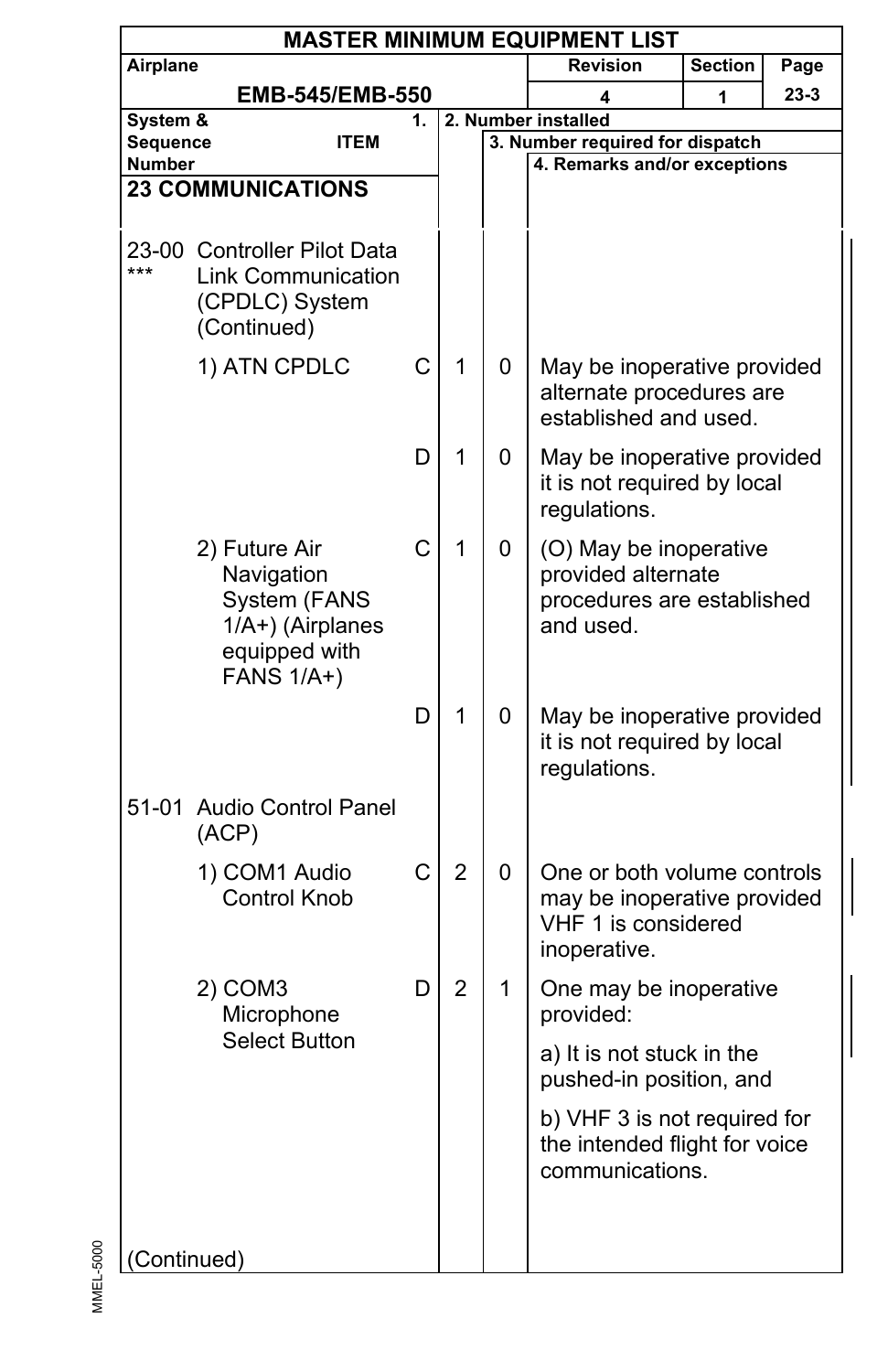| <b>MASTER MINIMUM EQUIPMENT LIST</b> |                                                |    |                |   |                                                                                                                                                 |                         |      |  |
|--------------------------------------|------------------------------------------------|----|----------------|---|-------------------------------------------------------------------------------------------------------------------------------------------------|-------------------------|------|--|
| Airplane                             |                                                |    |                |   | <b>Revision</b>                                                                                                                                 | <b>Section</b>          | Page |  |
|                                      | EMB-545/EMB-550                                |    |                |   | 4                                                                                                                                               | 1                       | 23-4 |  |
| System &<br>Sequence                 | ITEM                                           | 1. |                |   | 2. Number installed                                                                                                                             |                         |      |  |
| Number                               |                                                |    |                |   | 3. Number required for dispatch<br>4. Remarks and/or exceptions                                                                                 |                         |      |  |
|                                      | <b>23 COMMUNICATIONS</b>                       |    |                |   |                                                                                                                                                 |                         |      |  |
|                                      |                                                |    |                |   |                                                                                                                                                 |                         |      |  |
|                                      | 51-01 Audio Control Panel<br>(ACP) (Continued) |    |                |   |                                                                                                                                                 |                         |      |  |
|                                      | 2) COM3<br>Microphone                          | D  | $\overline{2}$ | 0 | provided:                                                                                                                                       | Both may be inoperative |      |  |
|                                      | <b>Select Button</b><br>(Continued)            |    |                |   | a) It is not stuck in the<br>pushed-in position, and                                                                                            |                         |      |  |
|                                      |                                                |    |                |   | b) VHF 3 is not required for<br>the intended flight for voice<br>communications.                                                                |                         |      |  |
|                                      | 3) COM3 Audio<br><b>Control Knob</b>           | D  | $\overline{2}$ | 0 | One or both volume controls<br>may be inoperative provided<br>the VHF 3 is not required for<br>the intended flight for voice<br>communications. |                         |      |  |
|                                      | 4) HF1 Microphone<br><b>Select Button</b>      | D  | $\overline{2}$ | 0 | One or both may be<br>inoperative provided:                                                                                                     |                         |      |  |
|                                      |                                                |    |                |   | a) It is not stuck in the<br>pushed-in position, and                                                                                            |                         |      |  |
|                                      |                                                |    |                |   | b) HF 1, if installed, is<br>considered inoperative.                                                                                            |                         |      |  |
|                                      | 5) HF1 Audio<br><b>Control Knob</b>            | D  | $\overline{2}$ | 0 | One or both volume controls<br>may be inoperative provided<br>HF 1, if installed, is<br>considered inoperative.                                 |                         |      |  |
|                                      | 6) HF2 Microphone<br><b>Select Button</b>      | D  | $\overline{2}$ | 0 | One or both may be<br>inoperative provided:                                                                                                     |                         |      |  |
|                                      |                                                |    |                |   | a) It is not stuck in the<br>pushed-in position, and                                                                                            |                         |      |  |
|                                      |                                                |    |                |   | b) HF 2, if installed, is<br>considered inoperative.                                                                                            |                         |      |  |
|                                      |                                                |    |                |   |                                                                                                                                                 |                         |      |  |
| (Continued)                          |                                                |    |                |   |                                                                                                                                                 |                         |      |  |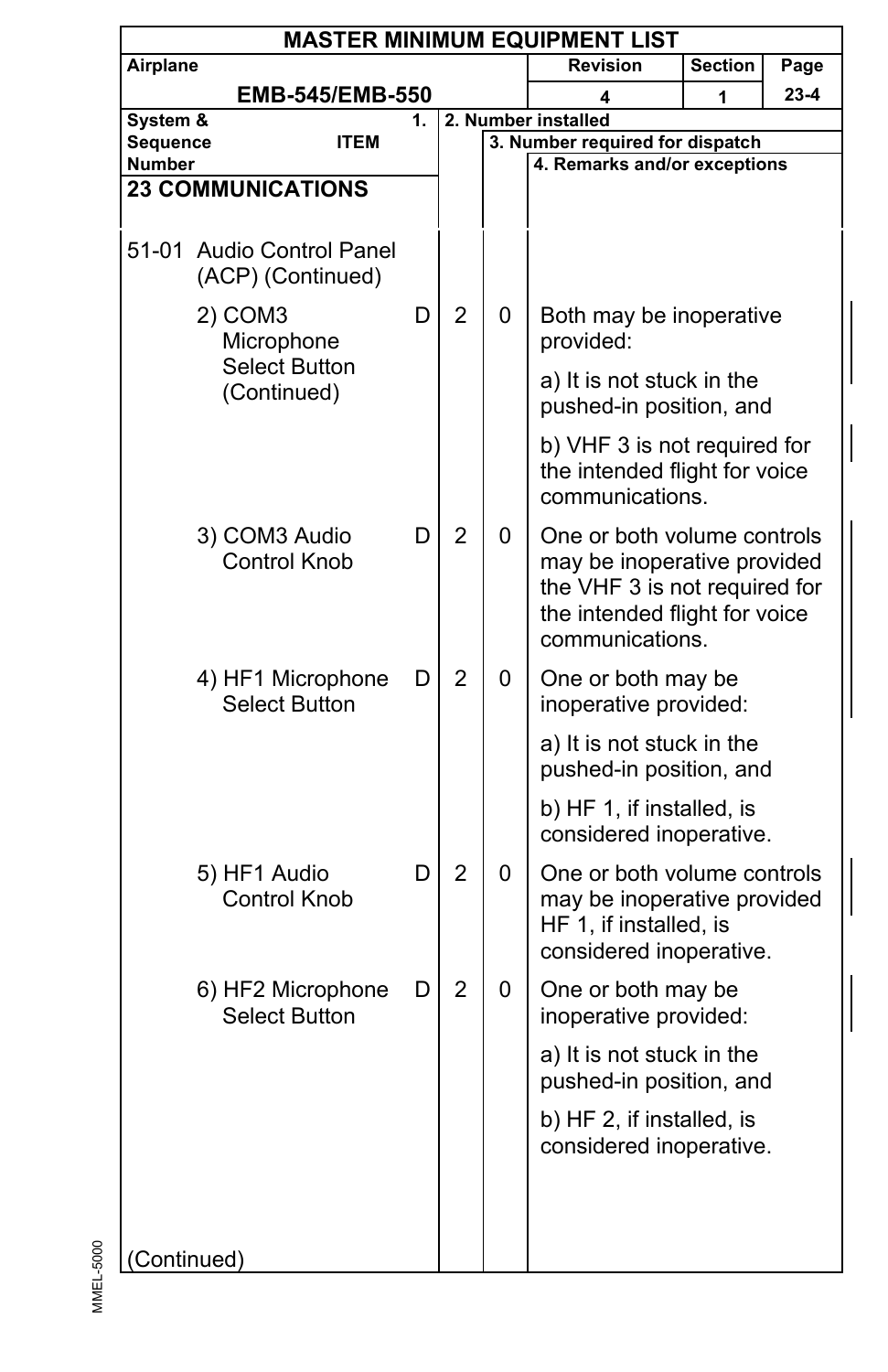| <b>MASTER MINIMUM EQUIPMENT LIST</b> |                                                |    |                |   |                                                                                                                                           |                |      |  |  |  |
|--------------------------------------|------------------------------------------------|----|----------------|---|-------------------------------------------------------------------------------------------------------------------------------------------|----------------|------|--|--|--|
| Airplane                             |                                                |    |                |   | <b>Revision</b>                                                                                                                           | <b>Section</b> | Page |  |  |  |
|                                      | <b>EMB-545/EMB-550</b>                         |    |                |   | 4                                                                                                                                         | 1              | 23-5 |  |  |  |
| System &                             |                                                | 1. |                |   | 2. Number installed                                                                                                                       |                |      |  |  |  |
| Sequence<br>Number                   | <b>ITEM</b>                                    |    |                |   | 3. Number required for dispatch<br>4. Remarks and/or exceptions                                                                           |                |      |  |  |  |
|                                      | <b>23 COMMUNICATIONS</b>                       |    |                |   |                                                                                                                                           |                |      |  |  |  |
|                                      |                                                |    |                |   |                                                                                                                                           |                |      |  |  |  |
|                                      | 51-01 Audio Control Panel<br>(ACP) (Continued) |    |                |   |                                                                                                                                           |                |      |  |  |  |
|                                      | 7) HF2 Audio<br><b>Control Knob</b>            | D  | $\overline{2}$ | 0 | One or both volume controls<br>may be inoperative provided<br>HF 2, if installed, is<br>considered inoperative.                           |                |      |  |  |  |
|                                      | 8) SAT Microphone<br><b>Select Button</b>      | D  | $\overline{2}$ | 0 | One or both may be<br>inoperative provided it is not<br>stuck in the pushed-in<br>position.                                               |                |      |  |  |  |
|                                      |                                                |    |                |   | <b>NOTE: SATCOM will be</b><br>unavailable to affected<br>crewmember.                                                                     |                |      |  |  |  |
|                                      | 9) SAT Audio<br><b>Control Knob</b>            | D  | $\overline{2}$ | 0 | One or both volume controls<br>may be inoperative provided<br>SATCOM is not used by<br>affected crewmember.                               |                |      |  |  |  |
|                                      | 10) CAB<br>Microphone<br><b>Button</b>         | D  | $\overline{2}$ | 1 | One may be inoperative<br>provided it is not stuck in the<br>pushed-in position.                                                          |                |      |  |  |  |
|                                      |                                                | D  | $\overline{2}$ | 0 | Both may be inoperative<br>provided:                                                                                                      |                |      |  |  |  |
|                                      |                                                |    |                |   | a) It is not stuck in the<br>pushed-in position, and                                                                                      |                |      |  |  |  |
|                                      |                                                |    |                |   | b) Cabin Announcement is<br>considered inoperative, if<br>installed.                                                                      |                |      |  |  |  |
|                                      | 11) CAB Audio<br>Control Knob                  | D  | $\overline{2}$ | 0 | One or both volume controls<br>may be inoperative provided<br>cabin announcement, if<br>installed, is not used by<br>affected crewmember. |                |      |  |  |  |
|                                      | Continued)                                     |    |                |   |                                                                                                                                           |                |      |  |  |  |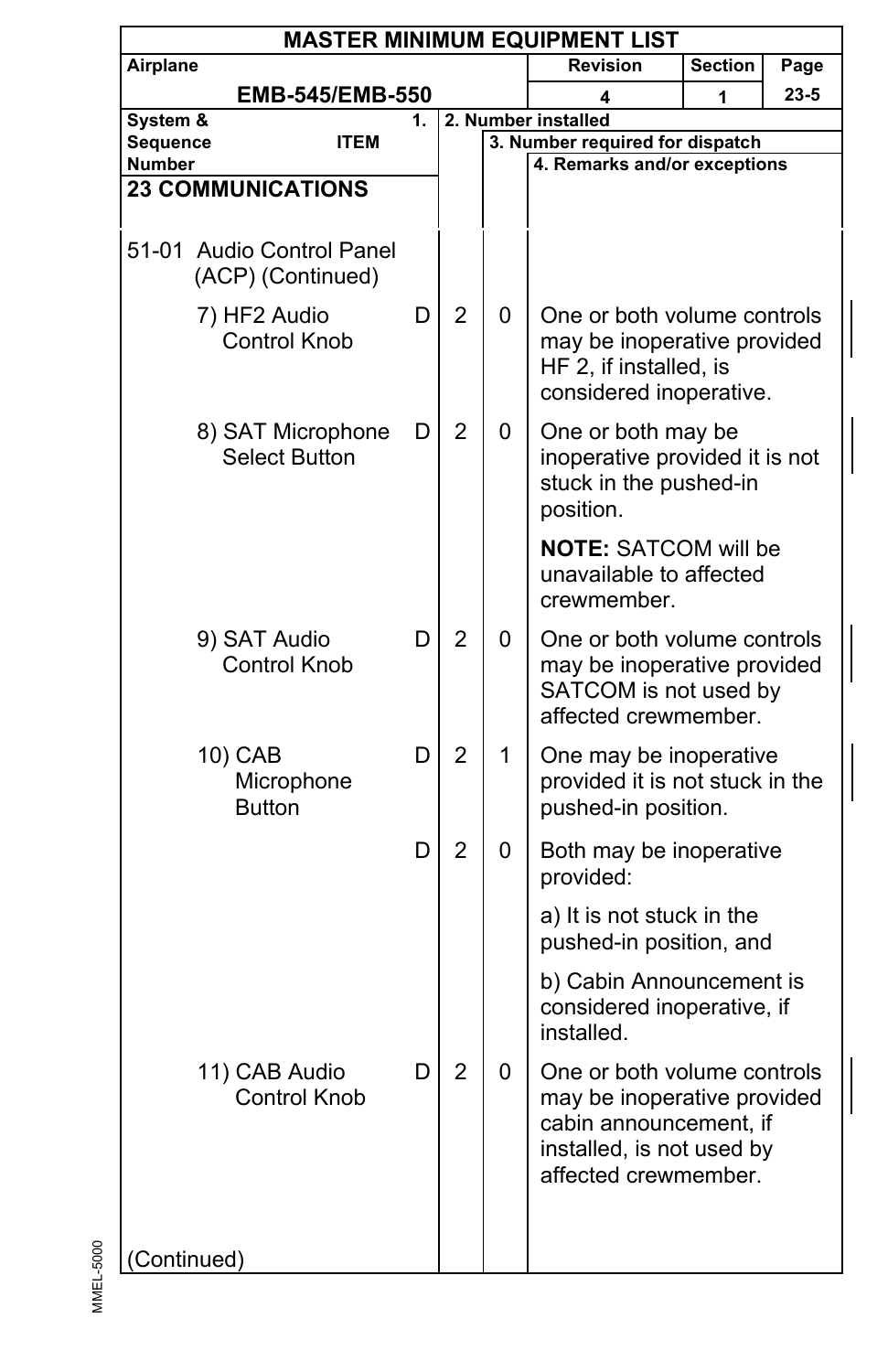| <b>MASTER MINIMUM EQUIPMENT LIST</b> |                                                |    |                |   |                                                                                             |                |      |  |  |
|--------------------------------------|------------------------------------------------|----|----------------|---|---------------------------------------------------------------------------------------------|----------------|------|--|--|
| Airplane                             |                                                |    |                |   | <b>Revision</b>                                                                             | <b>Section</b> | Page |  |  |
|                                      | EMB-545/EMB-550                                |    |                |   | 4                                                                                           | 1              | 23-6 |  |  |
| System &<br>Sequence<br>Number       | <b>ITEM</b>                                    | 1. |                |   | 2. Number installed<br>3. Number required for dispatch<br>4. Remarks and/or exceptions      |                |      |  |  |
|                                      | <b>23 COMMUNICATIONS</b>                       |    |                |   |                                                                                             |                |      |  |  |
|                                      |                                                |    |                |   |                                                                                             |                |      |  |  |
|                                      | 51-01 Audio Control Panel<br>(ACP) (Continued) |    |                |   |                                                                                             |                |      |  |  |
|                                      | 12) DME1 Audio<br><b>Control Knob</b>          | C  | $\overline{2}$ | 1 | (O) One may be inoperative.                                                                 |                |      |  |  |
|                                      |                                                | С  | 2              | 0 | Both may be inoperative<br>provided DME 1 is<br>considered inoperative.                     |                |      |  |  |
|                                      | 13) DME2 Audio<br><b>Control Knob</b>          | D  | $\overline{2}$ | 1 | (O) One may be inoperative.                                                                 |                |      |  |  |
|                                      |                                                | D  | $\overline{2}$ | 0 | Both may be inoperative<br>provided DME 2, if installed,<br>is considered inoperative.      |                |      |  |  |
|                                      | 14) NAV1 Audio<br><b>Control Knob</b>          | C  | $\overline{2}$ | 1 | (O) One may be inoperative.                                                                 |                |      |  |  |
|                                      |                                                | C  | 2              | 0 | Both may be inoperative<br>provided VHF 1 navigation<br>radio is considered<br>inoperative. |                |      |  |  |
|                                      | 15) NAV2 Audio<br><b>Control Knob</b>          | C  | $\overline{2}$ | 1 | (O) One may be inoperative.                                                                 |                |      |  |  |
|                                      |                                                | С  | 2              | 0 | Both may be inoperative<br>provided VHF 2 navigation<br>radio is considered<br>inoperative. |                |      |  |  |
|                                      | 16) MKR Audio<br><b>Control Knob</b>           | С  | $\overline{2}$ | 1 | (O) One may be inoperative.                                                                 |                |      |  |  |
|                                      |                                                | С  | 2              | 0 | Both may be inoperative<br>provided Marker Beacon is<br>considered inoperative.             |                |      |  |  |
|                                      | (Continued)                                    |    |                |   |                                                                                             |                |      |  |  |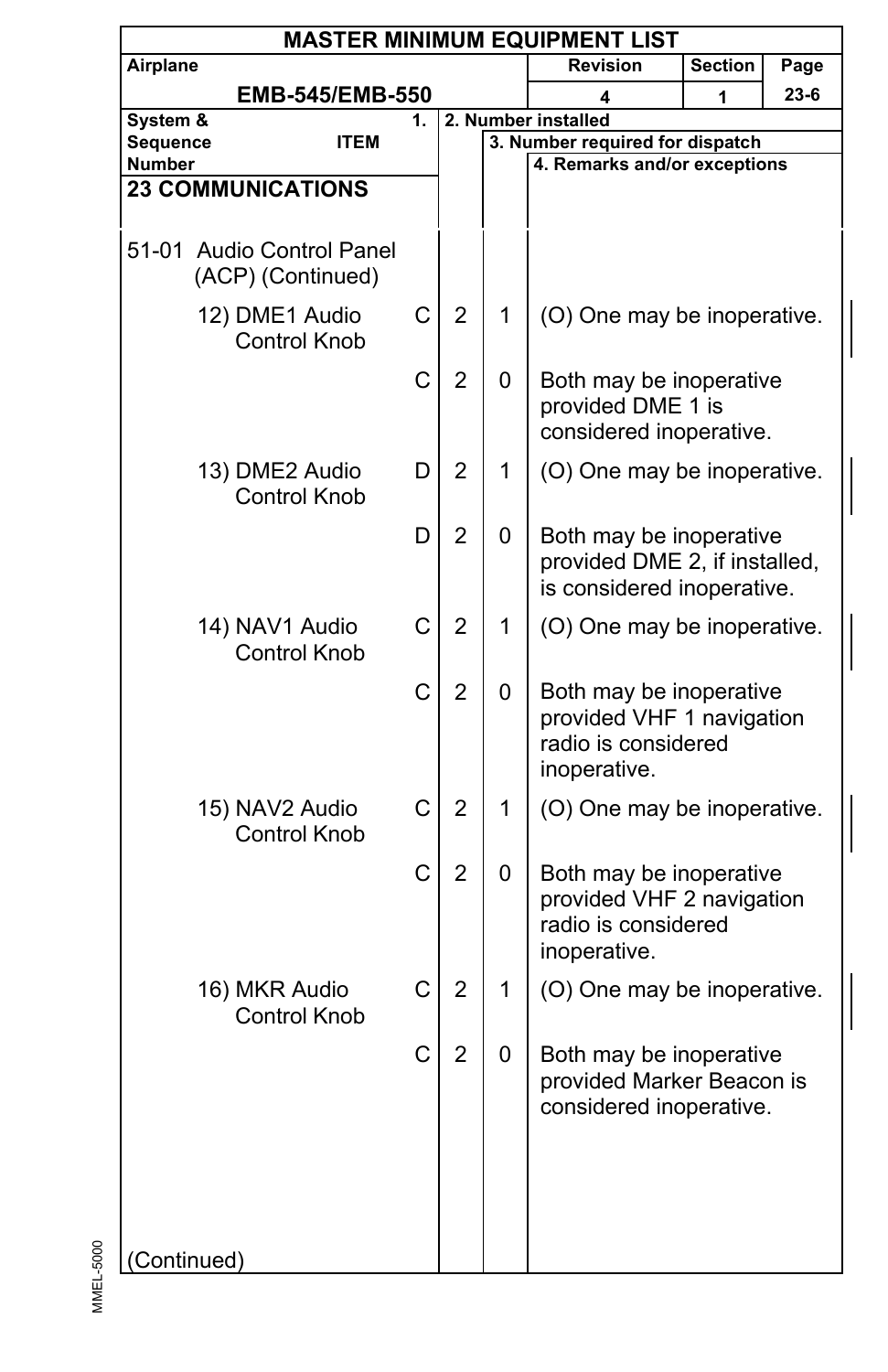| <b>MASTER MINIMUM EQUIPMENT LIST</b> |                  |                                                |    |                |   |                                                                                                                                             |                                                                                          |      |  |  |
|--------------------------------------|------------------|------------------------------------------------|----|----------------|---|---------------------------------------------------------------------------------------------------------------------------------------------|------------------------------------------------------------------------------------------|------|--|--|
| Airplane                             |                  |                                                |    |                |   | <b>Revision</b>                                                                                                                             | <b>Section</b>                                                                           | Page |  |  |
|                                      |                  | <b>EMB-545/EMB-550</b>                         |    |                |   | 4                                                                                                                                           | 1                                                                                        | 23-7 |  |  |
| System &                             |                  |                                                | 1. |                |   | 2. Number installed                                                                                                                         |                                                                                          |      |  |  |
| Sequence<br>Number                   |                  | ITEM                                           |    |                |   | 3. Number required for dispatch<br>4. Remarks and/or exceptions                                                                             |                                                                                          |      |  |  |
|                                      |                  | <b>23 COMMUNICATIONS</b>                       |    |                |   |                                                                                                                                             |                                                                                          |      |  |  |
|                                      |                  |                                                |    |                |   |                                                                                                                                             |                                                                                          |      |  |  |
|                                      |                  | 51-01 Audio Control Panel<br>(ACP) (Continued) |    |                |   |                                                                                                                                             |                                                                                          |      |  |  |
|                                      |                  | 17) ADF1 Audio<br><b>Control Knob</b>          | D  | $\overline{2}$ | 1 |                                                                                                                                             | (O) One may be inoperative.                                                              |      |  |  |
|                                      |                  |                                                | D  | $\overline{2}$ | 0 |                                                                                                                                             | Both may be inoperative<br>provided ADF 1, if installed,<br>is considered inoperative.   |      |  |  |
|                                      |                  | 18) ADF2 Audio<br><b>Control Knob</b>          | D  | $\overline{2}$ | 1 |                                                                                                                                             | (O) One may be inoperative.                                                              |      |  |  |
|                                      |                  |                                                | D  | $\overline{2}$ | 0 |                                                                                                                                             | Both may be inoperative<br>provided ADF 2, if installed,<br>is considered inoperative.   |      |  |  |
|                                      | 51-03 PTT Switch |                                                | C  | 6              | 4 | stuck in transmit position.                                                                                                                 | (O) One for each pilot may<br>be inoperative provided<br>affected switch is verified not |      |  |  |
|                                      |                  |                                                | B  | 6              | 2 | (O) Any in excess of one for<br>each pilot may be<br>inoperative provided affected<br>switch is verified not stuck in<br>transmit position. |                                                                                          |      |  |  |
|                                      |                  | 51-05 Hand Microphone                          | D  | $\overline{2}$ | 0 | Any in excess of those<br>required by local regulations<br>may be inoperative.                                                              |                                                                                          |      |  |  |
|                                      |                  |                                                | C  | $\overline{2}$ | 0 | May be inoperative provided<br>affected side boom<br>microphone is operative.                                                               |                                                                                          |      |  |  |
|                                      |                  |                                                |    |                |   |                                                                                                                                             |                                                                                          |      |  |  |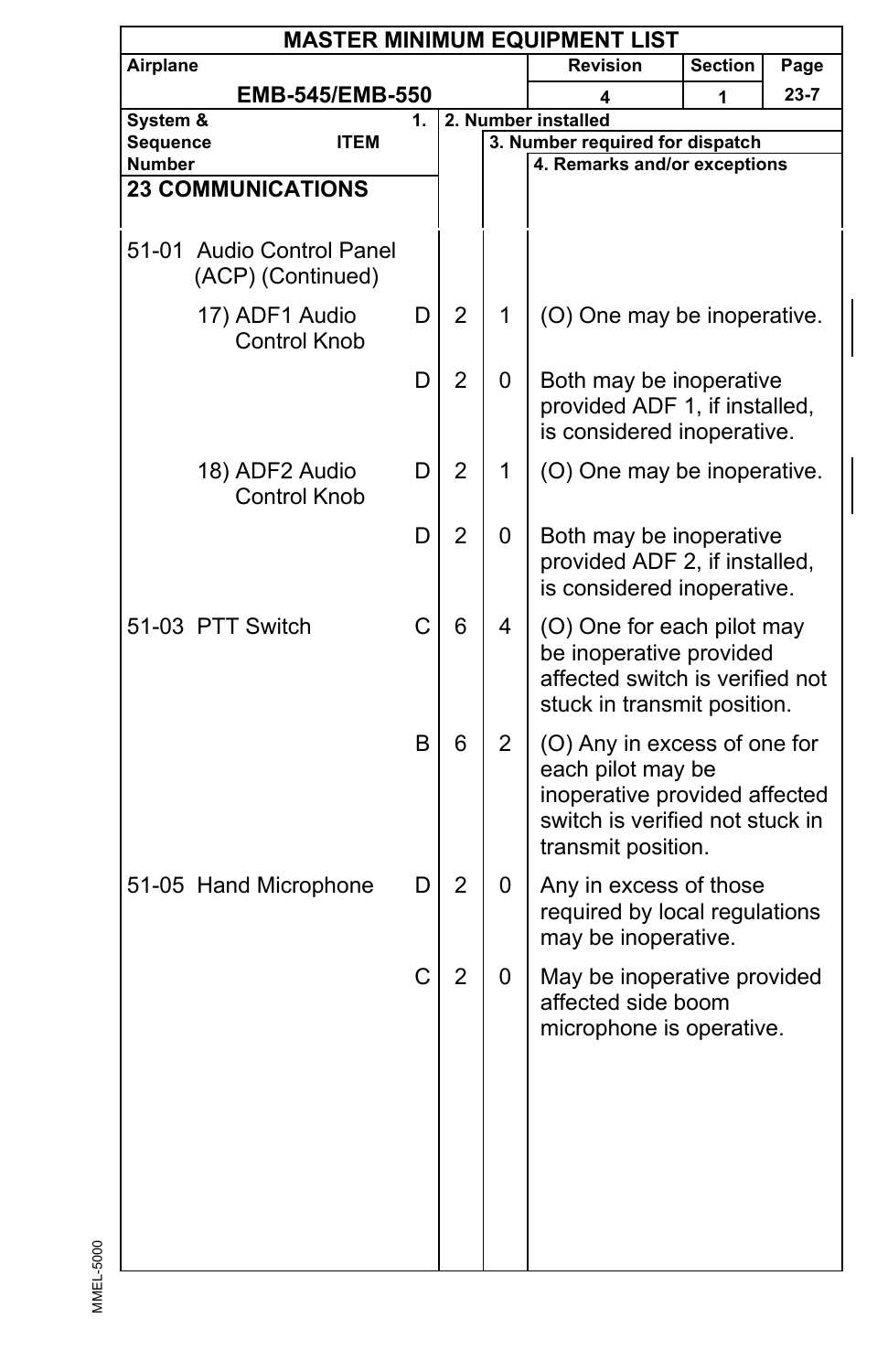|                    | <b>MASTER MINIMUM EQUIPMENT LIST</b>     |    |                |   |                                                                                      |                |      |  |  |  |  |
|--------------------|------------------------------------------|----|----------------|---|--------------------------------------------------------------------------------------|----------------|------|--|--|--|--|
| Airplane           |                                          |    |                |   | <b>Revision</b>                                                                      | <b>Section</b> | Page |  |  |  |  |
|                    | EMB-545/EMB-550                          |    |                |   | 4                                                                                    | 1              | 23-8 |  |  |  |  |
| System &           |                                          | 1. |                |   | 2. Number installed                                                                  |                |      |  |  |  |  |
| Sequence<br>Number | <b>ITEM</b>                              |    |                |   | 3. Number required for dispatch<br>4. Remarks and/or exceptions                      |                |      |  |  |  |  |
|                    | <b>23 COMMUNICATIONS</b>                 |    |                |   |                                                                                      |                |      |  |  |  |  |
|                    |                                          |    |                |   |                                                                                      |                |      |  |  |  |  |
|                    | 51-06 Flight Deck<br><b>Headsets</b>     |    |                |   |                                                                                      |                |      |  |  |  |  |
|                    | 1) Headset Boom<br>Microphones           | Α  | $\overline{2}$ | 0 | One or both may be<br>inoperative provided:                                          |                |      |  |  |  |  |
|                    |                                          |    |                |   | a) Associated hand<br>microphone is installed and<br>operates normally, and          |                |      |  |  |  |  |
|                    |                                          |    |                |   | b) Repairs are made within<br>the same time intervals<br>established for CVR repair. |                |      |  |  |  |  |
|                    | 2) Headset<br>Headphones                 | C  | $\overline{2}$ | 1 | May be inoperative provided<br>associated flight deck<br>speaker operates normally.  |                |      |  |  |  |  |
|                    | 3) Active Noise<br>Reduction<br>Function | D  | $\overline{2}$ | 0 | May be inoperative provided<br>normal audio function<br>operates normally.           |                |      |  |  |  |  |
|                    | 52-00 Ramp Interphone<br>System          | D  | 1              | 0 |                                                                                      |                |      |  |  |  |  |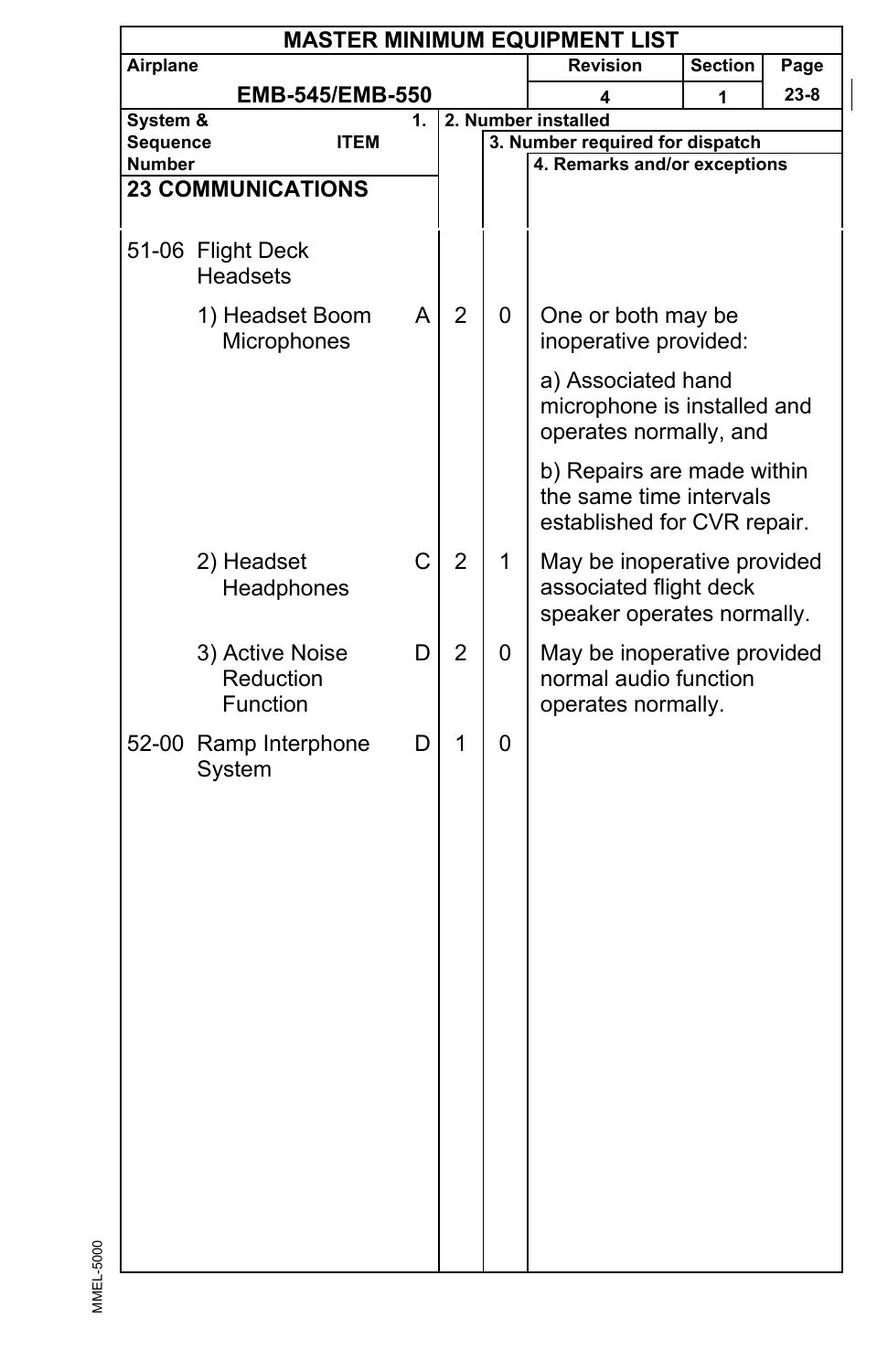|                    | <b>MASTER MINIMUM EQUIPMENT LIST</b>            |    |                |   |                                                                                                                                |                                           |      |  |  |  |
|--------------------|-------------------------------------------------|----|----------------|---|--------------------------------------------------------------------------------------------------------------------------------|-------------------------------------------|------|--|--|--|
| Airplane           |                                                 |    |                |   | <b>Revision</b>                                                                                                                | <b>Section</b>                            | Page |  |  |  |
|                    | <b>EMB-545/EMB-550</b>                          |    |                |   | 4                                                                                                                              | 1                                         | 23-9 |  |  |  |
| System &           |                                                 | 1. |                |   | 2. Number installed<br>3. Number required for dispatch                                                                         |                                           |      |  |  |  |
| Sequence<br>Number | <b>ITEM</b>                                     |    |                |   |                                                                                                                                |                                           |      |  |  |  |
|                    | <b>23 COMMUNICATIONS</b>                        |    |                |   | 4. Remarks and/or exceptions                                                                                                   |                                           |      |  |  |  |
|                    |                                                 |    |                |   |                                                                                                                                |                                           |      |  |  |  |
|                    | 53-01 Radio Interface Unit<br>(RIU)             | B  | 2              | 1 |                                                                                                                                | (O) RIU 1 may be<br>inoperative provided: |      |  |  |  |
|                    |                                                 |    |                |   | a) Airplane is limited to day<br>VMC operations,                                                                               |                                           |      |  |  |  |
|                    |                                                 |    |                |   | b) XPDR 2 is selected as the<br>active transponder,                                                                            |                                           |      |  |  |  |
|                    |                                                 |    |                |   | c) COM 1 radio BACKUP<br>mode is verified operative<br>and operated by pilot on left<br>seat, and                              |                                           |      |  |  |  |
|                    |                                                 |    |                |   | d) All channels of RIU 2 are<br>operative.                                                                                     |                                           |      |  |  |  |
|                    |                                                 |    |                |   | <b>NOTE: XPDR 1, VHF 3,</b><br>HF 1, NAV 1 (VOR/LOC 1,<br>MB 1, ADF 1) and DME 1<br>are inoperative with RIU 1<br>inoperative. |                                           |      |  |  |  |
|                    | 1) RIU Channel                                  | C  | $\overline{4}$ | 2 | Channel A from each RIU<br>may be inoperative.                                                                                 |                                           |      |  |  |  |
|                    |                                                 | B  | 4              | 3 | Channel B of RIU 1 may be<br>inoperative provided airplane<br>is limited to day VMC<br>operations.                             |                                           |      |  |  |  |
|                    | 71-00 Cockpit Voice<br>Recorder (CVR)<br>System | Α  | $\mathbf{1}$   | 0 | May be inoperative provided<br>repairs are made in<br>accordance with local<br>regulations.                                    |                                           |      |  |  |  |
|                    | 1) Independent<br>Power Supply                  | C  |                | 0 |                                                                                                                                |                                           |      |  |  |  |
|                    |                                                 |    |                |   |                                                                                                                                |                                           |      |  |  |  |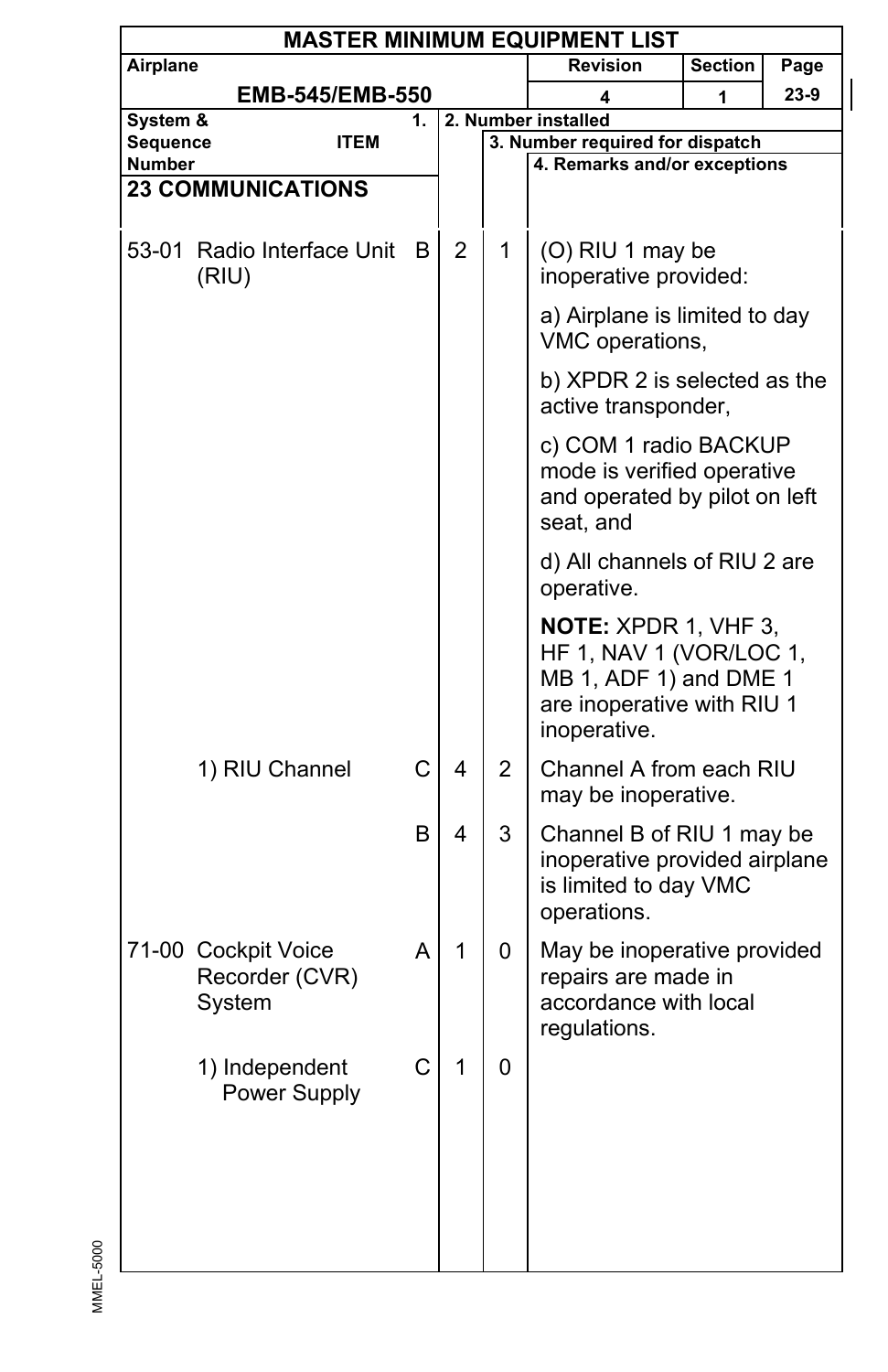| <b>MASTER MINIMUM EQUIPMENT LIST</b>          |                                   |    |                |   |                                                                                                                          |   |        |  |
|-----------------------------------------------|-----------------------------------|----|----------------|---|--------------------------------------------------------------------------------------------------------------------------|---|--------|--|
| Airplane<br><b>Revision</b><br><b>Section</b> |                                   |    |                |   |                                                                                                                          |   | Page   |  |
|                                               | <b>EMB-545/EMB-550</b>            |    |                |   | 5                                                                                                                        | 1 | $24-1$ |  |
| System &                                      |                                   | 1. |                |   | 2. Number installed                                                                                                      |   |        |  |
| Sequence<br>Number                            | <b>ITEM</b>                       |    |                |   | 3. Number required for dispatch<br>4. Remarks and/or exceptions                                                          |   |        |  |
|                                               | <b>24 ELECTRICAL POWER</b>        |    |                |   |                                                                                                                          |   |        |  |
|                                               |                                   |    |                |   |                                                                                                                          |   |        |  |
|                                               | 31-01 Main DC Generator           |    |                |   |                                                                                                                          |   |        |  |
|                                               | (EMB-545 and<br>EMB-550 Pre-Mod.  | B  | $\overline{2}$ | 1 | (O) DC Generator 1 may be<br>inoperative provided:                                                                       |   |        |  |
|                                               | SB 550-29-0002)                   |    |                |   | a) DC Generator 1 is<br>selected OFF,                                                                                    |   |        |  |
|                                               |                                   |    |                |   | b) Fuel pump 2A is<br>operative,                                                                                         |   |        |  |
|                                               |                                   |    |                |   | c) APU DC Generator is<br>operative and used<br>throughout the flight,                                                   |   |        |  |
|                                               |                                   |    |                |   | d) Airplane is not operated<br>on contaminated runways,<br>and                                                           |   |        |  |
|                                               |                                   |    |                |   | e) Airplane is operated at or<br>below 31000 ft.                                                                         |   |        |  |
|                                               |                                   |    |                |   | <b>NOTE:</b> The dispatch with<br>DC Generator 2 inoperative<br>is not allowed for airplanes<br>Pre-Mod. SB 550-29-0002. |   |        |  |
|                                               | (EMB-545 and<br>EMB-550 Post-Mod. | B  | $\overline{2}$ | 1 | (O) One may be inoperative<br>provided:                                                                                  |   |        |  |
|                                               | SB 550-29-0002)                   |    |                |   | a) Affected DC Generator is<br>selected OFF,                                                                             |   |        |  |
|                                               |                                   |    |                |   | b) Fuel pump 2A is<br>operative,                                                                                         |   |        |  |
|                                               |                                   |    |                |   | c) APU DC Generator is<br>operative and used<br>throughout the flight,                                                   |   |        |  |
|                                               |                                   |    |                |   | d) Airplane is not operated<br>on contaminated runways,<br>and                                                           |   |        |  |
|                                               |                                   |    |                |   | e) Airplane is operated at or<br>below 31000 ft.                                                                         |   |        |  |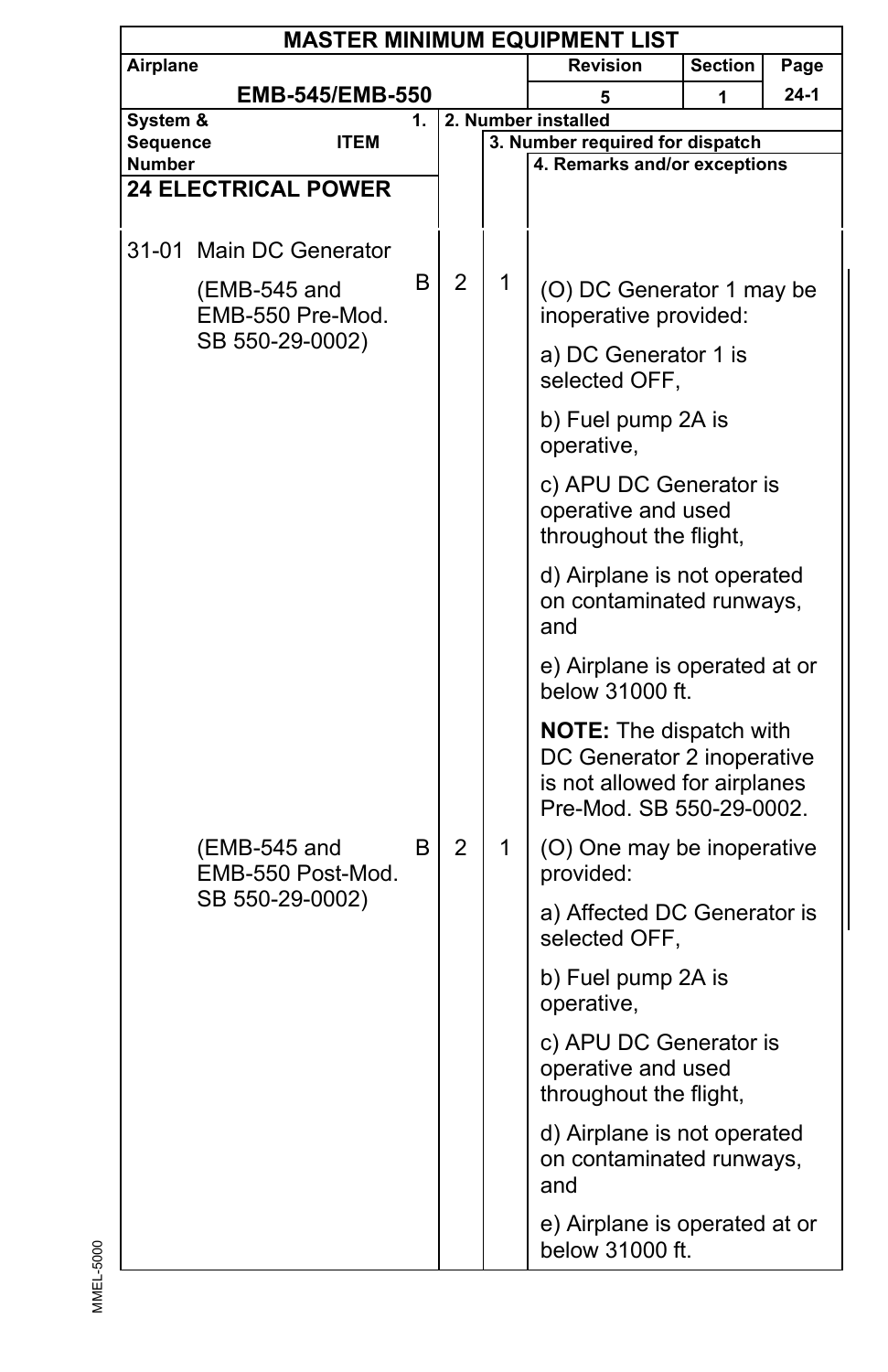| <b>MASTER MINIMUM EQUIPMENT LIST</b> |                                                                                    |                                           |                |   |                                                                                                     |   |      |  |
|--------------------------------------|------------------------------------------------------------------------------------|-------------------------------------------|----------------|---|-----------------------------------------------------------------------------------------------------|---|------|--|
| Airplane                             |                                                                                    | <b>Revision</b><br><b>Section</b><br>Page |                |   |                                                                                                     |   |      |  |
|                                      | EMB-545/EMB-550                                                                    |                                           |                |   | 5                                                                                                   | 1 | 24-2 |  |
| System &                             |                                                                                    | 1.                                        |                |   | 2. Number installed                                                                                 |   |      |  |
| Sequence<br><b>Number</b>            | <b>ITEM</b>                                                                        |                                           |                |   | 3. Number required for dispatch<br>4. Remarks and/or exceptions                                     |   |      |  |
|                                      | <b>24 ELECTRICAL POWER</b>                                                         |                                           |                |   |                                                                                                     |   |      |  |
|                                      |                                                                                    |                                           |                |   |                                                                                                     |   |      |  |
|                                      | 34-01 Auxiliary Power Unit C<br>(APU) DC                                           |                                           | 1              | 0 | (O) May be inoperative<br>provided:                                                                 |   |      |  |
|                                      | Generator                                                                          |                                           |                |   | a) APU DC Generator is<br>selected OFF, and                                                         |   |      |  |
|                                      |                                                                                    |                                           |                |   | b) Both main DC Generators<br>are operative.                                                        |   |      |  |
|                                      | 41-00 External DC Power<br>System                                                  | С                                         | $\mathbf 1$    | 0 | May be inoperative provided<br>operations do not require its<br>use.                                |   |      |  |
|                                      | 1) AVAIL/IN USE<br>Switch Lights                                                   | C                                         | $\overline{2}$ | 0 | (O) One or both may be<br>inoperative provided<br>alternate procedures are<br>established and used. |   |      |  |
|                                      | 62-09 Secondary Power<br><b>Distribution System</b><br>(SPDS) Display Unit<br>(DU) | D                                         | $\overline{2}$ | 1 | (O) Cockpit DU may be<br>inoperative provided DU is<br>verified OFF.                                |   |      |  |
|                                      |                                                                                    | D                                         | $\overline{2}$ | 1 | (M) Electronic bay DU may<br>be inoperative provided DU<br>is verified OFF.                         |   |      |  |
|                                      |                                                                                    | C                                         | $\overline{2}$ | 0 | (M) Both may be inoperative<br>provided DUs are verified<br>OFF.                                    |   |      |  |

 $\overline{\phantom{a}}$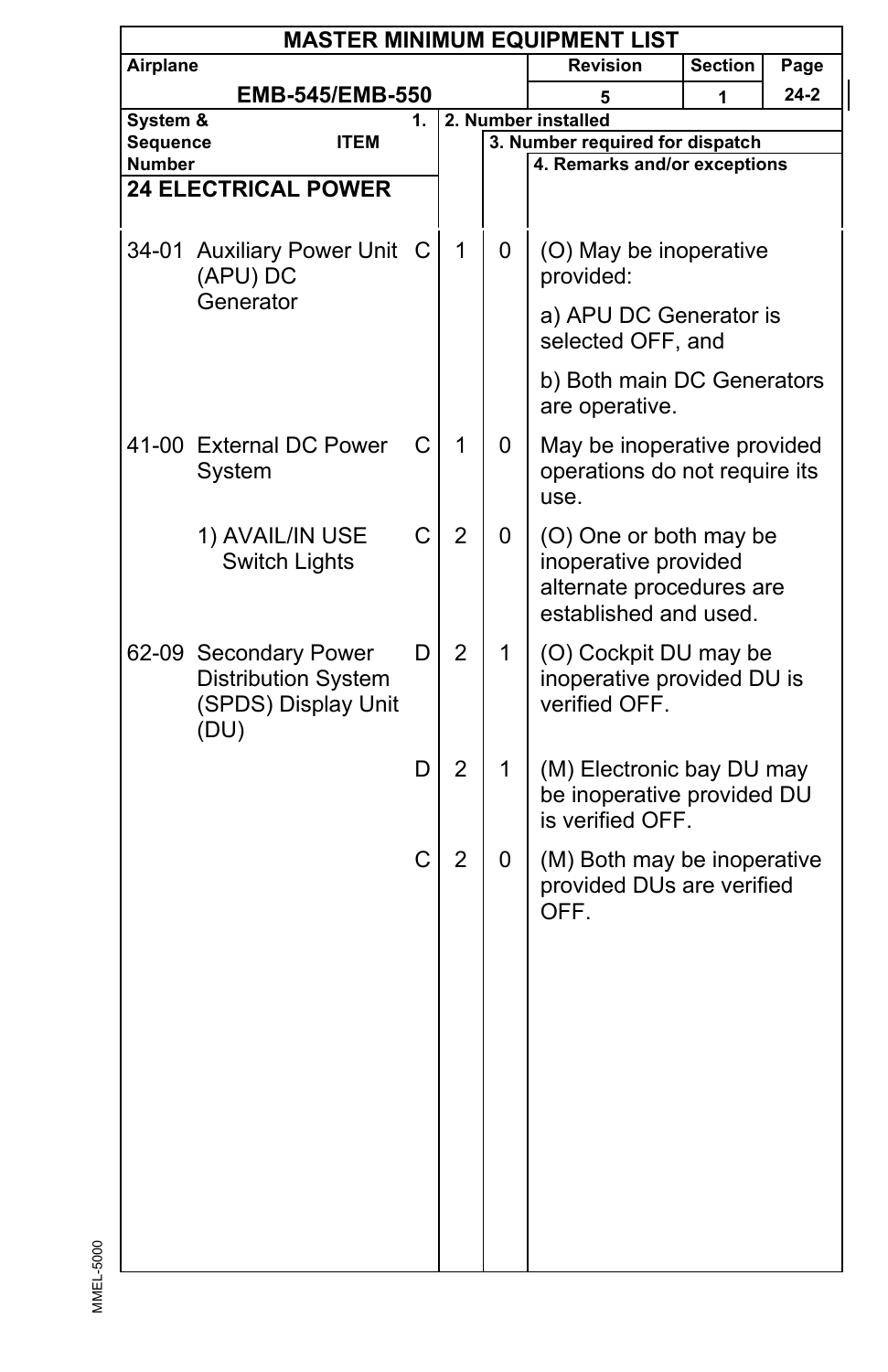|                    | <b>MASTER MINIMUM EQUIPMENT LIST</b>                 |    |                         |   |                                                                                                                                                                                                                                                                                                                                                                                                            |                |      |  |  |  |
|--------------------|------------------------------------------------------|----|-------------------------|---|------------------------------------------------------------------------------------------------------------------------------------------------------------------------------------------------------------------------------------------------------------------------------------------------------------------------------------------------------------------------------------------------------------|----------------|------|--|--|--|
| Airplane           |                                                      |    |                         |   | <b>Revision</b>                                                                                                                                                                                                                                                                                                                                                                                            | <b>Section</b> | Page |  |  |  |
|                    | <b>EMB-545/EMB-550</b>                               |    |                         |   | $25 - 1$                                                                                                                                                                                                                                                                                                                                                                                                   |                |      |  |  |  |
| System &           |                                                      | 1. |                         |   | 2. Number installed                                                                                                                                                                                                                                                                                                                                                                                        |                |      |  |  |  |
| Sequence<br>Number | <b>ITEM</b>                                          |    |                         |   | 3. Number required for dispatch                                                                                                                                                                                                                                                                                                                                                                            |                |      |  |  |  |
|                    | <b>25 EQUIPMENT AND</b>                              |    |                         |   | 4. Remarks and/or exceptions                                                                                                                                                                                                                                                                                                                                                                               |                |      |  |  |  |
|                    | <b>FURNISHINGS</b>                                   |    |                         |   |                                                                                                                                                                                                                                                                                                                                                                                                            |                |      |  |  |  |
|                    |                                                      |    |                         |   |                                                                                                                                                                                                                                                                                                                                                                                                            |                |      |  |  |  |
|                    | 00-00 Non-Essential<br>Equipments and<br>Furnishings |    |                         | 0 | May be inoperative,<br>damaged, or missing<br>provided that the item(s) is<br>deferred in accordance with<br>the operator's NEF deferral<br>program. The NEF program,<br>procedures, and processes<br>are outlined in the operators<br>(insert name) Manual.<br>(O) and (M) procedures, if<br>required, must be available<br>to the flight crew and<br>included in the operator's<br>appropriate document. |                |      |  |  |  |
|                    | 11-01 Pilot Seat                                     |    |                         |   |                                                                                                                                                                                                                                                                                                                                                                                                            |                |      |  |  |  |
|                    | 1) Lumbar In/Out<br>Adjustment                       | Ć  | $\overline{2}$          | 0 | May be inoperative provided<br>seat is acceptable to<br>affected crewmember.                                                                                                                                                                                                                                                                                                                               |                |      |  |  |  |
|                    | 2) Armrests                                          | C  | $\overline{\mathbf{4}}$ | 2 | (M) Inboard armrests may be<br>inoperative provided they are<br>secured in the retracted (up)<br>position or removed.                                                                                                                                                                                                                                                                                      |                |      |  |  |  |
|                    | 3) Armrests Tilt<br>Adjustment                       | D  | 4                       | 2 | Inboard tilt adjustments may<br>be inoperative.                                                                                                                                                                                                                                                                                                                                                            |                |      |  |  |  |
|                    | 4) Recline Function                                  | С  | 2                       | 0 | May be inoperative provided:                                                                                                                                                                                                                                                                                                                                                                               |                |      |  |  |  |
|                    |                                                      |    |                         |   | a) Affected seat has failed<br>locked in a position that<br>permits normal pilot visibility,                                                                                                                                                                                                                                                                                                               |                |      |  |  |  |
|                    |                                                      |    |                         |   | b) Full flight control<br>movement is available, and                                                                                                                                                                                                                                                                                                                                                       |                |      |  |  |  |
|                    |                                                      |    |                         |   | c) Seat is acceptable to the<br>affected crewmember.                                                                                                                                                                                                                                                                                                                                                       |                |      |  |  |  |
| (Continued)        |                                                      |    |                         |   |                                                                                                                                                                                                                                                                                                                                                                                                            |                |      |  |  |  |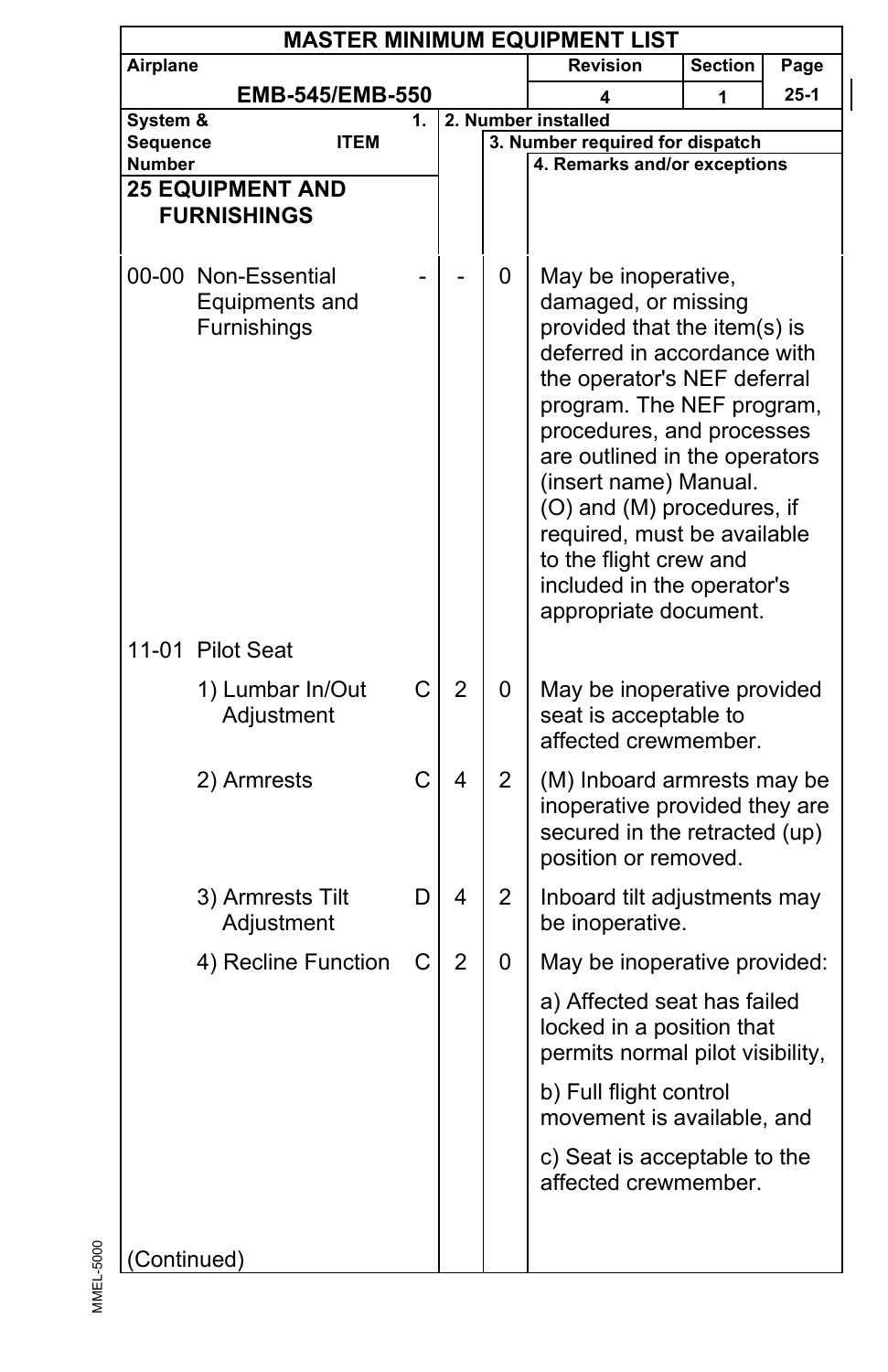|               | <b>MASTER MINIMUM EQUIPMENT LIST</b>                          |   |                |   |                                                                                                           |                |          |  |  |
|---------------|---------------------------------------------------------------|---|----------------|---|-----------------------------------------------------------------------------------------------------------|----------------|----------|--|--|
| Airplane      |                                                               |   |                |   | <b>Revision</b>                                                                                           | <b>Section</b> | Page     |  |  |
|               | EMB-545/EMB-550                                               |   |                |   | 4                                                                                                         | 1              | $25 - 2$ |  |  |
|               | System &<br>1.<br>Sequence<br><b>ITEM</b>                     |   |                |   | 2. Number installed<br>3. Number required for dispatch                                                    |                |          |  |  |
| <b>Number</b> |                                                               |   |                |   | 4. Remarks and/or exceptions                                                                              |                |          |  |  |
|               | <b>25 EQUIPMENT AND</b>                                       |   |                |   |                                                                                                           |                |          |  |  |
|               | <b>FURNISHINGS</b>                                            |   |                |   |                                                                                                           |                |          |  |  |
|               | 11-01 Pilot Seat<br>(Continued)                               |   |                |   |                                                                                                           |                |          |  |  |
|               | 5) Headrests<br>Adjustment                                    | C | $\overline{2}$ | 0 | One or both may be<br>inoperative provided it is<br>adequate to the occupant.                             |                |          |  |  |
|               | 6) Vertical Seat                                              | C | $\overline{2}$ | 0 | May be inoperative provided:                                                                              |                |          |  |  |
|               | Adjustment                                                    |   |                |   | a) Affected seat has failed<br>locked in a position that<br>permits normal pilot visibility,              |                |          |  |  |
|               |                                                               |   |                |   | b) Full flight control<br>movement is available, and                                                      |                |          |  |  |
|               |                                                               |   |                |   | c) Seat is acceptable to the<br>affected crewmember.                                                      |                |          |  |  |
| ***           | 11-02 Observer Seat<br>(Including<br>Associated<br>Equipment) | C | 1              | 0 | (O) May be inoperative<br>provided Seat is stowed and<br>oxygen mask is checked for<br>no permanent flow. |                |          |  |  |
| ***           | 12-08 Cockpit Pilot Table                                     | D | $\overline{2}$ | 0 | (M) May be inoperative<br>provided stowed in secured<br>position or removed.                              |                |          |  |  |
|               | 21-01 Passenger Seat                                          | D |                |   | (M) May be inoperative<br>provided:                                                                       |                |          |  |  |
|               |                                                               |   |                |   | a) Seat does not block an<br>Emergency Exit,                                                              |                |          |  |  |
|               |                                                               |   |                |   | b) Seat does not restrict any<br>passenger from access to<br>the main airplane aisle, and                 |                |          |  |  |
|               |                                                               |   |                |   | c) The affected seat(s) are<br>blocked and placarded "DO<br>NOT OCCUPY".                                  |                |          |  |  |
|               |                                                               |   |                |   | <b>NOTE:</b> A seat with an<br>inoperative seat belt is<br>considered inoperative.                        |                |          |  |  |
| (Continued)   |                                                               |   |                |   |                                                                                                           |                |          |  |  |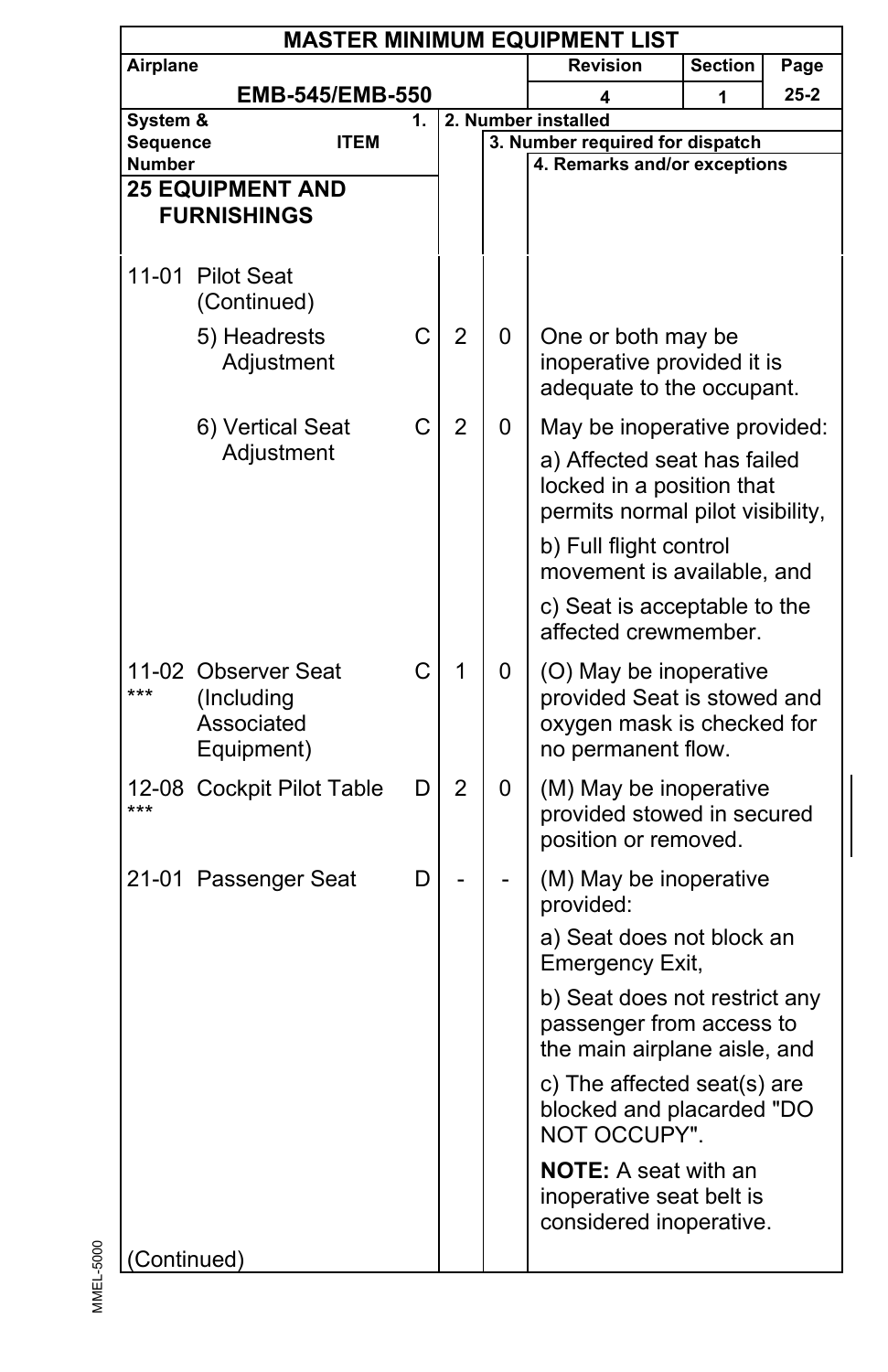|                           | <b>MASTER MINIMUM EQUIPMENT LIST</b>   |    |  |  |                                                                                              |                |          |  |  |  |  |
|---------------------------|----------------------------------------|----|--|--|----------------------------------------------------------------------------------------------|----------------|----------|--|--|--|--|
| Airplane                  |                                        |    |  |  | <b>Revision</b>                                                                              | <b>Section</b> | Page     |  |  |  |  |
|                           | <b>EMB-545/EMB-550</b>                 |    |  |  | 4                                                                                            | 1              | $25 - 3$ |  |  |  |  |
| System &                  |                                        | 1. |  |  | 2. Number installed<br>3. Number required for dispatch                                       |                |          |  |  |  |  |
| Sequence<br><b>Number</b> | <b>ITEM</b>                            |    |  |  | 4. Remarks and/or exceptions                                                                 |                |          |  |  |  |  |
|                           | <b>25 EQUIPMENT AND</b>                |    |  |  |                                                                                              |                |          |  |  |  |  |
|                           | <b>FURNISHINGS</b>                     |    |  |  |                                                                                              |                |          |  |  |  |  |
|                           |                                        |    |  |  |                                                                                              |                |          |  |  |  |  |
|                           | 21-01 Passenger Seat<br>(Continued)    |    |  |  |                                                                                              |                |          |  |  |  |  |
|                           | 1) Recline Function                    | D  |  |  | May be inoperative provided<br>the seat is failed locked in<br>the upright position.         |                |          |  |  |  |  |
| ***                       | 2) Armrest                             |    |  |  |                                                                                              |                |          |  |  |  |  |
|                           | (With recline control<br>mechanism)    | D  |  |  | (M) May be inoperative,<br>damaged or missing and the<br>affected seat occupied<br>provided: |                |          |  |  |  |  |
|                           |                                        |    |  |  | a) Seat does not block an<br>Emergency Exit,                                                 |                |          |  |  |  |  |
|                           |                                        |    |  |  | b) Seat does not restrict any<br>passenger from access to<br>the main airplane aisle, and    |                |          |  |  |  |  |
|                           |                                        |    |  |  | c) If armrest is missing, seat<br>is secured in full upright<br>position.                    |                |          |  |  |  |  |
|                           | (Without recline<br>control mechanism) | D  |  |  | May be inoperative,<br>damaged or missing, and the<br>affected seat occupied<br>provided:    |                |          |  |  |  |  |
|                           |                                        |    |  |  | a) Seat does not block an<br>Emergency Exit, and                                             |                |          |  |  |  |  |
|                           |                                        |    |  |  | b) Seat does not restrict any<br>passenger from access to<br>the main airplane aisle.        |                |          |  |  |  |  |
|                           |                                        |    |  |  |                                                                                              |                |          |  |  |  |  |
|                           |                                        |    |  |  |                                                                                              |                |          |  |  |  |  |
| (Continued)               |                                        |    |  |  |                                                                                              |                |          |  |  |  |  |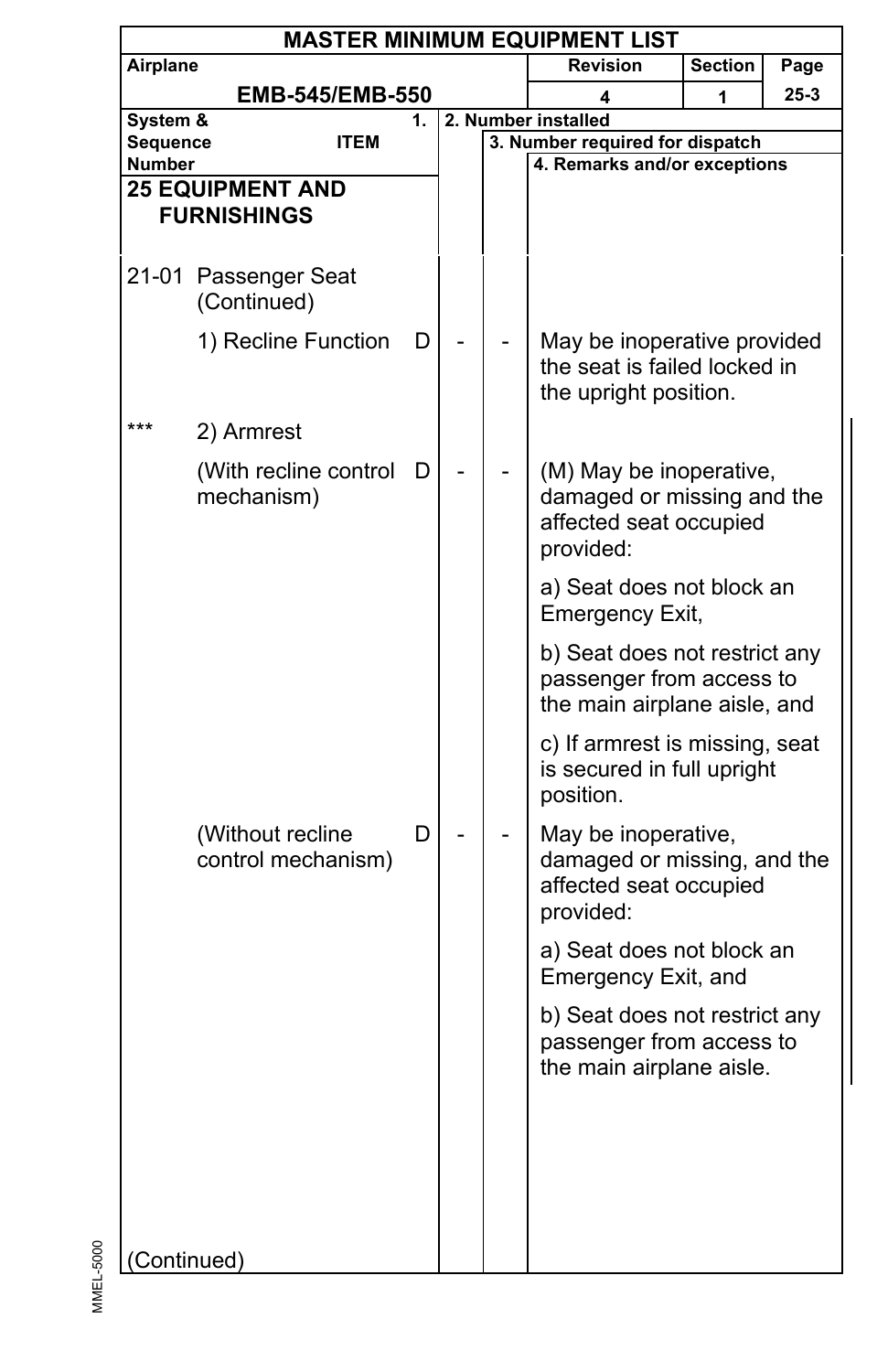|                           | <b>MASTER MINIMUM EQUIPMENT LIST</b>                        |    |   |   |                                                                                                |                |          |  |  |  |  |
|---------------------------|-------------------------------------------------------------|----|---|---|------------------------------------------------------------------------------------------------|----------------|----------|--|--|--|--|
| Airplane                  |                                                             |    |   |   | <b>Revision</b>                                                                                | <b>Section</b> | Page     |  |  |  |  |
|                           | EMB-545/EMB-550                                             |    |   |   | 4                                                                                              | 1              | $25 - 4$ |  |  |  |  |
| System &                  |                                                             | 1. |   |   | 2. Number installed                                                                            |                |          |  |  |  |  |
| Sequence<br><b>Number</b> | <b>ITEM</b>                                                 |    |   |   | 3. Number required for dispatch<br>4. Remarks and/or exceptions                                |                |          |  |  |  |  |
|                           | <b>25 EQUIPMENT AND</b>                                     |    |   |   |                                                                                                |                |          |  |  |  |  |
|                           | <b>FURNISHINGS</b>                                          |    |   |   |                                                                                                |                |          |  |  |  |  |
|                           |                                                             |    |   |   |                                                                                                |                |          |  |  |  |  |
|                           | 21-01 Passenger Seat<br>(Continued)                         |    |   |   |                                                                                                |                |          |  |  |  |  |
| $***$                     | 3) Swivel/Travel<br>Mechanisms                              | D  |   |   | (M) One or more may be<br>inoperative and the affected<br>seat occupied provided:              |                |          |  |  |  |  |
|                           |                                                             |    |   |   | a) Seat is secured in the taxi,<br>takeoff and landing position,                               |                |          |  |  |  |  |
|                           |                                                             |    |   |   | b) Seat does not block an<br>Emergency Exit, and                                               |                |          |  |  |  |  |
|                           |                                                             |    |   |   | c) Seat does not restrict any<br>passenger from access to<br>the main airplane aisle.          |                |          |  |  |  |  |
| ***                       | 4) Lumbar<br>Adjustment                                     | D  |   |   |                                                                                                |                |          |  |  |  |  |
| $***$                     | 5) Leg Rest                                                 | D  |   |   | (M) May be inoperative<br>provided leg rest is secured<br>in retracted position or<br>removed. |                |          |  |  |  |  |
| ***                       | 6) Combined<br>Heating and<br>Vibrating<br><b>Functions</b> | D  |   |   | (M) May be inoperative<br>provided function is<br>deactivated.                                 |                |          |  |  |  |  |
|                           | 61-00 Emergency Locator<br>Transmitter                      | A  | 1 | 0 | (M) May be inoperative<br>provided:                                                            |                |          |  |  |  |  |
|                           |                                                             |    |   |   | a) System is deactivated,<br>and                                                               |                |          |  |  |  |  |
|                           |                                                             |    |   |   | b) Repairs are made within<br>90 days.                                                         |                |          |  |  |  |  |
|                           |                                                             | A  | 1 | 0 | May be missing provided<br>repairs are made within<br>90 days.                                 |                |          |  |  |  |  |
|                           |                                                             |    |   |   |                                                                                                |                |          |  |  |  |  |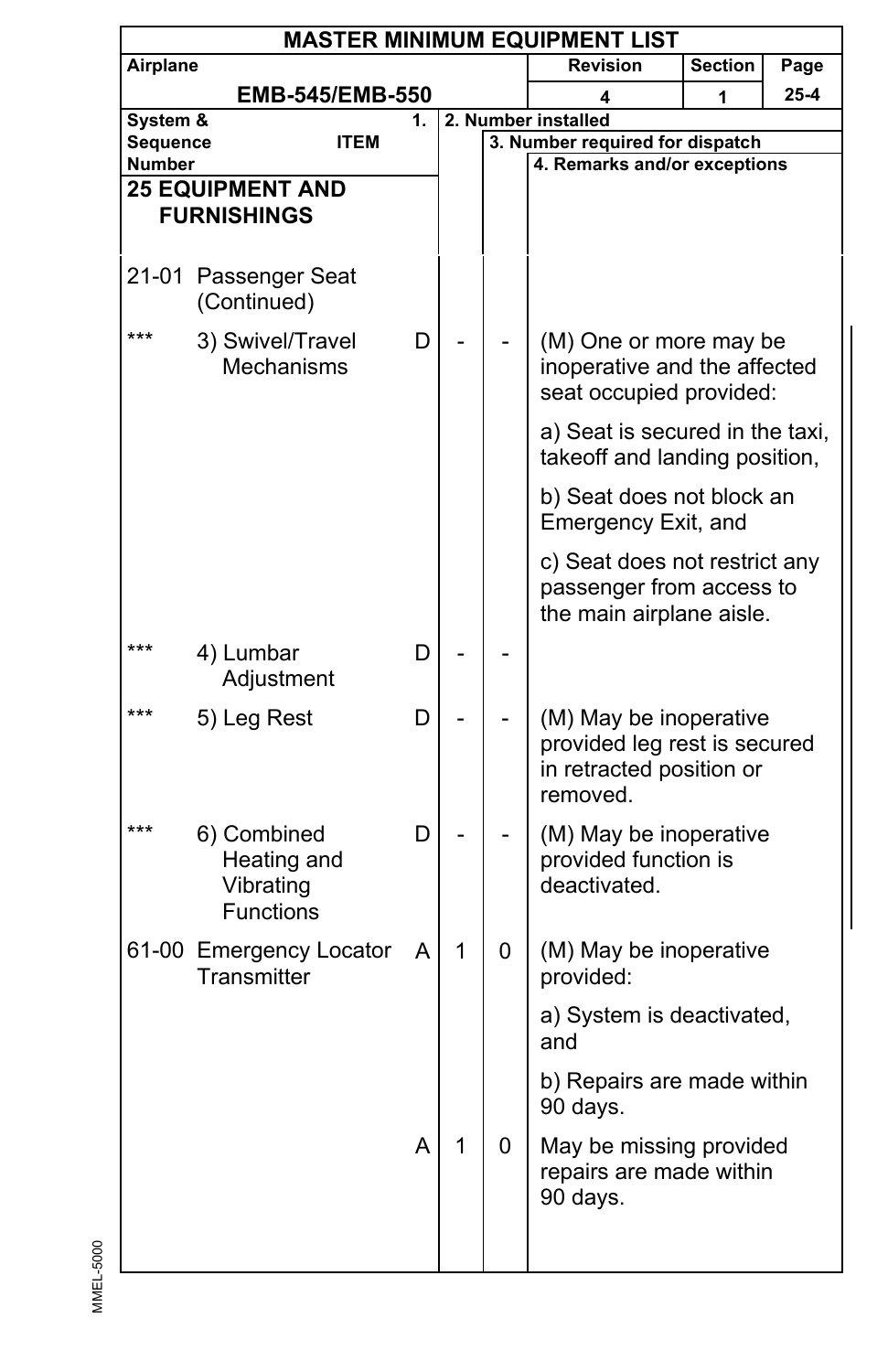| <b>MASTER MINIMUM EQUIPMENT LIST</b> |                                                     |    |   |   |                                                                                                                                                                   |                |      |  |  |
|--------------------------------------|-----------------------------------------------------|----|---|---|-------------------------------------------------------------------------------------------------------------------------------------------------------------------|----------------|------|--|--|
| Airplane                             |                                                     |    |   |   | <b>Revision</b>                                                                                                                                                   | <b>Section</b> | Page |  |  |
|                                      | <b>EMB-545/EMB-550</b>                              |    |   |   | 4                                                                                                                                                                 | 1              | 25-5 |  |  |
| System &                             |                                                     | 1. |   |   | 2. Number installed                                                                                                                                               |                |      |  |  |
| Sequence<br><b>Number</b>            | <b>ITEM</b>                                         |    |   |   | 3. Number required for dispatch<br>4. Remarks and/or exceptions                                                                                                   |                |      |  |  |
|                                      | <b>25 EQUIPMENT AND</b>                             |    |   |   |                                                                                                                                                                   |                |      |  |  |
|                                      | <b>FURNISHINGS</b>                                  |    |   |   |                                                                                                                                                                   |                |      |  |  |
|                                      |                                                     |    |   |   |                                                                                                                                                                   |                |      |  |  |
| ***                                  | 61-05 Emergency Locator<br>Transmitter<br>(ELT)/NAV | D  | 1 | 0 | (M) May be missing provided<br>ELT unit switch is selected to<br>ARM position.                                                                                    |                |      |  |  |
|                                      |                                                     | D  | 1 | 0 | (M) May be inoperative<br>provided ELT/NAV is<br>deactivated.                                                                                                     |                |      |  |  |
|                                      | 62-01 First Aid Kit (FAK)                           | A  |   |   | (O) If more than one is<br>required by local regulations,<br>only one of the required first<br>aid kits may be incomplete,<br>missing or inoperative<br>provided: |                |      |  |  |
|                                      |                                                     |    |   |   | a) FAK is resealed in a<br>manner that will identify it as<br>a unit that cannot be<br>mistaken for a fully<br>serviceable unit, and                              |                |      |  |  |
|                                      |                                                     |    |   |   | b) Repairs or replacements<br>are made within 1 flight.                                                                                                           |                |      |  |  |
|                                      |                                                     | D  |   |   | Any in excess of those<br>required by local regulations<br>may be incomplete,<br>inoperative or missing.                                                          |                |      |  |  |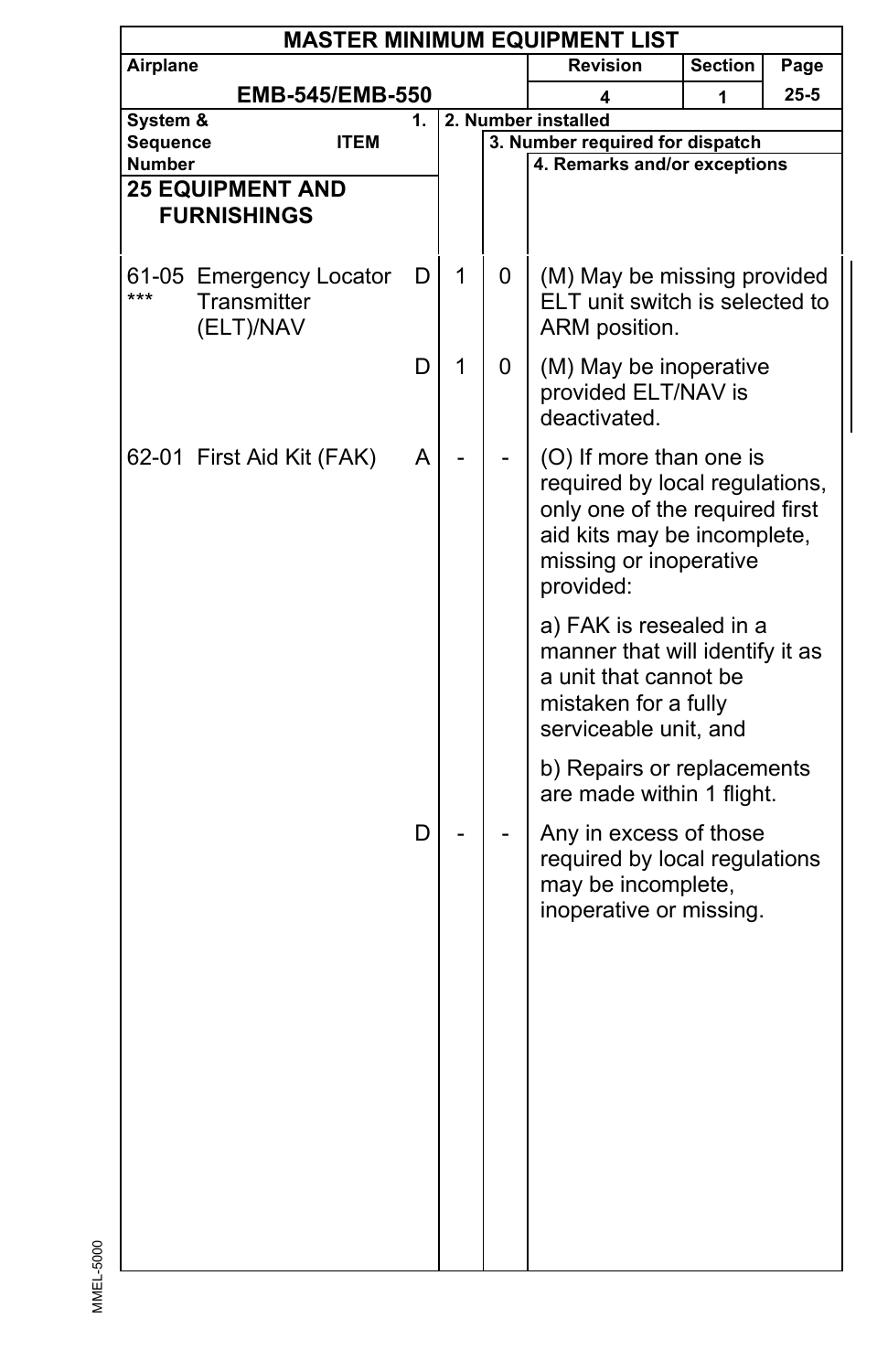| <b>MASTER MINIMUM EQUIPMENT LIST</b> |             |    |                              |  |                                                                                                           |                |          |  |  |
|--------------------------------------|-------------|----|------------------------------|--|-----------------------------------------------------------------------------------------------------------|----------------|----------|--|--|
| Airplane                             |             |    |                              |  | <b>Revision</b>                                                                                           | <b>Section</b> | Page     |  |  |
| <b>EMB-545/EMB-550</b>               |             |    |                              |  | 4                                                                                                         | 1              | $25 - 6$ |  |  |
| System &                             |             | 1. |                              |  | 2. Number installed                                                                                       |                |          |  |  |
| Sequence<br>Number                   | <b>ITEM</b> |    |                              |  | 3. Number required for dispatch                                                                           |                |          |  |  |
| <b>25 EQUIPMENT AND</b>              |             |    | 4. Remarks and/or exceptions |  |                                                                                                           |                |          |  |  |
| <b>FURNISHINGS</b>                   |             |    |                              |  |                                                                                                           |                |          |  |  |
|                                      |             |    |                              |  |                                                                                                           |                |          |  |  |
| 62-02 Life Vest                      |             | D  |                              |  | (O) (M) Any in excess of<br>those required may be<br>inoperative or missing,<br>provided that:            |                |          |  |  |
|                                      |             |    |                              |  | a) Required distribution is<br>maintained,                                                                |                |          |  |  |
|                                      |             |    |                              |  | b) Inoperative life vest and<br>its installed location are<br>placarded inoperative,                      |                |          |  |  |
|                                      |             |    |                              |  | c) Inoperative life vest is<br>secured out of sight, and                                                  |                |          |  |  |
|                                      |             |    |                              |  | d) Procedures are<br>established and used to alert<br>crewmembers of inoperative<br>or missing equipment. |                |          |  |  |
| 62-03 Life Raft<br>***               |             | D  |                              |  | (O) May be inoperative or<br>missing provided that:                                                       |                |          |  |  |
|                                      |             |    |                              |  | a) Extended overwater<br>operations are not<br>conducted, and                                             |                |          |  |  |
|                                      |             |    |                              |  | b) Procedures are<br>established and used to alert<br>crewmembers of inoperative<br>or missing equipment. |                |          |  |  |
|                                      |             |    |                              |  |                                                                                                           |                |          |  |  |
|                                      |             |    |                              |  |                                                                                                           |                |          |  |  |
|                                      |             |    |                              |  |                                                                                                           |                |          |  |  |
|                                      |             |    |                              |  |                                                                                                           |                |          |  |  |
| (Continued)                          |             |    |                              |  |                                                                                                           |                |          |  |  |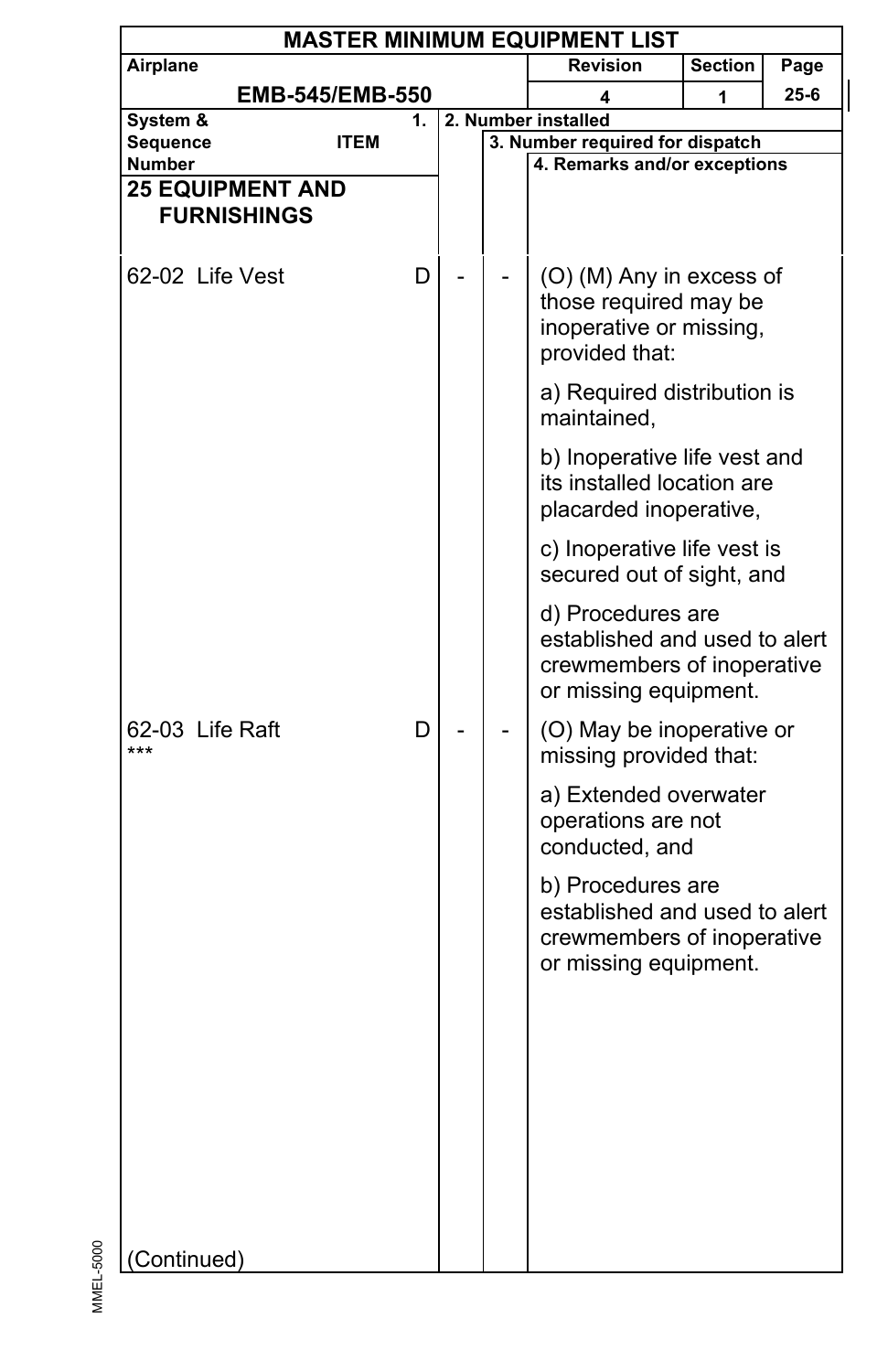| <b>MASTER MINIMUM EQUIPMENT LIST</b>  |                        |    |                                                                                                           |  |                                                                                                                                                            |                |      |  |  |  |
|---------------------------------------|------------------------|----|-----------------------------------------------------------------------------------------------------------|--|------------------------------------------------------------------------------------------------------------------------------------------------------------|----------------|------|--|--|--|
| Airplane                              |                        |    |                                                                                                           |  | <b>Revision</b>                                                                                                                                            | <b>Section</b> | Page |  |  |  |
|                                       | <b>EMB-545/EMB-550</b> |    |                                                                                                           |  | 4                                                                                                                                                          | 1              | 25-7 |  |  |  |
| System &                              |                        | 1. |                                                                                                           |  | 2. Number installed                                                                                                                                        |                |      |  |  |  |
| Sequence                              | ITEM                   |    |                                                                                                           |  | 3. Number required for dispatch                                                                                                                            |                |      |  |  |  |
| <b>Number</b>                         |                        |    |                                                                                                           |  | 4. Remarks and/or exceptions                                                                                                                               |                |      |  |  |  |
| <b>25 EQUIPMENT AND</b>               |                        |    |                                                                                                           |  |                                                                                                                                                            |                |      |  |  |  |
| <b>FURNISHINGS</b>                    |                        |    |                                                                                                           |  |                                                                                                                                                            |                |      |  |  |  |
| 62-03 Life Raft<br>***<br>(Continued) |                        | C  |                                                                                                           |  | (O) (M) Any in excess of<br>those required for the<br>intended flight may be<br>inoperative or missing for<br>extended overwater flights<br>provided that: |                |      |  |  |  |
|                                       |                        |    |                                                                                                           |  | a) Required distribution is<br>maintained,                                                                                                                 |                |      |  |  |  |
|                                       |                        |    |                                                                                                           |  | b) Inoperative life raft and its<br>installed location are<br>placarded inoperative,                                                                       |                |      |  |  |  |
|                                       |                        |    | c) When practical, the<br>inoperative life raft is<br>secured out of sight, and                           |  |                                                                                                                                                            |                |      |  |  |  |
|                                       |                        |    | d) Procedures are<br>established and used to alert<br>crewmembers of inoperative<br>or missing equipment. |  |                                                                                                                                                            |                |      |  |  |  |
|                                       |                        |    |                                                                                                           |  |                                                                                                                                                            |                |      |  |  |  |
|                                       |                        |    |                                                                                                           |  |                                                                                                                                                            |                |      |  |  |  |
|                                       |                        |    |                                                                                                           |  |                                                                                                                                                            |                |      |  |  |  |
|                                       |                        |    |                                                                                                           |  |                                                                                                                                                            |                |      |  |  |  |
|                                       |                        |    |                                                                                                           |  |                                                                                                                                                            |                |      |  |  |  |

 $\overline{\phantom{a}}$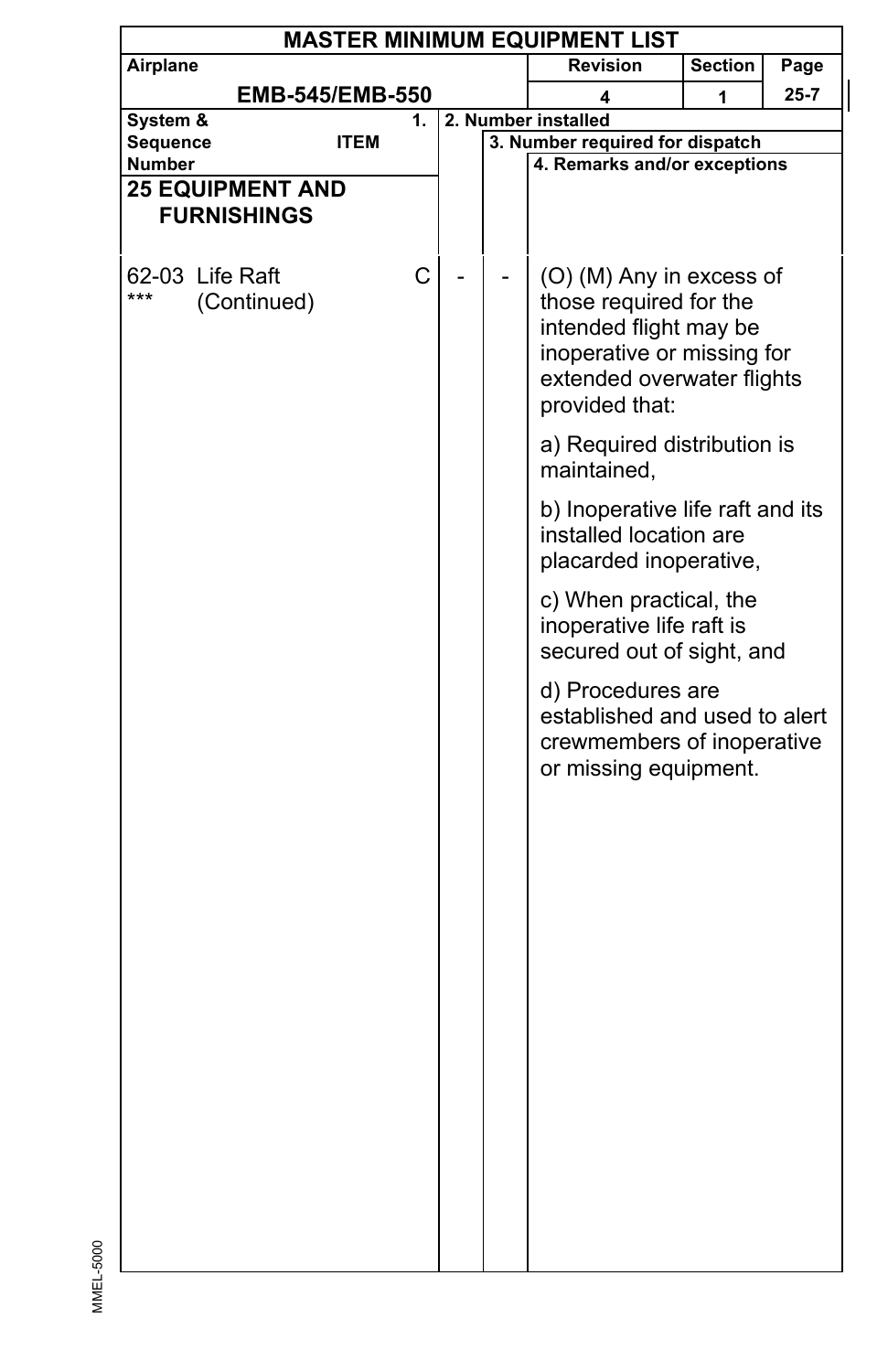| <b>MASTER MINIMUM EQUIPMENT LIST</b> |                                                                     |    |                |   |                                                                                                                                                  |                |        |  |  |  |  |
|--------------------------------------|---------------------------------------------------------------------|----|----------------|---|--------------------------------------------------------------------------------------------------------------------------------------------------|----------------|--------|--|--|--|--|
| Airplane                             |                                                                     |    |                |   | <b>Revision</b>                                                                                                                                  | <b>Section</b> | Page   |  |  |  |  |
|                                      | <b>EMB-545/EMB-550</b>                                              |    |                |   | 4                                                                                                                                                | 1              | $26-1$ |  |  |  |  |
| System &<br>Sequence<br>Number       | <b>ITEM</b>                                                         | 1. |                |   | 2. Number installed<br>3. Number required for dispatch<br>4. Remarks and/or exceptions                                                           |                |        |  |  |  |  |
|                                      | <b>26 FIRE PROTECTION</b>                                           |    |                |   |                                                                                                                                                  |                |        |  |  |  |  |
|                                      | 13-01 Aft Cargo<br>Compartment<br><b>Smoke Detector</b><br>Channel  | C  | $\overline{2}$ | 1 |                                                                                                                                                  |                |        |  |  |  |  |
|                                      |                                                                     | C  | $\overline{2}$ | 0 | (M) Both channels may be<br>inoperative provided:                                                                                                |                |        |  |  |  |  |
|                                      |                                                                     |    |                |   | a) Aft cargo remains empty<br>or not loaded with<br>combustible or flammable<br>materials, and                                                   |                |        |  |  |  |  |
|                                      |                                                                     |    |                |   | b) Cargo heating system is<br>deactivated, if installed.                                                                                         |                |        |  |  |  |  |
|                                      | 13-02 Internal Stowage<br>Compartment<br>Smoke Detector             | С  | 1              | 0 | May be inoperative provided<br>the internal stowage<br>compartment remains empty<br>or not loaded with<br>combustible or flammable<br>materials. |                |        |  |  |  |  |
| ***                                  | 14-01 Lavatory Smoke<br>Detector                                    | C  | 1              | 0 |                                                                                                                                                  |                |        |  |  |  |  |
|                                      | 23-00 Aft Cargo<br><b>Compartment Fire</b>                          | С  | 1              | 0 | (M) May be inoperative<br>provided:                                                                                                              |                |        |  |  |  |  |
|                                      | Extinguisher<br>System                                              |    |                |   | a) Aft cargo remains empty<br>or not loaded with<br>combustible or flammable<br>materials, and                                                   |                |        |  |  |  |  |
|                                      |                                                                     |    |                |   | b) Cargo heating system is<br>deactivated, if installed.                                                                                         |                |        |  |  |  |  |
| ***                                  | 25-01 Lavatory<br>Auto-Discharge Fire<br><b>Extinguisher Bottle</b> | C  | 1              | 0 |                                                                                                                                                  |                |        |  |  |  |  |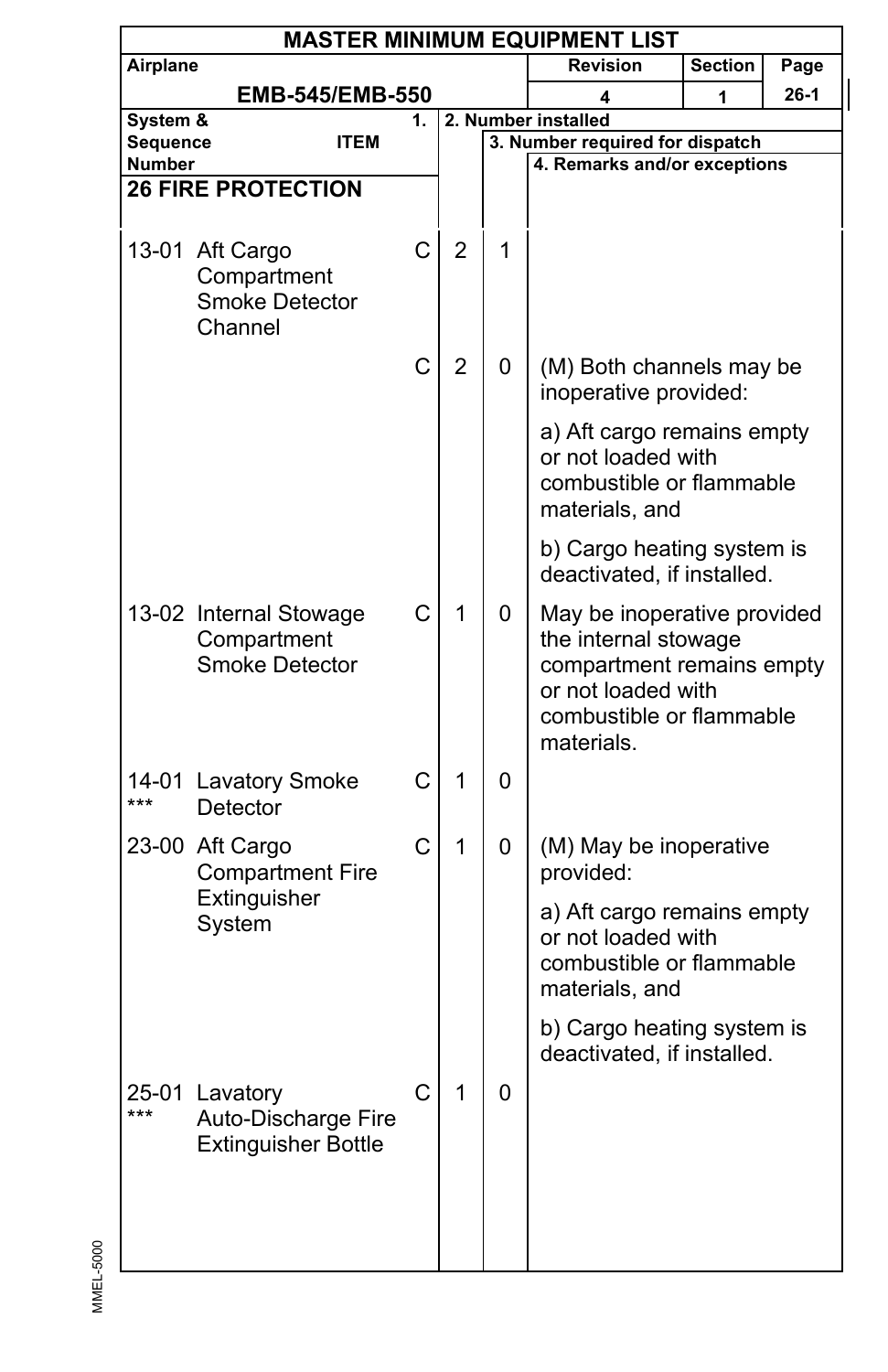|                    | <b>MASTER MINIMUM EQUIPMENT LIST</b>  |                |                |   |                                                                                           |                                                                                                            |        |  |  |  |  |
|--------------------|---------------------------------------|----------------|----------------|---|-------------------------------------------------------------------------------------------|------------------------------------------------------------------------------------------------------------|--------|--|--|--|--|
| Airplane           |                                       |                |                |   | <b>Revision</b>                                                                           | <b>Section</b>                                                                                             | Page   |  |  |  |  |
|                    | EMB-545/EMB-550                       |                |                |   | 4                                                                                         | 1                                                                                                          | $27-1$ |  |  |  |  |
| System &           |                                       | 1.             |                |   | 2. Number installed                                                                       |                                                                                                            |        |  |  |  |  |
| Sequence<br>Number | <b>ITEM</b>                           |                |                |   | 3. Number required for dispatch<br>4. Remarks and/or exceptions                           |                                                                                                            |        |  |  |  |  |
|                    | <b>27 FLIGHT CONTROLS</b>             |                |                |   |                                                                                           |                                                                                                            |        |  |  |  |  |
|                    |                                       |                |                |   |                                                                                           |                                                                                                            |        |  |  |  |  |
| 03-01<br>***       | Steep Approach<br>Switch<br>(EMB-550) | C              | 1              | 0 | May be inoperative in not<br>activated position provided<br>operations do not require its |                                                                                                            |        |  |  |  |  |
|                    | 1) ARMED Switch<br>Light              | C              | 1              | 0 | use.<br><b>NOTE:</b> The steep approach<br>indications are available on<br>PFD.           |                                                                                                            |        |  |  |  |  |
|                    | 21-02 Rudder Pedal<br>Assembly (RPA)  |                |                |   |                                                                                           |                                                                                                            |        |  |  |  |  |
|                    | 1) Pedal Electrical<br>Adjustment     | C              | $\overline{2}$ | 0 | desired position.                                                                         | (M) One or both may be<br>inoperative provided rudder<br>pedal position is<br>mechanically adjusted to the |        |  |  |  |  |
|                    |                                       | $\overline{C}$ | $\overline{2}$ | 0 | One or both may be<br>inoperative provided:                                               |                                                                                                            |        |  |  |  |  |
|                    |                                       |                |                |   | a) Rudder pedal position is<br>acceptable for the affected<br>flight crewmember, and      |                                                                                                            |        |  |  |  |  |
|                    |                                       |                |                |   | b) Full movement on pedals<br>for rudder and brakes<br>actuation is available.            |                                                                                                            |        |  |  |  |  |
|                    |                                       |                |                |   |                                                                                           |                                                                                                            |        |  |  |  |  |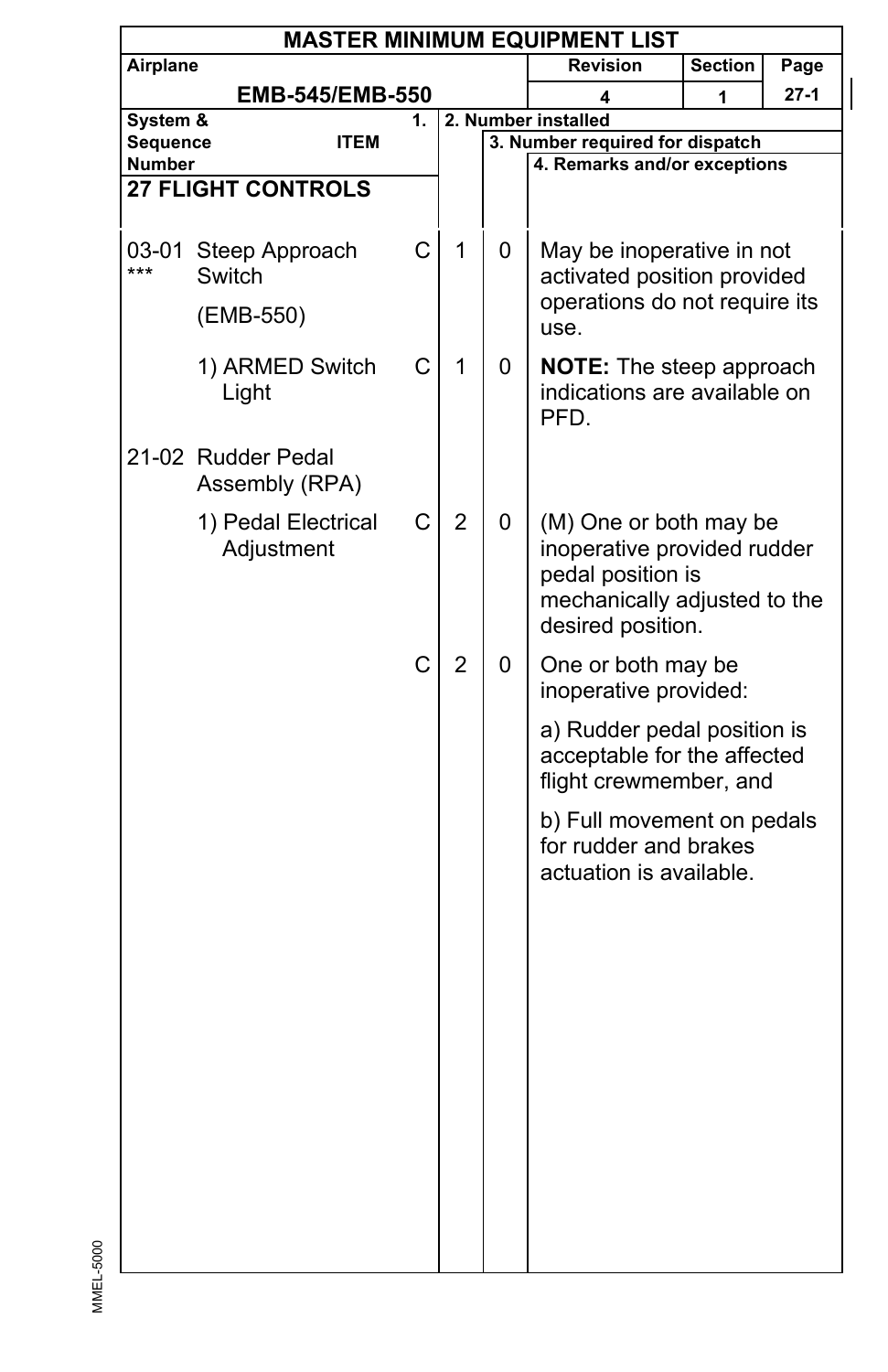| <b>MASTER MINIMUM EQUIPMENT LIST</b> |                               |   |                |   |                                                                                                                 |                |        |  |  |  |
|--------------------------------------|-------------------------------|---|----------------|---|-----------------------------------------------------------------------------------------------------------------|----------------|--------|--|--|--|
| Airplane                             |                               |   |                |   | <b>Revision</b>                                                                                                 | <b>Section</b> | Page   |  |  |  |
|                                      | <b>EMB-545/EMB-550</b>        |   |                |   | 5                                                                                                               | 1              | $28-1$ |  |  |  |
|                                      | System &<br>1.<br>Sequence    |   |                |   | 2. Number installed                                                                                             |                |        |  |  |  |
| Number                               | <b>ITEM</b>                   |   |                |   | 3. Number required for dispatch<br>4. Remarks and/or exceptions                                                 |                |        |  |  |  |
| 28 FUEL                              |                               |   |                |   |                                                                                                                 |                |        |  |  |  |
|                                      | 00-00 Fuel System<br>Synoptic | C | 1              | 0 | Synoptic Indications not<br>addressed elsewhere in the<br>MMEL may be inoperative.                              |                |        |  |  |  |
|                                      | 11-03 Drain Valve             |   |                |   |                                                                                                                 |                |        |  |  |  |
|                                      | 1) Wing Tanks                 | C | 4              | 3 | (M) One may be inoperative<br>provided:                                                                         |                |        |  |  |  |
|                                      |                               |   |                |   | a) Affected valve is checked<br>for no leaks, and                                                               |                |        |  |  |  |
|                                      |                               |   |                |   | b) No water is found at any<br>drainage point before each<br>flight day.                                        |                |        |  |  |  |
|                                      |                               | C | $\overline{4}$ | 2 | (M) The inner valve of one<br>tank and the outer valve of<br>the opposite tank may be<br>inoperative, provided: |                |        |  |  |  |
|                                      |                               |   |                |   | a) Affected valves are<br>checked for no leaks, and                                                             |                |        |  |  |  |
|                                      |                               |   |                |   | b) No water is found at any<br>drainage point before each<br>flight day.                                        |                |        |  |  |  |
|                                      | 2) Auxiliary Fuel<br>Tanks    | A | $\overline{2}$ | 0 | (M) May be inoperative<br>closed provided:                                                                      |                |        |  |  |  |
|                                      | (PRAETOR 600)                 |   |                |   | a) Affected valves are<br>checked for no leaks,                                                                 |                |        |  |  |  |
|                                      |                               |   |                |   | b) FWD and VTRL Auxiliary<br>Fuel Tanks are empty, and                                                          |                |        |  |  |  |
|                                      |                               |   |                |   | c) Repairs are made within<br>10 flight days or 60 flight<br>hours, whichever occurs<br>first.                  |                |        |  |  |  |
|                                      |                               |   |                |   |                                                                                                                 |                |        |  |  |  |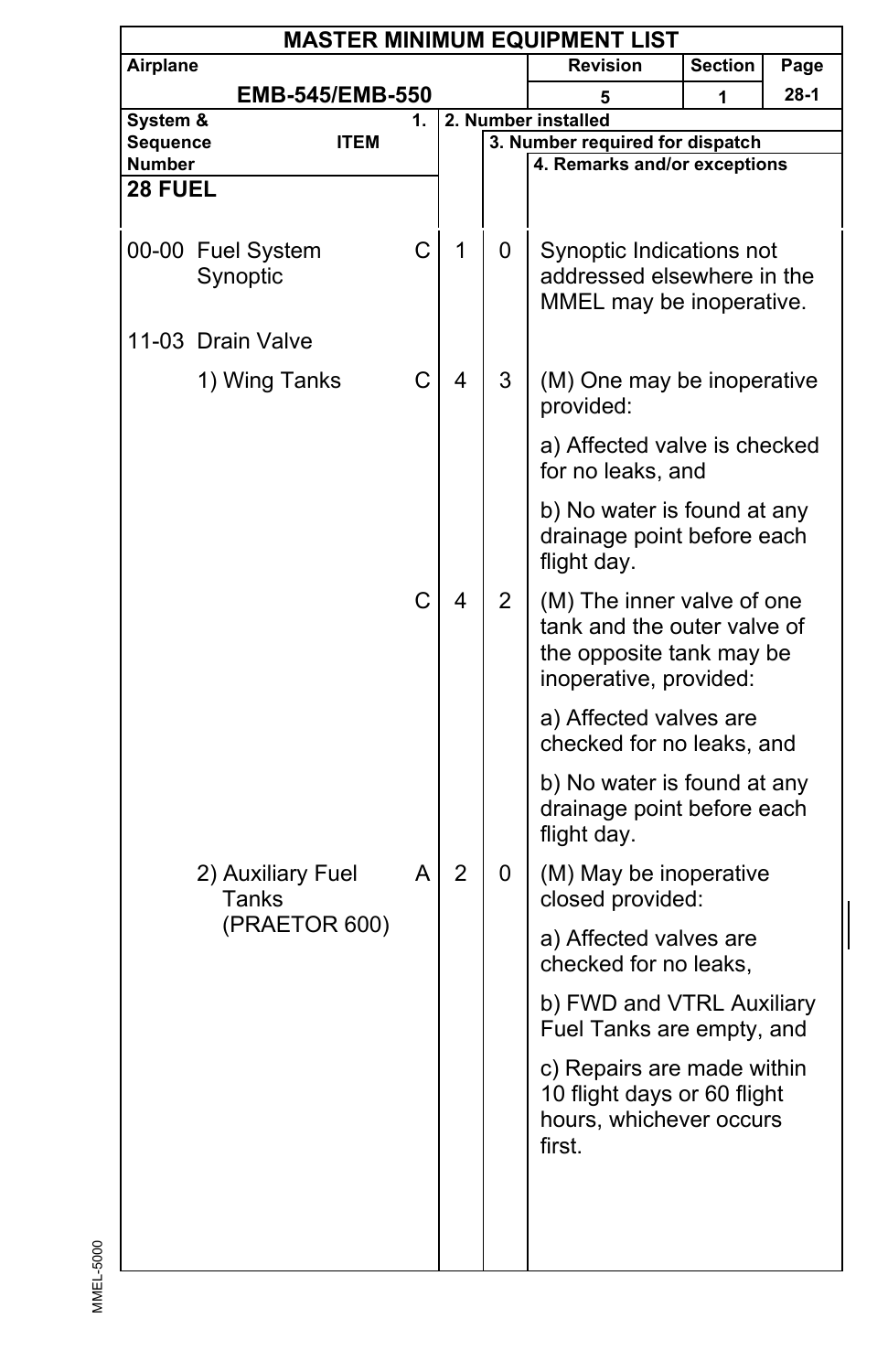|                           | <b>MASTER MINIMUM EQUIPMENT LIST</b>    |    |                |   |                                                                            |                |          |  |  |  |  |  |
|---------------------------|-----------------------------------------|----|----------------|---|----------------------------------------------------------------------------|----------------|----------|--|--|--|--|--|
| Airplane                  |                                         |    |                |   | <b>Revision</b>                                                            | <b>Section</b> | Page     |  |  |  |  |  |
|                           | <b>EMB-545/EMB-550</b>                  |    |                |   | 5                                                                          | 1              | $28 - 2$ |  |  |  |  |  |
| System &                  |                                         | 1. |                |   | 2. Number installed                                                        |                |          |  |  |  |  |  |
| Sequence<br><b>Number</b> | <b>ITEM</b>                             |    |                |   | 3. Number required for dispatch<br>4. Remarks and/or exceptions            |                |          |  |  |  |  |  |
| 28 FUEL                   |                                         |    |                |   |                                                                            |                |          |  |  |  |  |  |
|                           |                                         |    |                |   |                                                                            |                |          |  |  |  |  |  |
| $***$                     | 11-05 Gravity Refueling<br>Cap Key Lock |    |                |   |                                                                            |                |          |  |  |  |  |  |
|                           | 1) Wing Tanks                           | С  | 2              | 0 |                                                                            |                |          |  |  |  |  |  |
|                           | 2) Auxiliary Tanks<br>(PRAETOR 600)     | C  | $\overline{2}$ | 0 |                                                                            |                |          |  |  |  |  |  |
|                           | 21-03 Fuel Pumps                        |    |                |   |                                                                            |                |          |  |  |  |  |  |
|                           | (All except<br>PRAETOR 600)             | A  | 4              | 3 | $(O)$ (M) Pumps 1B or 2A<br>may be inoperative provided:                   |                |          |  |  |  |  |  |
|                           |                                         |    |                |   | a) The fuel GOST 10227-86<br>is not used,                                  |                |          |  |  |  |  |  |
|                           |                                         |    |                |   | b) Affected pump is<br>deactivated,                                        |                |          |  |  |  |  |  |
|                           |                                         |    |                |   | c) Both PUMP knobs are set<br>to ON,                                       |                |          |  |  |  |  |  |
|                           |                                         |    |                |   | d) Pumps synoptic indication<br>is operative,                              |                |          |  |  |  |  |  |
|                           |                                         |    |                |   | e) Both engine DC<br>generators are operative if<br>pump 2A is affected,   |                |          |  |  |  |  |  |
|                           |                                         |    |                |   | f) Airplane is not operated<br>into known or forecast icing<br>conditions, |                |          |  |  |  |  |  |
|                           |                                         |    |                |   | g) Airplane is operated up to<br>60 minutes of a suitable<br>airport,      |                |          |  |  |  |  |  |
|                           |                                         |    |                |   | h) Airplane operation is<br>limited to 19000 ft, and                       |                |          |  |  |  |  |  |
|                           |                                         |    |                |   | i) Repairs are made within<br>3 calendar days.                             |                |          |  |  |  |  |  |
|                           |                                         |    |                |   |                                                                            |                |          |  |  |  |  |  |
|                           |                                         |    |                |   |                                                                            |                |          |  |  |  |  |  |
| (Continued)               |                                         |    |                |   |                                                                            |                |          |  |  |  |  |  |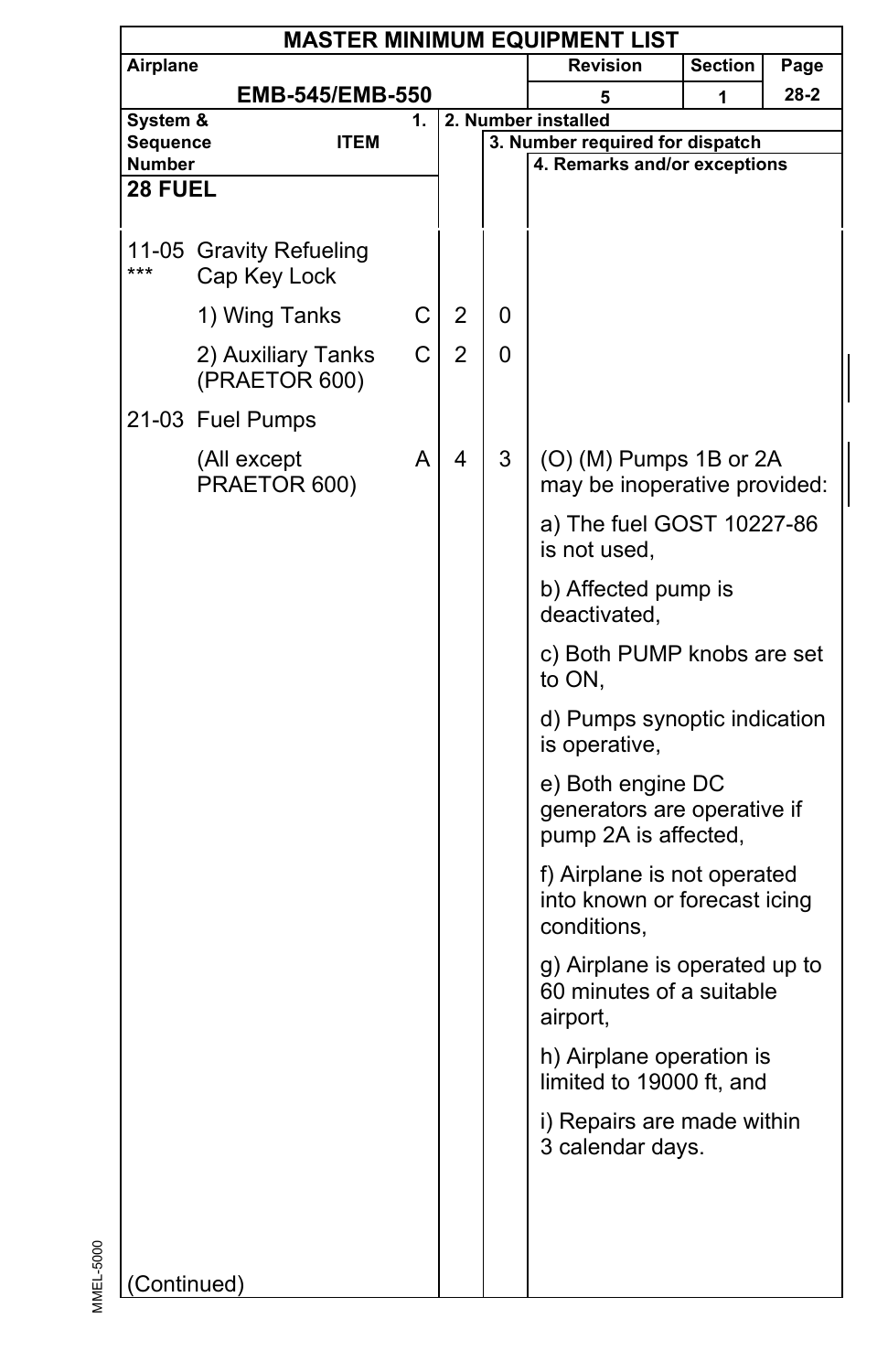| Airplane                 |                                 |    |                |                              |                                                                            | <b>MASTER MINIMUM EQUIPMENT LIST</b> |      |  |  |  |  |  |  |  |  |  |
|--------------------------|---------------------------------|----|----------------|------------------------------|----------------------------------------------------------------------------|--------------------------------------|------|--|--|--|--|--|--|--|--|--|
|                          |                                 |    |                |                              | <b>Revision</b>                                                            | Section                              | Page |  |  |  |  |  |  |  |  |  |
|                          | <b>EMB-545/EMB-550</b>          |    |                |                              | 5                                                                          | 1                                    | 28-3 |  |  |  |  |  |  |  |  |  |
| System &                 |                                 | 1. |                |                              | 2. Number installed                                                        |                                      |      |  |  |  |  |  |  |  |  |  |
| Sequence                 | <b>ITEM</b>                     |    |                |                              | 3. Number required for dispatch                                            |                                      |      |  |  |  |  |  |  |  |  |  |
| <b>Number</b><br>28 FUEL |                                 |    |                |                              | 4. Remarks and/or exceptions                                               |                                      |      |  |  |  |  |  |  |  |  |  |
|                          |                                 |    |                |                              |                                                                            |                                      |      |  |  |  |  |  |  |  |  |  |
|                          | 21-03 Fuel Pumps<br>(Continued) |    |                |                              |                                                                            |                                      |      |  |  |  |  |  |  |  |  |  |
|                          | (PRAETOR 600)                   | Α  | $\overline{4}$ | 3                            | $(O)$ (M) Pumps 1B or 2A<br>may be inoperative provided:                   |                                      |      |  |  |  |  |  |  |  |  |  |
|                          |                                 |    |                |                              | a) The fuel GOST 10227-86<br>is not used,                                  |                                      |      |  |  |  |  |  |  |  |  |  |
|                          |                                 |    |                |                              | b) Affected pump is<br>deactivated,                                        |                                      |      |  |  |  |  |  |  |  |  |  |
|                          |                                 |    |                |                              | c) Both PUMP knobs are set<br>to ON,                                       |                                      |      |  |  |  |  |  |  |  |  |  |
|                          |                                 |    |                | d) Pumps synoptic indication |                                                                            |                                      |      |  |  |  |  |  |  |  |  |  |
|                          |                                 |    |                |                              | e) Both engine DC<br>generators are operative if<br>pump 2A is affected,   |                                      |      |  |  |  |  |  |  |  |  |  |
|                          |                                 |    |                |                              | f) Airplane is not operated<br>into known or forecast icing<br>conditions, |                                      |      |  |  |  |  |  |  |  |  |  |
|                          |                                 |    |                |                              | g) Airplane is operated up to<br>60 minutes of a suitable<br>airport,      |                                      |      |  |  |  |  |  |  |  |  |  |
|                          |                                 |    |                |                              | h) Airplane operation is<br>limited to 19000 ft,                           |                                      |      |  |  |  |  |  |  |  |  |  |
|                          |                                 |    |                |                              | i) FWD and VTRL Auxiliary<br>Fuel Tanks are empty,                         |                                      |      |  |  |  |  |  |  |  |  |  |
|                          |                                 |    |                |                              | j) FWD and VTRL Motive<br>Shutoff Valves are secured<br>closed, and        |                                      |      |  |  |  |  |  |  |  |  |  |
|                          |                                 |    |                |                              | k) Repairs are made within<br>3 calendar days.                             |                                      |      |  |  |  |  |  |  |  |  |  |
|                          |                                 |    |                |                              |                                                                            |                                      |      |  |  |  |  |  |  |  |  |  |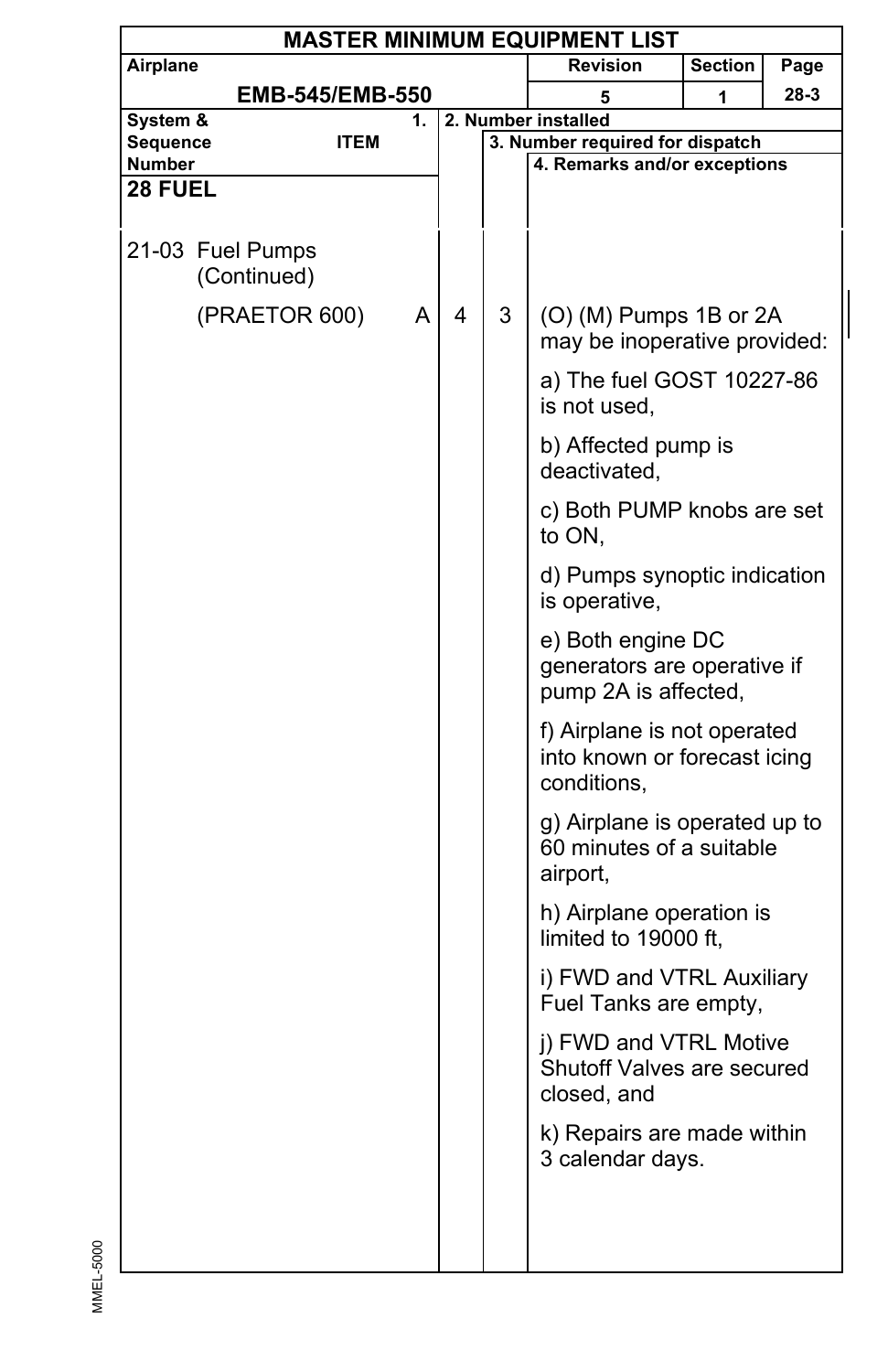| <b>MASTER MINIMUM EQUIPMENT LIST</b> |                                               |    |             |   |                                                                                                |                |          |  |  |  |  |
|--------------------------------------|-----------------------------------------------|----|-------------|---|------------------------------------------------------------------------------------------------|----------------|----------|--|--|--|--|
| Airplane                             |                                               |    |             |   | <b>Revision</b>                                                                                | <b>Section</b> | Page     |  |  |  |  |
|                                      | <b>EMB-545/EMB-550</b>                        |    |             |   | 5                                                                                              | 1              | $28 - 4$ |  |  |  |  |
| System &                             |                                               | 1. |             |   | 2. Number installed                                                                            |                |          |  |  |  |  |
| Sequence<br><b>Number</b>            | <b>ITEM</b>                                   |    |             |   | 3. Number required for dispatch<br>4. Remarks and/or exceptions                                |                |          |  |  |  |  |
| 28 FUEL                              |                                               |    |             |   |                                                                                                |                |          |  |  |  |  |
|                                      |                                               |    |             |   |                                                                                                |                |          |  |  |  |  |
|                                      | 23-00 Pressure Refueling<br>System            |    |             |   |                                                                                                |                |          |  |  |  |  |
|                                      | (All except<br>PRAETOR 600)                   | C  | $\mathbf 1$ | 0 | (O) May be inoperative<br>provided airplane is refueled<br>by gravity for both tanks.          |                |          |  |  |  |  |
|                                      | (PRAETOR 600)                                 | Α  | 1           | 0 | (O) (M) May be inoperative<br>provided:                                                        |                |          |  |  |  |  |
|                                      |                                               |    |             |   | a) Wing tanks are gravity<br>refueled only,                                                    |                |          |  |  |  |  |
|                                      |                                               |    |             |   | b) FWD and VTRL Auxiliary<br>Fuel Tanks are empty,                                             |                |          |  |  |  |  |
|                                      |                                               |    |             |   | c) FWD and VTRL Motive<br>Shutoff Valves are secured<br>closed,                                |                |          |  |  |  |  |
|                                      |                                               |    |             |   | d) FWD and VTRL Refuel<br><b>Transfer Shutoff Valves are</b><br>secured closed,                |                |          |  |  |  |  |
|                                      |                                               |    |             |   | e) LEFT and RIGHT Refuel<br><b>Transfer Shutoff Valves are</b><br>secured closed, and          |                |          |  |  |  |  |
|                                      |                                               |    |             |   | f) Repairs are made within<br>10 flight days or 60 flight<br>hours, whichever occurs<br>first. |                |          |  |  |  |  |
|                                      | 23-03 LH/RH Refueling<br><b>Shutoff Valve</b> | С  | 2           | 0 | One or both may be<br>inoperative CLOSED                                                       |                |          |  |  |  |  |
|                                      | (All except<br>PRAETOR 600)                   |    |             |   | provided pressure refueling<br>system is considered<br>inoperative.                            |                |          |  |  |  |  |
|                                      |                                               |    |             |   |                                                                                                |                |          |  |  |  |  |
| (Continued)                          |                                               |    |             |   |                                                                                                |                |          |  |  |  |  |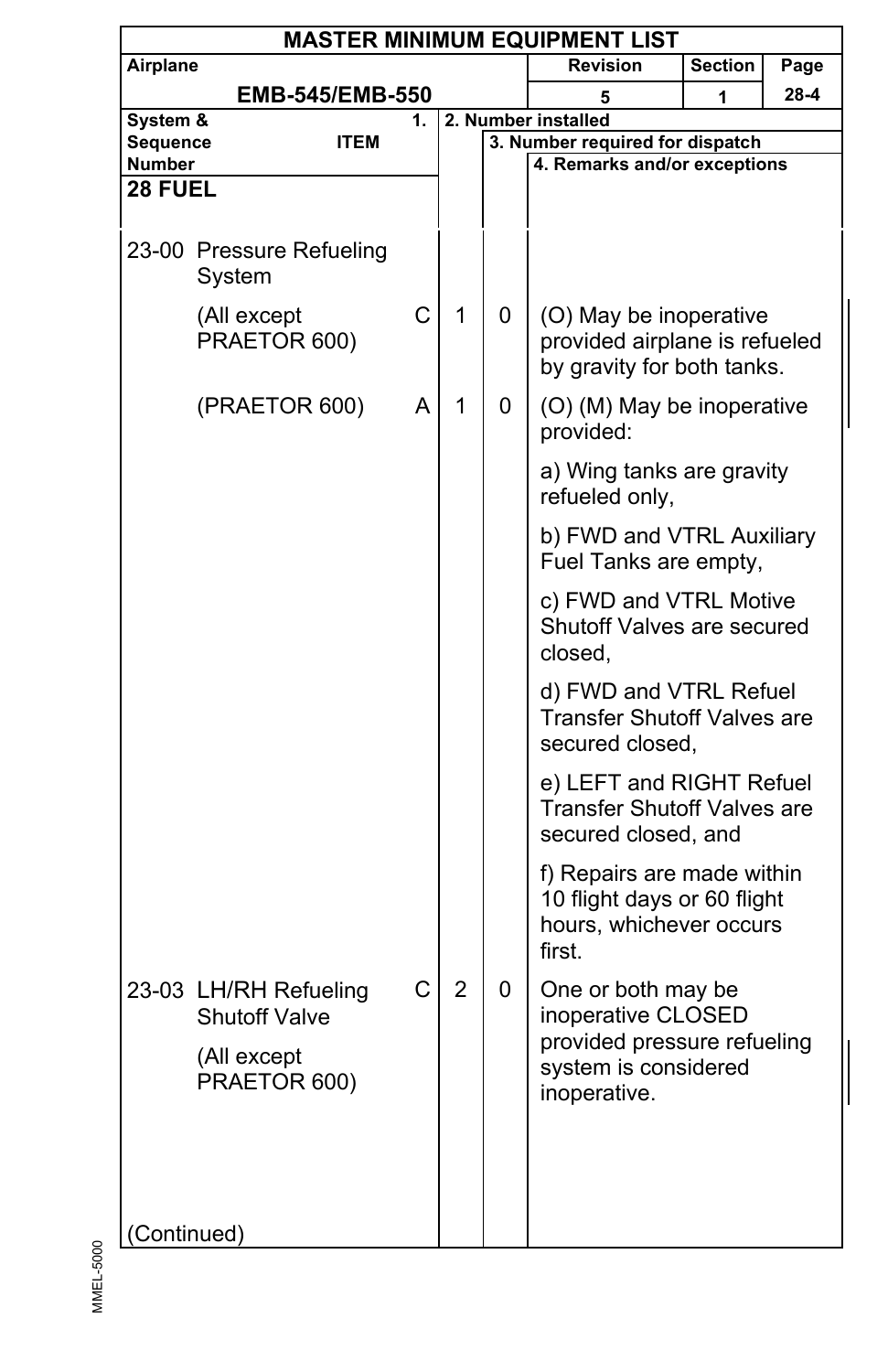|                    | <b>MASTER MINIMUM EQUIPMENT LIST</b>                         |    |                |   |                                                                                                      |                |          |  |  |  |  |  |
|--------------------|--------------------------------------------------------------|----|----------------|---|------------------------------------------------------------------------------------------------------|----------------|----------|--|--|--|--|--|
| Airplane           |                                                              |    |                |   | <b>Revision</b>                                                                                      | <b>Section</b> | Page     |  |  |  |  |  |
|                    | EMB-545/EMB-550                                              |    |                |   | 5                                                                                                    | 1              | $28 - 5$ |  |  |  |  |  |
| System &           |                                                              | 1. |                |   | 2. Number installed                                                                                  |                |          |  |  |  |  |  |
| Sequence<br>Number | <b>ITEM</b>                                                  |    |                |   | 3. Number required for dispatch<br>4. Remarks and/or exceptions                                      |                |          |  |  |  |  |  |
| 28 FUEL            |                                                              |    |                |   |                                                                                                      |                |          |  |  |  |  |  |
|                    |                                                              |    |                |   |                                                                                                      |                |          |  |  |  |  |  |
|                    | 23-03 LH/RH Refueling<br><b>Shutoff Valve</b><br>(Continued) | C  | $\overline{2}$ | 0 | (M) One or both may be<br>inoperative OPEN provided:<br>a) Affected valves are                       |                |          |  |  |  |  |  |
|                    | (All except<br>PRAETOR 600)                                  |    |                |   | secured in closed position<br>and deactivated, and                                                   |                |          |  |  |  |  |  |
|                    |                                                              |    |                |   | b) Pressure refueling system<br>is considered inoperative.                                           |                |          |  |  |  |  |  |
|                    | 23-05 Defueling Shutoff<br>Valve                             | C  | $\mathbf{1}$   | 0 | May be inoperative<br>CLOSED.                                                                        |                |          |  |  |  |  |  |
|                    |                                                              | C  | 1              | 0 | (M) May be inoperative<br>OPEN provided valve is<br>secured in closed position<br>and deactivated.   |                |          |  |  |  |  |  |
|                    | 23-08 Pressure Refueling<br>Adapter Cap                      |    |                |   |                                                                                                      |                |          |  |  |  |  |  |
|                    | (All except<br>PRAETOR 600)                                  | C  | 1              | 0 | (M) May be missing<br>provided:                                                                      |                |          |  |  |  |  |  |
|                    |                                                              |    |                |   | a) Adapter is checked for no<br>contamination prior to each<br>refueling/defueling operation,<br>and |                |          |  |  |  |  |  |
|                    |                                                              |    |                |   | b) Adapter is checked for no<br>leaks after each refueling/<br>defueling operation.                  |                |          |  |  |  |  |  |
|                    | (PRAETOR 600)                                                | C  | 1              | 0 | (M) May be missing<br>provided:                                                                      |                |          |  |  |  |  |  |
|                    |                                                              |    |                |   | a) Adapter is checked for no<br>contamination prior to each<br>refueling/defueling operation,        |                |          |  |  |  |  |  |
|                    |                                                              |    |                |   | b) Adapter is checked for no<br>leaks after each refueling/<br>defueling operation, and              |                |          |  |  |  |  |  |
|                    |                                                              |    |                |   | c) REFUEL ISOL NOT<br>CLSD Advisory message is<br>not shown.                                         |                |          |  |  |  |  |  |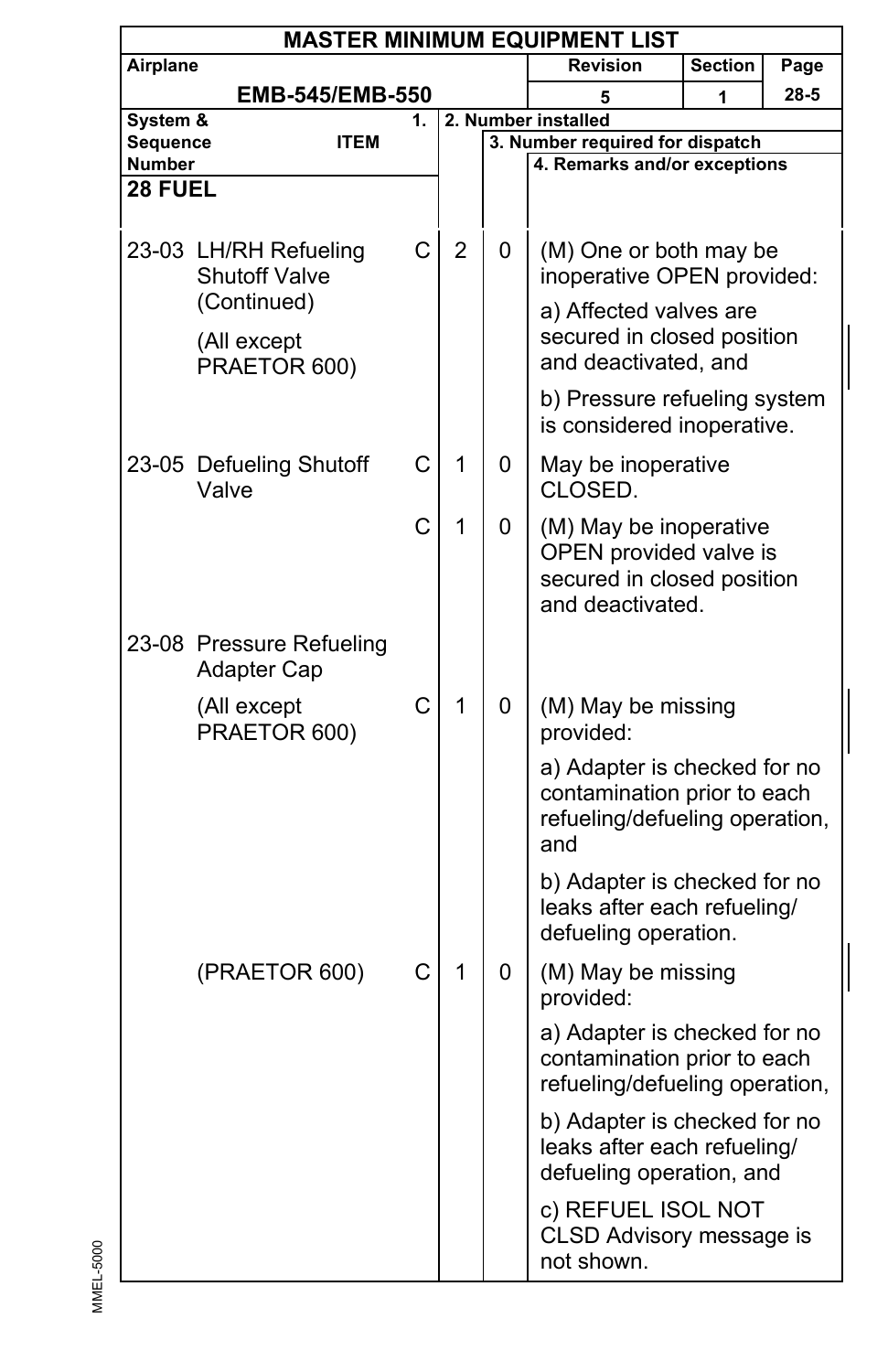| <b>MASTER MINIMUM EQUIPMENT LIST</b> |                                                        |    |   |                                                    |                                                                                                                             |                |      |  |  |  |
|--------------------------------------|--------------------------------------------------------|----|---|----------------------------------------------------|-----------------------------------------------------------------------------------------------------------------------------|----------------|------|--|--|--|
| Airplane                             |                                                        |    |   |                                                    | <b>Revision</b>                                                                                                             | <b>Section</b> | Page |  |  |  |
|                                      | <b>EMB-545/EMB-550</b>                                 |    |   |                                                    | 5                                                                                                                           | 1              | 28-6 |  |  |  |
| System &                             |                                                        | 1. |   |                                                    | 2. Number installed                                                                                                         |                |      |  |  |  |
| Sequence<br>Number                   | <b>ITEM</b>                                            |    |   |                                                    | 3. Number required for dispatch<br>4. Remarks and/or exceptions                                                             |                |      |  |  |  |
| 28 FUEL                              |                                                        |    |   |                                                    |                                                                                                                             |                |      |  |  |  |
|                                      |                                                        |    |   |                                                    |                                                                                                                             |                |      |  |  |  |
|                                      | 23-11 Refuel-Isolation<br><b>Shutoff Valve</b>         | C  | 1 | 0                                                  | (O) (M) May be inoperative<br>provided:                                                                                     |                |      |  |  |  |
|                                      | (PRAETOR 600)                                          |    |   |                                                    | a) Airplane is gravity<br>refueled only,                                                                                    |                |      |  |  |  |
|                                      |                                                        |    |   |                                                    | b) Refuel-Isolation Shutoff<br>Valve is secured CLOSED,<br>and                                                              |                |      |  |  |  |
|                                      |                                                        |    |   |                                                    | c) Auxiliary Fuel Transfer<br>System is operative.                                                                          |                |      |  |  |  |
|                                      | 24-00 Auxiliary Fuel Tanks C<br><b>Transfer System</b> |    | 1 | 0                                                  | (M) May be inoperative<br>provided:                                                                                         |                |      |  |  |  |
| (PRAETOR 600)<br>(Main and Backup    |                                                        |    |   | a) FWD and VTRL Auxiliary<br>Fuel Tanks are empty, |                                                                                                                             |                |      |  |  |  |
|                                      | modes)                                                 |    |   |                                                    | b) Wing tanks are gravity<br>refueled only,                                                                                 |                |      |  |  |  |
|                                      |                                                        |    |   |                                                    | c) Auxiliary Fuel Tanks<br>Pressurization System and<br><b>Auxiliary Fuel Tanks</b><br>Ventilation System are<br>operative, |                |      |  |  |  |
|                                      |                                                        |    |   |                                                    | d) FWD and VTRL Motive<br>Shutoff Valves are secured<br>closed,                                                             |                |      |  |  |  |
|                                      |                                                        |    |   |                                                    | e) FWD and VTRL Refuel<br><b>Transfer Shutoff Valves are</b><br>secured closed,                                             |                |      |  |  |  |
|                                      |                                                        |    |   |                                                    | f) LEFT and RIGHT Refuel<br><b>Transfer Shutoff Valves are</b><br>secured closed, and                                       |                |      |  |  |  |
|                                      |                                                        |    |   |                                                    | g) Fuel transfer knob<br>remains selected AUTO.                                                                             |                |      |  |  |  |
| (Continued)                          |                                                        |    |   |                                                    |                                                                                                                             |                |      |  |  |  |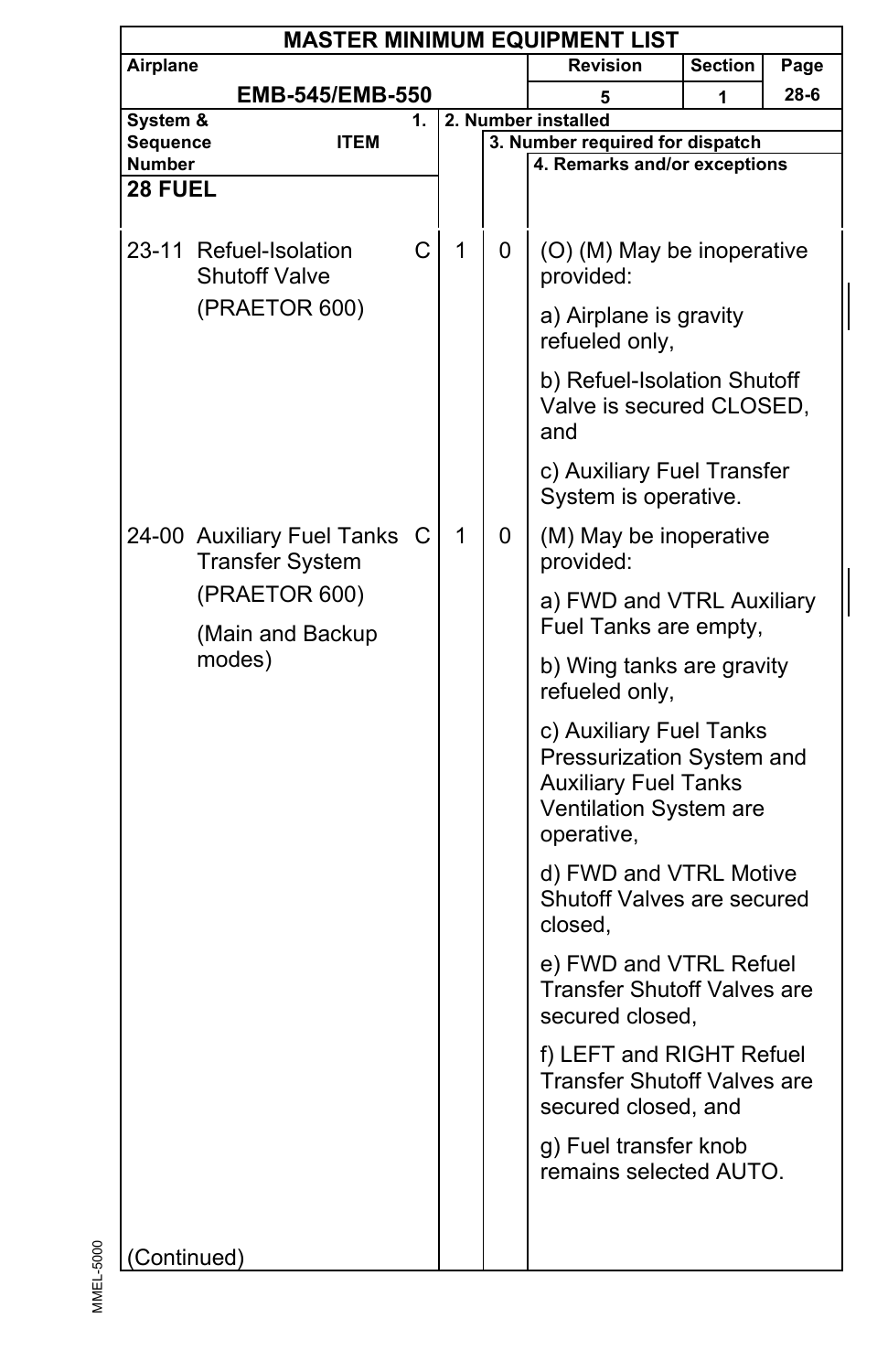|                      |                                                                     |             |    |   |   | <b>MASTER MINIMUM EQUIPMENT LIST</b>                                                           |                |          |
|----------------------|---------------------------------------------------------------------|-------------|----|---|---|------------------------------------------------------------------------------------------------|----------------|----------|
| Airplane             |                                                                     |             |    |   |   | <b>Revision</b>                                                                                | <b>Section</b> | Page     |
|                      | EMB-545/EMB-550                                                     |             |    |   |   | 5                                                                                              | 1              | $28 - 7$ |
| System &<br>Sequence |                                                                     | <b>ITEM</b> | 1. |   |   | 2. Number installed<br>3. Number required for dispatch                                         |                |          |
| Number               |                                                                     |             |    |   |   | 4. Remarks and/or exceptions                                                                   |                |          |
| <b>28 FUEL</b>       |                                                                     |             |    |   |   |                                                                                                |                |          |
|                      |                                                                     |             |    |   |   |                                                                                                |                |          |
|                      | 24-00 Auxiliary Fuel Tanks<br><b>Transfer System</b><br>(Continued) |             |    |   |   |                                                                                                |                |          |
|                      | (PRAETOR 600)                                                       |             |    |   |   |                                                                                                |                |          |
|                      | 1) Main Fuel<br><b>Transfer Mode</b>                                |             | A  | 1 | 0 | (M) May be inoperative<br>provided:                                                            |                |          |
|                      |                                                                     |             |    |   |   | a) Auxiliary Fuel Tanks<br><b>Pressure Regulating Shutoff</b><br>Valve is secured closed,      |                |          |
|                      |                                                                     |             |    |   |   | b) FWD and VTRL Vent<br>Shutoff Valves are secured<br>open,                                    |                |          |
|                      |                                                                     |             |    |   |   | c) Automatic Backup and<br>Manual Backup Fuel<br>Transfer modes are<br>operative,              |                |          |
|                      |                                                                     |             |    |   |   | d) Fuel quantity indications<br>and Fuel Synoptic page are<br>operative,                       |                |          |
|                      |                                                                     |             |    |   |   | e) Both main and backup<br>wing electric fuel pumps are<br>operative,                          |                |          |
|                      |                                                                     |             |    |   |   | f) Fuel transfer knob remains<br>selected AUTO,                                                |                |          |
|                      |                                                                     |             |    |   |   | g) Airplane is operated within<br>60 minutes of a suitable<br>airport, and                     |                |          |
|                      |                                                                     |             |    |   |   | h) Repairs are made within<br>10 flight days or 60 flight<br>hours, whichever occurs<br>first. |                |          |
|                      |                                                                     |             |    |   |   | <b>NOTE: Both Auxiliary Fuel</b><br>tanks may be used as<br>required.                          |                |          |
| (Continued)          |                                                                     |             |    |   |   |                                                                                                |                |          |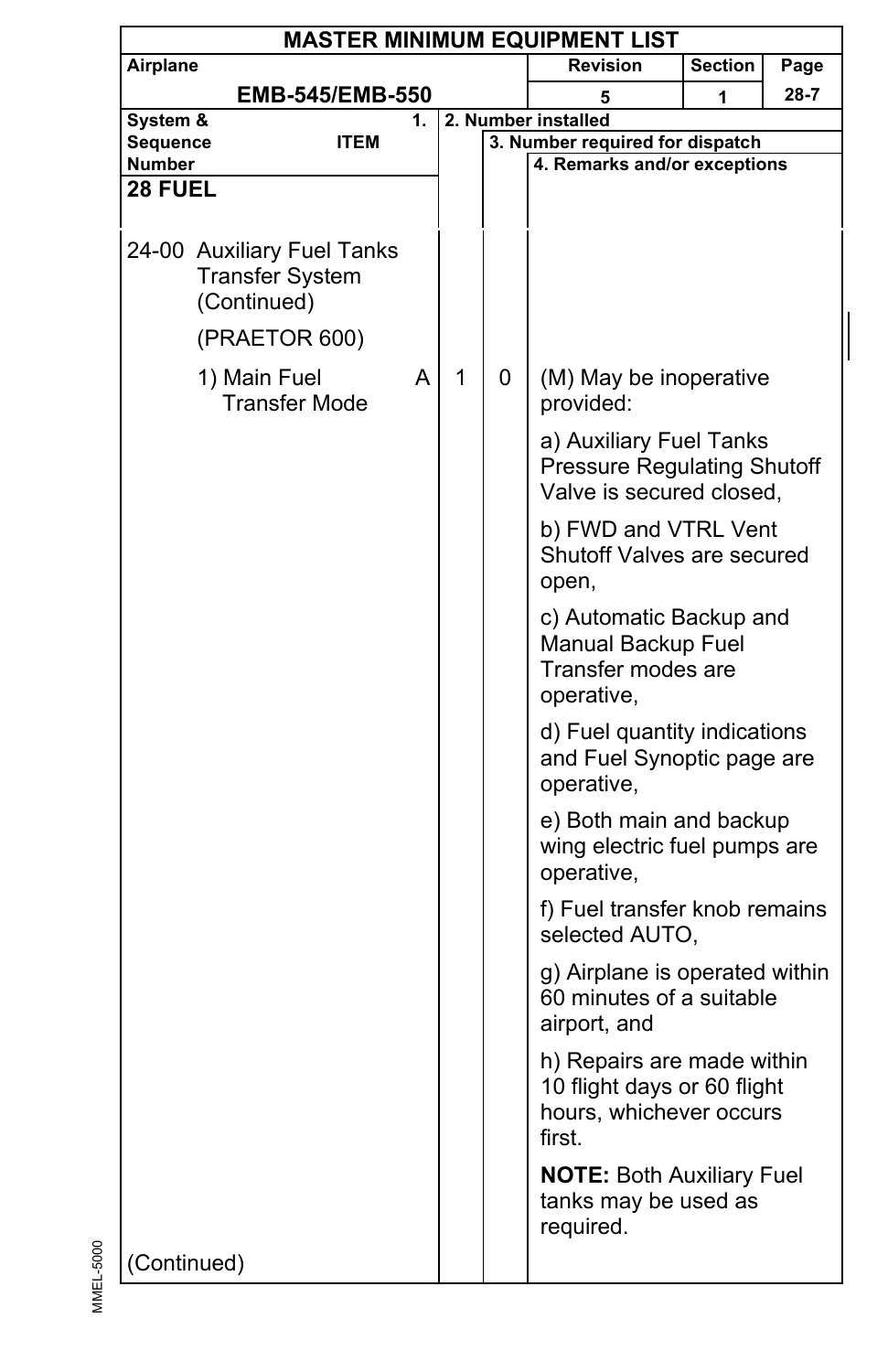| <b>MASTER MINIMUM EQUIPMENT LIST</b> |                                                                                      |    |                                             |                                                                                                                             |                                                                                       |                |      |  |  |  |  |
|--------------------------------------|--------------------------------------------------------------------------------------|----|---------------------------------------------|-----------------------------------------------------------------------------------------------------------------------------|---------------------------------------------------------------------------------------|----------------|------|--|--|--|--|
| Airplane                             |                                                                                      |    |                                             |                                                                                                                             | <b>Revision</b>                                                                       | <b>Section</b> | Page |  |  |  |  |
|                                      | <b>EMB-545/EMB-550</b>                                                               |    |                                             |                                                                                                                             | 5                                                                                     | 1              | 28-8 |  |  |  |  |
| System &                             |                                                                                      | 1. |                                             |                                                                                                                             | 2. Number installed                                                                   |                |      |  |  |  |  |
| Sequence                             | <b>ITEM</b>                                                                          |    |                                             |                                                                                                                             | 3. Number required for dispatch                                                       |                |      |  |  |  |  |
| Number                               |                                                                                      |    |                                             |                                                                                                                             | 4. Remarks and/or exceptions                                                          |                |      |  |  |  |  |
| 28 FUEL                              |                                                                                      |    |                                             |                                                                                                                             |                                                                                       |                |      |  |  |  |  |
|                                      | 24-00 Auxiliary Fuel Tanks<br><b>Transfer System</b><br>(Continued)<br>(PRAETOR 600) |    |                                             |                                                                                                                             |                                                                                       |                |      |  |  |  |  |
|                                      | C<br>2) Backup Fuel<br><b>Transfer Mode</b>                                          |    | 1                                           | 0                                                                                                                           | (M) May be inoperative<br>provided:                                                   |                |      |  |  |  |  |
|                                      | (Automatic and<br>Manual)                                                            |    |                                             |                                                                                                                             | a) FWD and VTRL Auxiliary<br>Fuel Tanks are empty,                                    |                |      |  |  |  |  |
|                                      |                                                                                      |    | b) Wing tanks are gravity<br>refueled only, |                                                                                                                             |                                                                                       |                |      |  |  |  |  |
|                                      |                                                                                      |    |                                             | c) Auxiliary Fuel Tanks<br>Pressurization System and<br><b>Auxiliary Fuel Tanks</b><br>Ventilation System are<br>operative, |                                                                                       |                |      |  |  |  |  |
|                                      |                                                                                      |    |                                             |                                                                                                                             | d) FWD and VTRL Motive<br>Shutoff Valves are secured<br>closed,                       |                |      |  |  |  |  |
|                                      |                                                                                      |    |                                             |                                                                                                                             | e) FWD and VTRL Refuel<br><b>Transfer Shutoff Valves are</b><br>secured closed,       |                |      |  |  |  |  |
|                                      |                                                                                      |    |                                             |                                                                                                                             | f) LEFT and RIGHT Refuel<br><b>Transfer Shutoff Valves are</b><br>secured closed, and |                |      |  |  |  |  |
|                                      |                                                                                      |    |                                             |                                                                                                                             | g) Fuel Transfer knob<br>remains selected AUTO.                                       |                |      |  |  |  |  |
| 24-01<br>***                         | <b>Gravity Refueling</b><br>Cap Key Lock                                             |    |                                             |                                                                                                                             | Moved to item 28-11-05.                                                               |                |      |  |  |  |  |
|                                      |                                                                                      |    |                                             |                                                                                                                             |                                                                                       |                |      |  |  |  |  |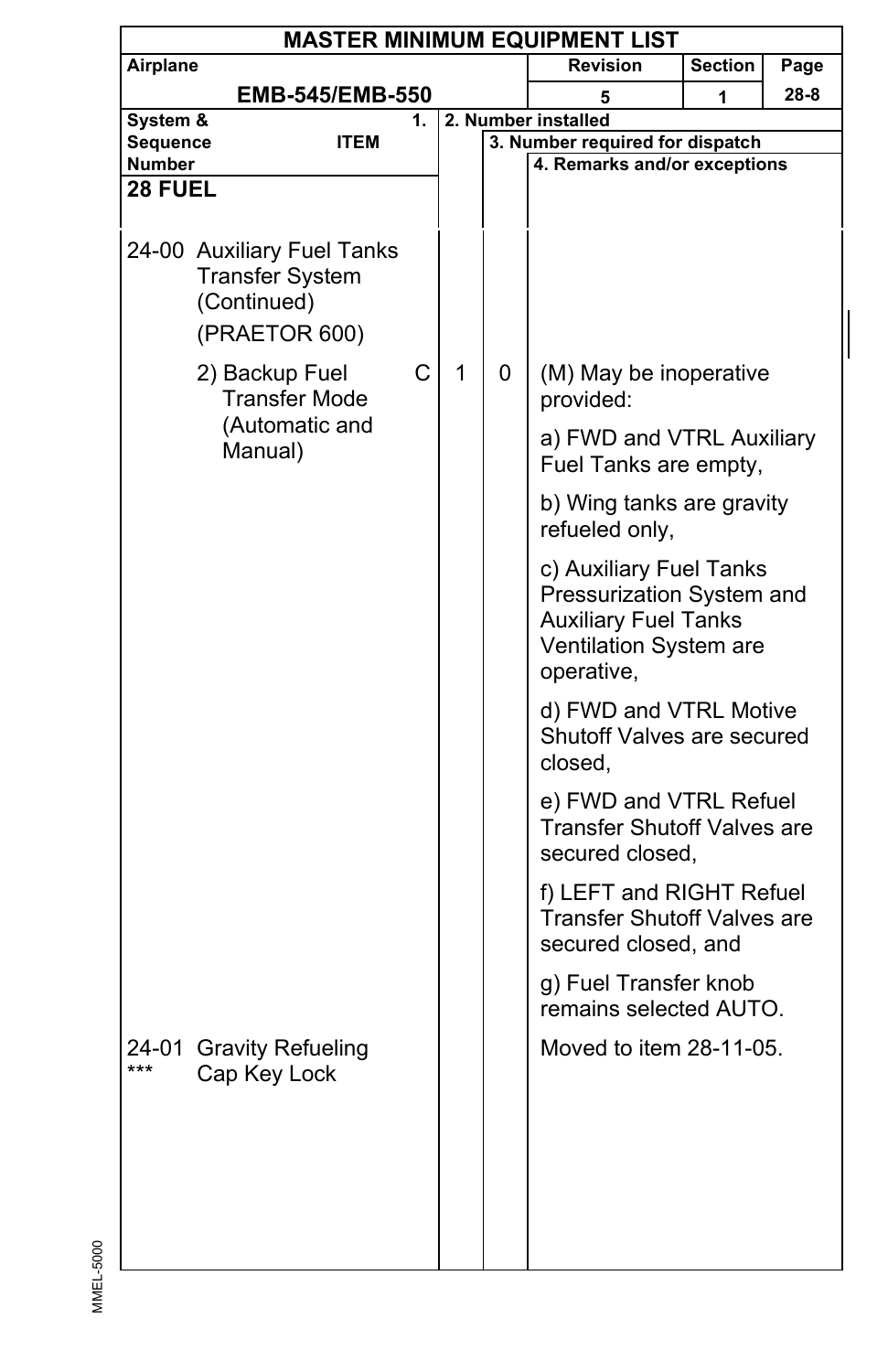| <b>MASTER MINIMUM EQUIPMENT LIST</b> |                                   |  |    |                |   |                                                                               |                |      |  |  |
|--------------------------------------|-----------------------------------|--|----|----------------|---|-------------------------------------------------------------------------------|----------------|------|--|--|
| Airplane                             |                                   |  |    |                |   | <b>Revision</b>                                                               | <b>Section</b> | Page |  |  |
|                                      | EMB-545/EMB-550                   |  |    |                |   | 4                                                                             | 1              | 28-9 |  |  |
| System &                             |                                   |  | 1. |                |   | 2. Number installed                                                           |                |      |  |  |
| Sequence<br><b>ITEM</b><br>Number    |                                   |  |    |                |   | 3. Number required for dispatch<br>4. Remarks and/or exceptions               |                |      |  |  |
| <b>28 FUEL</b>                       |                                   |  |    |                |   |                                                                               |                |      |  |  |
|                                      |                                   |  |    |                |   |                                                                               |                |      |  |  |
|                                      | 43-02 Fuel Low Pressure<br>Switch |  | C  | $\overline{2}$ | 0 | (O) One or both may be<br>inoperative:                                        |                |      |  |  |
|                                      |                                   |  |    |                |   | a) Both fuel pumps of<br>affected side are verified<br>operative,             |                |      |  |  |
|                                      |                                   |  |    |                |   | b) Both PUMP knobs are set<br>to ON, and                                      |                |      |  |  |
|                                      |                                   |  |    |                |   | c) Pumps synoptic indication<br>is operative.                                 |                |      |  |  |
|                                      | 43-03 Fuel Low Level<br>Sensor    |  | C  | $\overline{2}$ | 1 | May be inoperative provided<br>FUEL USED synoptic<br>indication is operative. |                |      |  |  |
|                                      |                                   |  |    |                |   |                                                                               |                |      |  |  |
|                                      |                                   |  |    |                |   |                                                                               |                |      |  |  |
|                                      |                                   |  |    |                |   |                                                                               |                |      |  |  |
|                                      |                                   |  |    |                |   |                                                                               |                |      |  |  |
|                                      |                                   |  |    |                |   |                                                                               |                |      |  |  |
|                                      |                                   |  |    |                |   |                                                                               |                |      |  |  |
|                                      |                                   |  |    |                |   |                                                                               |                |      |  |  |
|                                      |                                   |  |    |                |   |                                                                               |                |      |  |  |
|                                      |                                   |  |    |                |   |                                                                               |                |      |  |  |
|                                      |                                   |  |    |                |   |                                                                               |                |      |  |  |
|                                      |                                   |  |    |                |   |                                                                               |                |      |  |  |
|                                      |                                   |  |    |                |   |                                                                               |                |      |  |  |
|                                      |                                   |  |    |                |   |                                                                               |                |      |  |  |
|                                      |                                   |  |    |                |   |                                                                               |                |      |  |  |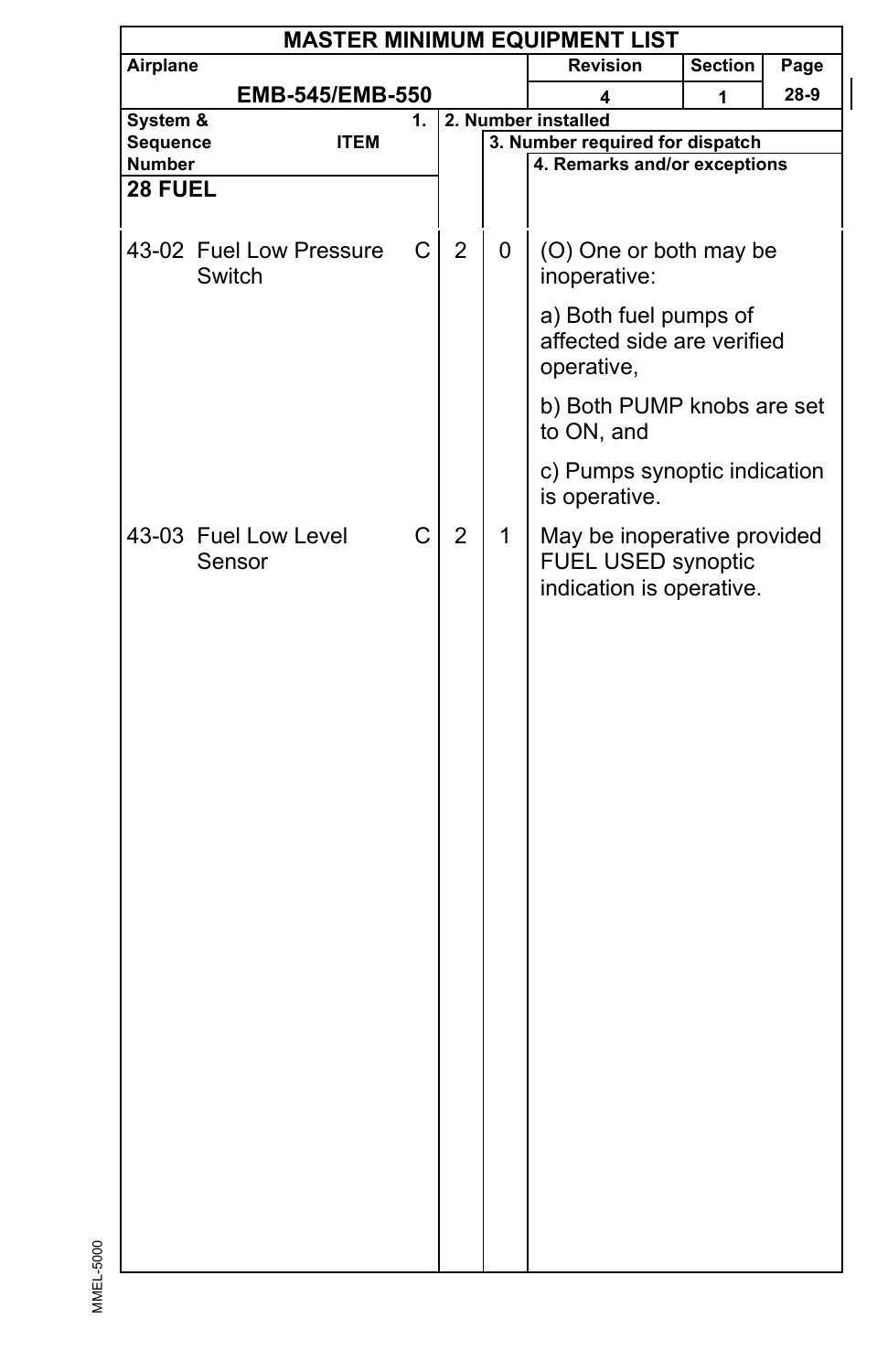| <b>MASTER MINIMUM EQUIPMENT LIST</b>          |                                                                    |                                                                                                                    |   |                                                                                                        |                     |                                                                                                                                                                                                                                                                                     |  |  |  |
|-----------------------------------------------|--------------------------------------------------------------------|--------------------------------------------------------------------------------------------------------------------|---|--------------------------------------------------------------------------------------------------------|---------------------|-------------------------------------------------------------------------------------------------------------------------------------------------------------------------------------------------------------------------------------------------------------------------------------|--|--|--|
|                                               |                                                                    |                                                                                                                    |   | <b>Revision</b>                                                                                        | <b>Section</b>      | Page                                                                                                                                                                                                                                                                                |  |  |  |
|                                               |                                                                    |                                                                                                                    |   | 4                                                                                                      | 1                   | 29-1                                                                                                                                                                                                                                                                                |  |  |  |
|                                               | 1.                                                                 |                                                                                                                    |   |                                                                                                        |                     |                                                                                                                                                                                                                                                                                     |  |  |  |
|                                               |                                                                    |                                                                                                                    |   |                                                                                                        |                     |                                                                                                                                                                                                                                                                                     |  |  |  |
|                                               |                                                                    |                                                                                                                    |   |                                                                                                        |                     |                                                                                                                                                                                                                                                                                     |  |  |  |
|                                               |                                                                    |                                                                                                                    |   |                                                                                                        |                     |                                                                                                                                                                                                                                                                                     |  |  |  |
|                                               |                                                                    |                                                                                                                    |   |                                                                                                        |                     |                                                                                                                                                                                                                                                                                     |  |  |  |
| 1) Fluid Quantity<br>Indication on<br>Cockpit | C                                                                  | $\mathbf{1}$                                                                                                       | 0 |                                                                                                        |                     |                                                                                                                                                                                                                                                                                     |  |  |  |
|                                               |                                                                    |                                                                                                                    |   |                                                                                                        |                     |                                                                                                                                                                                                                                                                                     |  |  |  |
| 1) Fluid Quantity<br>Indication on<br>Cockpit | C                                                                  | 1                                                                                                                  | 0 | (O) May be inoperative<br>provided fluid level is<br>checked on reservoir gauge<br>before each flight. |                     |                                                                                                                                                                                                                                                                                     |  |  |  |
|                                               |                                                                    |                                                                                                                    |   |                                                                                                        |                     |                                                                                                                                                                                                                                                                                     |  |  |  |
| 1) Fluid Quantity<br>Indication on<br>Cockpit | С                                                                  | 1                                                                                                                  | 0 |                                                                                                        |                     |                                                                                                                                                                                                                                                                                     |  |  |  |
|                                               | Airplane<br>System &<br>Sequence<br>Number<br><b>29 HYDRAULICS</b> | EMB-545/EMB-550<br><b>ITEM</b><br>11-08 System 1 Reservoir<br>12-08 System 2 Reservoir<br>13-08 System 3 Reservoir |   |                                                                                                        | 2. Number installed | 3. Number required for dispatch<br>4. Remarks and/or exceptions<br>(O) May be inoperative<br>provided fluid level is<br>checked on reservoir gauge<br>before each flight.<br>(O) May be inoperative<br>provided fluid level is<br>checked on reservoir gauge<br>before each flight. |  |  |  |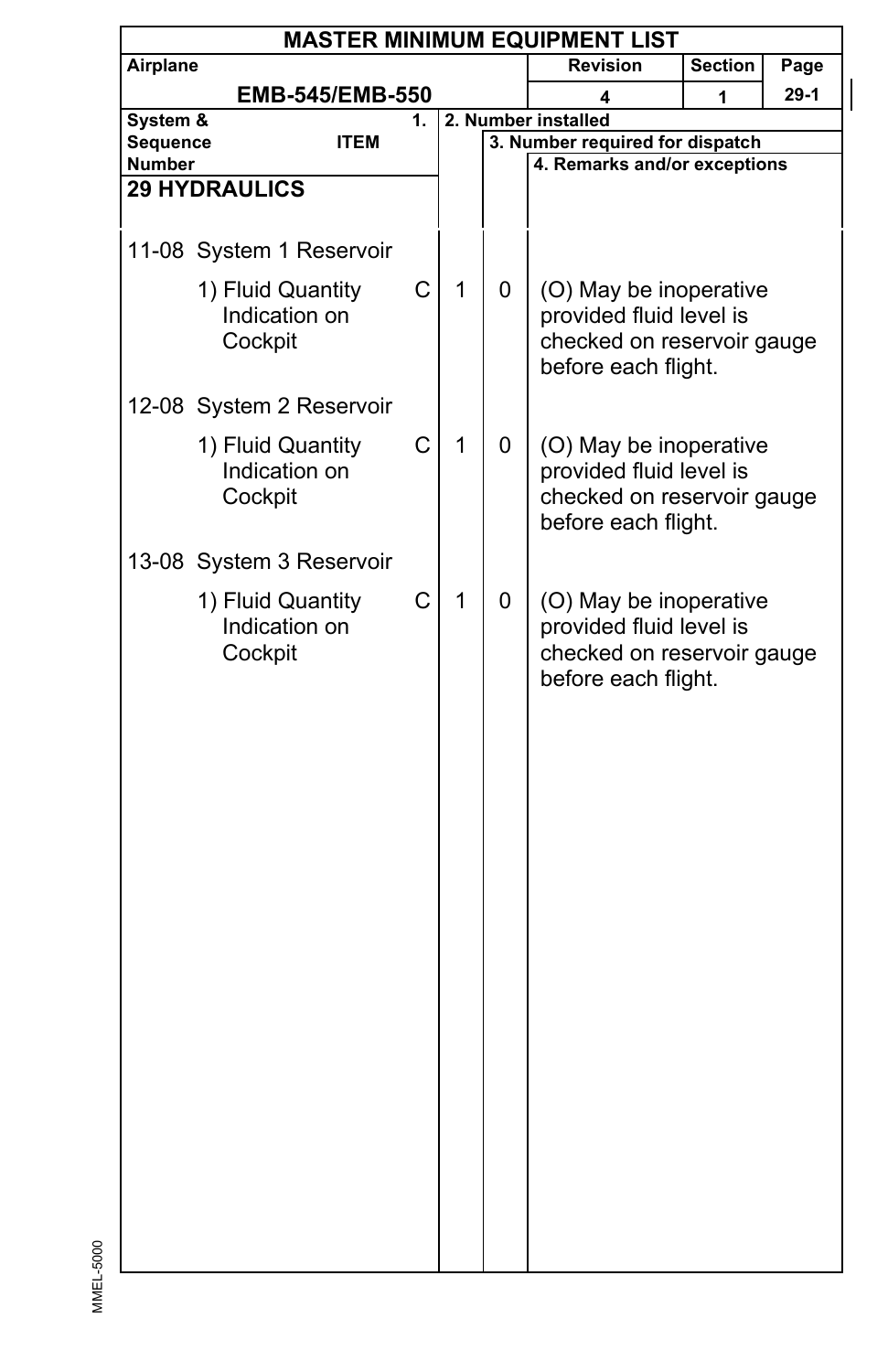| <b>MASTER MINIMUM EQUIPMENT LIST</b> |                                                    |    |                                                                          |   |                                                                                                                  |                |      |  |  |  |
|--------------------------------------|----------------------------------------------------|----|--------------------------------------------------------------------------|---|------------------------------------------------------------------------------------------------------------------|----------------|------|--|--|--|
| Airplane                             |                                                    |    |                                                                          |   | <b>Revision</b>                                                                                                  | <b>Section</b> | Page |  |  |  |
|                                      | <b>EMB-545/EMB-550</b>                             |    |                                                                          |   | 4                                                                                                                | 1              | 30-1 |  |  |  |
| System &                             |                                                    | 1. |                                                                          |   | 2. Number installed                                                                                              |                |      |  |  |  |
| Sequence<br><b>Number</b>            | <b>ITEM</b>                                        |    |                                                                          |   | 3. Number required for dispatch<br>4. Remarks and/or exceptions                                                  |                |      |  |  |  |
|                                      | <b>30 ICE AND RAIN</b>                             |    |                                                                          |   |                                                                                                                  |                |      |  |  |  |
|                                      | <b>PROTECTION</b>                                  |    |                                                                          |   |                                                                                                                  |                |      |  |  |  |
|                                      |                                                    |    |                                                                          |   |                                                                                                                  |                |      |  |  |  |
|                                      | 00-00 Anti-Ice System<br>Synoptic                  | С  | 1                                                                        | 0 | Synoptic Indications not<br>required elsewhere in the<br>MMEL may be inoperative.                                |                |      |  |  |  |
|                                      | 12-00 Wing and Horizontal<br>Stabilizer Anti-Icing | С  | 1                                                                        | 0 | (O) (M) May be inoperative<br>provided:                                                                          |                |      |  |  |  |
|                                      | System (WHSAIS)                                    |    |                                                                          |   | a) WINGSTAB system is<br>selected OFF,                                                                           |                |      |  |  |  |
|                                      |                                                    |    | b) Anti-Icing Valve (AISOV)<br>is secured closed and<br>deactivated, and |   |                                                                                                                  |                |      |  |  |  |
|                                      |                                                    |    |                                                                          |   | c) Airplane is not operated in<br>known or forecast icing<br>conditions.                                         |                |      |  |  |  |
|                                      | 21-00 Engine Anti-Icing<br>System                  | C  | $\overline{2}$                                                           | 1 | (O) May be inoperative<br>provided:                                                                              |                |      |  |  |  |
|                                      |                                                    |    |                                                                          |   | a) Airplane is not operated in<br>known or forecast icing<br>conditions, and                                     |                |      |  |  |  |
|                                      |                                                    |    |                                                                          |   | b) Affected side Engine Anti-<br>Ice system remains selected<br>OFF and Anti-Icing valve is<br>confirmed closed. |                |      |  |  |  |
|                                      | 21-01 Engine Anti-Icing<br>Valve                   | C  | $\overline{2}$                                                           | 0 | (O) One or both may be<br>inoperative (open) provided:                                                           |                |      |  |  |  |
|                                      |                                                    |    |                                                                          |   | a) Both engine Anti-Icing<br>valves are selected open,<br>and                                                    |                |      |  |  |  |
|                                      |                                                    |    |                                                                          |   | b) AFM engine anti-icing ON<br>performance is used.                                                              |                |      |  |  |  |
|                                      |                                                    |    |                                                                          |   |                                                                                                                  |                |      |  |  |  |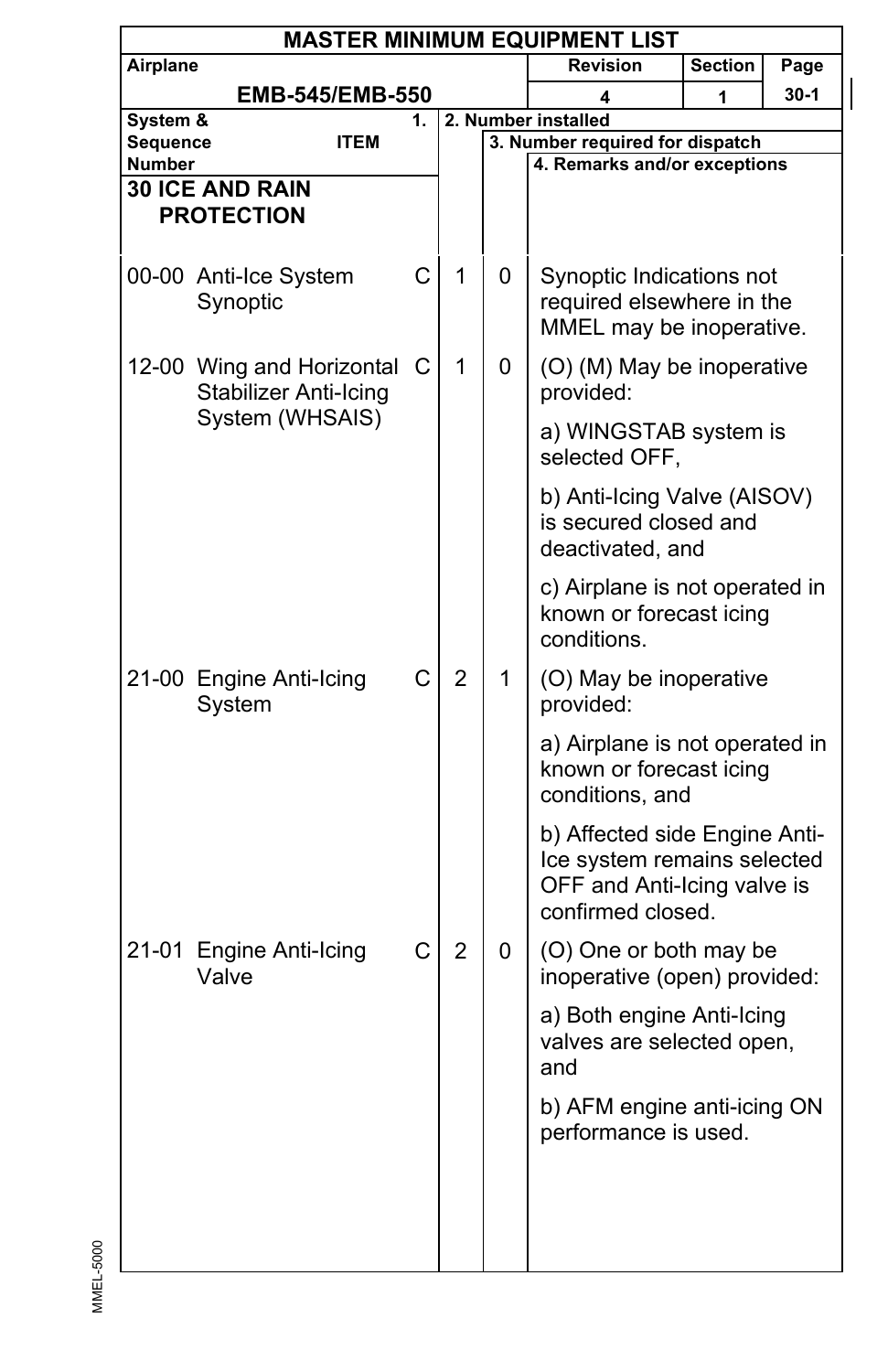| <b>MASTER MINIMUM EQUIPMENT LIST</b> |                                    |    |                         |   |                                                                                                                                                                                                           |                |          |  |  |
|--------------------------------------|------------------------------------|----|-------------------------|---|-----------------------------------------------------------------------------------------------------------------------------------------------------------------------------------------------------------|----------------|----------|--|--|
| Airplane                             |                                    |    |                         |   | <b>Revision</b>                                                                                                                                                                                           | <b>Section</b> | Page     |  |  |
|                                      | <b>EMB-545/EMB-550</b>             |    |                         |   | 4                                                                                                                                                                                                         | 1              | $30 - 2$ |  |  |
| System &                             |                                    | 1. |                         |   | 2. Number installed                                                                                                                                                                                       |                |          |  |  |
| Sequence<br>Number                   | ITEM                               |    |                         |   | 3. Number required for dispatch<br>4. Remarks and/or exceptions                                                                                                                                           |                |          |  |  |
|                                      | <b>30 ICE AND RAIN</b>             |    |                         |   |                                                                                                                                                                                                           |                |          |  |  |
|                                      | <b>PROTECTION</b>                  |    |                         |   |                                                                                                                                                                                                           |                |          |  |  |
|                                      |                                    |    |                         |   |                                                                                                                                                                                                           |                |          |  |  |
|                                      | 42-00 Windshield Heating<br>System | С  | 2                       | 1 | (O) Left or right windshield<br>system may be inoperative<br>provided:                                                                                                                                    |                |          |  |  |
|                                      |                                    |    |                         |   | a) Airplane is not operated<br>into known or forecast icing<br>conditions, and                                                                                                                            |                |          |  |  |
|                                      |                                    |    |                         |   | b) Affected windshield button<br>is selected OFF.                                                                                                                                                         |                |          |  |  |
|                                      | 42-03 Windshield Heater            | С  | $\overline{\mathbf{4}}$ | 3 | Left windshield inboard<br>heater or right windshield<br>inboard heater may be<br>inoperative.                                                                                                            |                |          |  |  |
|                                      |                                    | C  | $\overline{4}$          | 2 | Left windshield inboard<br>heater and right windshield<br>inboard heater may be<br>inoperative.                                                                                                           |                |          |  |  |
|                                      | 43-01 Windshield Rain-             | C  | $\overline{2}$          | 0 | May be inoperative provided:                                                                                                                                                                              |                |          |  |  |
|                                      | <b>Repellent Coating</b>           |    |                         |   | a) No precipitation is<br>forecasted during a period<br>from one hour before until<br>one hour after the estimated<br>time of departure and arrival<br>at the take-off and<br>destination aerodromes, and |                |          |  |  |
|                                      |                                    |    |                         |   | b) Windshield rain protection<br>is not part of the equipment<br>required for the intended<br>operation.                                                                                                  |                |          |  |  |
|                                      |                                    |    |                         |   | <b>NOTE: Take-off and</b><br>destination aerodromes<br>include any take-off and<br>destination alternate<br>aerodromes required by<br>local regulations.                                                  |                |          |  |  |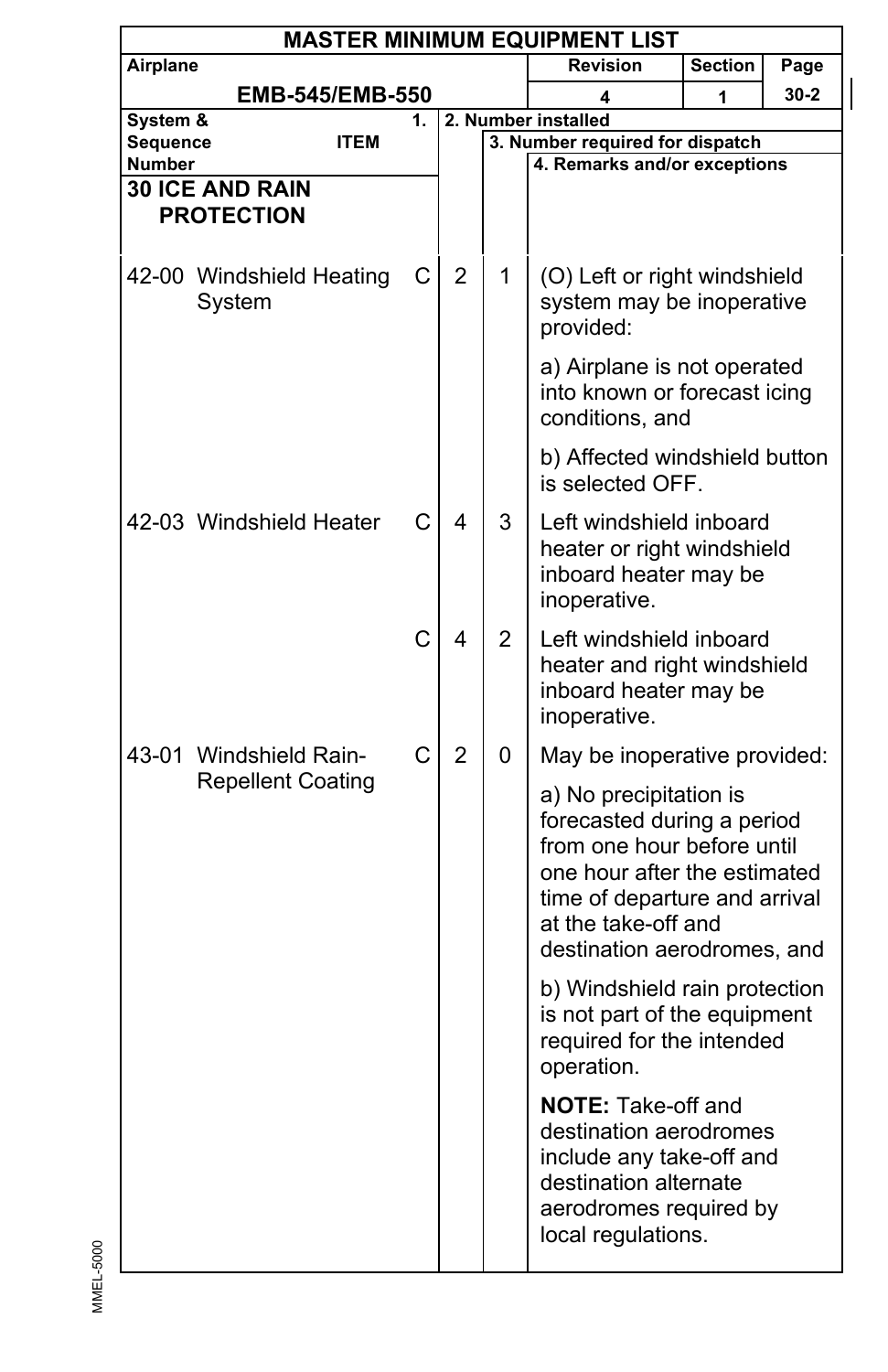| <b>MASTER MINIMUM EQUIPMENT LIST</b> |                               |                 |                |              |                                                                                                                                            |                |          |  |  |  |
|--------------------------------------|-------------------------------|-----------------|----------------|--------------|--------------------------------------------------------------------------------------------------------------------------------------------|----------------|----------|--|--|--|
| Airplane                             |                               |                 |                |              | <b>Revision</b>                                                                                                                            | <b>Section</b> | Page     |  |  |  |
|                                      |                               | EMB-545/EMB-550 |                |              | 4                                                                                                                                          | 1              | $30 - 3$ |  |  |  |
| System &                             |                               | 1.              |                |              | 2. Number installed                                                                                                                        |                |          |  |  |  |
| Sequence                             |                               | <b>ITEM</b>     |                |              | 3. Number required for dispatch                                                                                                            |                |          |  |  |  |
| Number                               |                               |                 |                |              | 4. Remarks and/or exceptions                                                                                                               |                |          |  |  |  |
|                                      | <b>30 ICE AND RAIN</b>        |                 |                |              |                                                                                                                                            |                |          |  |  |  |
|                                      | <b>PROTECTION</b>             |                 |                |              |                                                                                                                                            |                |          |  |  |  |
|                                      | 81-00 Ice Detection<br>System | $\mathsf C$     | $\overline{2}$ | $\mathbf{1}$ | (O) One may be inoperative<br>provided Wing and<br>Horizontal Stabilizer and<br><b>Engine Anti-Icing Systems</b><br>are operated manually. |                |          |  |  |  |
|                                      |                               | $\mathsf C$     | $\overline{2}$ | 0            | Both may be inoperative<br>provided airplane is not<br>operated into known or<br>forecast icing conditions.                                |                |          |  |  |  |
|                                      |                               |                 |                |              |                                                                                                                                            |                |          |  |  |  |
|                                      |                               |                 |                |              |                                                                                                                                            |                |          |  |  |  |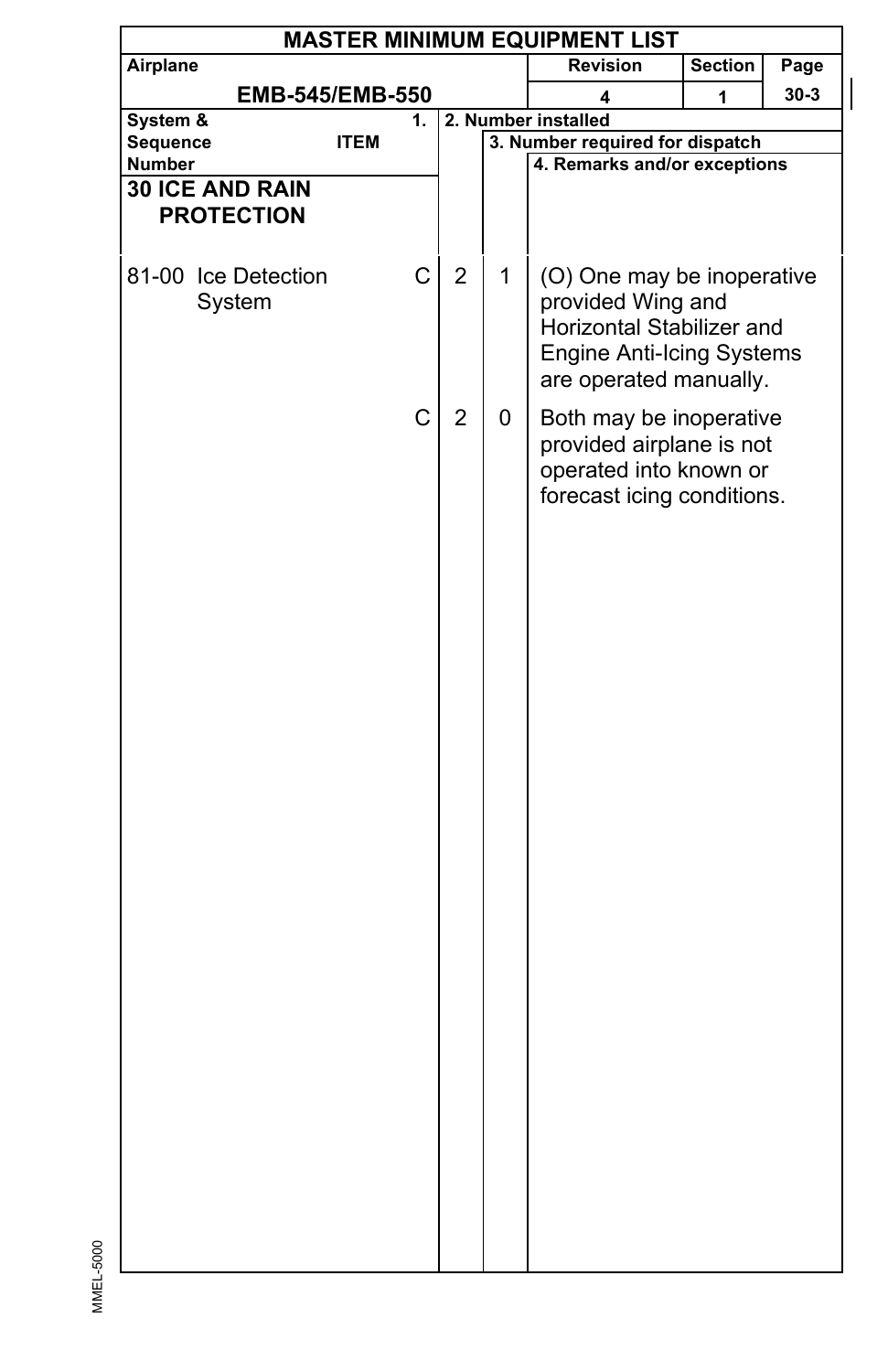|                                           | <b>MASTER MINIMUM EQUIPMENT LIST</b>                     |             |                |   |                                                                                             |                |          |  |  |  |
|-------------------------------------------|----------------------------------------------------------|-------------|----------------|---|---------------------------------------------------------------------------------------------|----------------|----------|--|--|--|
| Airplane                                  |                                                          |             |                |   | <b>Revision</b>                                                                             | <b>Section</b> | Page     |  |  |  |
|                                           | <b>EMB-545/EMB-550</b>                                   |             |                |   | 4                                                                                           | 1              | $31 - 1$ |  |  |  |
| System &<br>1.<br>Sequence<br><b>ITEM</b> |                                                          |             |                |   | 2. Number installed<br>3. Number required for dispatch                                      |                |          |  |  |  |
| <b>Number</b>                             |                                                          |             |                |   | 4. Remarks and/or exceptions                                                                |                |          |  |  |  |
| <b>31 INDICATING AND</b>                  |                                                          |             |                |   |                                                                                             |                |          |  |  |  |
|                                           | <b>RECORDING SYSTEMS</b>                                 |             |                |   |                                                                                             |                |          |  |  |  |
|                                           | 31-00 Flight Data<br>Recorder (FDR)<br>System            | A           | 1              | 0 | May be inoperative provided<br>repairs are made in<br>accordance with local<br>regulations. |                |          |  |  |  |
| ***                                       | 32-00 Quick Access<br>Recorder (QAR)                     | D           |                | 0 |                                                                                             |                |          |  |  |  |
| 52-01                                     | Master<br>Warning/Caution<br>Pushbutton/<br>Annunciators |             |                |   |                                                                                             |                |          |  |  |  |
|                                           | 1) Warning Lights                                        | $\mathsf C$ | 2              | 1 |                                                                                             |                |          |  |  |  |
|                                           | 2) Warning Alarm<br><b>Cancel Function</b>               | C           | $\overline{2}$ | 1 |                                                                                             |                |          |  |  |  |
|                                           | 3) Caution Lights                                        | C           | $\overline{2}$ | 1 |                                                                                             |                |          |  |  |  |
|                                           | 4) Caution Alarm<br><b>Cancel Function</b>               | C           | $\overline{2}$ | 1 |                                                                                             |                |          |  |  |  |
|                                           | 60-00 Electronic Checklist<br>(ECL)                      | C           | 1              | 0 | (O) May be inoperative<br>provided alternate<br>procedures are established<br>and used.     |                |          |  |  |  |
|                                           |                                                          | D           | 1              | 0 | May be inoperative provided<br>procedures do not require its<br>use.                        |                |          |  |  |  |
|                                           | 61-01 Adaptive Flight<br>Display (AFD)                   | C           | 4              | 3 | (O) Lower AFD may be<br>inoperative provided it is<br>turned OFF.                           |                |          |  |  |  |
|                                           |                                                          |             |                |   |                                                                                             |                |          |  |  |  |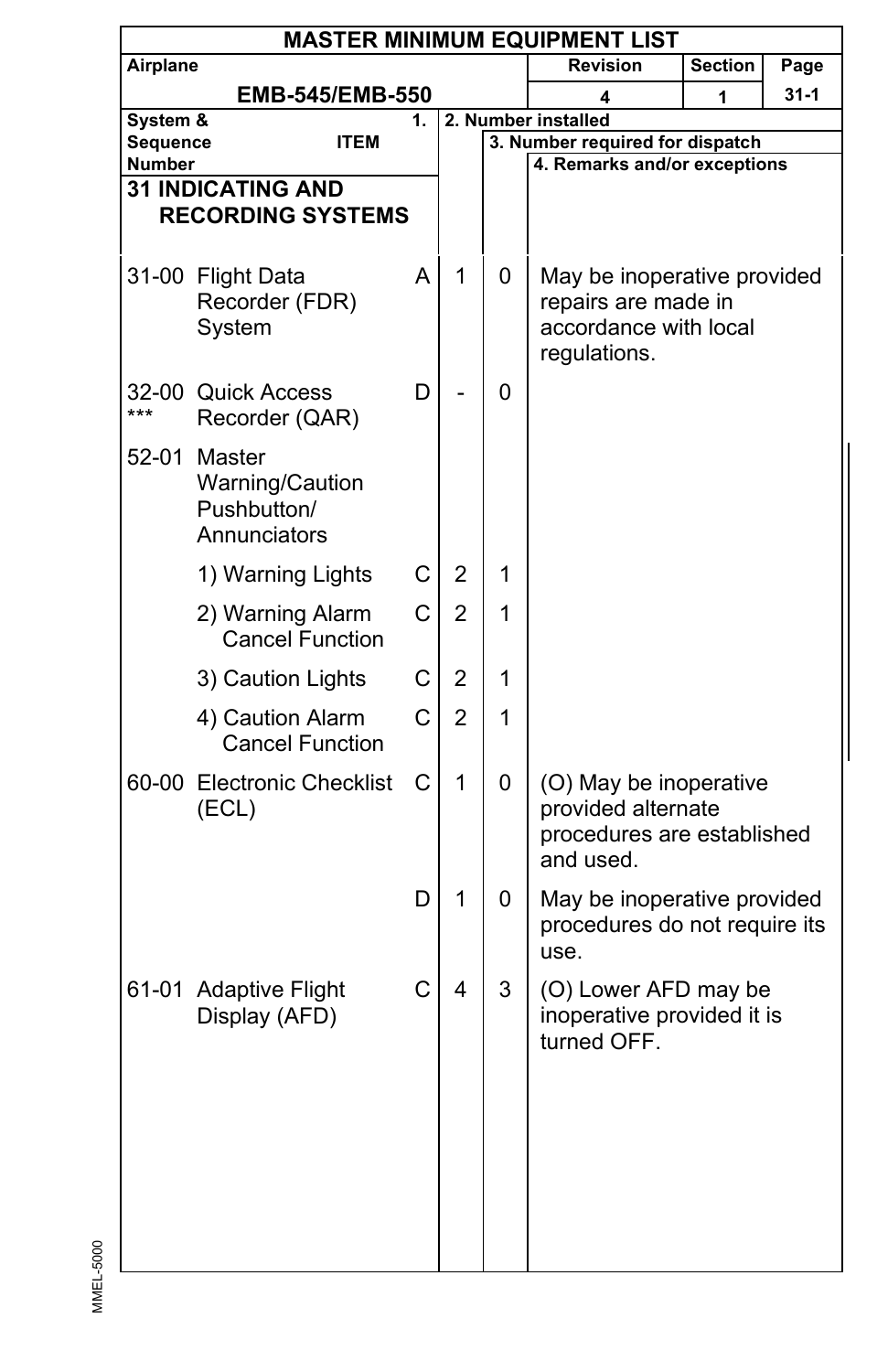|                                   | <b>MASTER MINIMUM EQUIPMENT LIST</b> |    |                |   |                                                                                                                                         |                |          |  |  |  |  |
|-----------------------------------|--------------------------------------|----|----------------|---|-----------------------------------------------------------------------------------------------------------------------------------------|----------------|----------|--|--|--|--|
| Airplane                          |                                      |    |                |   | <b>Revision</b>                                                                                                                         | <b>Section</b> | Page     |  |  |  |  |
|                                   | <b>EMB-545/EMB-550</b>               |    |                |   | 4                                                                                                                                       | 1              | $31 - 2$ |  |  |  |  |
| System &                          |                                      | 1. |                |   | 2. Number installed                                                                                                                     |                |          |  |  |  |  |
| Sequence<br><b>ITEM</b><br>Number |                                      |    |                |   | 3. Number required for dispatch<br>4. Remarks and/or exceptions                                                                         |                |          |  |  |  |  |
|                                   | <b>31 INDICATING AND</b>             |    |                |   |                                                                                                                                         |                |          |  |  |  |  |
|                                   | <b>RECORDING SYSTEMS</b>             |    |                |   |                                                                                                                                         |                |          |  |  |  |  |
|                                   |                                      |    |                |   |                                                                                                                                         |                |          |  |  |  |  |
|                                   | 61-02 Display Control<br>Panel (DCP) |    |                |   |                                                                                                                                         |                |          |  |  |  |  |
|                                   | 1) CVS Button                        | С  | $\overline{2}$ | 0 |                                                                                                                                         |                |          |  |  |  |  |
|                                   | 2) FPV CAGE<br><b>Button</b>         | C  | $\overline{2}$ | 0 |                                                                                                                                         |                |          |  |  |  |  |
|                                   | 3) ET Button                         | C  | $\overline{2}$ | 0 | One or both may be<br>inoperative provided:                                                                                             |                |          |  |  |  |  |
|                                   |                                      |    |                |   | a) Timer is not shown on<br>affected PFD HSI,                                                                                           |                |          |  |  |  |  |
|                                   |                                      |    |                |   | b) An accurate timepiece is<br>operative in the flight crew<br>compartment indicating the<br>time in hours, minutes and<br>seconds, and |                |          |  |  |  |  |
|                                   |                                      |    |                |   | c) It is not required by local<br>regulations.                                                                                          |                |          |  |  |  |  |
|                                   | 4) TCAS Button                       | C  | $\overline{2}$ | 0 | (O) May be inoperative<br>provided alternate<br>procedures are established<br>and used.                                                 |                |          |  |  |  |  |
|                                   | 5) WX Button                         | C  | $\overline{2}$ | 0 | (O) May be inoperative<br>provided alternate<br>procedures are established<br>and used.                                                 |                |          |  |  |  |  |
|                                   | 6) BARO SET STD<br>Button            | С  | 2              | 0 | May be inoperative provided<br>BARO knob operates<br>normally.                                                                          |                |          |  |  |  |  |
|                                   | 7) V/L Button                        | C  | $\overline{2}$ | 0 | May be inoperative provided<br>operations do not require its<br>use.                                                                    |                |          |  |  |  |  |
|                                   | 8) FMS Button                        | C  | $\overline{2}$ | 0 | May be inoperative provided<br>operations do not require its<br>use.                                                                    |                |          |  |  |  |  |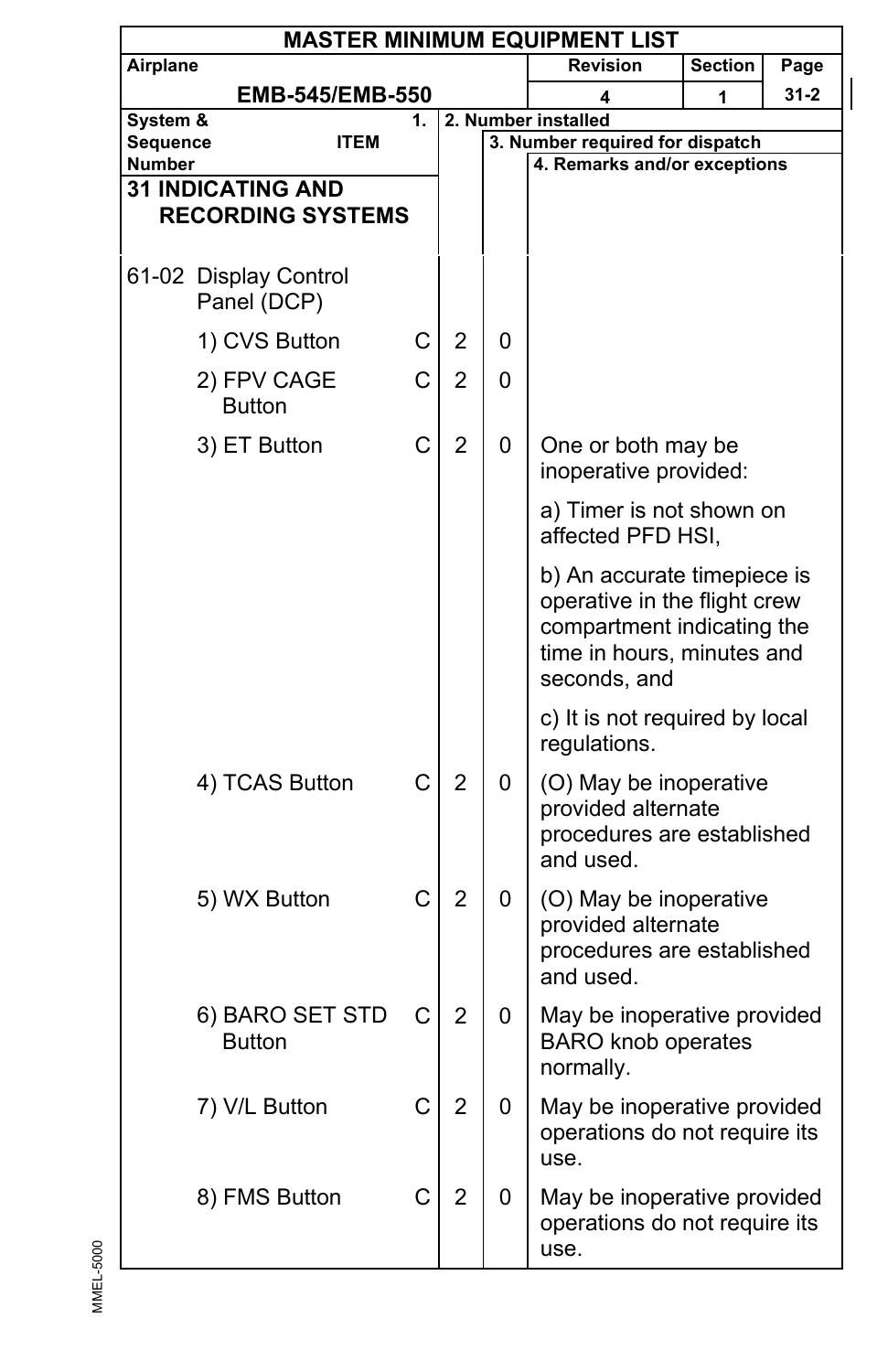|                                           |                                                             |   |                |   | <b>MASTER MINIMUM EQUIPMENT LIST</b>                                                                |                |      |
|-------------------------------------------|-------------------------------------------------------------|---|----------------|---|-----------------------------------------------------------------------------------------------------|----------------|------|
| Airplane                                  |                                                             |   |                |   | <b>Revision</b>                                                                                     | <b>Section</b> | Page |
| <b>EMB-545/EMB-550</b>                    |                                                             |   |                |   | 4                                                                                                   | 1              | 31-3 |
| System &<br>1.<br>Sequence<br><b>ITEM</b> |                                                             |   |                |   | 2. Number installed<br>3. Number required for dispatch                                              |                |      |
| <b>Number</b>                             |                                                             |   |                |   | 4. Remarks and/or exceptions                                                                        |                |      |
|                                           | <b>31 INDICATING AND</b>                                    |   |                |   |                                                                                                     |                |      |
| <b>RECORDING SYSTEMS</b>                  |                                                             |   |                |   |                                                                                                     |                |      |
|                                           | 61-03 Reversionary<br>Switch Panel (RSP)                    |   |                |   |                                                                                                     |                |      |
|                                           | 1) DUs Brightness<br>Knobs                                  | С | $\overline{4}$ | 0 | May be inoperative provided<br>affected AFD brightness is<br>acceptable to flight crew.             |                |      |
|                                           | 2) EICAS Button                                             | C | $\overline{2}$ | 1 |                                                                                                     |                |      |
|                                           | 61-04 Cursor Control<br>Panel (CCP)                         |   |                |   |                                                                                                     |                |      |
|                                           | 1) Trackball                                                | C | $\overline{2}$ | 0 | (O) May be inoperative<br>provided alternate<br>procedures are established<br>and used.             |                |      |
|                                           | 61-06 Adaptive Flight<br>Display (AFD)<br>Mounting Tray Fan | C | 8              | 6 | (O) One or both fans of<br>lower AFD may be<br>inoperative provided the<br>lower AFD is turned OFF. |                |      |
|                                           | 62-00 Synthetic Vision<br>System (SVS)                      | C | 1              | 0 | (O) May be inoperative<br>provided SVS is disabled.                                                 |                |      |
| ***                                       | 64-00 Head-Up Display<br>(HUD) System                       | D | 1              | 0 | (M) May be inoperative<br>provided:                                                                 |                |      |
|                                           |                                                             |   |                |   | a) HUD is deactivated, and                                                                          |                |      |
|                                           |                                                             |   |                |   | b) Procedures do not require<br>its use.                                                            |                |      |
|                                           |                                                             |   |                |   | <b>NOTE: The message HUD</b><br>FAIL is displayed after<br>system deactivation.                     |                |      |
|                                           |                                                             |   |                |   |                                                                                                     |                |      |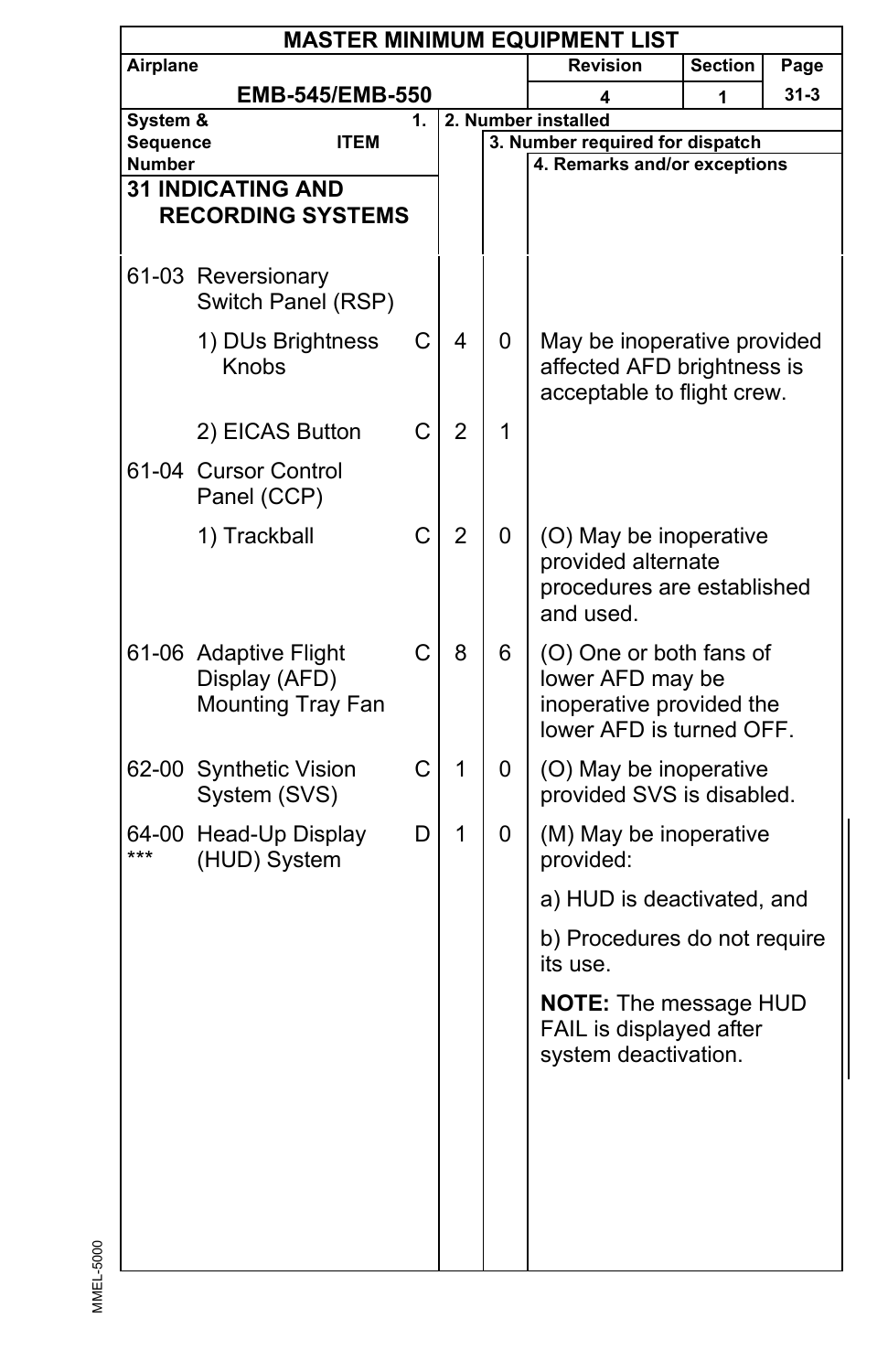| <b>MASTER MINIMUM EQUIPMENT LIST</b> |                                                     |    |                |                 |                                                                                                                                                                       |      |        |  |  |
|--------------------------------------|-----------------------------------------------------|----|----------------|-----------------|-----------------------------------------------------------------------------------------------------------------------------------------------------------------------|------|--------|--|--|
| Airplane                             |                                                     |    |                | <b>Revision</b> | <b>Section</b>                                                                                                                                                        | Page |        |  |  |
|                                      | <b>EMB-545/EMB-550</b>                              |    |                |                 | 5                                                                                                                                                                     | 1    | $32-1$ |  |  |
| System &                             |                                                     | 1. |                |                 | 2. Number installed                                                                                                                                                   |      |        |  |  |
| Sequence<br>Number                   | ITEM                                                |    |                |                 | 3. Number required for dispatch<br>4. Remarks and/or exceptions                                                                                                       |      |        |  |  |
|                                      | <b>32 LANDING GEAR</b>                              |    |                |                 |                                                                                                                                                                       |      |        |  |  |
|                                      |                                                     |    |                |                 |                                                                                                                                                                       |      |        |  |  |
|                                      | 41-00 Main Brake System                             |    |                |                 |                                                                                                                                                                       |      |        |  |  |
| $***$                                | 1) Auto Brake<br>System                             | C  | $\mathbf{1}$   | 0               | (O) May be inoperative<br>provided:                                                                                                                                   |      |        |  |  |
|                                      |                                                     |    |                |                 | a) AUTO BRAKE knob<br>remains selected OFF, and                                                                                                                       |      |        |  |  |
|                                      |                                                     |    |                |                 | b) Alternate procedures are<br>established and used.                                                                                                                  |      |        |  |  |
|                                      | 47-00 Brake Temperature<br><b>Monitoring System</b> |    |                |                 |                                                                                                                                                                       |      |        |  |  |
|                                      | (All except<br>PRAETOR 600)                         | C  | $\overline{4}$ | 0               | (O) May be inoperative<br>provided:                                                                                                                                   |      |        |  |  |
|                                      |                                                     |    |                |                 | a) A brake cooling time of<br>44 minutes is used prior to<br>airplane dispatch,                                                                                       |      |        |  |  |
|                                      |                                                     |    |                |                 | <b>NOTE:</b> A brake cooling time<br>of 44 minutes is the worst<br>case scenario. For optimized<br>brake cooling time, refer to<br>the Airplane Operations<br>Manual. |      |        |  |  |
|                                      |                                                     |    |                |                 | b) Landing gear retraction is<br>delayed for 7 minutes after<br>takeoff, and                                                                                          |      |        |  |  |
|                                      |                                                     |    |                |                 | c) Appropriate performance<br>penalties are applied.                                                                                                                  |      |        |  |  |
|                                      |                                                     |    |                |                 |                                                                                                                                                                       |      |        |  |  |
|                                      |                                                     |    |                |                 |                                                                                                                                                                       |      |        |  |  |
|                                      |                                                     |    |                |                 |                                                                                                                                                                       |      |        |  |  |
|                                      |                                                     |    |                |                 |                                                                                                                                                                       |      |        |  |  |
| (Continued)                          |                                                     |    |                |                 |                                                                                                                                                                       |      |        |  |  |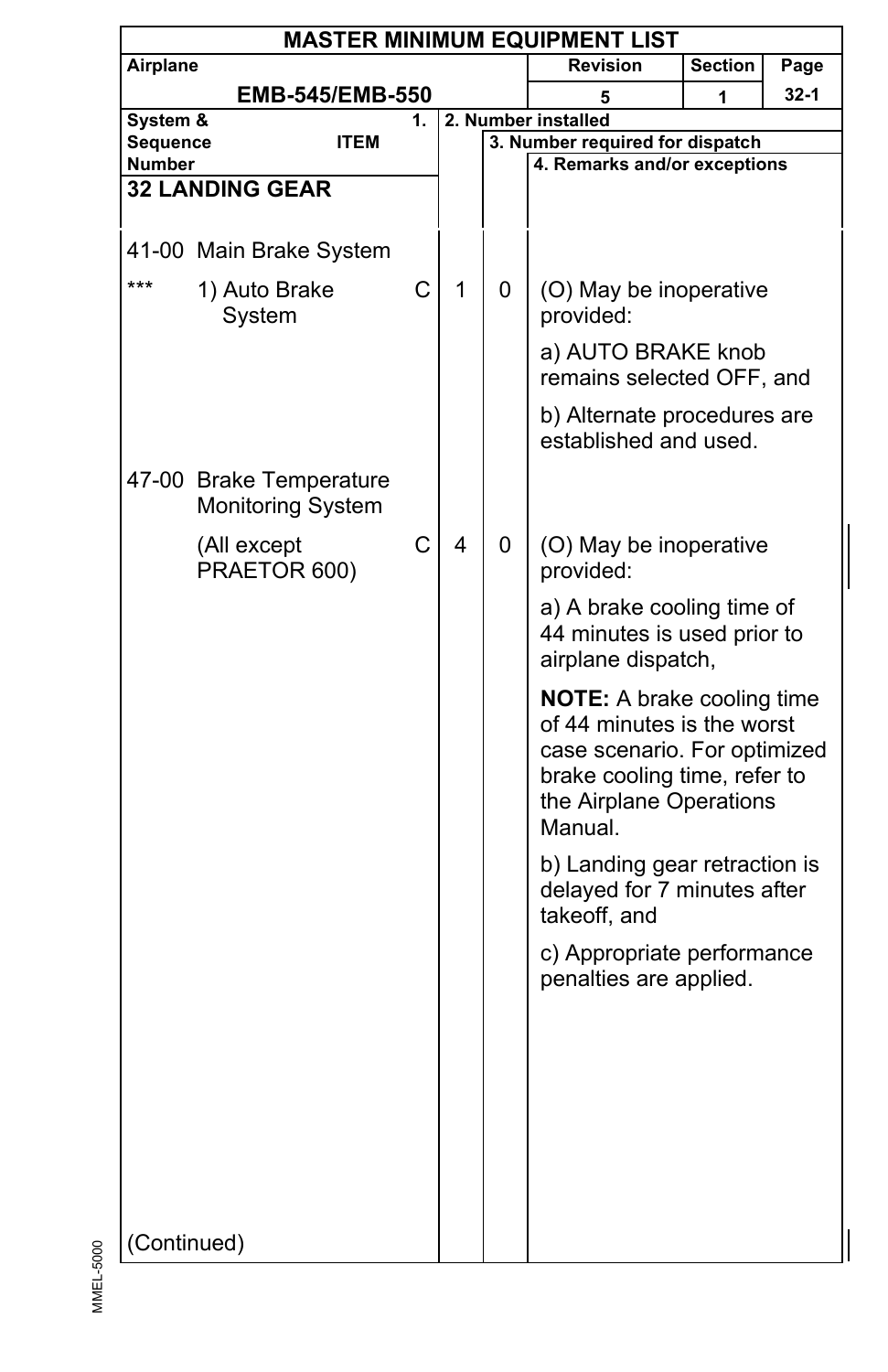| <b>MASTER MINIMUM EQUIPMENT LIST</b> |                                                                    |    |                |   |                                                                                                                                                                       |                |          |  |  |  |  |
|--------------------------------------|--------------------------------------------------------------------|----|----------------|---|-----------------------------------------------------------------------------------------------------------------------------------------------------------------------|----------------|----------|--|--|--|--|
| Airplane                             |                                                                    |    |                |   | <b>Revision</b>                                                                                                                                                       | <b>Section</b> | Page     |  |  |  |  |
|                                      | <b>EMB-545/EMB-550</b>                                             |    |                |   | 5                                                                                                                                                                     | 1              | $32 - 2$ |  |  |  |  |
| System &                             |                                                                    | 1. |                |   | 2. Number installed<br>3. Number required for dispatch                                                                                                                |                |          |  |  |  |  |
| Sequence<br>Number                   | <b>ITEM</b>                                                        |    |                |   | 4. Remarks and/or exceptions                                                                                                                                          |                |          |  |  |  |  |
|                                      | <b>32 LANDING GEAR</b>                                             |    |                |   |                                                                                                                                                                       |                |          |  |  |  |  |
|                                      |                                                                    |    |                |   |                                                                                                                                                                       |                |          |  |  |  |  |
|                                      | 47-00 Brake Temperature<br><b>Monitoring System</b><br>(Continued) |    |                |   |                                                                                                                                                                       |                |          |  |  |  |  |
|                                      | (PRAETOR 600)                                                      | С  | $\overline{4}$ | 0 | (O) May be inoperative<br>provided:                                                                                                                                   |                |          |  |  |  |  |
|                                      |                                                                    |    |                |   | a) A brake cooling time of<br>75 minutes is used prior to<br>airplane dispatch,                                                                                       |                |          |  |  |  |  |
|                                      |                                                                    |    |                |   | <b>NOTE:</b> A brake cooling time<br>of 75 minutes is the worst<br>case scenario. For optimized<br>brake cooling time, refer to<br>the Airplane Operations<br>Manual, |                |          |  |  |  |  |
|                                      |                                                                    |    |                |   | b) Landing gear retraction is<br>delayed for 7 minutes after<br>takeoff, and                                                                                          |                |          |  |  |  |  |
|                                      |                                                                    |    |                |   | c) Appropriate performance<br>penalties are applied.                                                                                                                  |                |          |  |  |  |  |
|                                      | 49-06 Brake Assembly                                               |    |                |   |                                                                                                                                                                       |                |          |  |  |  |  |
|                                      | 1) Wear Pin<br>Indicator                                           | C  | 8              | 4 | One wear pin indicator per<br>brake assembly may be<br>missing.                                                                                                       |                |          |  |  |  |  |
|                                      | 49-07 Main Landing Gear<br><b>Tire Pressure-</b><br>Gauge          |    |                |   |                                                                                                                                                                       |                |          |  |  |  |  |
|                                      | 1) Pressure<br>Indication                                          | D  | 4              | 0 | (M) May be inoperative<br>provided an alternate means<br>is used to check the tire<br>pressure whenever required.                                                     |                |          |  |  |  |  |
|                                      |                                                                    |    |                |   |                                                                                                                                                                       |                |          |  |  |  |  |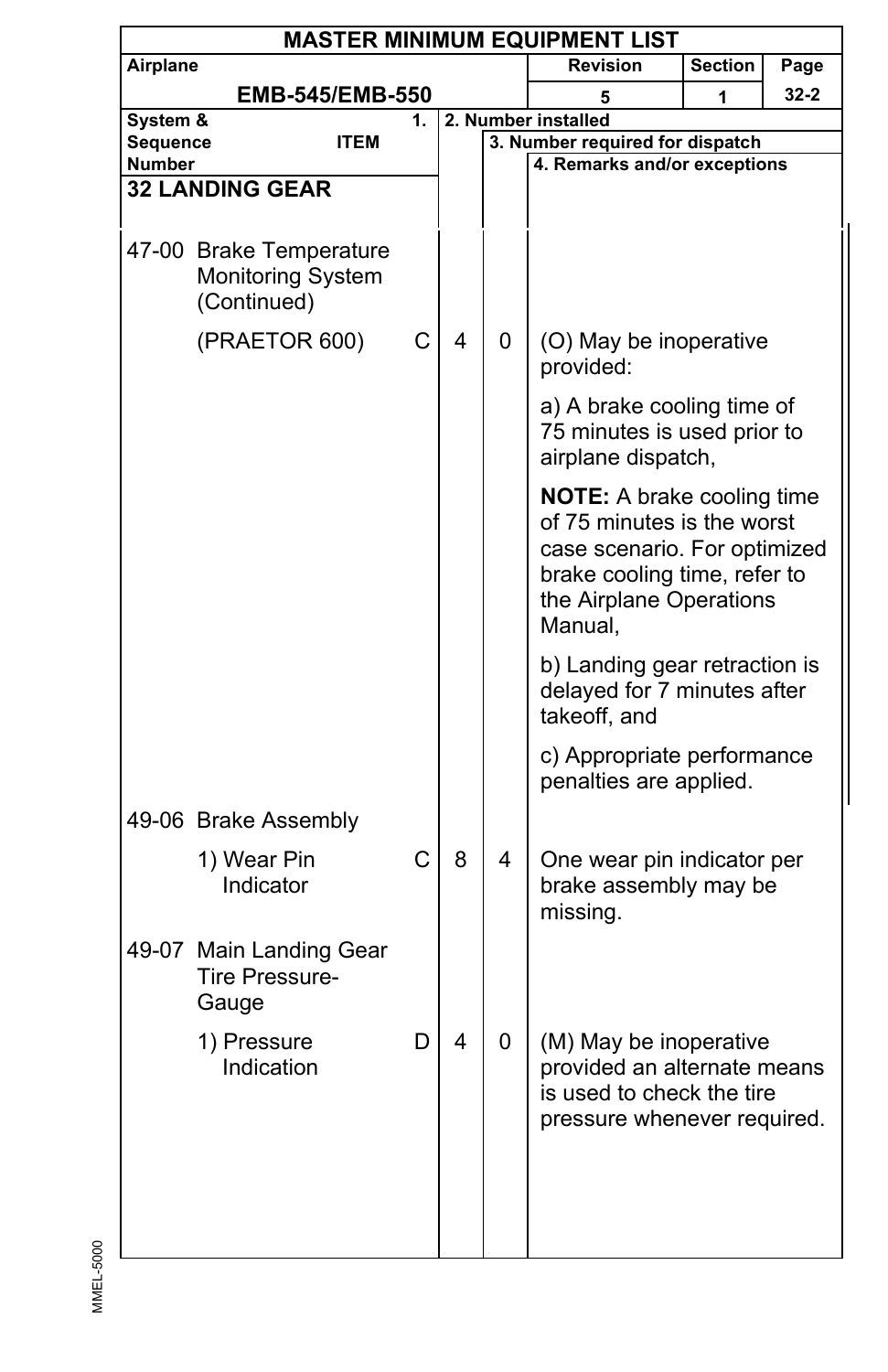|                    | <b>MASTER MINIMUM EQUIPMENT LIST</b>                     |   |                |   |                                                                                                                          |                |      |  |  |  |
|--------------------|----------------------------------------------------------|---|----------------|---|--------------------------------------------------------------------------------------------------------------------------|----------------|------|--|--|--|
| Airplane           |                                                          |   |                |   | <b>Revision</b>                                                                                                          | <b>Section</b> | Page |  |  |  |
|                    | EMB-545/EMB-550                                          |   |                | 5 | 1                                                                                                                        | $32 - 3$       |      |  |  |  |
| System &<br>1.     |                                                          |   |                |   | 2. Number installed                                                                                                      |                |      |  |  |  |
| Sequence<br>Number | ITEM                                                     |   |                |   | 3. Number required for dispatch<br>4. Remarks and/or exceptions                                                          |                |      |  |  |  |
|                    | <b>32 LANDING GEAR</b>                                   |   |                |   |                                                                                                                          |                |      |  |  |  |
|                    |                                                          |   |                |   |                                                                                                                          |                |      |  |  |  |
|                    | 49-08 Nose Landing Gear<br>Tire Pressure-<br>Gauge       |   |                |   |                                                                                                                          |                |      |  |  |  |
|                    | 1) Pressure<br>Indication                                | D | $\overline{2}$ | 0 | (M) May be inoperative<br>provided an alternate means<br>is used to check the tire<br>pressure whenever required.        |                |      |  |  |  |
|                    | 50-00 Steering System                                    |   |                |   |                                                                                                                          |                |      |  |  |  |
|                    | 1) Steering External<br>Disengage                        | С | 1              | 0 | (O) May be inoperative<br>provided:                                                                                      |                |      |  |  |  |
|                    | Switch                                                   |   |                |   | a) Steering is confirmed<br>engaged for normal<br>operations, and                                                        |                |      |  |  |  |
|                    |                                                          |   |                |   | b) Steering disconnect<br>button operates normally if<br>towing is required.                                             |                |      |  |  |  |
|                    | 2) Towing Light                                          | C | $\mathbf{1}$   | 0 | (O) May be inoperative<br>provided steering and<br>parking brake status are<br>verified in the cockpit before<br>towing. |                |      |  |  |  |
|                    | 53-13 Nose Wheel<br><b>Steering Overtravel</b><br>Sensor | C | $\mathbf{1}$   | 0 | (O) May be inoperative<br>provided steering overtravel<br>sensor target is checked for<br>integrity before each flight.  |                |      |  |  |  |
|                    |                                                          |   |                |   |                                                                                                                          |                |      |  |  |  |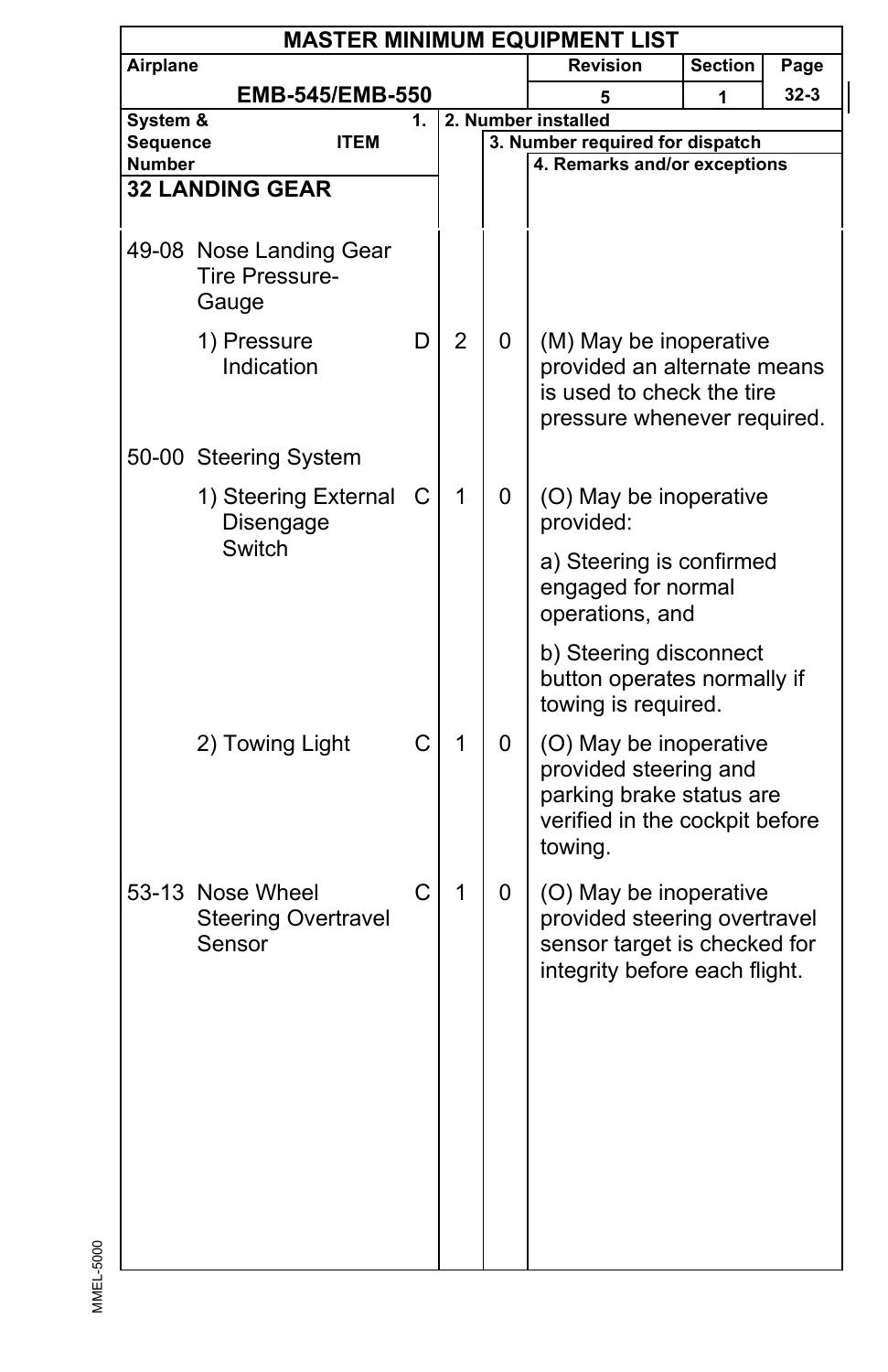| <b>MASTER MINIMUM EQUIPMENT LIST</b> |                                                                          |    |                |                                                                 |                                                                                                                        |                                                                                                                   |      |  |  |  |
|--------------------------------------|--------------------------------------------------------------------------|----|----------------|-----------------------------------------------------------------|------------------------------------------------------------------------------------------------------------------------|-------------------------------------------------------------------------------------------------------------------|------|--|--|--|
| Airplane                             |                                                                          |    |                |                                                                 | <b>Revision</b>                                                                                                        | <b>Section</b>                                                                                                    | Page |  |  |  |
|                                      | <b>EMB-545/EMB-550</b>                                                   |    |                |                                                                 | 4                                                                                                                      | 1                                                                                                                 | 33-1 |  |  |  |
| System &                             |                                                                          | 1. |                |                                                                 | 2. Number installed                                                                                                    |                                                                                                                   |      |  |  |  |
| Sequence<br>Number                   | <b>ITEM</b>                                                              |    |                | 3. Number required for dispatch<br>4. Remarks and/or exceptions |                                                                                                                        |                                                                                                                   |      |  |  |  |
| <b>33 LIGHTS</b>                     |                                                                          |    |                |                                                                 |                                                                                                                        |                                                                                                                   |      |  |  |  |
|                                      |                                                                          |    |                |                                                                 |                                                                                                                        |                                                                                                                   |      |  |  |  |
|                                      | 10-00 Cockpit and<br><b>Instruments Panel</b><br><b>Lighting Systems</b> | С  |                |                                                                 |                                                                                                                        | Individual lights may be<br>inoperative provided<br>remaining lights are:                                         |      |  |  |  |
|                                      |                                                                          |    |                |                                                                 | are provided,                                                                                                          | a) Sufficient to clearly<br>illuminate all required<br>instruments, controls, and<br>other devices for which they |      |  |  |  |
|                                      |                                                                          |    |                |                                                                 | b) Positioned so that direct<br>rays are shielded from flight<br>crewmembers' eyes,                                    |                                                                                                                   |      |  |  |  |
|                                      |                                                                          |    |                |                                                                 | c) Lighting configuration and<br>intensity is acceptable to the<br>flight crew, and                                    |                                                                                                                   |      |  |  |  |
|                                      |                                                                          |    |                |                                                                 | d) Dome Light operates<br>normally.                                                                                    |                                                                                                                   |      |  |  |  |
|                                      | 23-00 Passenger Warning<br>Signs                                         | С  |                |                                                                 | (O) May be inoperative<br>provided alternate<br>procedures are established<br>and used to notify cabin<br>occupants.   |                                                                                                                   |      |  |  |  |
|                                      | 41-00 Landing/Taxi Light                                                 |    |                |                                                                 |                                                                                                                        |                                                                                                                   |      |  |  |  |
|                                      |                                                                          |    | $\overline{2}$ |                                                                 |                                                                                                                        |                                                                                                                   |      |  |  |  |
|                                      | 1) Taxi Light                                                            | С  |                | 0                                                               |                                                                                                                        |                                                                                                                   |      |  |  |  |
|                                      | 2) Landing Light                                                         | C  | $\overline{2}$ | 0                                                               | One or both may be<br>inoperative for day<br>operations.                                                               |                                                                                                                   |      |  |  |  |
|                                      |                                                                          | ь  | 2              | 1                                                               | <b>NOTE:</b> If any landing light<br>array is failed, the affected<br>landing light must be<br>considered inoperative. |                                                                                                                   |      |  |  |  |
|                                      | 43-00 Navigation Lights                                                  | C  | 4              | 0                                                               | One or more may be<br>inoperative for day<br>operations.                                                               |                                                                                                                   |      |  |  |  |
|                                      |                                                                          |    |                |                                                                 |                                                                                                                        |                                                                                                                   |      |  |  |  |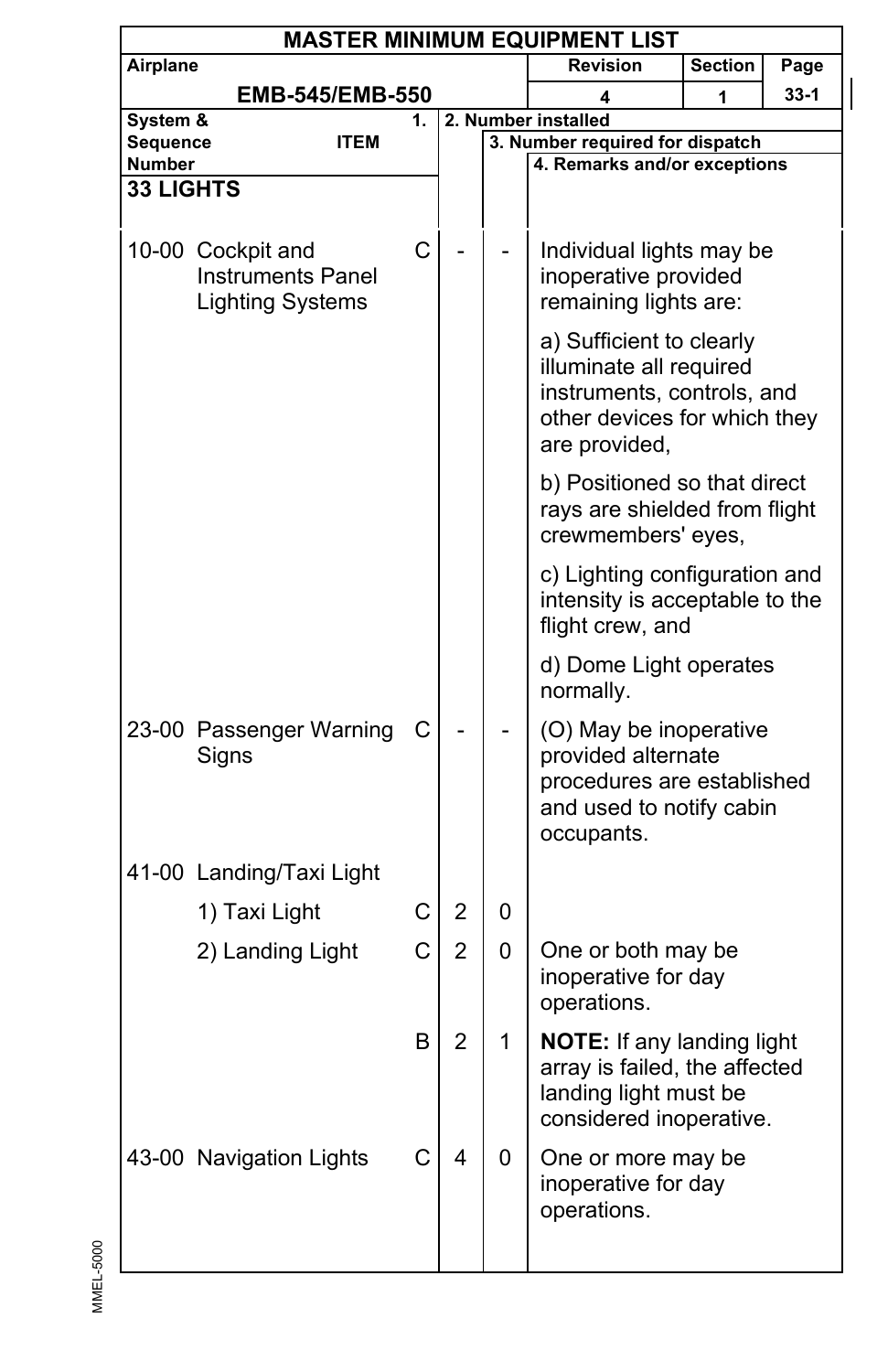|                           | <b>MASTER MINIMUM EQUIPMENT LIST</b>                |   |                |   |                                                                                                             |                                                                                           |          |  |  |  |
|---------------------------|-----------------------------------------------------|---|----------------|---|-------------------------------------------------------------------------------------------------------------|-------------------------------------------------------------------------------------------|----------|--|--|--|
| Airplane                  |                                                     |   |                |   | <b>Revision</b>                                                                                             | <b>Section</b>                                                                            | Page     |  |  |  |
|                           | <b>EMB-545/EMB-550</b>                              |   |                |   | 4                                                                                                           | 1                                                                                         | $33 - 2$ |  |  |  |
| System &                  | 1.                                                  |   |                |   | 2. Number installed                                                                                         |                                                                                           |          |  |  |  |
| Sequence<br><b>Number</b> | <b>ITEM</b>                                         |   |                |   | 3. Number required for dispatch<br>4. Remarks and/or exceptions                                             |                                                                                           |          |  |  |  |
| <b>33 LIGHTS</b>          |                                                     |   |                |   |                                                                                                             |                                                                                           |          |  |  |  |
|                           |                                                     |   |                |   |                                                                                                             |                                                                                           |          |  |  |  |
|                           | 44-01 Wing Inspection<br>Light                      | C | 1              | 0 | conditions at night.                                                                                        | May be inoperative provided<br>the airplane is not operated<br>in known or forecast icing |          |  |  |  |
|                           | 45-01 Red Beacon                                    | C | $\mathbf{1}$   | 0 | (O) May be inoperative<br>provided strobe lights are<br>operative and turned ON<br>before engine operation. |                                                                                           |          |  |  |  |
| ***                       | 46-01 Logo Lights                                   | D | 1              | 0 |                                                                                                             |                                                                                           |          |  |  |  |
|                           | 47-00 Strobe Lights                                 | С | 3              | 0 | May be inoperative for day<br>operations.                                                                   |                                                                                           |          |  |  |  |
|                           | 51-07 Overwing<br><b>Emergency Lights</b>           | C | $\overline{2}$ | 0 | May be inoperative for day<br>operations.                                                                   |                                                                                           |          |  |  |  |
|                           | 51-09 Underwing<br><b>Emergency Lights</b>          | C | 1              | 0 | May be inoperative for day<br>operations.                                                                   |                                                                                           |          |  |  |  |
|                           | 51-11 Fuselage-to-Ground<br><b>Emergency Lights</b> | С | 1              | 0 | May be inoperative for day<br>operations.                                                                   |                                                                                           |          |  |  |  |
|                           | 52-01 Flashlights                                   | D | $\overline{2}$ |   | Any in excess of those<br>required by local regulations<br>may be inoperative or<br>missing.                |                                                                                           |          |  |  |  |
|                           |                                                     |   |                |   |                                                                                                             |                                                                                           |          |  |  |  |
|                           |                                                     |   |                |   |                                                                                                             |                                                                                           |          |  |  |  |
|                           |                                                     |   |                |   |                                                                                                             |                                                                                           |          |  |  |  |
|                           |                                                     |   |                |   |                                                                                                             |                                                                                           |          |  |  |  |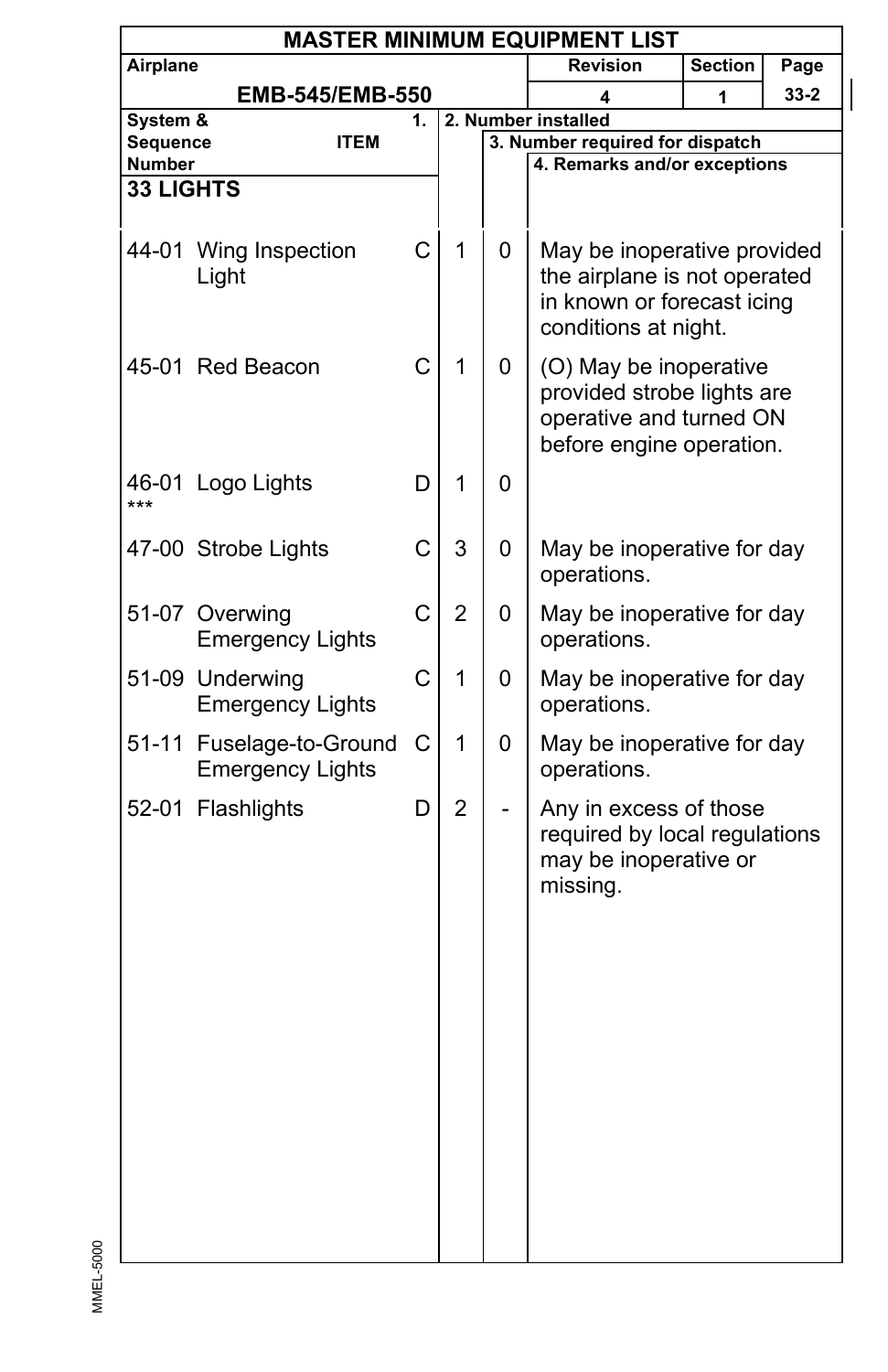|                    | <b>MASTER MINIMUM EQUIPMENT LIST</b>                |    |              |                                                                 |                                                                                                                                                                           |                |        |  |  |  |
|--------------------|-----------------------------------------------------|----|--------------|-----------------------------------------------------------------|---------------------------------------------------------------------------------------------------------------------------------------------------------------------------|----------------|--------|--|--|--|
| Airplane           |                                                     |    |              |                                                                 | <b>Revision</b>                                                                                                                                                           | <b>Section</b> | Page   |  |  |  |
|                    | EMB-545/EMB-550                                     |    |              |                                                                 | 5                                                                                                                                                                         | 1              | $34-1$ |  |  |  |
| System &           |                                                     | 1. |              |                                                                 | 2. Number installed                                                                                                                                                       |                |        |  |  |  |
| Sequence<br>Number | <b>ITEM</b>                                         |    |              | 3. Number required for dispatch<br>4. Remarks and/or exceptions |                                                                                                                                                                           |                |        |  |  |  |
|                    | <b>34 NAVIGATION</b>                                |    |              |                                                                 |                                                                                                                                                                           |                |        |  |  |  |
|                    |                                                     |    |              |                                                                 |                                                                                                                                                                           |                |        |  |  |  |
|                    | 11-01 Standby Flight<br>Instrument System<br>(SFIS) |    |              |                                                                 |                                                                                                                                                                           |                |        |  |  |  |
|                    | 1) STD Baro Button                                  | С  | 1            | 0                                                               | May be inoperative provided<br>BARO knob on the SFIS<br>operates normally.                                                                                                |                |        |  |  |  |
|                    | 23-01 Standby Magnetic<br>Compass Unit              | B  | 1            | 0                                                               | (O) May be inoperative<br>provided:                                                                                                                                       |                |        |  |  |  |
|                    |                                                     |    |              |                                                                 | a) The airplane is operated<br>with dual independent<br>navigation capability and<br>under positive radar control<br>by ATC on the en route<br>portion of the flight, and |                |        |  |  |  |
|                    |                                                     |    |              |                                                                 | b) It is not required by local<br>regulations.                                                                                                                            |                |        |  |  |  |
| ***                | 26-00 Inertial Reference<br>System (IRS)            | Ć  | $\mathbf{1}$ | 0                                                               | May be inoperative provided<br>is not used as primary<br>navigation source.                                                                                               |                |        |  |  |  |
|                    | 31-00 Radio Altimeter<br>System                     | D  |              | 1                                                               | (M) Affected radio altimeter<br>is deactivated.                                                                                                                           |                |        |  |  |  |
| (Continued)        |                                                     |    |              |                                                                 |                                                                                                                                                                           |                |        |  |  |  |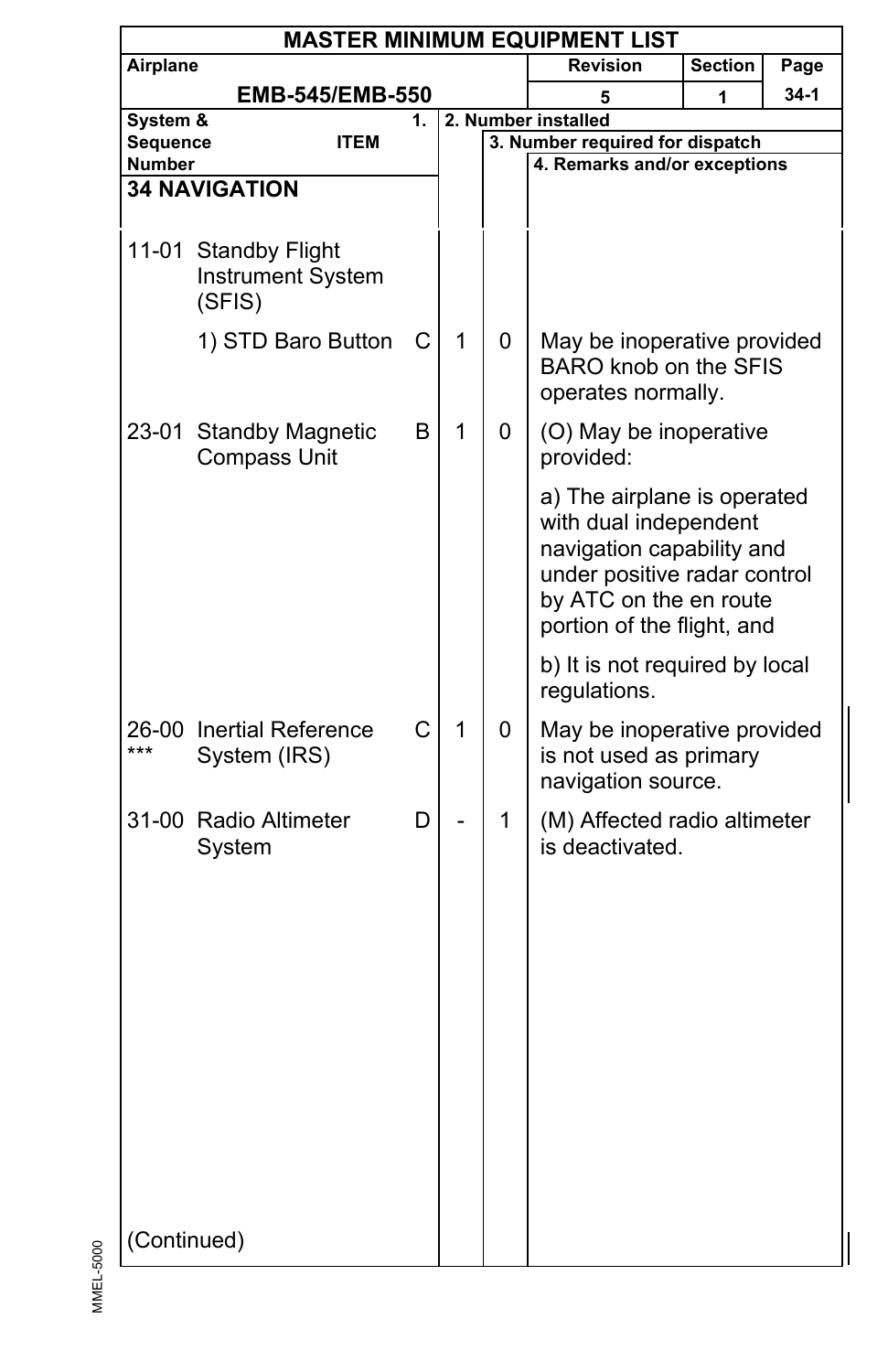| <b>MASTER MINIMUM EQUIPMENT LIST</b> |                                                |                                                   |  |                                                                                                                          |                                                                                       |                |          |  |  |
|--------------------------------------|------------------------------------------------|---------------------------------------------------|--|--------------------------------------------------------------------------------------------------------------------------|---------------------------------------------------------------------------------------|----------------|----------|--|--|
| Airplane                             |                                                |                                                   |  |                                                                                                                          | <b>Revision</b>                                                                       | <b>Section</b> | Page     |  |  |
|                                      | <b>EMB-545/EMB-550</b>                         |                                                   |  |                                                                                                                          | 5                                                                                     | 1              | $34 - 2$ |  |  |
| System &                             |                                                | 1.                                                |  |                                                                                                                          | 2. Number installed                                                                   |                |          |  |  |
| Sequence                             | <b>ITEM</b>                                    |                                                   |  |                                                                                                                          | 3. Number required for dispatch                                                       |                |          |  |  |
| <b>Number</b>                        |                                                |                                                   |  |                                                                                                                          | 4. Remarks and/or exceptions                                                          |                |          |  |  |
|                                      | <b>34 NAVIGATION</b>                           |                                                   |  |                                                                                                                          |                                                                                       |                |          |  |  |
|                                      |                                                |                                                   |  |                                                                                                                          |                                                                                       |                |          |  |  |
|                                      | 31-00 Radio Altimeter<br>System<br>(Continued) | A<br>0<br>(O) (M) May be inoperative<br>provided: |  |                                                                                                                          |                                                                                       |                |          |  |  |
|                                      |                                                | a) Affected radio altimeter is<br>deactivated,    |  |                                                                                                                          |                                                                                       |                |          |  |  |
|                                      |                                                |                                                   |  |                                                                                                                          | b) Operations do not require<br>its use,                                              |                |          |  |  |
|                                      |                                                |                                                   |  |                                                                                                                          | c) Approach minimums are<br>set to BARO, if required,                                 |                |          |  |  |
|                                      |                                                |                                                   |  |                                                                                                                          | d) Auto throttle Retard Mode<br>and TAWS modes 1-6 are<br>considered inoperative, and |                |          |  |  |
|                                      |                                                |                                                   |  |                                                                                                                          | e) Repairs are made within<br>2 flight days.                                          |                |          |  |  |
|                                      |                                                |                                                   |  | <b>NOTE: Message FLTCTRL</b><br>FAULT will be displayed and<br>the dispatch condition on<br>Section 2 is not applicable. |                                                                                       |                |          |  |  |
|                                      |                                                |                                                   |  |                                                                                                                          |                                                                                       |                |          |  |  |
|                                      |                                                |                                                   |  |                                                                                                                          |                                                                                       |                |          |  |  |
|                                      |                                                |                                                   |  |                                                                                                                          |                                                                                       |                |          |  |  |
|                                      |                                                |                                                   |  |                                                                                                                          |                                                                                       |                |          |  |  |
|                                      |                                                |                                                   |  |                                                                                                                          |                                                                                       |                |          |  |  |
|                                      |                                                |                                                   |  |                                                                                                                          |                                                                                       |                |          |  |  |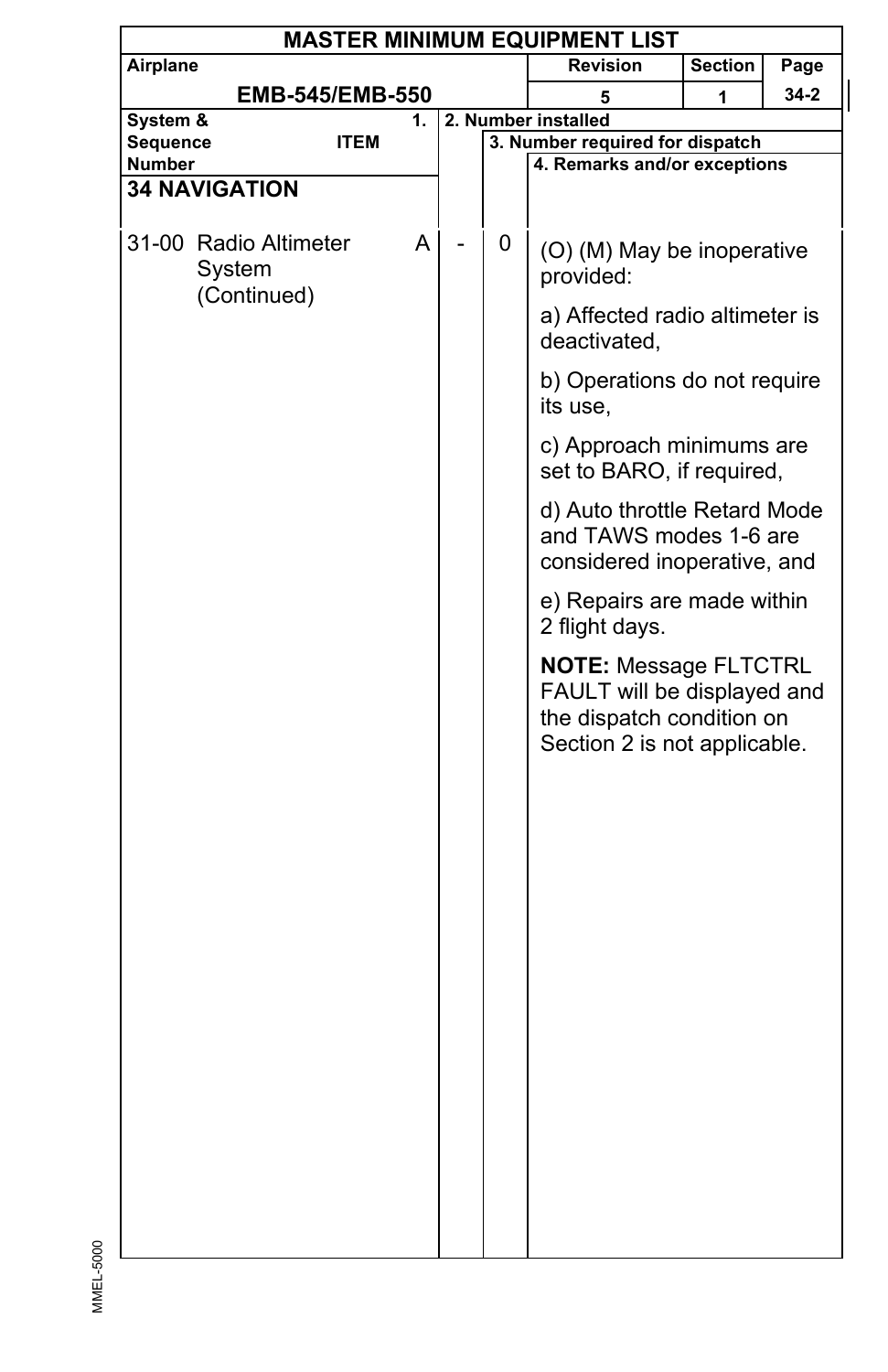| <b>MASTER MINIMUM EQUIPMENT LIST</b> |                                |                                                                                |                |                     |                                                                                                                                                                                              |                |      |  |  |
|--------------------------------------|--------------------------------|--------------------------------------------------------------------------------|----------------|---------------------|----------------------------------------------------------------------------------------------------------------------------------------------------------------------------------------------|----------------|------|--|--|
| Airplane                             |                                |                                                                                |                |                     | <b>Revision</b>                                                                                                                                                                              | <b>Section</b> | Page |  |  |
|                                      | EMB-545/EMB-550                |                                                                                |                | 5                   | 1                                                                                                                                                                                            | $34 - 3$       |      |  |  |
| System &                             | 1.                             |                                                                                |                | 2. Number installed |                                                                                                                                                                                              |                |      |  |  |
| Sequence<br>Number                   |                                | <b>ITEM</b><br>3. Number required for dispatch<br>4. Remarks and/or exceptions |                |                     |                                                                                                                                                                                              |                |      |  |  |
|                                      | <b>34 NAVIGATION</b>           |                                                                                |                |                     |                                                                                                                                                                                              |                |      |  |  |
|                                      |                                |                                                                                |                |                     |                                                                                                                                                                                              |                |      |  |  |
|                                      | 32-00 VHF Navigation<br>System |                                                                                |                |                     |                                                                                                                                                                                              |                |      |  |  |
|                                      | 1) VOR                         | C                                                                              | $\overline{2}$ | 1                   | (O) One may be inoperative<br>provided alternate<br>procedures are established<br>and used.                                                                                                  |                |      |  |  |
|                                      |                                | C                                                                              | $\overline{2}$ | 0                   | Both may be inoperative<br>provided it is not required by<br>the intended route.                                                                                                             |                |      |  |  |
|                                      |                                |                                                                                |                |                     | <b>NOTE:</b> The intended route<br>corresponds to any point on<br>the route including<br>diversions to reach alternate<br>aerodromes required to be<br>selected by the operational<br>rules. |                |      |  |  |
|                                      |                                | D                                                                              | $\overline{2}$ | 0                   | Both may be inoperative<br>provided operations are<br>conducted under VFR.                                                                                                                   |                |      |  |  |
|                                      | 2) Marker Beacon               | C                                                                              | $\overline{2}$ | 1                   | (O) One may be inoperative<br>provided alternate<br>procedures are established<br>and used.                                                                                                  |                |      |  |  |
|                                      |                                | C                                                                              | $\overline{2}$ | 0                   | May be inoperative provided<br>that approach procedures do<br>not require marker fixes.                                                                                                      |                |      |  |  |
|                                      |                                | D                                                                              | $\overline{2}$ | 0                   | Both may be inoperative<br>provided operations are<br>conducted under VFR.                                                                                                                   |                |      |  |  |
| ***                                  | 3) ADF                         | C                                                                              |                | 1                   | (O) One may be inoperative<br>provided alternate<br>procedures are established<br>and used.                                                                                                  |                |      |  |  |
|                                      | Continued)                     |                                                                                |                |                     |                                                                                                                                                                                              |                |      |  |  |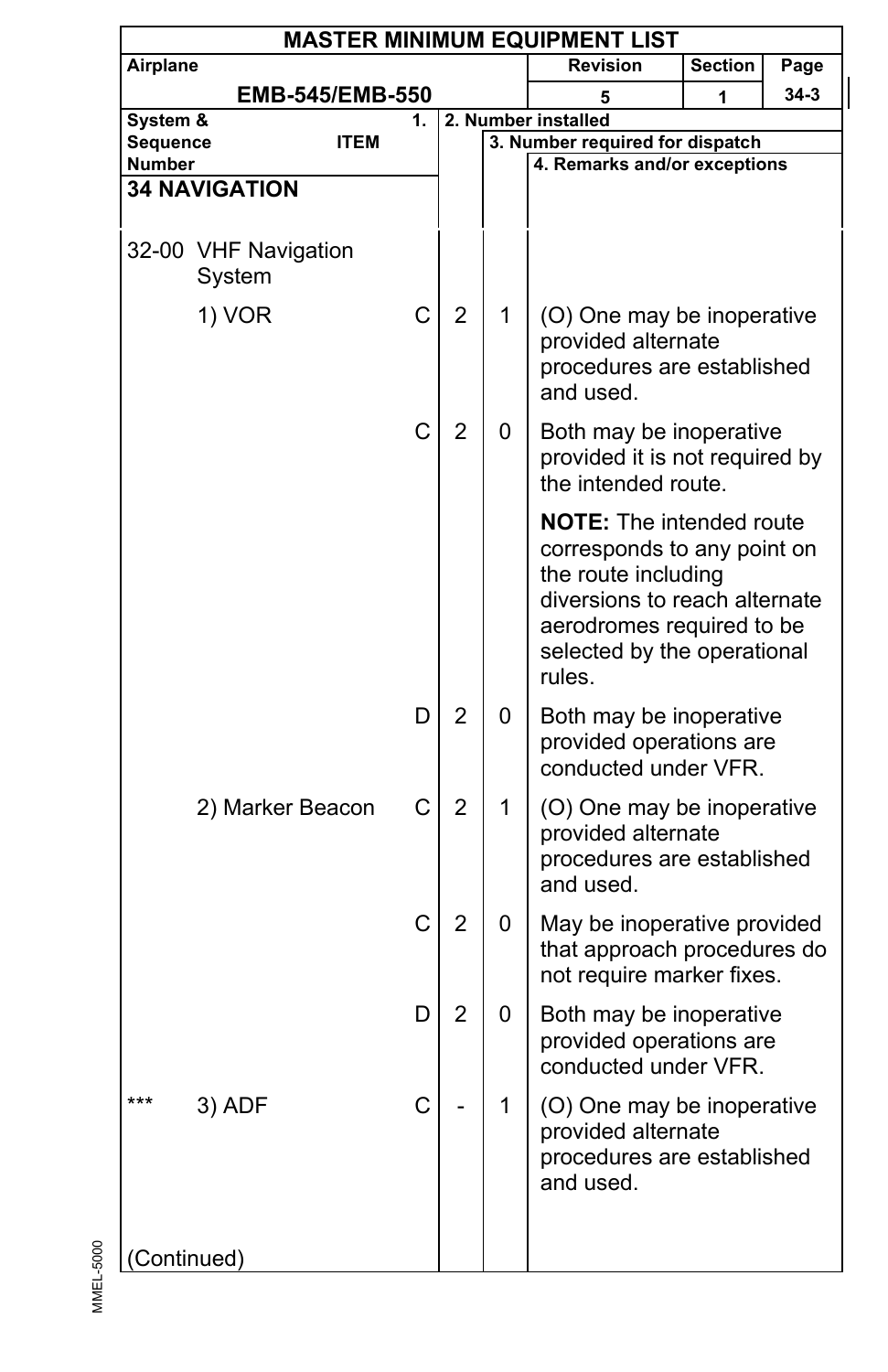| <b>MASTER MINIMUM EQUIPMENT LIST</b> |                                               |   |                |   |                                                                                                                                                                                              |                |      |  |  |  |
|--------------------------------------|-----------------------------------------------|---|----------------|---|----------------------------------------------------------------------------------------------------------------------------------------------------------------------------------------------|----------------|------|--|--|--|
| Airplane                             |                                               |   |                |   | <b>Revision</b>                                                                                                                                                                              | <b>Section</b> | Page |  |  |  |
|                                      | <b>EMB-545/EMB-550</b>                        |   |                |   | 5                                                                                                                                                                                            | 1              | 34-4 |  |  |  |
| System &                             | 1.                                            |   |                |   | 2. Number installed                                                                                                                                                                          |                |      |  |  |  |
|                                      | Sequence<br><b>ITEM</b><br>Number             |   |                |   | 3. Number required for dispatch<br>4. Remarks and/or exceptions                                                                                                                              |                |      |  |  |  |
|                                      | <b>34 NAVIGATION</b>                          |   |                |   |                                                                                                                                                                                              |                |      |  |  |  |
|                                      |                                               |   |                |   |                                                                                                                                                                                              |                |      |  |  |  |
|                                      | 32-00 VHF Navigation<br>System<br>(Continued) |   |                |   |                                                                                                                                                                                              |                |      |  |  |  |
| $***$                                | 3) ADF<br>(Continued)                         | C |                | 0 | One or more may be<br>inoperative provided it is not<br>required by the intended<br>route.                                                                                                   |                |      |  |  |  |
|                                      |                                               |   |                |   | <b>NOTE:</b> The intended route<br>corresponds to any point on<br>the route including<br>diversions to reach alternate<br>aerodromes required to be<br>selected by the operational<br>rules. |                |      |  |  |  |
|                                      |                                               | D |                | 0 | One or more may be<br>inoperative provided<br>operations are conducted<br>under VFR.                                                                                                         |                |      |  |  |  |
|                                      | $4)$ ILS                                      | C | $\overline{2}$ | 1 | (O) One may be inoperative<br>provided:                                                                                                                                                      |                |      |  |  |  |
|                                      |                                               |   |                |   | a) Operations do not require<br>its use, and                                                                                                                                                 |                |      |  |  |  |
|                                      |                                               |   |                |   | b) Alternate procedures are<br>established and used.                                                                                                                                         |                |      |  |  |  |
|                                      |                                               | В | 2              | 0 | May be inoperative under<br>IFR operations provided that<br>approaches and missed<br>approaches where<br>navigation is based on ILS<br>are not included in the flight<br>plan.               |                |      |  |  |  |
|                                      |                                               | D | $\overline{2}$ | 0 | One or more may be<br>inoperative provided<br>operations are conducted<br>under VFR.                                                                                                         |                |      |  |  |  |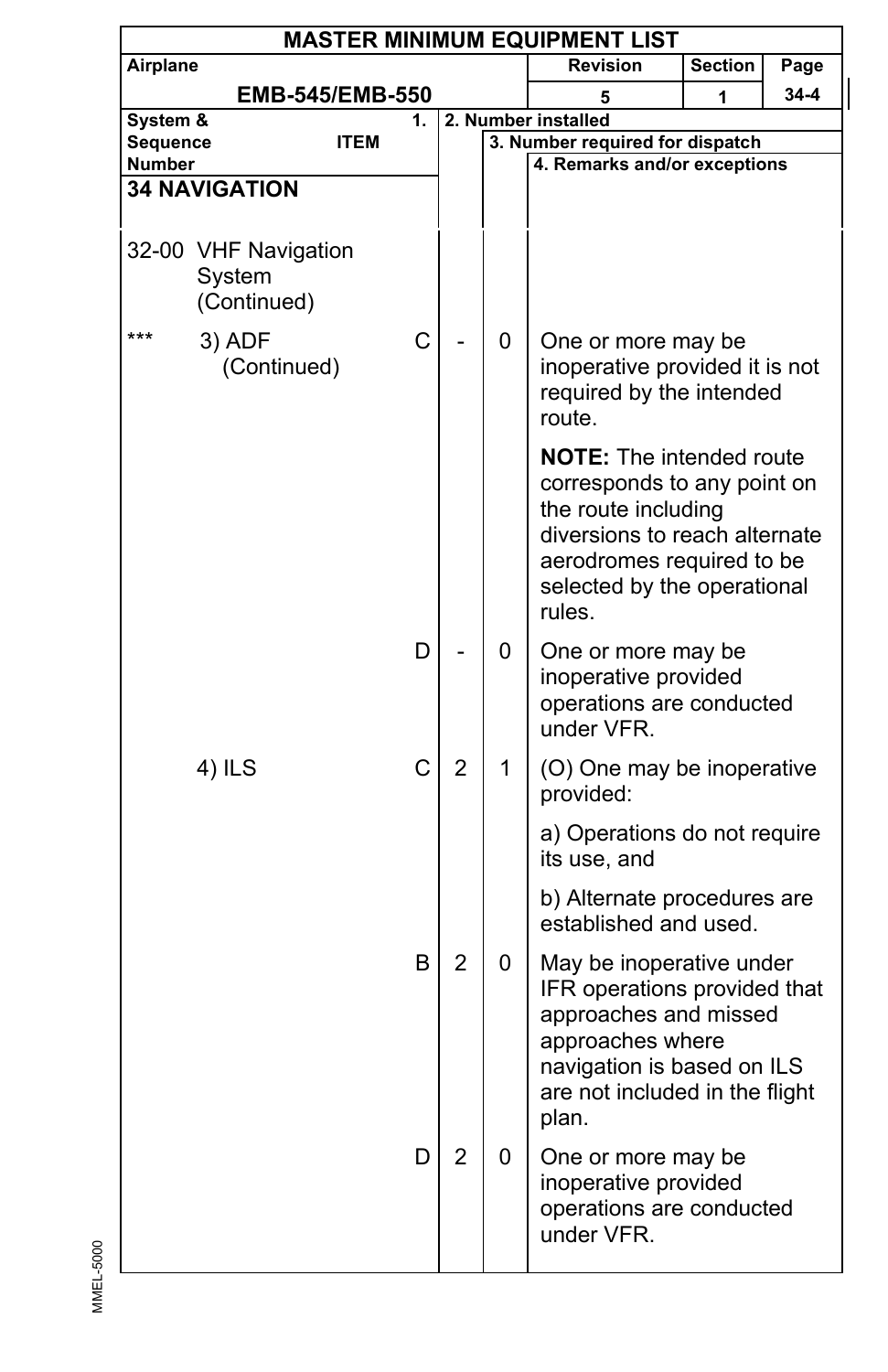| <b>MASTER MINIMUM EQUIPMENT LIST</b> |                                                           |    |              |   |                                                                                   |                |      |  |  |
|--------------------------------------|-----------------------------------------------------------|----|--------------|---|-----------------------------------------------------------------------------------|----------------|------|--|--|
| Airplane                             |                                                           |    |              |   | <b>Revision</b>                                                                   | <b>Section</b> | Page |  |  |
|                                      | <b>EMB-545/EMB-550</b>                                    |    |              | 5 | 1                                                                                 | 34-5           |      |  |  |
| System &                             |                                                           | 1. |              |   | 2. Number installed                                                               |                |      |  |  |
| Sequence<br>Number                   | <b>ITEM</b>                                               |    |              |   | 3. Number required for dispatch<br>4. Remarks and/or exceptions                   |                |      |  |  |
|                                      | <b>34 NAVIGATION</b>                                      |    |              |   |                                                                                   |                |      |  |  |
|                                      |                                                           |    |              |   |                                                                                   |                |      |  |  |
| ***                                  | 33-00 Enhanced Vision                                     | D  | 1            | 0 | May be inoperative provided:                                                      |                |      |  |  |
|                                      | System (EVS)                                              |    |              |   | a) EVS heater is operative,<br>and                                                |                |      |  |  |
|                                      |                                                           |    |              |   | b) Procedures do not require<br>its use.                                          |                |      |  |  |
|                                      |                                                           |    |              |   | NOTE: Any mode which<br>operates normally may be<br>used.                         |                |      |  |  |
|                                      |                                                           | D  | 1            | 0 | (M) May be inoperative<br>provided:                                               |                |      |  |  |
|                                      |                                                           |    |              |   | a) EVS heater is<br>deactivated,                                                  |                |      |  |  |
|                                      |                                                           |    |              |   | b) Airplane is not operated<br>into known or forecasting<br>icing conditions, and |                |      |  |  |
|                                      |                                                           |    |              |   | c) Procedures do not require<br>its use.                                          |                |      |  |  |
|                                      | 41-00 Terrain Awareness<br>and Warning<br>System (TAWS) A |    |              |   |                                                                                   |                |      |  |  |
|                                      | 1) GPWS                                                   | A  | $\mathbf{1}$ | 0 | (O) May be inoperative<br>provided:                                               |                |      |  |  |
|                                      |                                                           |    |              |   | a) Alternate procedures are<br>established and used, and                          |                |      |  |  |
|                                      |                                                           |    |              |   | b) Repairs are made within<br>2 flight days.                                      |                |      |  |  |
|                                      | a) Modes 1-4                                              | А  | 4            | 0 | (O) May be inoperative<br>provided:                                               |                |      |  |  |
|                                      |                                                           |    |              |   | a) Alternate procedures are<br>established and used, and                          |                |      |  |  |
|                                      |                                                           |    |              |   | b) Repairs are made within<br>2 flight days.                                      |                |      |  |  |
| (Continued)                          |                                                           |    |              |   |                                                                                   |                |      |  |  |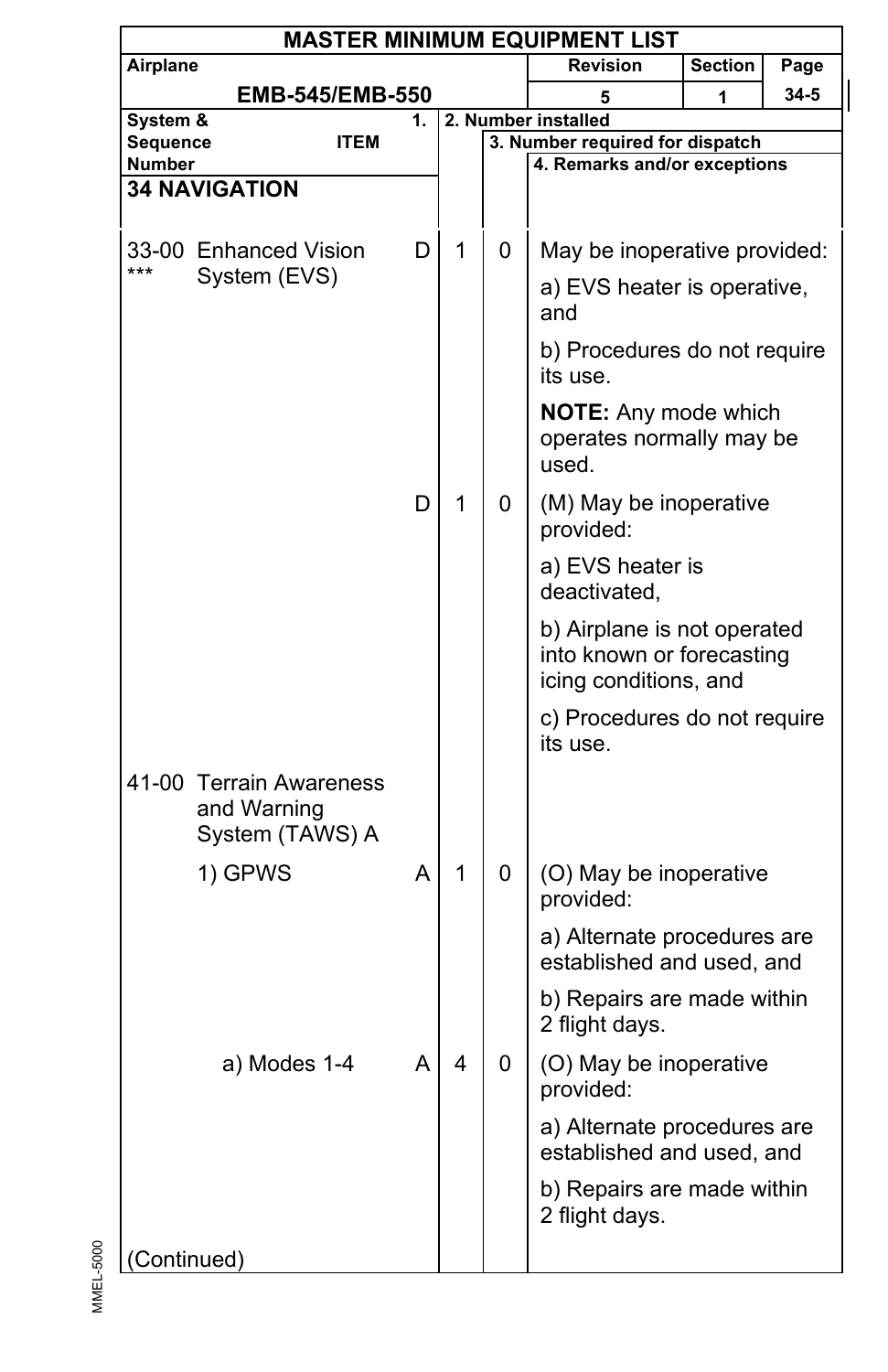|                           | <b>MASTER MINIMUM EQUIPMENT LIST</b>                                     |    |   |   |                                                                                         |                |      |  |  |  |  |
|---------------------------|--------------------------------------------------------------------------|----|---|---|-----------------------------------------------------------------------------------------|----------------|------|--|--|--|--|
| Airplane                  |                                                                          |    |   |   | <b>Revision</b>                                                                         | <b>Section</b> | Page |  |  |  |  |
|                           | <b>EMB-545/EMB-550</b>                                                   |    |   |   | 5                                                                                       | 1              | 34-6 |  |  |  |  |
| System &                  |                                                                          | 1. |   |   | 2. Number installed                                                                     |                |      |  |  |  |  |
| Sequence<br><b>Number</b> | <b>ITEM</b>                                                              |    |   |   | 3. Number required for dispatch<br>4. Remarks and/or exceptions                         |                |      |  |  |  |  |
|                           | <b>34 NAVIGATION</b>                                                     |    |   |   |                                                                                         |                |      |  |  |  |  |
|                           |                                                                          |    |   |   |                                                                                         |                |      |  |  |  |  |
|                           | 41-00 Terrain Awareness<br>and Warning<br>System (TAWS) A<br>(Continued) |    |   |   |                                                                                         |                |      |  |  |  |  |
|                           | 1) GPWS<br>(Continued)                                                   |    |   |   |                                                                                         |                |      |  |  |  |  |
|                           | b) Test Mode                                                             | A  | 1 | 0 | May be inoperative provided:                                                            |                |      |  |  |  |  |
|                           |                                                                          |    |   |   | a) GPWS is considered<br>inoperative, and                                               |                |      |  |  |  |  |
|                           |                                                                          |    |   |   | b) Repairs are made within<br>2 flight days.                                            |                |      |  |  |  |  |
|                           | c) Glideslope<br>Deviation<br>(Mode 5)                                   | B  | 1 | 0 |                                                                                         |                |      |  |  |  |  |
|                           | d) Advisory<br>Callouts<br>(Mode 6)                                      | B  | 1 | 0 | (O) May be inoperative<br>provided alternate<br>procedures are established<br>and used. |                |      |  |  |  |  |
|                           |                                                                          | C  | 1 | 0 | (O) May be inoperative<br>provided:                                                     |                |      |  |  |  |  |
|                           |                                                                          |    |   |   | a) Advisory callout not<br>required by local regulations,<br>and                        |                |      |  |  |  |  |
|                           |                                                                          |    |   |   | b) Alternate procedures are<br>established and used.                                    |                |      |  |  |  |  |
|                           |                                                                          |    |   |   |                                                                                         |                |      |  |  |  |  |
|                           |                                                                          |    |   |   |                                                                                         |                |      |  |  |  |  |
|                           |                                                                          |    |   |   |                                                                                         |                |      |  |  |  |  |
|                           |                                                                          |    |   |   |                                                                                         |                |      |  |  |  |  |
| (Continued)               |                                                                          |    |   |   |                                                                                         |                |      |  |  |  |  |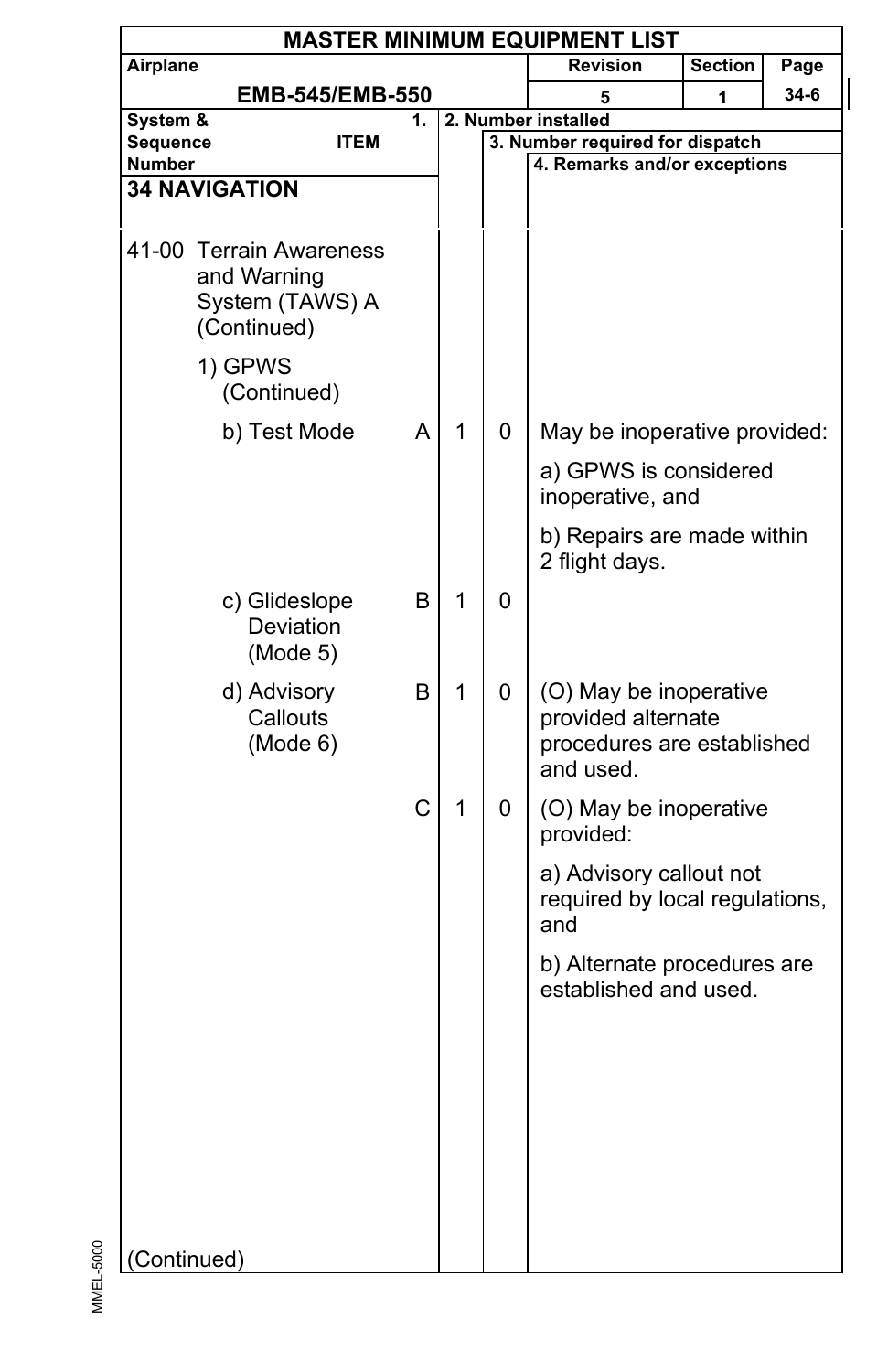|                                   | <b>MASTER MINIMUM EQUIPMENT LIST</b>                                                                                         |                                                                                    |              |   |                                                                                                                                            |                |      |  |  |  |
|-----------------------------------|------------------------------------------------------------------------------------------------------------------------------|------------------------------------------------------------------------------------|--------------|---|--------------------------------------------------------------------------------------------------------------------------------------------|----------------|------|--|--|--|
| Airplane                          |                                                                                                                              |                                                                                    |              |   | <b>Revision</b>                                                                                                                            | <b>Section</b> | Page |  |  |  |
|                                   | <b>EMB-545/EMB-550</b>                                                                                                       |                                                                                    |              |   | 5                                                                                                                                          | 1              | 34-7 |  |  |  |
| System &                          |                                                                                                                              | 1.                                                                                 |              |   | 2. Number installed                                                                                                                        |                |      |  |  |  |
| Sequence<br><b>ITEM</b><br>Number |                                                                                                                              |                                                                                    |              |   | 3. Number required for dispatch<br>4. Remarks and/or exceptions                                                                            |                |      |  |  |  |
|                                   | <b>34 NAVIGATION</b>                                                                                                         |                                                                                    |              |   |                                                                                                                                            |                |      |  |  |  |
|                                   | 41-00 Terrain Awareness<br>and Warning<br>System (TAWS) A<br>(Continued)<br>1) GPWS<br>(Continued)                           |                                                                                    |              |   |                                                                                                                                            |                |      |  |  |  |
| ***                               | e) Windshear<br>Detection and<br>Escape<br>Guidance                                                                          | R                                                                                  | 1            | 0 | (O) May be inoperative<br>provided alternate<br>procedures are established<br>and used.                                                    |                |      |  |  |  |
|                                   | System<br>(Mode 7)                                                                                                           | <b>NOTE 1: The CAS message</b><br><b>REACT WINDSHEAR FAIL</b><br>may be displayed. |              |   |                                                                                                                                            |                |      |  |  |  |
|                                   |                                                                                                                              |                                                                                    |              |   | <b>NOTE 2: Operator's</b><br>alternate procedures should<br>include reviewing windshear<br>avoidance and windshear<br>recovery procedures. |                |      |  |  |  |
|                                   | 2) Terrain System -<br>Forward Looking<br>Terrain<br>Avoidance<br>(FLTA) and<br>Premature<br>Descent Alert<br>(PDA) Function | B                                                                                  | $\mathbf{1}$ | 0 | (O) May be inoperative<br>provided alternate<br>procedures are established<br>and used.                                                    |                |      |  |  |  |
|                                   | 3) Terrain Overlays                                                                                                          | С                                                                                  | 1            | 0 |                                                                                                                                            |                |      |  |  |  |
|                                   | 42-00 Weather Radar                                                                                                          | С                                                                                  | 1            | 0 | May be inoperative provided<br>it is not required by local<br>regulations.                                                                 |                |      |  |  |  |
| ***                               | 1) Predictive<br>Windshear<br>Detection and<br>Avoidance<br>System                                                           | D                                                                                  | 1            | 0 | (O) May be inoperative<br>provided alternate<br>procedures are established<br>and used.                                                    |                |      |  |  |  |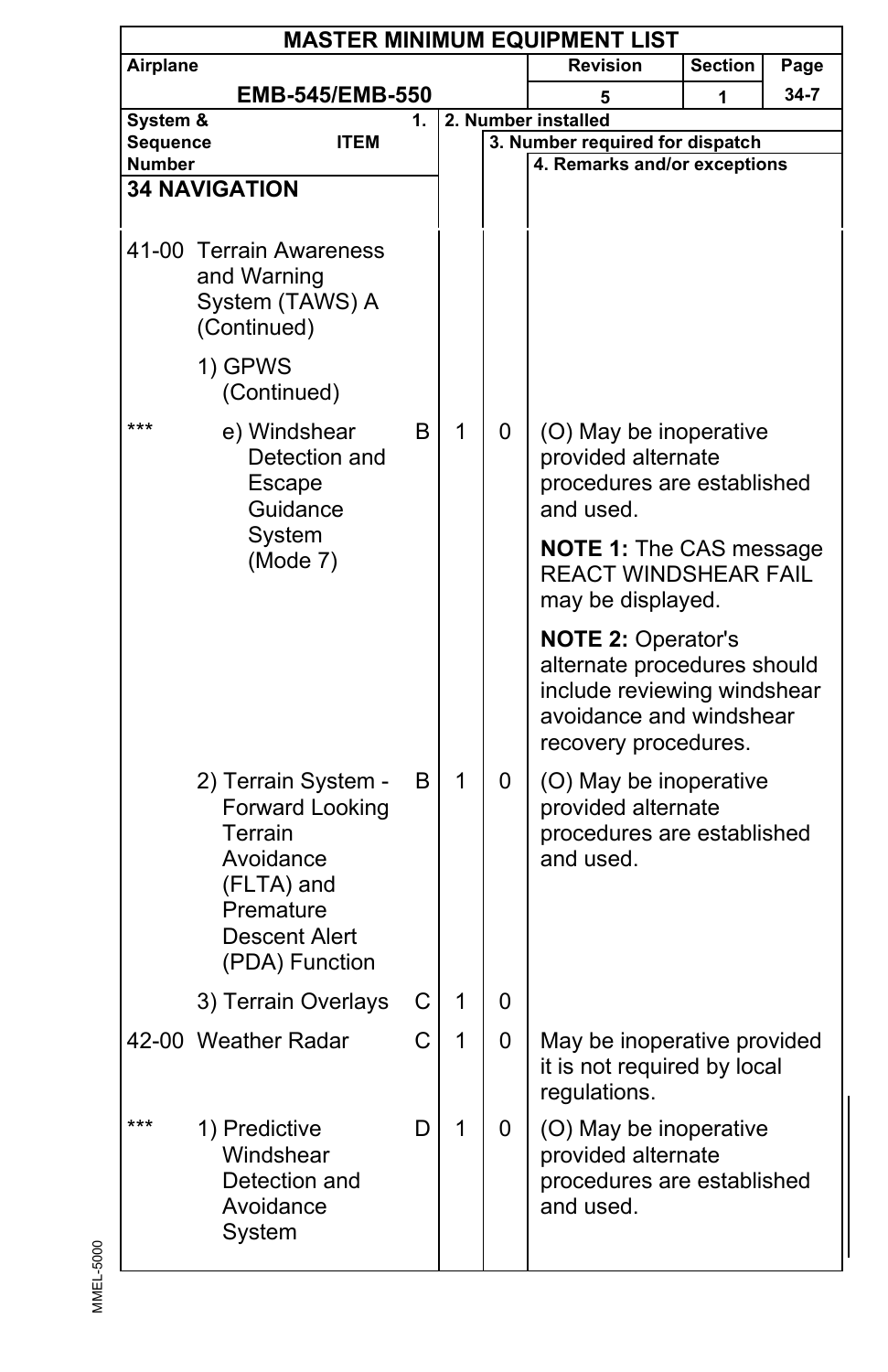|                    |                                                 |                                          |   |   | <b>MASTER MINIMUM EQUIPMENT LIST</b>                                                   |                |      |
|--------------------|-------------------------------------------------|------------------------------------------|---|---|----------------------------------------------------------------------------------------|----------------|------|
| Airplane           |                                                 |                                          |   |   | Revision                                                                               | <b>Section</b> | Page |
|                    | <b>EMB-545/EMB-550</b>                          |                                          |   |   | 5                                                                                      | 1              | 34-8 |
| System &           |                                                 | 1.                                       |   |   | 2. Number installed                                                                    |                |      |
| Sequence<br>Number | <b>ITEM</b>                                     |                                          |   |   | 3. Number required for dispatch<br>4. Remarks and/or exceptions                        |                |      |
|                    | <b>34 NAVIGATION</b>                            |                                          |   |   |                                                                                        |                |      |
|                    |                                                 |                                          |   |   |                                                                                        |                |      |
|                    | 43-00 Traffic Collision and<br>Avoidance System | B                                        | 1 | 0 | (M) May be inoperative<br>provided:                                                    |                |      |
|                    | (TCAS II)                                       |                                          |   |   | a) System is deactivated and<br>secured,                                               |                |      |
|                    |                                                 |                                          |   |   | b) Transponder 2 is<br>considered inoperative, and                                     |                |      |
|                    |                                                 |                                          |   |   | c) Enroute or approach<br>procedures do not require its<br>use.                        |                |      |
|                    |                                                 | C                                        | 1 | 0 | (M) May be inoperative<br>provided:                                                    |                |      |
|                    |                                                 | a) Not required by local<br>regulations, |   |   |                                                                                        |                |      |
|                    |                                                 |                                          |   |   | b) System is deactivated and<br>secured,                                               |                |      |
|                    |                                                 |                                          |   |   | c) Transponder 2 is<br>considered inoperative, and                                     |                |      |
|                    |                                                 |                                          |   |   | d) Enroute or approach<br>procedures do not require its<br>use.                        |                |      |
| ***                | 1) ADS-B In<br>Transmissions                    | C                                        | 1 | 0 | O) May be inoperative<br>provided alternate<br>procedures are established<br>and used. |                |      |
|                    |                                                 |                                          |   |   | <b>NOTE: Any ADS-B In</b><br>function that operates<br>normally may be used.           |                |      |
|                    |                                                 | С                                        | 1 | 0 | May be inoperative provided<br>operations do not require its<br>use.                   |                |      |
|                    |                                                 |                                          |   |   | <b>NOTE:</b> Any ADS-B function<br>that operates normally may<br>be used.              |                |      |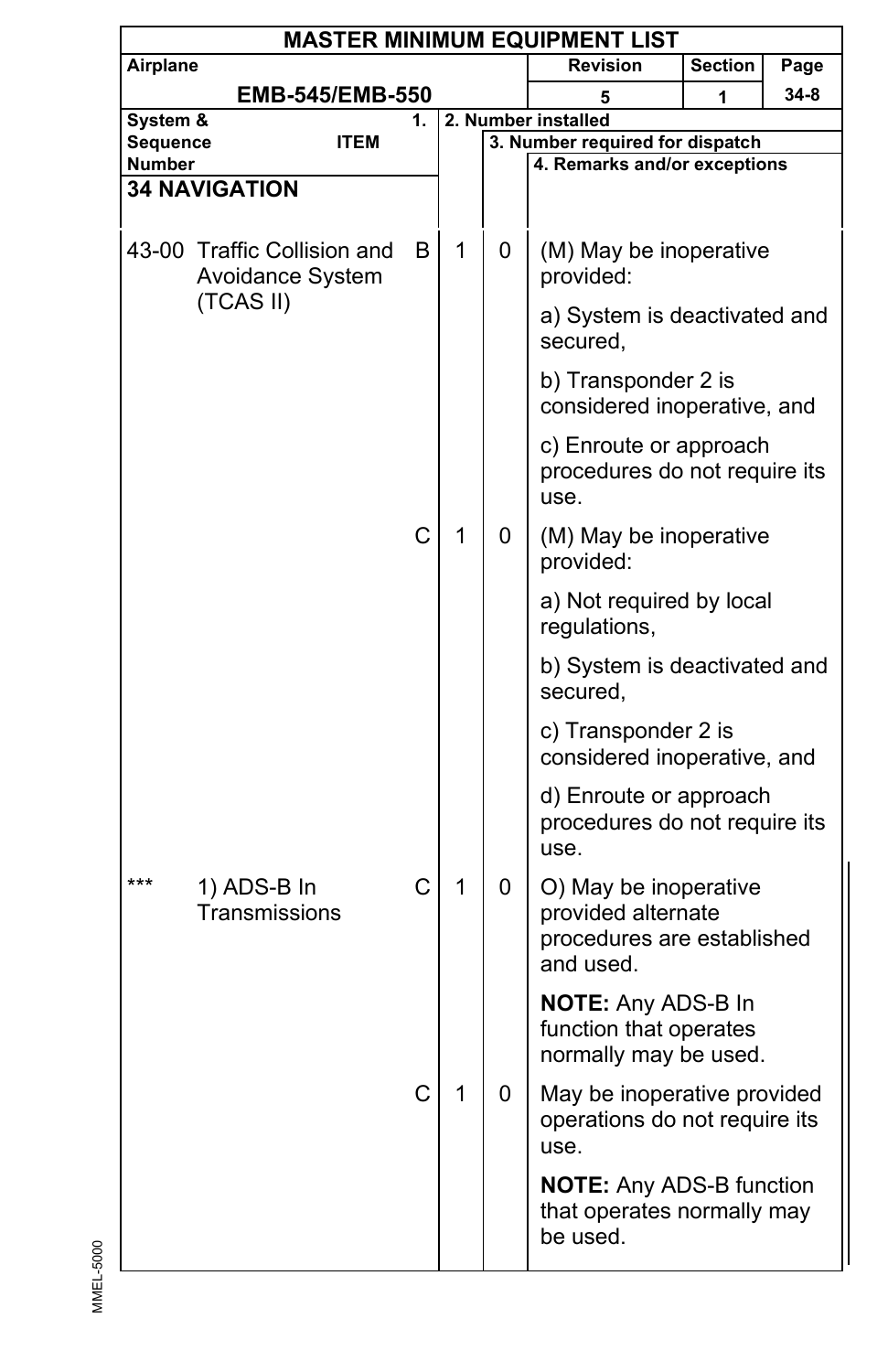|                    | <b>MASTER MINIMUM EQUIPMENT LIST</b> |    |                |   |                                                                                                                             |                |      |  |  |  |  |
|--------------------|--------------------------------------|----|----------------|---|-----------------------------------------------------------------------------------------------------------------------------|----------------|------|--|--|--|--|
| Airplane           |                                      |    |                |   | <b>Revision</b>                                                                                                             | <b>Section</b> | Page |  |  |  |  |
|                    | EMB-545/EMB-550                      |    |                |   | 5                                                                                                                           | 1              | 34-9 |  |  |  |  |
| System &           |                                      | 1. |                |   | 2. Number installed                                                                                                         |                |      |  |  |  |  |
| Sequence<br>Number | <b>ITEM</b>                          |    |                |   | 3. Number required for dispatch<br>4. Remarks and/or exceptions                                                             |                |      |  |  |  |  |
|                    | <b>34 NAVIGATION</b>                 |    |                |   |                                                                                                                             |                |      |  |  |  |  |
|                    |                                      |    |                |   |                                                                                                                             |                |      |  |  |  |  |
| ***                | 44-00 Lightning Detection<br>System  | С  | 1              | 0 |                                                                                                                             |                |      |  |  |  |  |
|                    | 51-00 DME System                     | C  |                | 0 | One or more may be<br>inoperative provided<br>operations do not require its<br>use.                                         |                |      |  |  |  |  |
|                    |                                      | D  |                | 1 | Any in excess of those<br>required by local regulations<br>may be inoperative.                                              |                |      |  |  |  |  |
|                    | 52-00 Transponder                    | D  | $\overline{2}$ | 1 | (O) One may be inoperative<br>provided operative<br>transponder is selected as<br>the active by crew, if<br>required.       |                |      |  |  |  |  |
|                    |                                      | B  | $\overline{2}$ | 0 | Both may be inoperative<br>provided:                                                                                        |                |      |  |  |  |  |
|                    |                                      |    |                |   | a) Operations do not require<br>its use, and                                                                                |                |      |  |  |  |  |
|                    |                                      |    |                |   | b) Prior to flight, approval is<br>obtained from ATC facilities<br>having jurisdiction over the<br>planned route of flight. |                |      |  |  |  |  |
|                    |                                      |    |                |   | <b>NOTE: TCAS II and ADS-B</b><br>OUT are inoperative with<br>both transponders<br>inoperative.                             |                |      |  |  |  |  |
| ***                | 1) ADS-B OUT<br>Function             | D  | 2              | 0 | One or both may be<br>inoperative provided it is not<br>required by local regulations.                                      |                |      |  |  |  |  |
|                    |                                      | C  | $\overline{2}$ | 0 | (O) One or both may be<br>inoperative provided<br>alternate procedures are<br>established and used.                         |                |      |  |  |  |  |
|                    |                                      |    |                |   | <b>NOTE: Any ADS-B OUT</b><br>function that operates<br>normally may be used.                                               |                |      |  |  |  |  |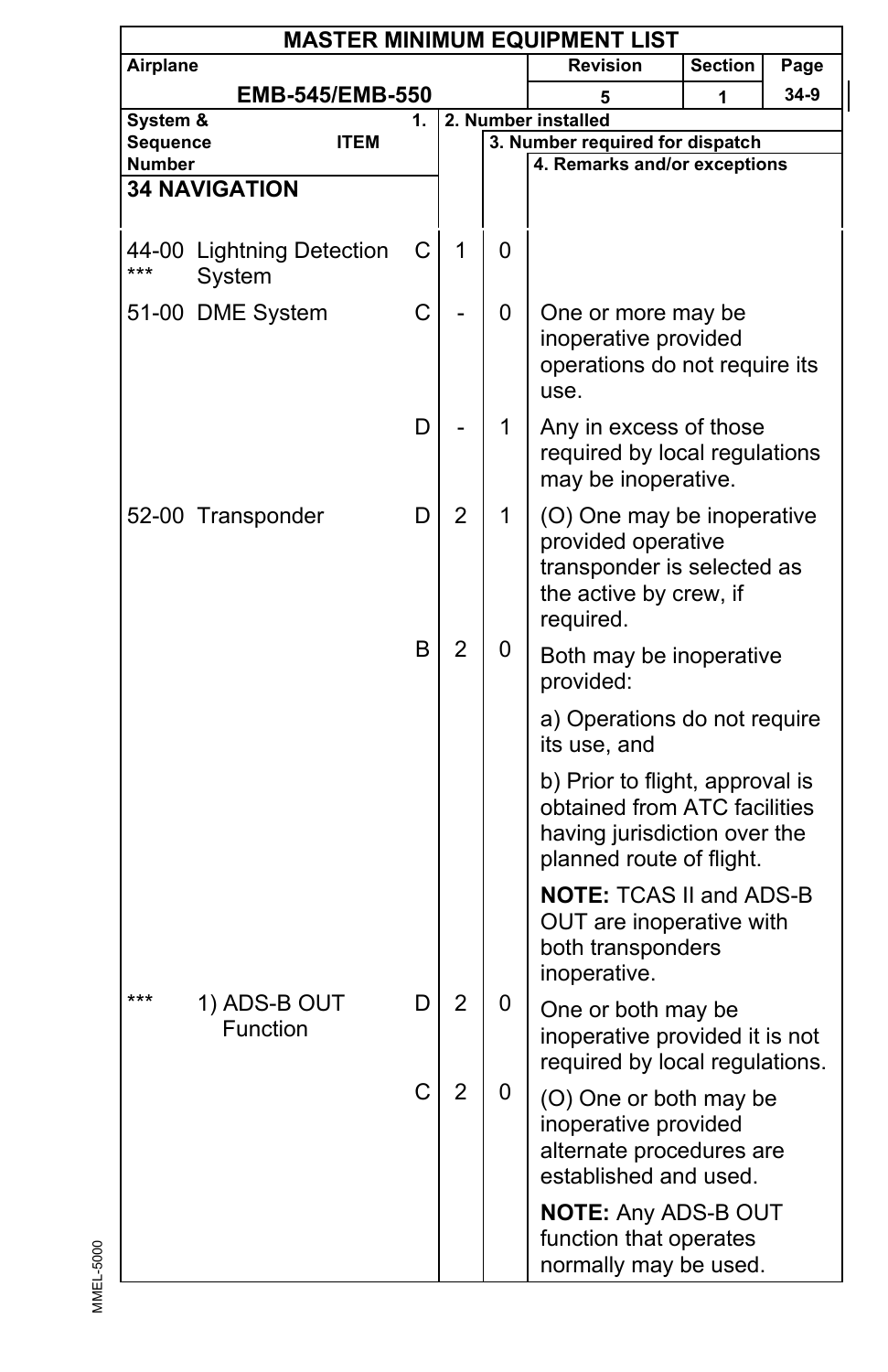| <b>MASTER MINIMUM EQUIPMENT LIST</b> |                                          |    |                |   |                                                                                                                       |                |       |  |
|--------------------------------------|------------------------------------------|----|----------------|---|-----------------------------------------------------------------------------------------------------------------------|----------------|-------|--|
| Airplane                             |                                          |    |                |   | <b>Revision</b>                                                                                                       | <b>Section</b> | Page  |  |
|                                      | <b>EMB-545/EMB-550</b>                   |    |                |   | 5                                                                                                                     | 1              | 34-10 |  |
| System &                             |                                          | 1. |                |   | 2. Number installed                                                                                                   |                |       |  |
| Sequence<br>Number                   | <b>ITEM</b>                              |    |                |   | 3. Number required for dispatch                                                                                       |                |       |  |
| <b>34 NAVIGATION</b>                 |                                          |    |                |   | 4. Remarks and/or exceptions                                                                                          |                |       |  |
|                                      |                                          |    |                |   |                                                                                                                       |                |       |  |
|                                      | 56-00 Global Positioning<br>System (GPS) | С  | 2              | 1 | One may be inoperative<br>provided operations do not<br>require its use.                                              |                |       |  |
|                                      |                                          |    |                |   | <b>NOTE:</b> SVS is inoperative in<br>case one GPS inoperative.                                                       |                |       |  |
|                                      |                                          | B  | $\overline{2}$ | 0 | (O) May be inoperative<br>provided:                                                                                   |                |       |  |
|                                      |                                          |    |                |   | a) Operations do not require<br>its use,                                                                              |                |       |  |
|                                      |                                          |    |                |   | b) One VHF Navigation<br>system and one DME is<br>operative, and                                                      |                |       |  |
|                                      |                                          |    |                |   | c) AHRS is aligned.                                                                                                   |                |       |  |
|                                      |                                          |    |                |   | <b>NOTE: TAWS FLTA and</b><br>PDA functions, SVS and<br>ADS-B OUT are inoperative<br>in case both GPS<br>inoperative. |                |       |  |
|                                      |                                          | B  | $\overline{2}$ | 0 | (O) May be inoperative<br>provided:                                                                                   |                |       |  |
|                                      |                                          |    |                |   | a) Operations do not require<br>its use,                                                                              |                |       |  |
|                                      |                                          |    |                |   | b) Two DMEs are installed<br>and operative, and                                                                       |                |       |  |
|                                      |                                          |    |                |   | c) AHRS is aligned.                                                                                                   |                |       |  |
|                                      |                                          |    |                |   | <b>NOTE: TAWS FLTA and</b><br>PDA functions, SVS and<br>ADS-B OUT are inoperative<br>in case both GPS<br>inoperative. |                |       |  |
|                                      |                                          |    |                |   |                                                                                                                       |                |       |  |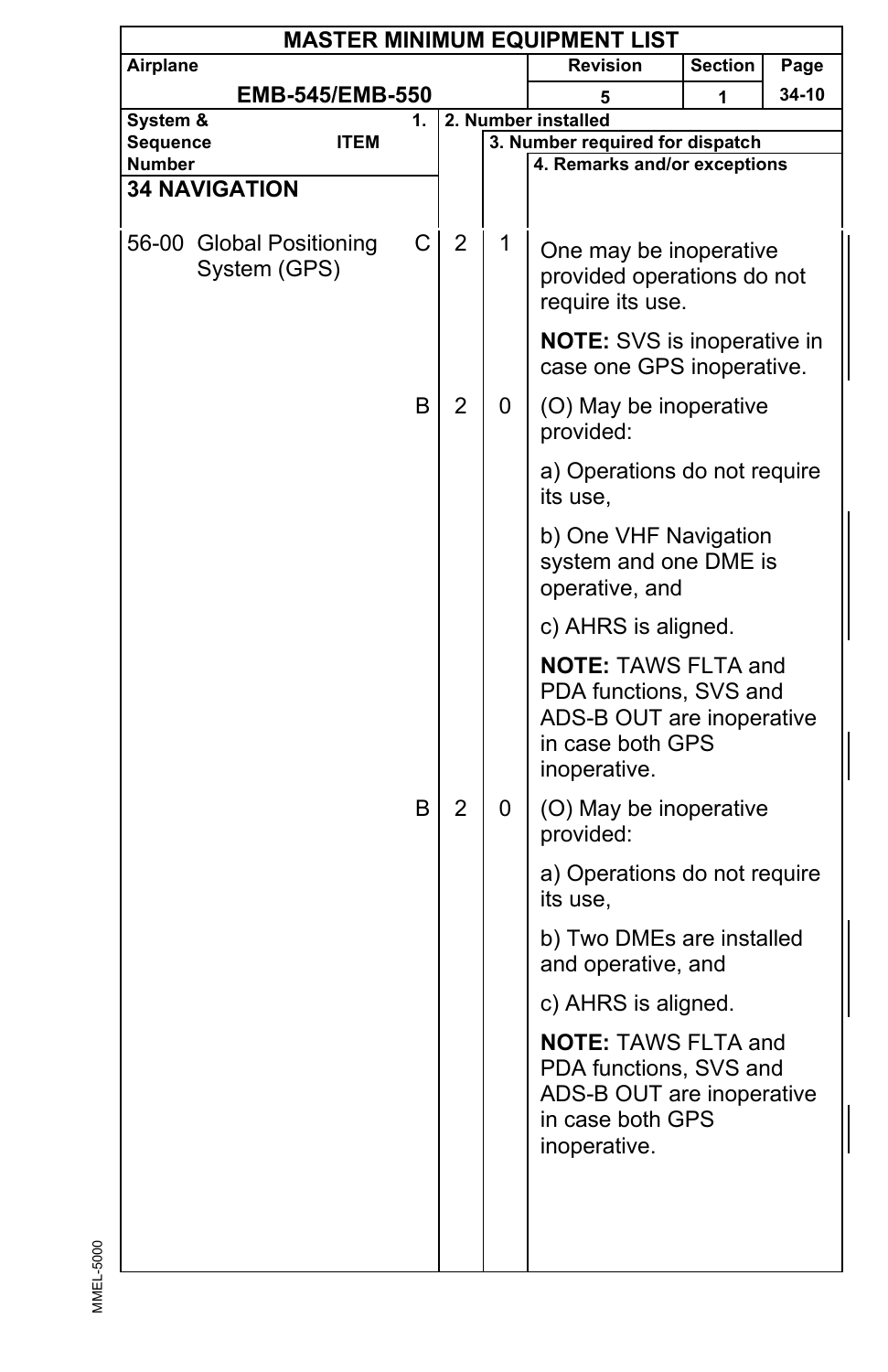| <b>MASTER MINIMUM EQUIPMENT LIST</b> |                                         |    |                |   |                                                                                                                                                  |                |       |  |  |
|--------------------------------------|-----------------------------------------|----|----------------|---|--------------------------------------------------------------------------------------------------------------------------------------------------|----------------|-------|--|--|
| Airplane                             |                                         |    |                |   | <b>Revision</b>                                                                                                                                  | <b>Section</b> | Page  |  |  |
|                                      | <b>EMB-545/EMB-550</b>                  |    |                |   | 5                                                                                                                                                | 1              | 34-11 |  |  |
| System &                             |                                         | 1. |                |   | 2. Number installed                                                                                                                              |                |       |  |  |
| Sequence<br>Number                   | <b>ITEM</b>                             |    |                |   | 3. Number required for dispatch<br>4. Remarks and/or exceptions                                                                                  |                |       |  |  |
|                                      | <b>34 NAVIGATION</b>                    |    |                |   |                                                                                                                                                  |                |       |  |  |
|                                      |                                         |    |                |   |                                                                                                                                                  |                |       |  |  |
| ***                                  | 57-00 Satellite Weather<br>System       | D  | 1              | 0 |                                                                                                                                                  |                |       |  |  |
|                                      | 61-00 Flight Management<br>System (FMS) | C  | $\overline{2}$ | 1 | (O) One may be inoperative<br>provided:                                                                                                          |                |       |  |  |
|                                      |                                         |    |                |   | a) TOLD performance<br>information shall be checked<br>for consistency with other<br>approved performance data,                                  |                |       |  |  |
|                                      |                                         |    |                |   | b) Performance data other<br>than TOLD shall be available<br>to flight crew,                                                                     |                |       |  |  |
|                                      |                                         |    |                |   | c) Operations do not require<br>use of both GPS, and                                                                                             |                |       |  |  |
|                                      |                                         |    |                |   | d) Alternate procedures are<br>established and used.                                                                                             |                |       |  |  |
|                                      |                                         |    |                |   | <b>NOTE:</b> No intermixing of<br>data sources is permitted<br>during a specific phase of<br>flight.                                             |                |       |  |  |
|                                      | 1) Navigation<br>Databases              | C  |                |   | (O) May be out of date<br>provided:                                                                                                              |                |       |  |  |
|                                      |                                         |    |                |   | a) Current Aeronautical<br>Charts are used to verify<br>Navigation Fixes prior to<br>dispatch,                                                   |                |       |  |  |
|                                      |                                         |    |                |   | b) Procedures are<br>established and used to<br>verify status and suitability of<br>Navigation Facilities used to<br>define route of flight, and |                |       |  |  |
|                                      |                                         |    |                |   | c) Approach Navigation<br>Radios are manually tuned<br>and identified.                                                                           |                |       |  |  |
| (Continued)                          |                                         |    |                |   |                                                                                                                                                  |                |       |  |  |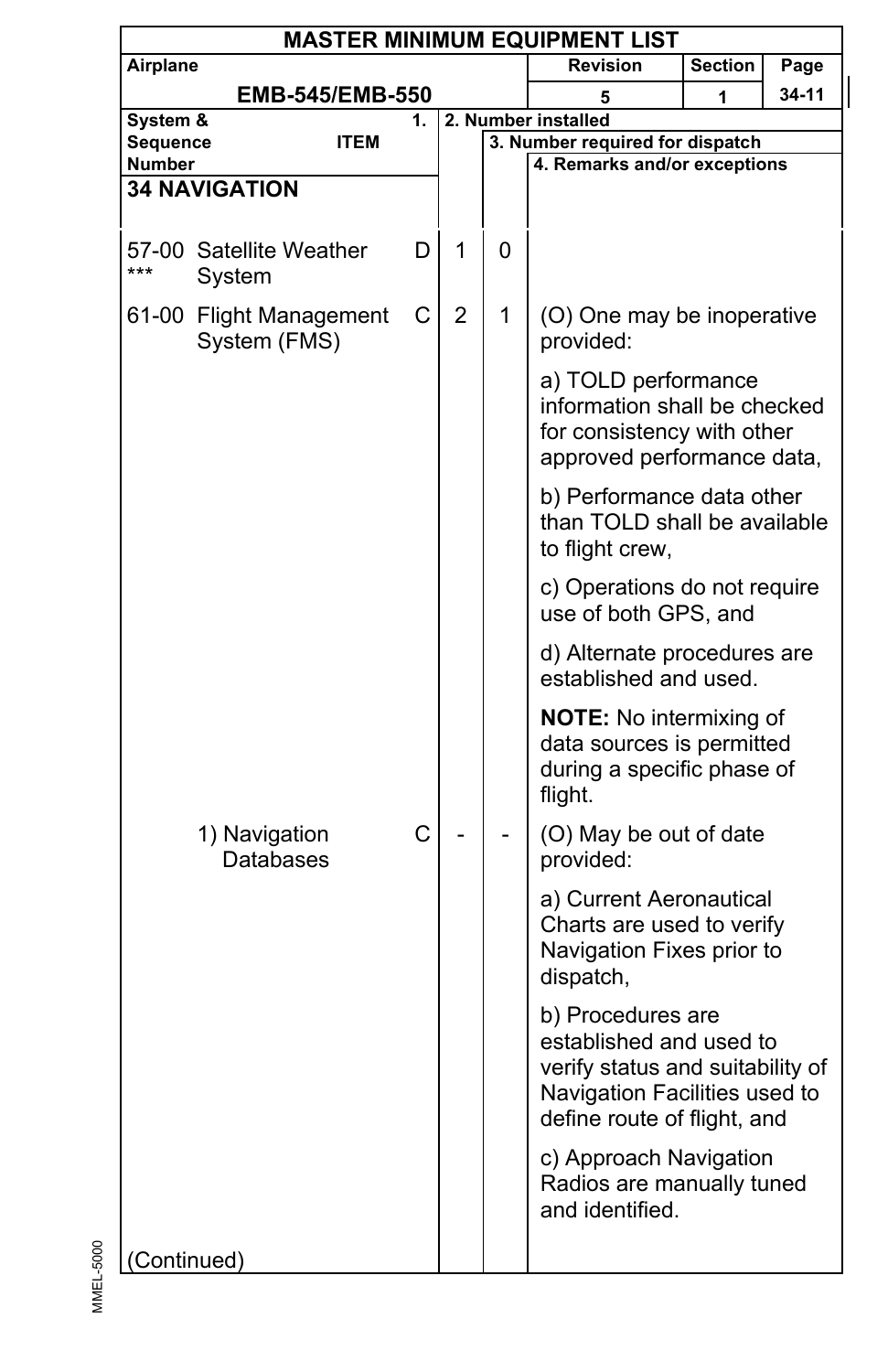| <b>MASTER MINIMUM EQUIPMENT LIST</b> |                                                                                |                                                                                                                             |                |   |                                                                                                             |                |       |  |  |  |  |
|--------------------------------------|--------------------------------------------------------------------------------|-----------------------------------------------------------------------------------------------------------------------------|----------------|---|-------------------------------------------------------------------------------------------------------------|----------------|-------|--|--|--|--|
| Airplane                             |                                                                                |                                                                                                                             |                |   | <b>Revision</b>                                                                                             | <b>Section</b> | Page  |  |  |  |  |
|                                      | <b>EMB-545/EMB-550</b>                                                         |                                                                                                                             |                |   | 5                                                                                                           | 1              | 34-12 |  |  |  |  |
| System &<br>Sequence<br>Number       | <b>ITEM</b>                                                                    | 1.                                                                                                                          |                |   | 2. Number installed<br>3. Number required for dispatch<br>4. Remarks and/or exceptions                      |                |       |  |  |  |  |
|                                      | <b>34 NAVIGATION</b><br>61-00 Flight Management<br>System (FMS)<br>(Continued) |                                                                                                                             |                |   |                                                                                                             |                |       |  |  |  |  |
|                                      | 2) Takeoff and<br>Landing (TOLD)                                               | C                                                                                                                           | $\overline{2}$ | 1 | (O) One may be inoperative<br>provided:                                                                     |                |       |  |  |  |  |
|                                      |                                                                                | Function<br>a) TOLD performance<br>information shall be checked<br>for consistency with other<br>approved performance data, |                |   |                                                                                                             |                |       |  |  |  |  |
|                                      |                                                                                |                                                                                                                             |                |   | b) Performance data other<br>than TOLD shall be available<br>to flight crew,                                |                |       |  |  |  |  |
|                                      |                                                                                |                                                                                                                             |                |   | c) Alternate procedures are<br>established and used.                                                        |                |       |  |  |  |  |
|                                      |                                                                                |                                                                                                                             |                |   | <b>NOTE 1: No intermixing of</b><br>data sources is permitted<br>during a specific phase of<br>flight.      |                |       |  |  |  |  |
|                                      |                                                                                |                                                                                                                             |                |   | <b>NOTE 2: TOLD must be</b><br>considered inoperative if<br>VSPEED database is out of<br>date.              |                |       |  |  |  |  |
| $***$                                | 61-01 Surface<br>Management                                                    | C                                                                                                                           | $\mathbf{1}$   | 0 | (O) May be inoperative<br>provided SMS is inhibited.                                                        |                |       |  |  |  |  |
|                                      | System (SMS)                                                                   |                                                                                                                             |                |   | <b>NOTE:</b> SMS must be<br>considered inoperative if any<br>airport moving map<br>database is out of date. |                |       |  |  |  |  |
|                                      |                                                                                |                                                                                                                             |                |   |                                                                                                             |                |       |  |  |  |  |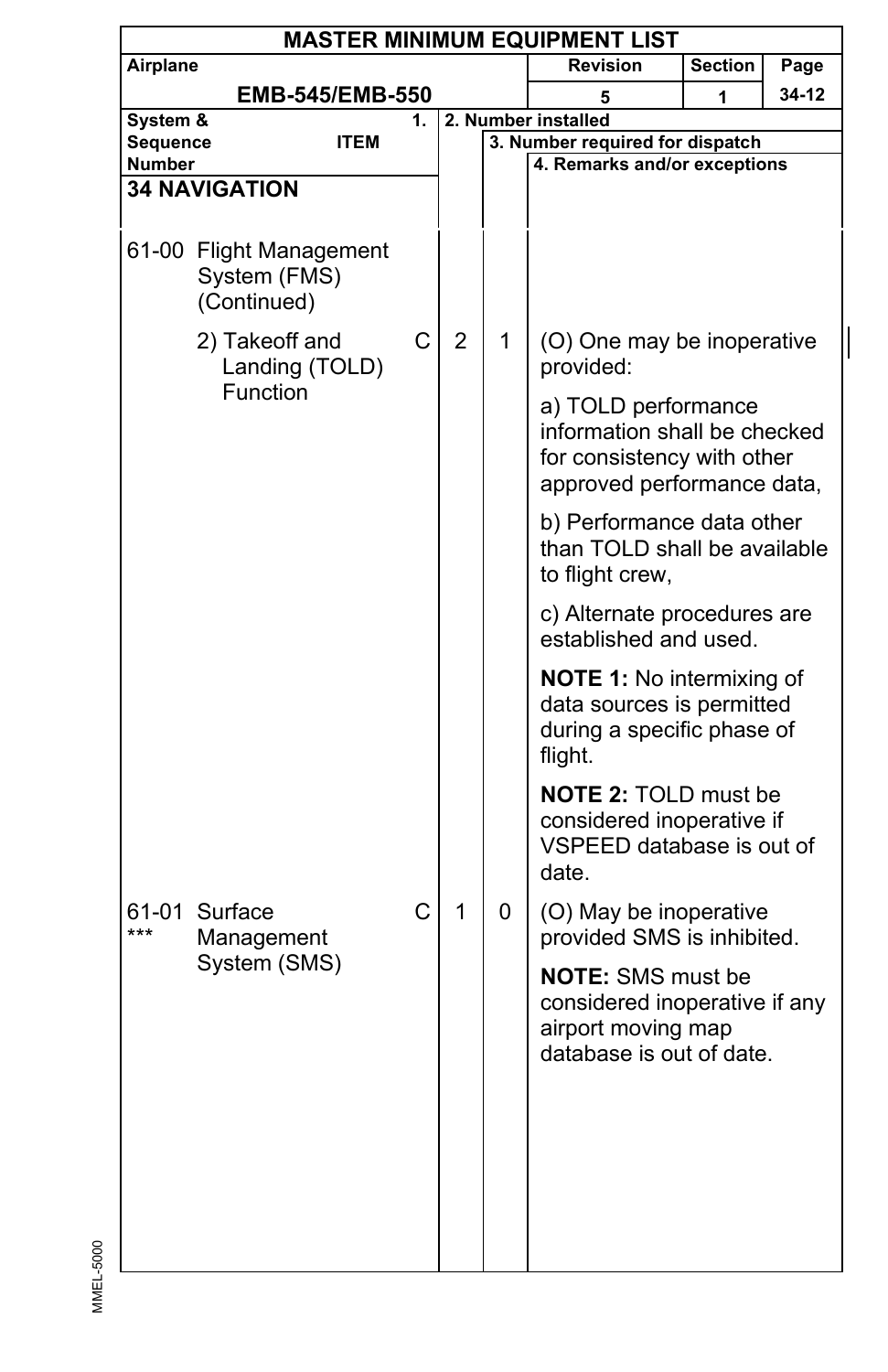|                    | <b>MASTER MINIMUM EQUIPMENT LIST</b>                   |    |   |   |                                                                                                                                          |                |        |  |  |  |
|--------------------|--------------------------------------------------------|----|---|---|------------------------------------------------------------------------------------------------------------------------------------------|----------------|--------|--|--|--|
| Airplane           |                                                        |    |   |   | <b>Revision</b>                                                                                                                          | <b>Section</b> | Page   |  |  |  |
|                    | <b>EMB-545/EMB-550</b>                                 |    |   |   | 4                                                                                                                                        | 1              | $35-1$ |  |  |  |
| System &           |                                                        | 1. |   |   | 2. Number installed                                                                                                                      |                |        |  |  |  |
| Sequence<br>Number | <b>ITEM</b>                                            |    |   |   | 3. Number required for dispatch<br>4. Remarks and/or exceptions                                                                          |                |        |  |  |  |
|                    | <b>35 OXYGEN</b>                                       |    |   |   |                                                                                                                                          |                |        |  |  |  |
|                    |                                                        |    |   |   |                                                                                                                                          |                |        |  |  |  |
|                    | 01-01 Cylinder Pressure<br>Gauge                       | С  | 1 | 0 | (M) May be inoperative<br>provided:                                                                                                      |                |        |  |  |  |
|                    |                                                        |    |   |   | a) Gauge is inspected for no<br>leakage, and                                                                                             |                |        |  |  |  |
|                    |                                                        |    |   |   | b) Alternate procedures to<br>measure the oxygen cylinder<br>pressure for servicing are<br>established and used.                         |                |        |  |  |  |
|                    | 01-02 Pressure and<br>Temperature                      | C  | 1 | 0 | (O) May be inoperative<br>provided:                                                                                                      |                |        |  |  |  |
|                    | Transducer                                             |    |   |   | a) Cylinder pressure gauge<br>is operative,                                                                                              |                |        |  |  |  |
|                    |                                                        |    |   |   | b) Oxygen pressure is<br>checked in cylinder before<br>each flight, and                                                                  |                |        |  |  |  |
|                    |                                                        |    |   |   | c) Airplane is operated at or<br>below FL 250.                                                                                           |                |        |  |  |  |
|                    | 01-03 Overboard<br>Discharge Indicator<br>(Green Disc) | C  | 1 | 0 |                                                                                                                                          |                |        |  |  |  |
|                    |                                                        | C  | 1 | 0 | (M) May be missing provided<br>cavity is covered with speed<br>tape.                                                                     |                |        |  |  |  |
|                    | 02-02 Cylinder Fill Valve                              | C  | 1 | 0 | (M) May be inoperative<br>provided:                                                                                                      |                |        |  |  |  |
|                    |                                                        |    |   |   | a) Valve is inspected for no<br>leakage, and                                                                                             |                |        |  |  |  |
|                    |                                                        |    |   |   | b) If oxygen cylinder refilling<br>is necessary, it must be<br>done outside airplane or<br>cylinder replaced for a fully<br>charged one. |                |        |  |  |  |
|                    |                                                        |    |   |   |                                                                                                                                          |                |        |  |  |  |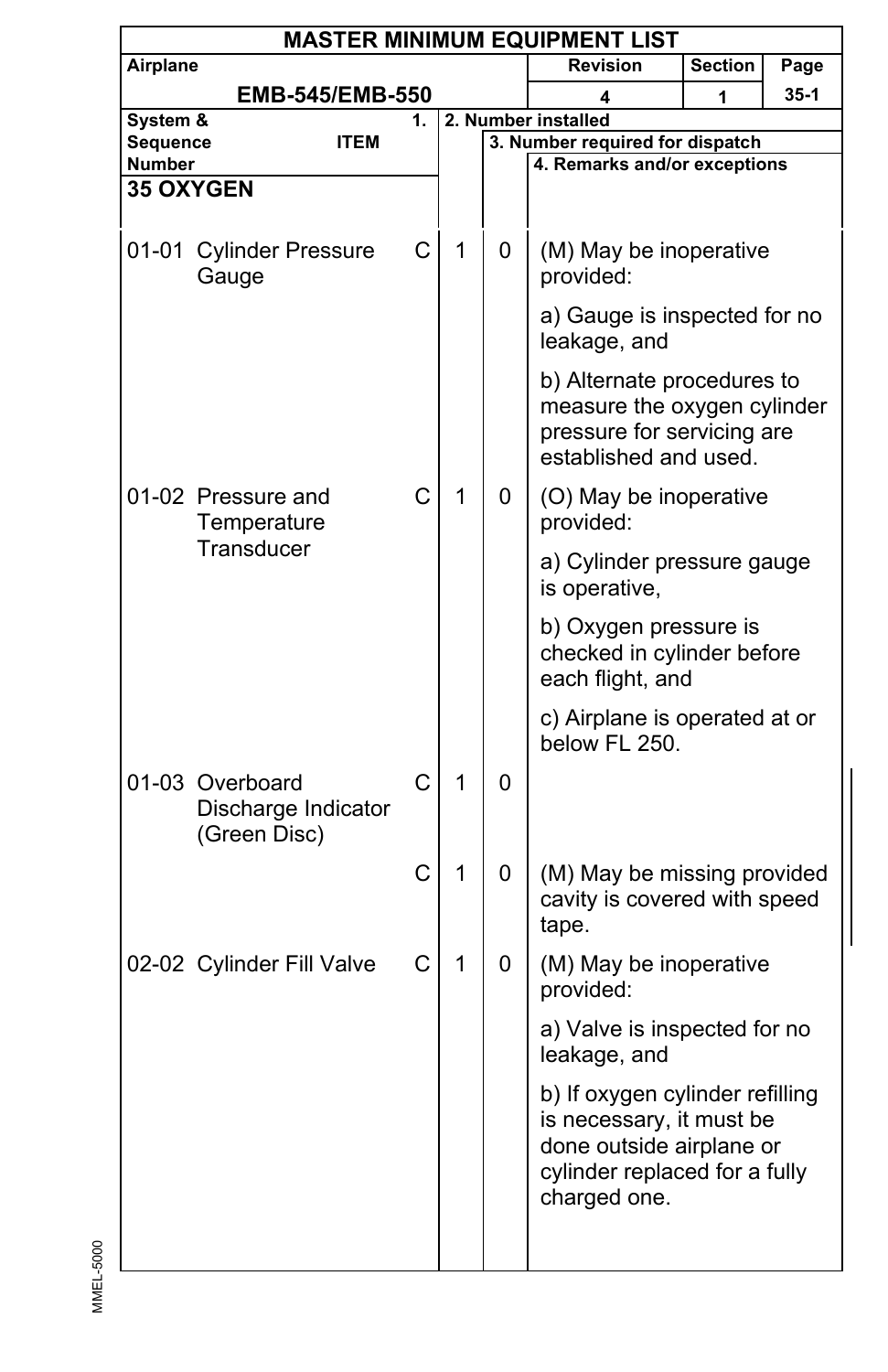|                           | <b>MASTER MINIMUM EQUIPMENT LIST</b> |                                  |    |   |   |                                                                                                       |                |      |  |  |  |
|---------------------------|--------------------------------------|----------------------------------|----|---|---|-------------------------------------------------------------------------------------------------------|----------------|------|--|--|--|
| Airplane                  |                                      |                                  |    |   |   | <b>Revision</b>                                                                                       | <b>Section</b> | Page |  |  |  |
|                           |                                      | EMB-545/EMB-550                  |    |   |   | $35 - 2$<br>1<br>4                                                                                    |                |      |  |  |  |
| System &                  |                                      |                                  | 1. |   |   | 2. Number installed                                                                                   |                |      |  |  |  |
| Sequence<br><b>Number</b> |                                      | <b>ITEM</b>                      |    |   |   | 3. Number required for dispatch<br>4. Remarks and/or exceptions                                       |                |      |  |  |  |
| <b>35 OXYGEN</b>          |                                      |                                  |    |   |   |                                                                                                       |                |      |  |  |  |
|                           |                                      |                                  |    |   |   |                                                                                                       |                |      |  |  |  |
|                           |                                      | 20-00 Passenger Oxygen<br>System | С  | 1 | 0 | May be inoperative provided<br>the airplane is operated with<br>no passengers.                        |                |      |  |  |  |
|                           |                                      |                                  | C  | 1 | 0 | (O) May be inoperative<br>provided flight is conducted<br>unpressurized at or below<br>10000 ft.      |                |      |  |  |  |
|                           |                                      | 1) Passenger Auto<br>Deployment  | С  | 1 | 0 | (M) May be inoperative<br>provided:                                                                   |                |      |  |  |  |
| Function                  |                                      |                                  |    |   |   | a) Flight is conducted at or<br>below 30000 ft, and                                                   |                |      |  |  |  |
|                           |                                      |                                  |    |   |   | b) Manual deployment<br>function is verified operative.                                               |                |      |  |  |  |
| 20-01                     | Masks                                | Passenger Oxygen                 | С  |   |   | (M) May be inoperative<br>provided affected seat is<br>placarded and blocked to<br>prevent occupancy. |                |      |  |  |  |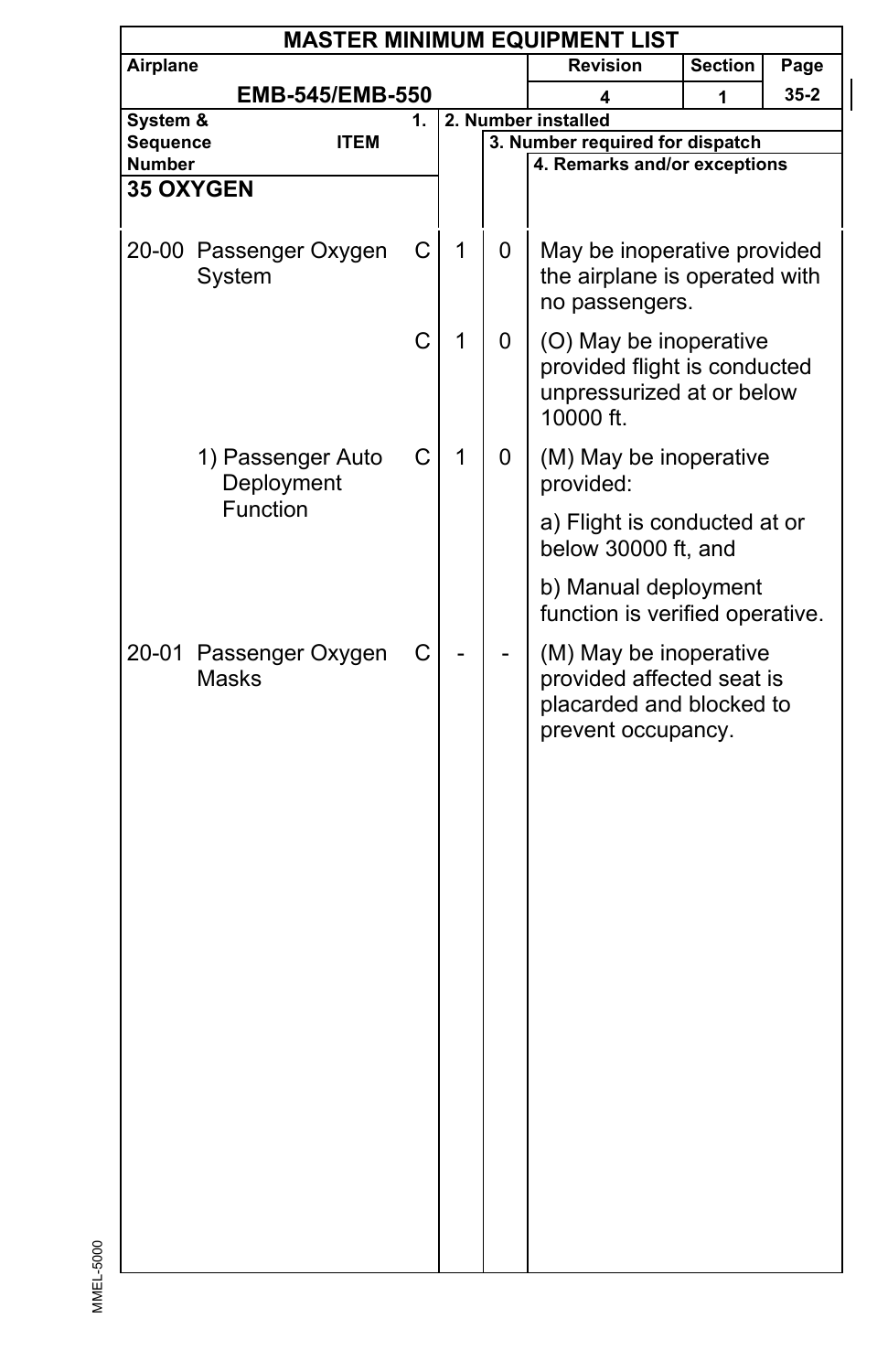| <b>MASTER MINIMUM EQUIPMENT LIST</b> |                                               |    |  |  |                                                                                                           |                |          |  |  |  |
|--------------------------------------|-----------------------------------------------|----|--|--|-----------------------------------------------------------------------------------------------------------|----------------|----------|--|--|--|
| Airplane                             |                                               |    |  |  | <b>Revision</b>                                                                                           | <b>Section</b> | Page     |  |  |  |
|                                      | <b>EMB-545/EMB-550</b>                        |    |  |  | 4                                                                                                         | 1              | $35 - 3$ |  |  |  |
| System &                             |                                               | 1. |  |  | 2. Number installed                                                                                       |                |          |  |  |  |
| Sequence                             | <b>ITEM</b>                                   |    |  |  | 3. Number required for dispatch                                                                           |                |          |  |  |  |
| <b>Number</b>                        |                                               |    |  |  | 4. Remarks and/or exceptions                                                                              |                |          |  |  |  |
|                                      | <b>35 OXYGEN</b>                              |    |  |  |                                                                                                           |                |          |  |  |  |
|                                      | 30-01 Protective Breathing<br>Equipment (PBE) | D  |  |  | (O) (M) Any in excess of<br>those required may be<br>inoperative provided:                                |                |          |  |  |  |
|                                      |                                               |    |  |  | a) Required distribution is<br>maintained,                                                                |                |          |  |  |  |
|                                      |                                               |    |  |  | b) Inoperative PBE and its<br>installed location are<br>placarded inoperative,                            |                |          |  |  |  |
|                                      |                                               |    |  |  | c) Inoperative PBE is<br>removed from its location or<br>from the airplane, and                           |                |          |  |  |  |
|                                      |                                               |    |  |  | d) Procedures are<br>established and used to alert<br>crewmembers of inoperative<br>or missing equipment. |                |          |  |  |  |
|                                      |                                               |    |  |  | <b>NOTE: Inoperative PBE</b><br>units may be subject to<br>dangerous goods<br>requirements.               |                |          |  |  |  |
|                                      |                                               |    |  |  |                                                                                                           |                |          |  |  |  |
|                                      |                                               |    |  |  |                                                                                                           |                |          |  |  |  |
|                                      |                                               |    |  |  |                                                                                                           |                |          |  |  |  |
|                                      |                                               |    |  |  |                                                                                                           |                |          |  |  |  |
|                                      |                                               |    |  |  |                                                                                                           |                |          |  |  |  |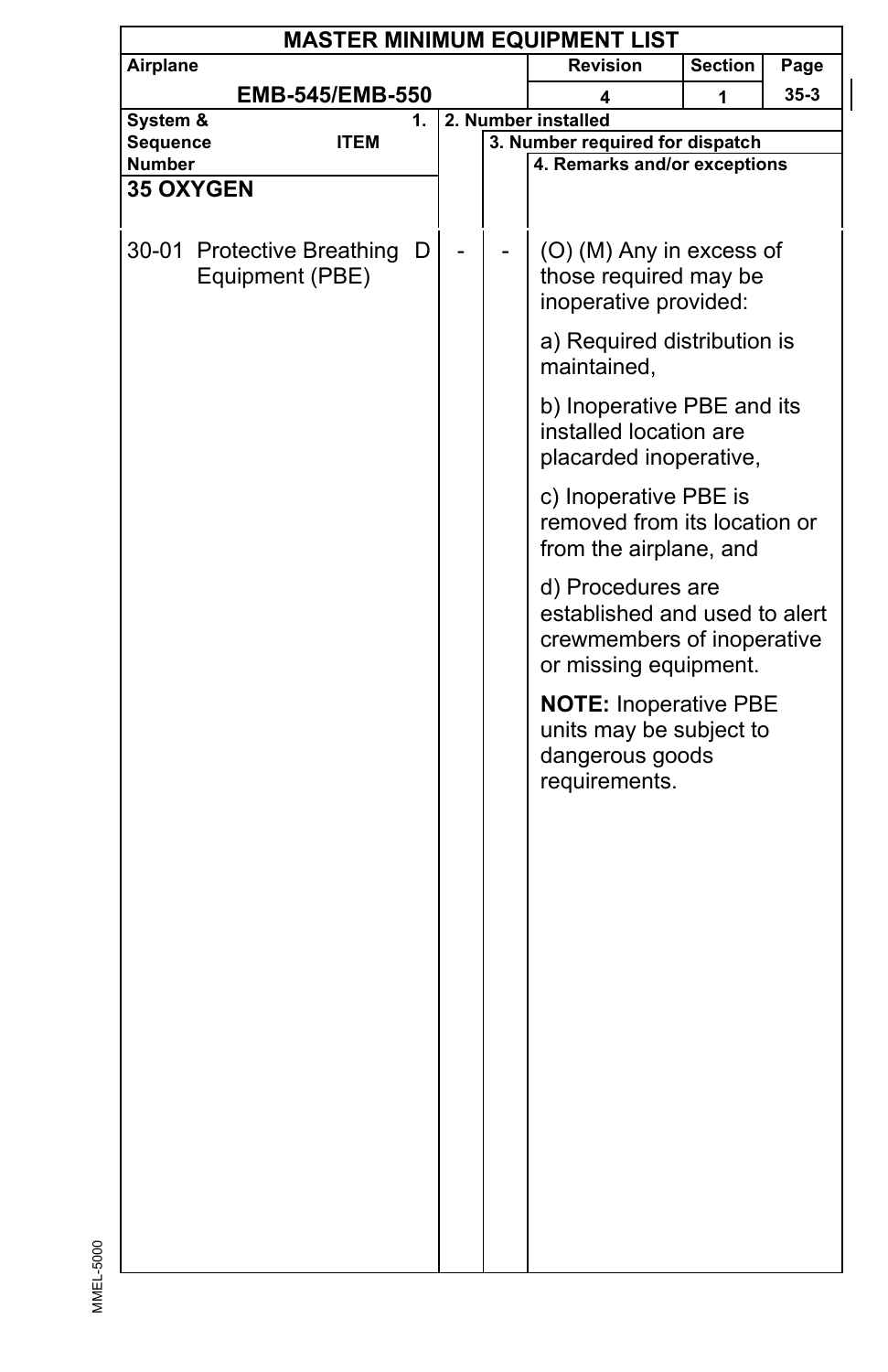| <b>MASTER MINIMUM EQUIPMENT LIST</b> |                        |    |                |                     |                                                                                                                      |                |      |  |  |  |
|--------------------------------------|------------------------|----|----------------|---------------------|----------------------------------------------------------------------------------------------------------------------|----------------|------|--|--|--|
| Airplane                             |                        |    |                |                     | <b>Revision</b>                                                                                                      | <b>Section</b> | Page |  |  |  |
|                                      | <b>EMB-545/EMB-550</b> |    |                |                     | 36-1<br>1<br>4                                                                                                       |                |      |  |  |  |
| System &                             |                        | 1. |                | 2. Number installed |                                                                                                                      |                |      |  |  |  |
| Sequence<br>Number                   | <b>ITEM</b>            |    |                |                     | 3. Number required for dispatch<br>4. Remarks and/or exceptions                                                      |                |      |  |  |  |
| <b>36 PNEUMATIC</b>                  |                        |    |                |                     |                                                                                                                      |                |      |  |  |  |
|                                      |                        |    |                |                     |                                                                                                                      |                |      |  |  |  |
| 11-00 Engine Pneumatic               | <b>Bleed System</b>    | С  | $\overline{2}$ | 1                   | (O) (M) One may be<br>inoperative provided:                                                                          |                |      |  |  |  |
|                                      |                        |    |                |                     | a) Affected bleed system is<br>selected OFF,                                                                         |                |      |  |  |  |
|                                      |                        |    |                |                     | b) WHSAIS is manually<br>tested before each flight,                                                                  |                |      |  |  |  |
|                                      |                        |    |                |                     | c) Cross-bleed valve is<br>operative if bleed 1 is<br>affected.                                                      |                |      |  |  |  |
|                                      |                        |    |                |                     | d) Single Bleed Shutoff<br>Valve is confirmed open<br>before each flight into known<br>or forecast icing conditions, |                |      |  |  |  |
|                                      |                        |    |                |                     | e) Airplane is operated at or<br>below 20000 ft, and                                                                 |                |      |  |  |  |
|                                      |                        |    |                |                     | f) Airplane is operated up to<br>60 minutes of a suitable<br>airport.                                                |                |      |  |  |  |
|                                      |                        | C  | $\overline{2}$ | 1                   | (O) One may be inoperative<br>provided:                                                                              |                |      |  |  |  |
|                                      |                        |    |                |                     | a) Affected bleed system is<br>selected OFF,                                                                         |                |      |  |  |  |
|                                      |                        |    |                |                     | b) Airplane is operated at or<br>below FL 250,                                                                       |                |      |  |  |  |
|                                      |                        |    |                |                     | c) Cross-bleed valve is<br>operative if bleed 1 is<br>affected,                                                      |                |      |  |  |  |
|                                      |                        |    |                |                     | d) Airplane is not operated<br>into known or forecast icing<br>conditions, and                                       |                |      |  |  |  |
|                                      |                        |    |                |                     | e) Airplane is operated up to<br>60 minutes of a suitable<br>airport.                                                |                |      |  |  |  |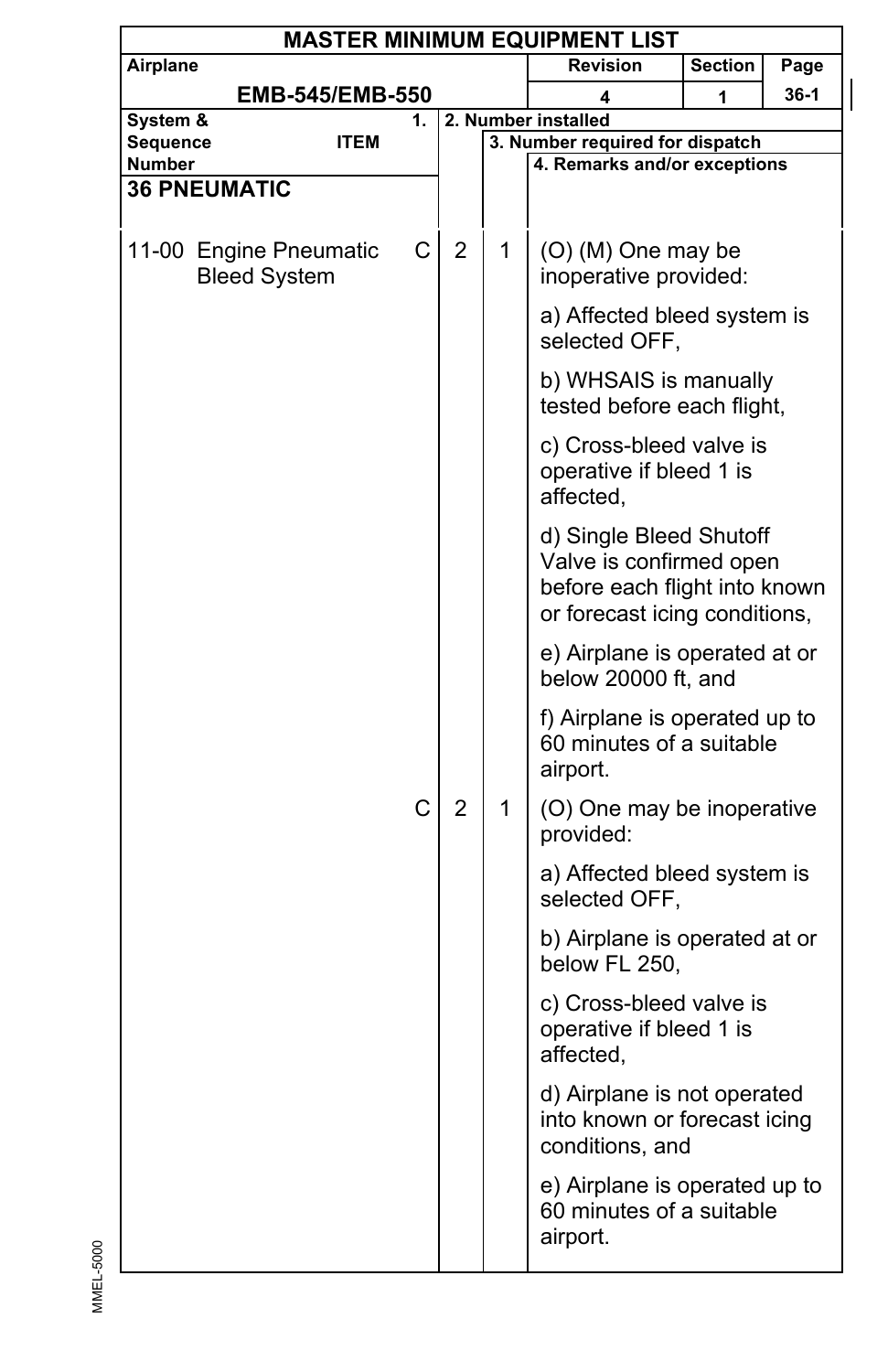|                                                   |                                                |    |                |                                                                |                                                                                                                      | <b>MASTER MINIMUM EQUIPMENT LIST</b> |      |  |  |  |  |  |  |  |  |
|---------------------------------------------------|------------------------------------------------|----|----------------|----------------------------------------------------------------|----------------------------------------------------------------------------------------------------------------------|--------------------------------------|------|--|--|--|--|--|--|--|--|
| Airplane                                          |                                                |    |                |                                                                | <b>Revision</b>                                                                                                      | <b>Section</b>                       | Page |  |  |  |  |  |  |  |  |
|                                                   | <b>EMB-545/EMB-550</b>                         |    |                |                                                                | 4                                                                                                                    | 1                                    | 36-2 |  |  |  |  |  |  |  |  |
| System &                                          |                                                | 1. |                |                                                                | 2. Number installed                                                                                                  |                                      |      |  |  |  |  |  |  |  |  |
| Sequence<br>Number                                | <b>ITEM</b>                                    |    |                |                                                                | 3. Number required for dispatch<br>4. Remarks and/or exceptions                                                      |                                      |      |  |  |  |  |  |  |  |  |
|                                                   | <b>36 PNEUMATIC</b>                            |    |                |                                                                |                                                                                                                      |                                      |      |  |  |  |  |  |  |  |  |
|                                                   |                                                |    |                |                                                                |                                                                                                                      |                                      |      |  |  |  |  |  |  |  |  |
|                                                   | 11-01 High Stage Bleed<br><b>Shutoff Valve</b> | С  | 2              | 1                                                              | (O) (M) One may be<br>inoperative provided:                                                                          |                                      |      |  |  |  |  |  |  |  |  |
|                                                   |                                                |    |                |                                                                | a) Affected high stage bleed<br>valve is secured closed and<br>deactivated, and                                      |                                      |      |  |  |  |  |  |  |  |  |
|                                                   |                                                |    |                |                                                                | b) Associated bleed system<br>is considered inoperative.                                                             |                                      |      |  |  |  |  |  |  |  |  |
| 11-03 Pressure Regulating<br><b>Shutoff Valve</b> |                                                | C  | $\overline{2}$ | $\mathbf 1$                                                    | (O) (M) One may be<br>inoperative provided:                                                                          |                                      |      |  |  |  |  |  |  |  |  |
| (PRSOV)                                           |                                                |    |                | a) Affected PRSOV is<br>secured closed and<br>deactivated, and |                                                                                                                      |                                      |      |  |  |  |  |  |  |  |  |
|                                                   |                                                |    |                |                                                                | b) Associated bleed system<br>is considered inoperative.                                                             |                                      |      |  |  |  |  |  |  |  |  |
|                                                   | 11-06 Cross-Bleed Valve                        | С  | 1              | 0                                                              | (O) (M) May be inoperative<br>provided:                                                                              |                                      |      |  |  |  |  |  |  |  |  |
|                                                   |                                                |    |                |                                                                | a) Cross-bleed valve is<br>selected OFF,                                                                             |                                      |      |  |  |  |  |  |  |  |  |
|                                                   |                                                |    |                |                                                                | b) Cross-bleed valve is<br>secured closed except for<br>left engine start,                                           |                                      |      |  |  |  |  |  |  |  |  |
|                                                   |                                                |    |                |                                                                | c) Single Bleed Shutoff<br>Valve is confirmed open<br>before each flight into known<br>or forecast icing conditions, |                                      |      |  |  |  |  |  |  |  |  |
|                                                   |                                                |    |                |                                                                | d) Airplane is operated at or<br>below 20000 ft, and                                                                 |                                      |      |  |  |  |  |  |  |  |  |
|                                                   |                                                |    |                |                                                                | e) Airplane is operated up to<br>60 minutes of a suitable<br>airport.                                                |                                      |      |  |  |  |  |  |  |  |  |
|                                                   |                                                |    |                |                                                                | <b>NOTE:</b> For in-flight left<br>engine start refer to AFM<br>windmilling start procedure.                         |                                      |      |  |  |  |  |  |  |  |  |
| (Continued)                                       |                                                |    |                |                                                                |                                                                                                                      |                                      |      |  |  |  |  |  |  |  |  |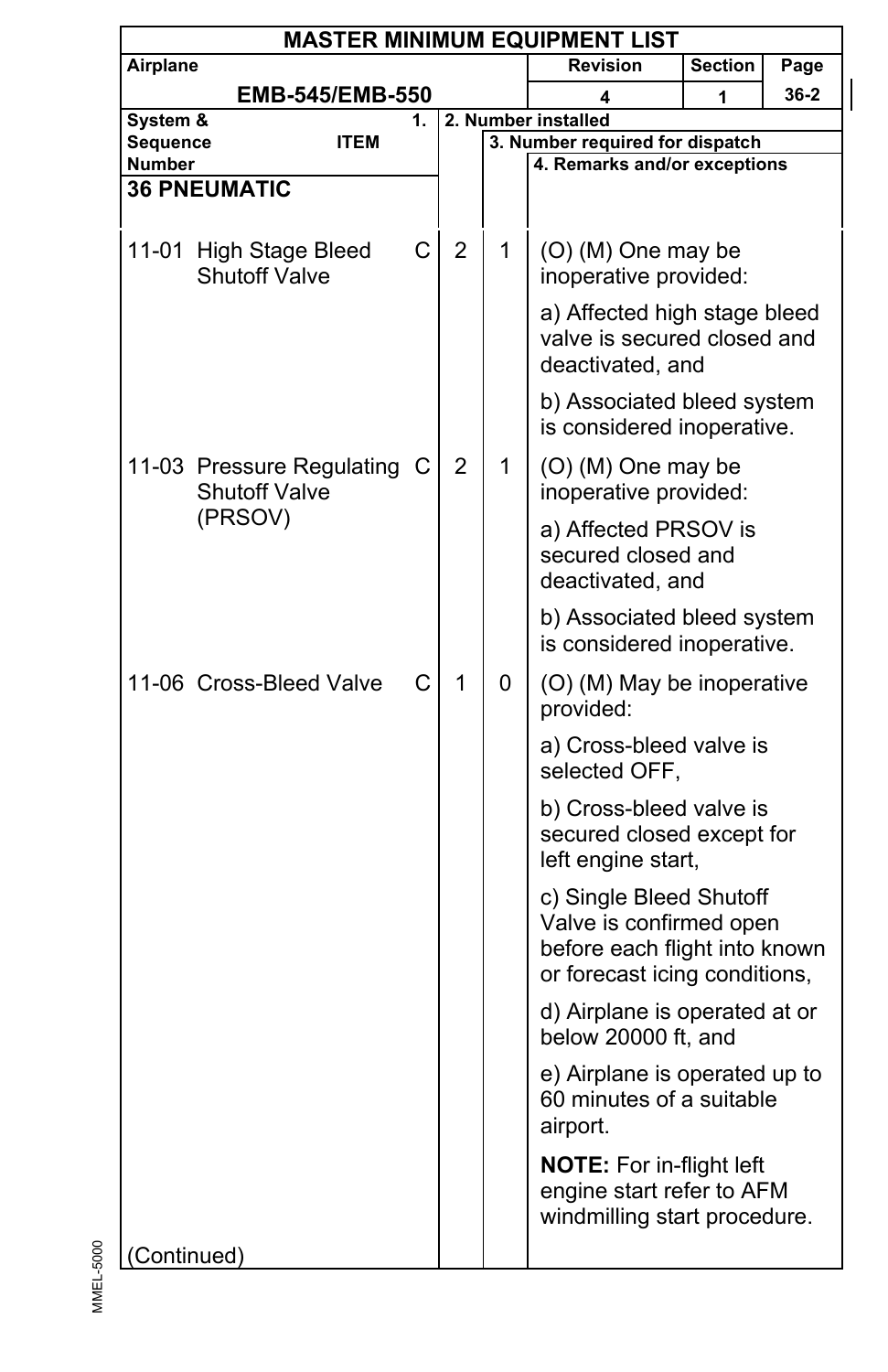| <b>MASTER MINIMUM EQUIPMENT LIST</b> |                                            |    |                |             |                                                                                                                            |                            |          |  |  |  |
|--------------------------------------|--------------------------------------------|----|----------------|-------------|----------------------------------------------------------------------------------------------------------------------------|----------------------------|----------|--|--|--|
| Airplane                             |                                            |    |                |             | <b>Revision</b>                                                                                                            | <b>Section</b>             | Page     |  |  |  |
|                                      | <b>EMB-545/EMB-550</b>                     |    |                |             | 4                                                                                                                          | 1                          | $36 - 3$ |  |  |  |
| System &                             |                                            | 1. |                |             | 2. Number installed                                                                                                        |                            |          |  |  |  |
| Sequence<br>Number                   | <b>ITEM</b>                                |    |                |             | 3. Number required for dispatch<br>4. Remarks and/or exceptions                                                            |                            |          |  |  |  |
|                                      | <b>36 PNEUMATIC</b>                        |    |                |             |                                                                                                                            |                            |          |  |  |  |
|                                      |                                            |    |                |             |                                                                                                                            |                            |          |  |  |  |
|                                      | 11-06 Cross-Bleed Valve<br>(Continued)     | С  | 1              | 0           | provided:                                                                                                                  | (O) (M) May be inoperative |          |  |  |  |
|                                      |                                            |    |                |             | a) Cross-bleed valve is<br>selected OFF,                                                                                   |                            |          |  |  |  |
|                                      |                                            |    |                |             | b) Cross-bleed valve is<br>secured closed except for<br>left engine start,                                                 |                            |          |  |  |  |
|                                      |                                            |    |                |             | c) Airplane is operated at or<br>below FL 250,                                                                             |                            |          |  |  |  |
|                                      |                                            |    |                |             | d) Airplane is not operated<br>into known or forecast icing<br>conditions, and                                             |                            |          |  |  |  |
|                                      |                                            |    |                |             | e) Airplane is operated up to<br>60 minutes of a suitable<br>airport.                                                      |                            |          |  |  |  |
|                                      |                                            |    |                |             | <b>NOTE:</b> For in-flight left<br>engine start refer to AFM<br>windmilling start procedure.                               |                            |          |  |  |  |
|                                      | 14-04 Pneumatic System<br>Controller (PSC) | С  | $\overline{2}$ | $\mathbf 1$ | One may be inoperative<br>provided:                                                                                        |                            |          |  |  |  |
|                                      | Channel                                    |    |                |             | a) Airplane is operated at or<br>below FL 250, and                                                                         |                            |          |  |  |  |
|                                      |                                            |    |                |             | b) Airplane is operated up to<br>60 minutes of a suitable<br>airport.                                                      |                            |          |  |  |  |
|                                      |                                            |    |                |             | <b>NOTE: Message FLTCTRL</b><br>FAULT may be displayed<br>and the dispatch condition<br>on Section 2 is not<br>applicable. |                            |          |  |  |  |
|                                      |                                            |    |                |             |                                                                                                                            |                            |          |  |  |  |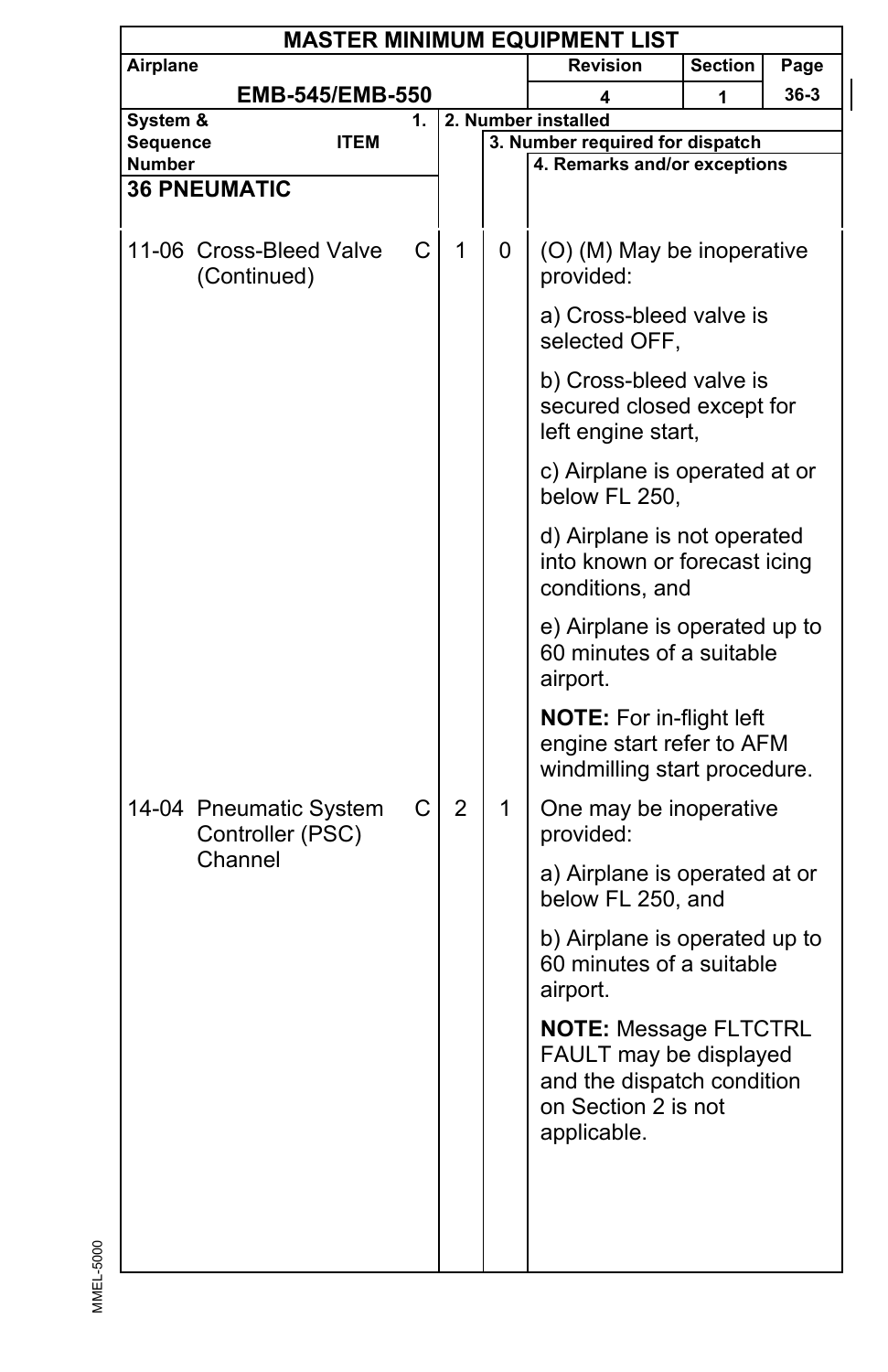|                    | <b>MASTER MINIMUM EQUIPMENT LIST</b>           |    |   |   |                                                                                                |                |      |  |  |
|--------------------|------------------------------------------------|----|---|---|------------------------------------------------------------------------------------------------|----------------|------|--|--|
| Airplane           |                                                |    |   |   | <b>Revision</b>                                                                                | <b>Section</b> | Page |  |  |
|                    | <b>EMB-545/EMB-550</b>                         |    |   |   | 5                                                                                              | 1              | 36-4 |  |  |
| System &           |                                                | 1. |   |   | 2. Number installed                                                                            |                |      |  |  |
| Sequence<br>Number | <b>ITEM</b>                                    |    |   |   | 3. Number required for dispatch<br>4. Remarks and/or exceptions                                |                |      |  |  |
|                    | <b>36 PNEUMATIC</b>                            |    |   |   |                                                                                                |                |      |  |  |
|                    |                                                |    |   |   |                                                                                                |                |      |  |  |
|                    | 16-00 Main Door<br>Pressurization              | C  | 1 | 0 | (M) May be inoperative<br>provided:                                                            |                |      |  |  |
|                    | System                                         |    |   |   | a) The non-inflatable seal is<br>checked for no damage,                                        |                |      |  |  |
|                    |                                                |    |   |   | b) The main door<br>pressurization system is<br>deactivated, and                               |                |      |  |  |
|                    |                                                |    |   |   | c) The airplane is not<br>operated above 40000 ft.                                             |                |      |  |  |
|                    | 17-00 Auxiliary Fuel Tanks A<br>Pressurization |    | 1 | 0 | (O) (M) May be inoperative<br>provided:                                                        |                |      |  |  |
|                    | System<br>(PRAETOR 600)                        |    |   |   | a) Auxiliary Fuel Tanks<br><b>Pressure Regulating Shutoff</b><br>Valve is secured closed,      |                |      |  |  |
|                    |                                                |    |   |   | b) FWD and VTRL Vent<br>Shutoff Valves are secured<br>open,                                    |                |      |  |  |
|                    |                                                |    |   |   | c) Main Fuel Transfer Mode<br>is considered inoperative,                                       |                |      |  |  |
|                    |                                                |    |   |   | d) Airplane is operated within<br>60 minutes of a suitable<br>airport, and                     |                |      |  |  |
|                    |                                                |    |   |   | e) Repairs are made within<br>10 flight days or 60 flight<br>hours, whichever occurs<br>first. |                |      |  |  |
|                    |                                                |    |   |   |                                                                                                |                |      |  |  |
|                    |                                                |    |   |   |                                                                                                |                |      |  |  |
|                    |                                                |    |   |   |                                                                                                |                |      |  |  |
|                    |                                                |    |   |   |                                                                                                |                |      |  |  |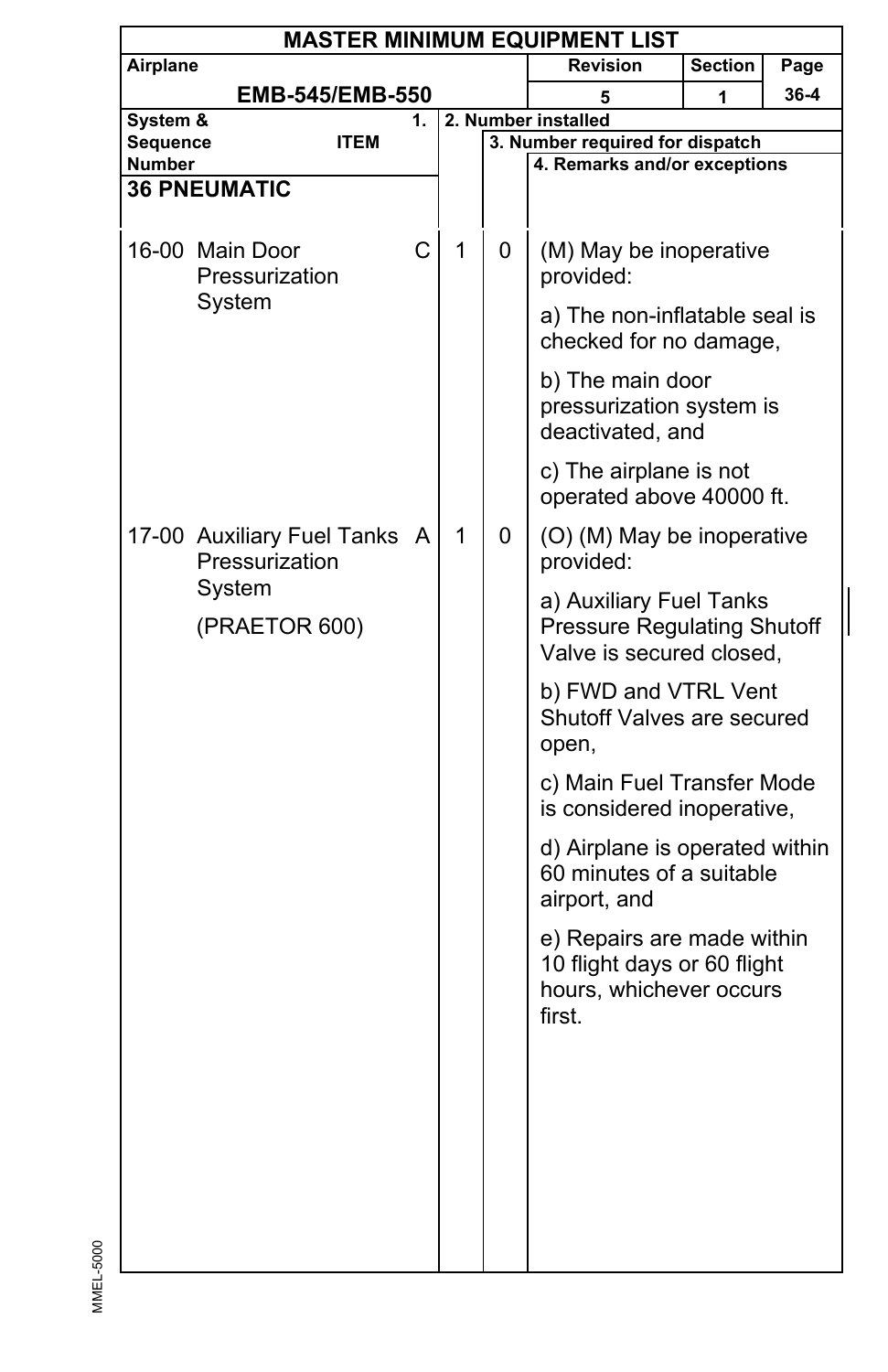| <b>MASTER MINIMUM EQUIPMENT LIST</b>          |                                                      |                 |   |                                                 |                     |                                                                                                                                                                                                                                                                                                                                                                                                                                                                                                                                                                                                                                          |  |  |  |  |
|-----------------------------------------------|------------------------------------------------------|-----------------|---|-------------------------------------------------|---------------------|------------------------------------------------------------------------------------------------------------------------------------------------------------------------------------------------------------------------------------------------------------------------------------------------------------------------------------------------------------------------------------------------------------------------------------------------------------------------------------------------------------------------------------------------------------------------------------------------------------------------------------------|--|--|--|--|
| Airplane                                      |                                                      |                 |   | <b>Revision</b>                                 | <b>Section</b>      | Page                                                                                                                                                                                                                                                                                                                                                                                                                                                                                                                                                                                                                                     |  |  |  |  |
|                                               |                                                      |                 |   | 4                                               | 1                   | $38-1$                                                                                                                                                                                                                                                                                                                                                                                                                                                                                                                                                                                                                                   |  |  |  |  |
| System &                                      | 1.                                                   |                 |   |                                                 |                     |                                                                                                                                                                                                                                                                                                                                                                                                                                                                                                                                                                                                                                          |  |  |  |  |
|                                               |                                                      |                 |   |                                                 |                     |                                                                                                                                                                                                                                                                                                                                                                                                                                                                                                                                                                                                                                          |  |  |  |  |
|                                               |                                                      |                 |   |                                                 |                     |                                                                                                                                                                                                                                                                                                                                                                                                                                                                                                                                                                                                                                          |  |  |  |  |
|                                               |                                                      |                 |   |                                                 |                     |                                                                                                                                                                                                                                                                                                                                                                                                                                                                                                                                                                                                                                          |  |  |  |  |
| 11-00 Galley Potable<br><b>Water System</b>   | C                                                    | 1               | 0 | provided:                                       |                     |                                                                                                                                                                                                                                                                                                                                                                                                                                                                                                                                                                                                                                          |  |  |  |  |
|                                               |                                                      |                 |   |                                                 |                     |                                                                                                                                                                                                                                                                                                                                                                                                                                                                                                                                                                                                                                          |  |  |  |  |
|                                               |                                                      |                 |   | b) Procedures are<br>established to ensure that |                     |                                                                                                                                                                                                                                                                                                                                                                                                                                                                                                                                                                                                                                          |  |  |  |  |
| 11-24 Galley Water-Level<br>Sensor            | D                                                    | 1               | 0 |                                                 |                     |                                                                                                                                                                                                                                                                                                                                                                                                                                                                                                                                                                                                                                          |  |  |  |  |
| 12-00 Lavatory Potable<br><b>Water System</b> | С                                                    | 1               | 0 | provided:                                       |                     |                                                                                                                                                                                                                                                                                                                                                                                                                                                                                                                                                                                                                                          |  |  |  |  |
|                                               |                                                      |                 |   |                                                 |                     |                                                                                                                                                                                                                                                                                                                                                                                                                                                                                                                                                                                                                                          |  |  |  |  |
|                                               |                                                      |                 |   |                                                 |                     |                                                                                                                                                                                                                                                                                                                                                                                                                                                                                                                                                                                                                                          |  |  |  |  |
| 12-24 Lavatory-Water<br><b>Level Sensor</b>   | D                                                    | 1               | 0 |                                                 |                     |                                                                                                                                                                                                                                                                                                                                                                                                                                                                                                                                                                                                                                          |  |  |  |  |
| 32-00 Vacuum Waste<br>System                  | C                                                    | 1               | 0 | provided:                                       |                     |                                                                                                                                                                                                                                                                                                                                                                                                                                                                                                                                                                                                                                          |  |  |  |  |
|                                               |                                                      |                 |   |                                                 |                     |                                                                                                                                                                                                                                                                                                                                                                                                                                                                                                                                                                                                                                          |  |  |  |  |
|                                               |                                                      |                 |   |                                                 |                     |                                                                                                                                                                                                                                                                                                                                                                                                                                                                                                                                                                                                                                          |  |  |  |  |
| 32-21 Vacuum Pump                             | C                                                    | 1               | 0 | provided:                                       |                     |                                                                                                                                                                                                                                                                                                                                                                                                                                                                                                                                                                                                                                          |  |  |  |  |
|                                               |                                                      |                 |   |                                                 |                     |                                                                                                                                                                                                                                                                                                                                                                                                                                                                                                                                                                                                                                          |  |  |  |  |
|                                               |                                                      |                 |   |                                                 |                     |                                                                                                                                                                                                                                                                                                                                                                                                                                                                                                                                                                                                                                          |  |  |  |  |
| 32-32 Waste Tank Level<br>Sensor              | C                                                    | $\overline{2}$  | 1 | inoperative.                                    |                     |                                                                                                                                                                                                                                                                                                                                                                                                                                                                                                                                                                                                                                          |  |  |  |  |
| Number                                        | Sequence<br><b>ITEM</b><br><b>38 WATER AND WASTE</b> | EMB-545/EMB-550 |   |                                                 | 2. Number installed | 3. Number required for dispatch<br>4. Remarks and/or exceptions<br>(M) May be inoperative<br>a) System is drained, and<br>system is not serviced.<br>(M) May be inoperative<br>a) System is drained, and<br>b) Procedures are<br>established to ensure that<br>system is not serviced.<br>(M) May be inoperative<br>a) Waste system is<br>deactivated, and<br>b) System components are<br>verified not to have leaks.<br>(O) (M) May be inoperative<br>a) Pump is deactivated, and<br>b) Procedure is established<br>to advise passengers not to<br>use lavatory on ground and<br>below 14000 ft in flight.<br>85% or 100% sensor may be |  |  |  |  |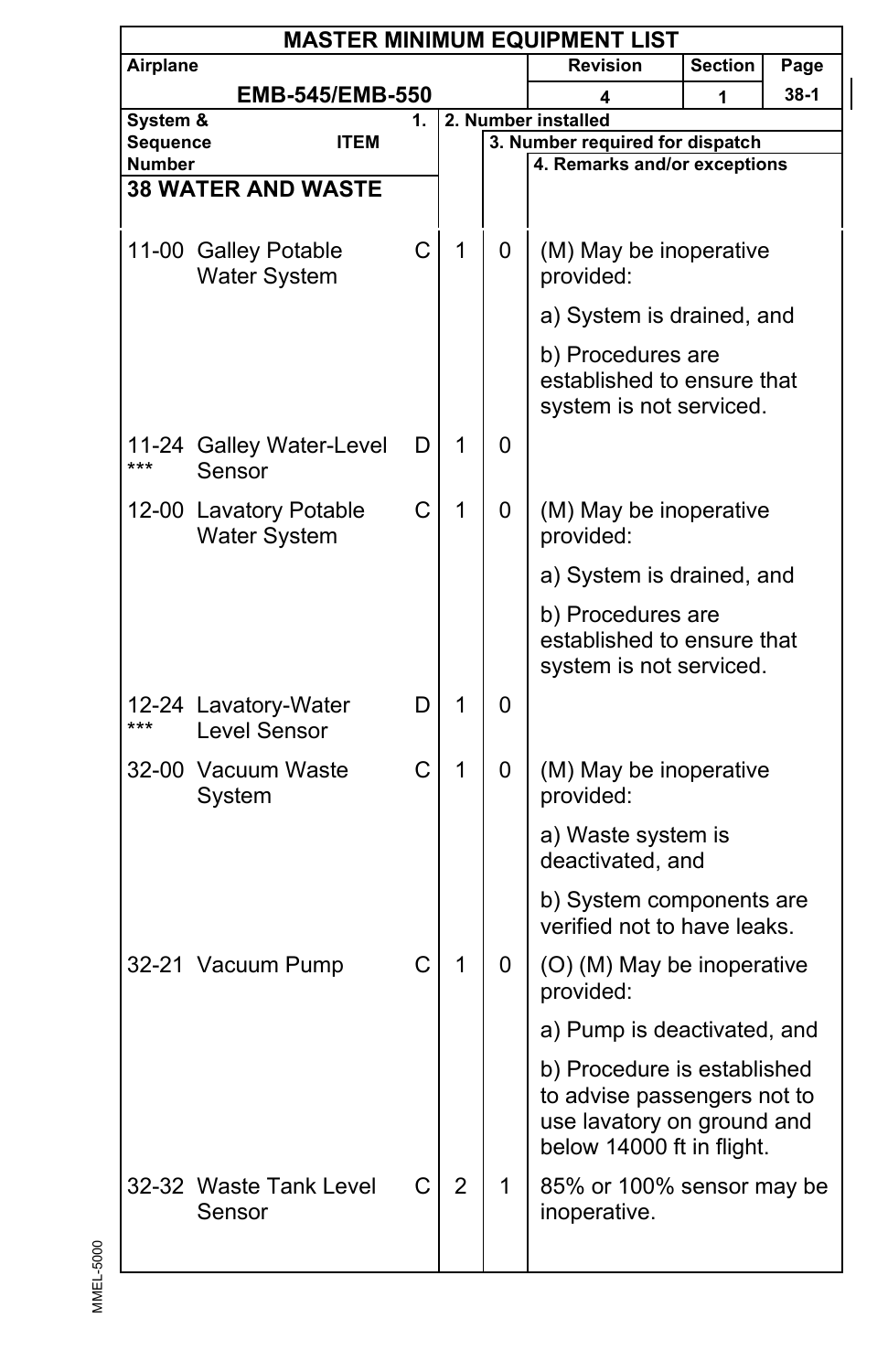| <b>MASTER MINIMUM EQUIPMENT LIST</b> |                              |             |   |                              |                                                                                      |                |          |  |  |
|--------------------------------------|------------------------------|-------------|---|------------------------------|--------------------------------------------------------------------------------------|----------------|----------|--|--|
| Airplane                             |                              |             |   |                              | <b>Revision</b>                                                                      | <b>Section</b> | Page     |  |  |
|                                      | EMB-545/EMB-550              |             |   |                              | 4                                                                                    | 1              | $42 - 1$ |  |  |
| System &                             |                              | 1.          |   |                              | 2. Number installed                                                                  |                |          |  |  |
| Sequence                             | <b>ITEM</b>                  |             |   |                              | 3. Number required for dispatch                                                      |                |          |  |  |
| Number                               |                              |             |   | 4. Remarks and/or exceptions |                                                                                      |                |          |  |  |
|                                      | <b>42 INTEGRATED MODULAR</b> |             |   |                              |                                                                                      |                |          |  |  |
|                                      | <b>AVIONICS</b>              |             |   |                              |                                                                                      |                |          |  |  |
|                                      |                              |             |   |                              |                                                                                      |                |          |  |  |
|                                      | 31-00 Information            | $\mathsf C$ | 1 | 0                            | (M) May be inoperative                                                               |                |          |  |  |
|                                      | Management                   |             |   |                              | provided:                                                                            |                |          |  |  |
|                                      | System (IMS)                 |             |   |                              | a) IMS is deactivated, and                                                           |                |          |  |  |
|                                      |                              |             |   |                              | b) AVNX DATALOAD ENBL                                                                |                |          |  |  |
|                                      |                              |             |   |                              | message is not shown.                                                                |                |          |  |  |
|                                      |                              |             |   |                              | <b>NOTE:</b> It will not be possible<br>to update FMS, charts, and<br>map databases. |                |          |  |  |
|                                      |                              |             |   |                              |                                                                                      |                |          |  |  |
|                                      |                              |             |   |                              |                                                                                      |                |          |  |  |
|                                      |                              |             |   |                              |                                                                                      |                |          |  |  |
|                                      |                              |             |   |                              |                                                                                      |                |          |  |  |
|                                      |                              |             |   |                              |                                                                                      |                |          |  |  |
|                                      |                              |             |   |                              |                                                                                      |                |          |  |  |
|                                      |                              |             |   |                              |                                                                                      |                |          |  |  |
|                                      |                              |             |   |                              |                                                                                      |                |          |  |  |
|                                      |                              |             |   |                              |                                                                                      |                |          |  |  |
|                                      |                              |             |   |                              |                                                                                      |                |          |  |  |
|                                      |                              |             |   |                              |                                                                                      |                |          |  |  |
|                                      |                              |             |   |                              |                                                                                      |                |          |  |  |
|                                      |                              |             |   |                              |                                                                                      |                |          |  |  |
|                                      |                              |             |   |                              |                                                                                      |                |          |  |  |
|                                      |                              |             |   |                              |                                                                                      |                |          |  |  |
|                                      |                              |             |   |                              |                                                                                      |                |          |  |  |
|                                      |                              |             |   |                              |                                                                                      |                |          |  |  |
|                                      |                              |             |   |                              |                                                                                      |                |          |  |  |
|                                      |                              |             |   |                              |                                                                                      |                |          |  |  |
|                                      |                              |             |   |                              |                                                                                      |                |          |  |  |
|                                      |                              |             |   |                              |                                                                                      |                |          |  |  |
|                                      |                              |             |   |                              |                                                                                      |                |          |  |  |
|                                      |                              |             |   |                              |                                                                                      |                |          |  |  |
|                                      |                              |             |   |                              |                                                                                      |                |          |  |  |
|                                      |                              |             |   |                              |                                                                                      |                |          |  |  |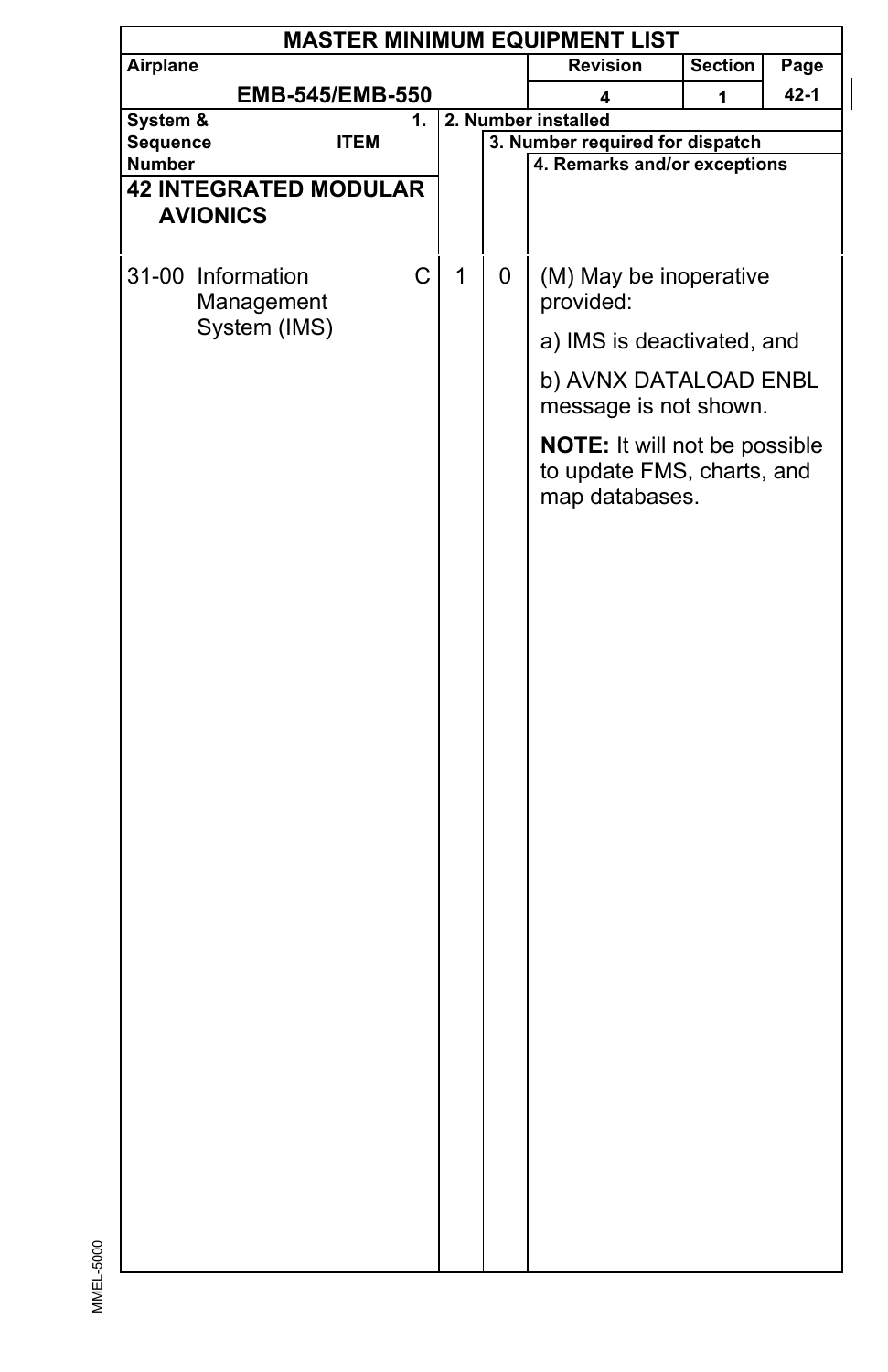| <b>MASTER MINIMUM EQUIPMENT LIST</b>                       |                |      |  |  |  |  |  |  |  |  |  |
|------------------------------------------------------------|----------------|------|--|--|--|--|--|--|--|--|--|
| Airplane<br><b>Revision</b>                                | <b>Section</b> | Page |  |  |  |  |  |  |  |  |  |
| EMB-545/EMB-550<br>4                                       | 1              | 44-1 |  |  |  |  |  |  |  |  |  |
| System &<br>2. Number installed<br>1.                      |                |      |  |  |  |  |  |  |  |  |  |
| Sequence<br><b>ITEM</b><br>3. Number required for dispatch |                |      |  |  |  |  |  |  |  |  |  |
| 4. Remarks and/or exceptions<br><b>Number</b>              |                |      |  |  |  |  |  |  |  |  |  |
| <b>44 CABIN SYSTEMS</b>                                    |                |      |  |  |  |  |  |  |  |  |  |
|                                                            |                |      |  |  |  |  |  |  |  |  |  |
| 16-00 Cabin<br>$\mathbf 1$<br>0<br>D                       |                |      |  |  |  |  |  |  |  |  |  |
| $***$<br>Announcement                                      |                |      |  |  |  |  |  |  |  |  |  |
| System                                                     |                |      |  |  |  |  |  |  |  |  |  |
|                                                            |                |      |  |  |  |  |  |  |  |  |  |
|                                                            |                |      |  |  |  |  |  |  |  |  |  |
|                                                            |                |      |  |  |  |  |  |  |  |  |  |
|                                                            |                |      |  |  |  |  |  |  |  |  |  |
|                                                            |                |      |  |  |  |  |  |  |  |  |  |
|                                                            |                |      |  |  |  |  |  |  |  |  |  |
|                                                            |                |      |  |  |  |  |  |  |  |  |  |
|                                                            |                |      |  |  |  |  |  |  |  |  |  |
|                                                            |                |      |  |  |  |  |  |  |  |  |  |
|                                                            |                |      |  |  |  |  |  |  |  |  |  |
|                                                            |                |      |  |  |  |  |  |  |  |  |  |
|                                                            |                |      |  |  |  |  |  |  |  |  |  |
|                                                            |                |      |  |  |  |  |  |  |  |  |  |
|                                                            |                |      |  |  |  |  |  |  |  |  |  |
|                                                            |                |      |  |  |  |  |  |  |  |  |  |
|                                                            |                |      |  |  |  |  |  |  |  |  |  |
|                                                            |                |      |  |  |  |  |  |  |  |  |  |
|                                                            |                |      |  |  |  |  |  |  |  |  |  |
|                                                            |                |      |  |  |  |  |  |  |  |  |  |
|                                                            |                |      |  |  |  |  |  |  |  |  |  |
|                                                            |                |      |  |  |  |  |  |  |  |  |  |
|                                                            |                |      |  |  |  |  |  |  |  |  |  |
|                                                            |                |      |  |  |  |  |  |  |  |  |  |
|                                                            |                |      |  |  |  |  |  |  |  |  |  |
|                                                            |                |      |  |  |  |  |  |  |  |  |  |
|                                                            |                |      |  |  |  |  |  |  |  |  |  |
|                                                            |                |      |  |  |  |  |  |  |  |  |  |
|                                                            |                |      |  |  |  |  |  |  |  |  |  |
|                                                            |                |      |  |  |  |  |  |  |  |  |  |
|                                                            |                |      |  |  |  |  |  |  |  |  |  |
|                                                            |                |      |  |  |  |  |  |  |  |  |  |
|                                                            |                |      |  |  |  |  |  |  |  |  |  |
|                                                            |                |      |  |  |  |  |  |  |  |  |  |
|                                                            |                |      |  |  |  |  |  |  |  |  |  |
|                                                            |                |      |  |  |  |  |  |  |  |  |  |
|                                                            |                |      |  |  |  |  |  |  |  |  |  |
|                                                            |                |      |  |  |  |  |  |  |  |  |  |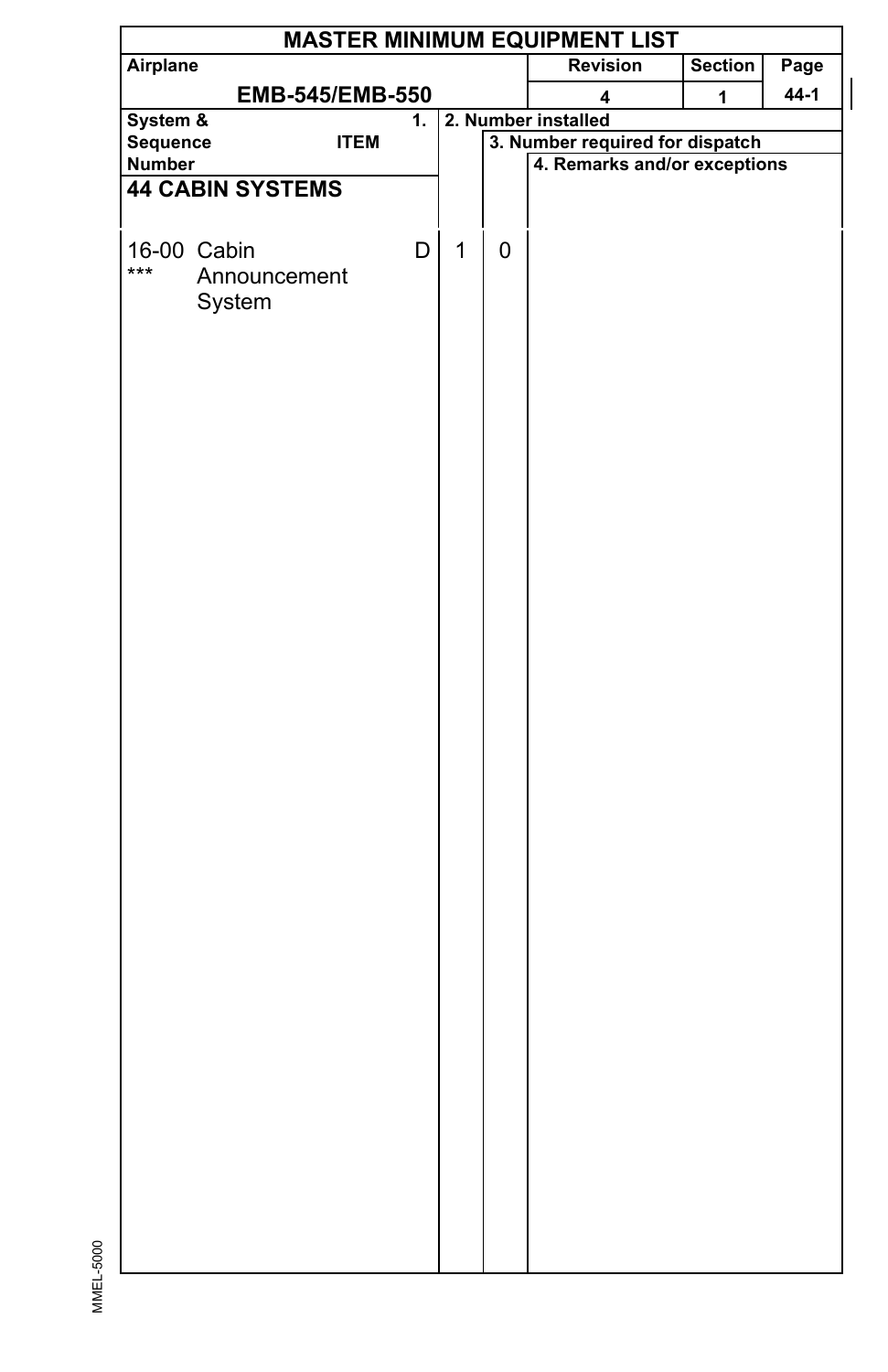|                                       | <b>MASTER MINIMUM EQUIPMENT LIST</b>                                   |    |                |   |                                                                                                                                  |                |      |  |  |  |  |
|---------------------------------------|------------------------------------------------------------------------|----|----------------|---|----------------------------------------------------------------------------------------------------------------------------------|----------------|------|--|--|--|--|
| Airplane                              |                                                                        |    |                |   | <b>Revision</b>                                                                                                                  | <b>Section</b> | Page |  |  |  |  |
|                                       | <b>EMB-545/EMB-550</b>                                                 |    |                |   | 4                                                                                                                                | 1              | 45-1 |  |  |  |  |
| System &<br>Sequence<br><b>Number</b> | <b>ITEM</b><br><b>45 CENTRAL</b>                                       | 1. |                |   | 2. Number installed<br>3. Number required for dispatch<br>4. Remarks and/or exceptions                                           |                |      |  |  |  |  |
|                                       | <b>MAINTENANCE SYSTEM</b><br>00-01 Cockpit<br><b>Maintenance Panel</b> |    |                |   |                                                                                                                                  |                |      |  |  |  |  |
|                                       | 1) ENGINES MODE D<br>Switch                                            |    | 1              | 0 | (O) May be inoperative<br>provided:                                                                                              |                |      |  |  |  |  |
|                                       |                                                                        |    |                |   | a) Switch is confirmed in<br>NORMAL position, and                                                                                |                |      |  |  |  |  |
|                                       |                                                                        |    |                |   | b) Engines are confirmed in<br>NORMAL mode.                                                                                      |                |      |  |  |  |  |
|                                       | 2) LG/HYD/BRK<br><b>MODE Switch</b>                                    | D  | 1              | 0 | (O) May be inoperative<br>provided:                                                                                              |                |      |  |  |  |  |
|                                       |                                                                        |    |                |   | a) Switch is confirmed in<br>NORMAL position, and                                                                                |                |      |  |  |  |  |
|                                       |                                                                        |    |                |   | b) LG-HYD-BRK MAINT<br>MODE message is not<br>shown.                                                                             |                |      |  |  |  |  |
|                                       | 3) AVIONICS<br><b>LOADER Switch</b>                                    | C  | $\overline{2}$ | 0 | (O) May be inoperative<br>provided:                                                                                              |                |      |  |  |  |  |
|                                       |                                                                        |    |                |   | a) Switches are confirmed in<br>OFF position, and                                                                                |                |      |  |  |  |  |
|                                       |                                                                        |    |                |   | b) AVNX DATALOAD ENBL<br>message is not shown.                                                                                   |                |      |  |  |  |  |
|                                       |                                                                        |    |                |   | <b>NOTE:</b> FMS, charts, and<br>maps databases can not be<br>updated if any AVIONICS<br><b>LOADER Switch is</b><br>inoperative. |                |      |  |  |  |  |
|                                       | 4) WSHLD IBIT<br>Switch                                                | D  | 1              | 0 |                                                                                                                                  |                |      |  |  |  |  |
|                                       | 45-01 Onboard<br>Maintenance<br>System (OMS)                           | D  | 1              | 0 |                                                                                                                                  |                |      |  |  |  |  |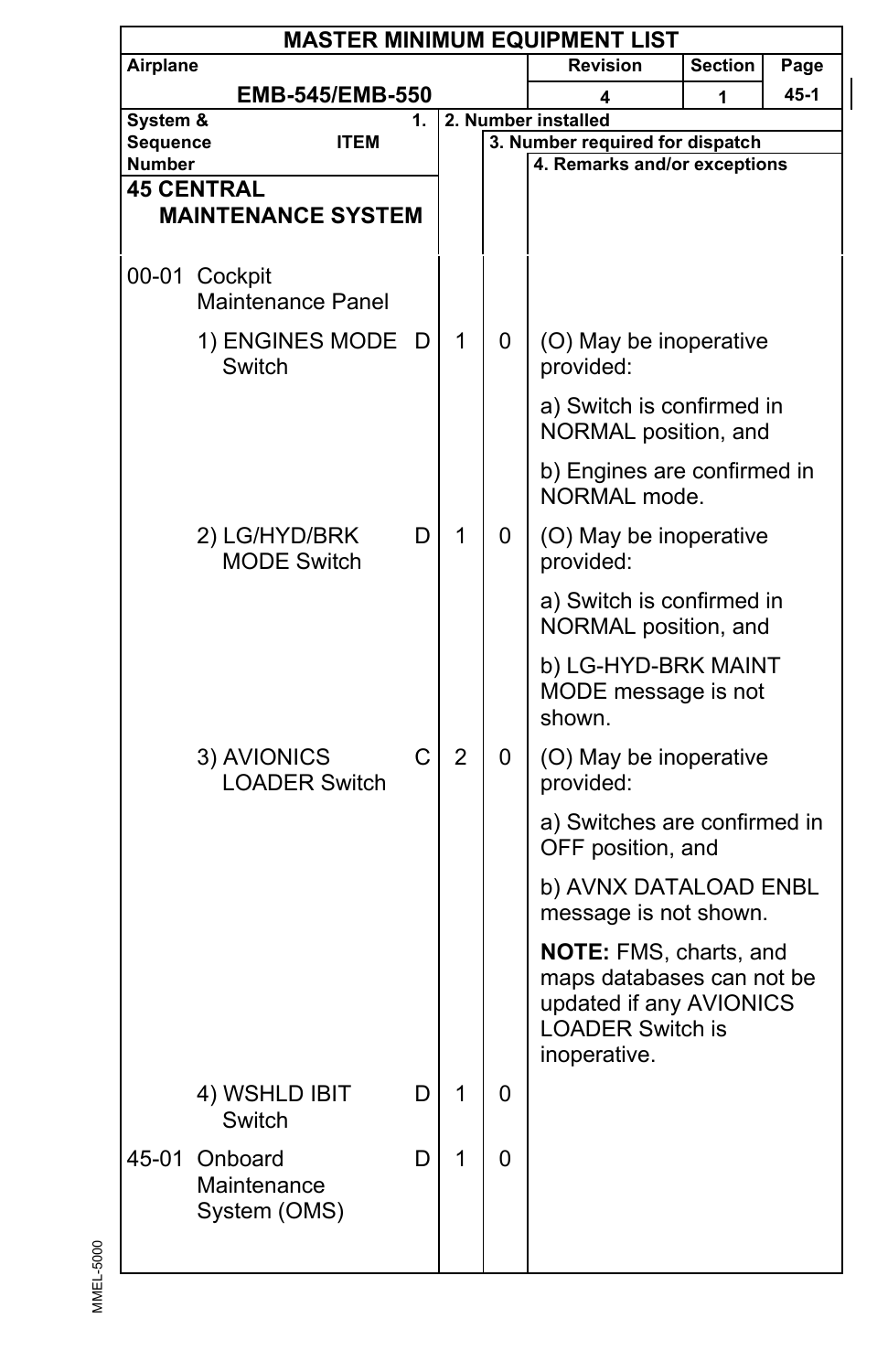|                                   |                                 |    |   | <b>MASTER MINIMUM EQUIPMENT LIST</b>                                                                   |                |      |
|-----------------------------------|---------------------------------|----|---|--------------------------------------------------------------------------------------------------------|----------------|------|
| Airplane                          |                                 |    |   | <b>Revision</b>                                                                                        | <b>Section</b> | Page |
|                                   | EMB-545/EMB-550                 |    |   | 4                                                                                                      | 1              | 46-1 |
| System &                          | <b>ITEM</b>                     | 1. |   | 2. Number installed                                                                                    |                |      |
| Sequence<br><b>Number</b>         |                                 |    |   | 3. Number required for dispatch<br>4. Remarks and/or exceptions                                        |                |      |
|                                   | <b>46 INFORMATION SYSTEMS</b>   |    |   |                                                                                                        |                |      |
|                                   |                                 |    |   |                                                                                                        |                |      |
| 22-00 Integrated Flight<br>(IFIS) | Information System              | С  | 1 |                                                                                                        |                |      |
|                                   |                                 | C  | 0 | (O) May be inoperative<br>provided alternate<br>procedures are established<br>and used.                |                |      |
|                                   | 1) Charts and Maps<br>Databases | С  | 0 | (O) May be out of date or<br>inoperative provided<br>alternate procedures are<br>established and used. |                |      |
| 2) Weather                        | <b>Databases</b>                | C  | 0 | (O) May be out of date or<br>inoperative provided<br>alternate procedures are<br>established and used. |                |      |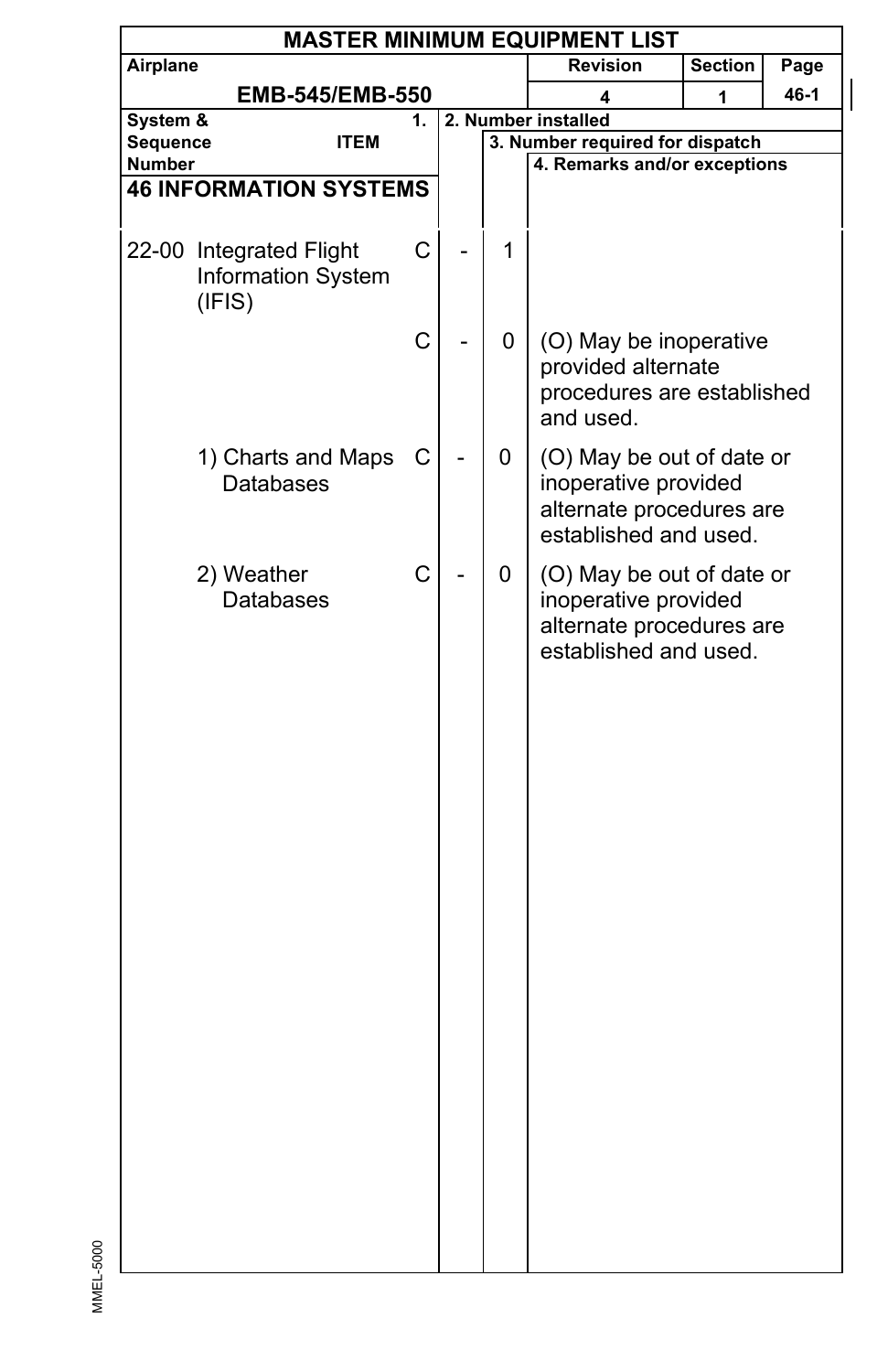| <b>MASTER MINIMUM EQUIPMENT LIST</b> |                                                          |    |   |   |                                                                                                                      |                |      |  |  |
|--------------------------------------|----------------------------------------------------------|----|---|---|----------------------------------------------------------------------------------------------------------------------|----------------|------|--|--|
| Airplane                             |                                                          |    |   |   | <b>Revision</b>                                                                                                      | <b>Section</b> | Page |  |  |
|                                      | <b>EMB-545/EMB-550</b>                                   |    |   |   | 4                                                                                                                    | 1              | 49-1 |  |  |
| System &                             |                                                          | 1. |   |   | 2. Number installed                                                                                                  |                |      |  |  |
| Sequence<br><b>Number</b>            | <b>ITEM</b>                                              |    |   |   | 3. Number required for dispatch<br>4. Remarks and/or exceptions                                                      |                |      |  |  |
|                                      | <b>49 AIRBORNE AUXILIARY</b>                             |    |   |   |                                                                                                                      |                |      |  |  |
|                                      | <b>POWER</b>                                             |    |   |   |                                                                                                                      |                |      |  |  |
|                                      |                                                          |    |   |   |                                                                                                                      |                |      |  |  |
|                                      | 00-00 Auxiliary Power Unit C<br>(APU)                    |    | 1 | 0 | (M) May be inoperative<br>provided:                                                                                  |                |      |  |  |
|                                      | (EMB-545 and<br>EMB-550 Post-Mod.                        |    |   |   | a) APU is not used, and                                                                                              |                |      |  |  |
|                                      | SB 550-78-0001)                                          |    |   |   | b) APU is deactivated.                                                                                               |                |      |  |  |
|                                      | 73-01 Hour Meter                                         | C  | 1 | 0 | (O) May be inoperative<br>provided alternate<br>procedures for APU hours<br>recording are established.               |                |      |  |  |
|                                      | 73-02 Start Counter                                      | C  | 1 | 0 | (O) May be inoperative<br>provided alternate<br>procedures for APU starts<br>recording are established.              |                |      |  |  |
|                                      | 93-03 Remote Oil Level<br>Sensor (Cockpit<br>Indication) | C  | 1 | 0 | (M) May be inoperative<br>provided oil quantity is<br>checked through the oil sight<br>glass before each flight day. |                |      |  |  |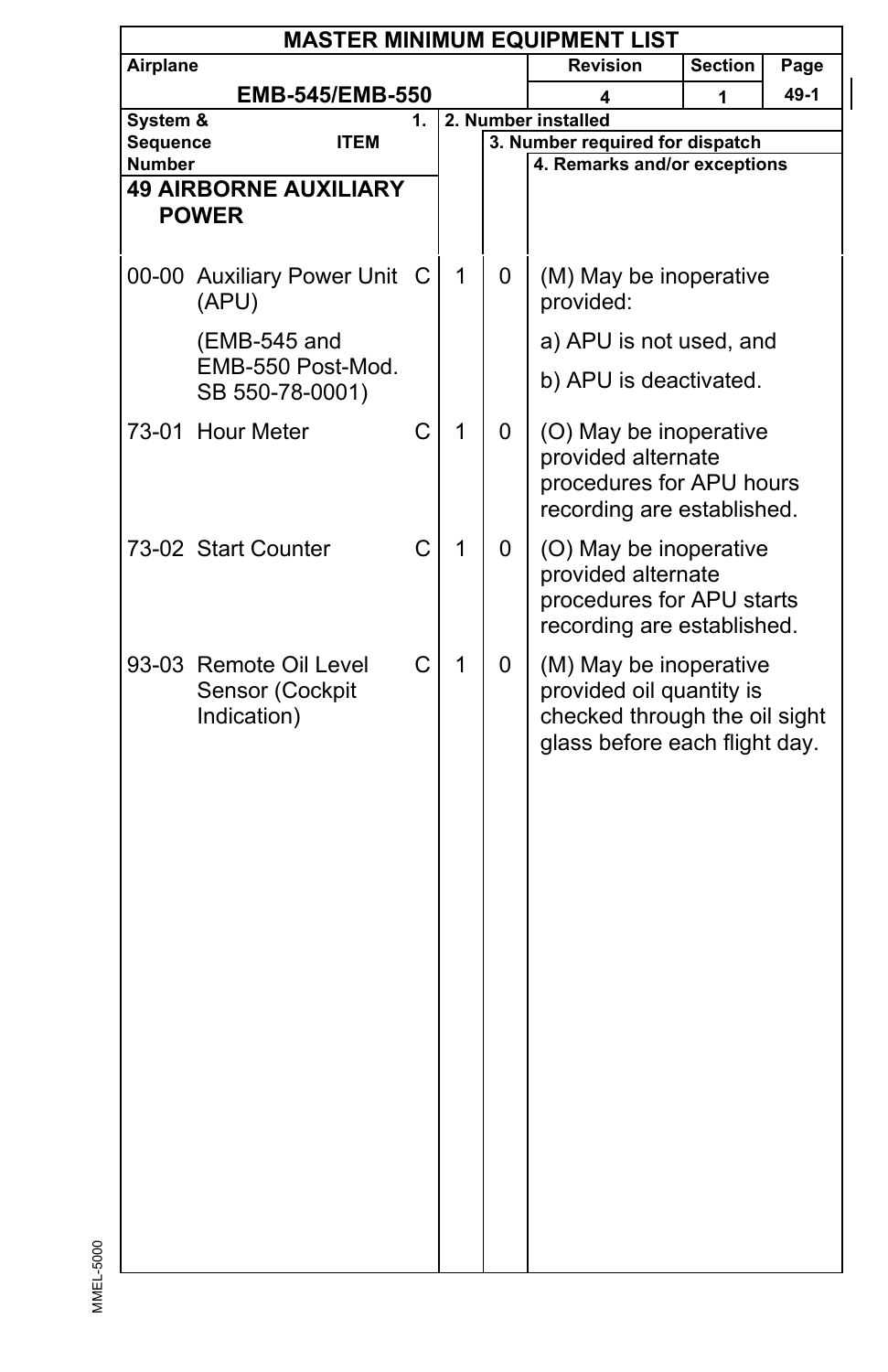| <b>MASTER MINIMUM EQUIPMENT LIST</b> |                                                                        |    |   |   |                                                                                        |                |        |  |  |
|--------------------------------------|------------------------------------------------------------------------|----|---|---|----------------------------------------------------------------------------------------|----------------|--------|--|--|
| Airplane                             |                                                                        |    |   |   | <b>Revision</b>                                                                        | <b>Section</b> | Page   |  |  |
|                                      | EMB-545/EMB-550                                                        |    |   |   | 4                                                                                      | 1              | $50-1$ |  |  |
| System &<br>Sequence<br>Number       | <b>ITEM</b><br>50 CARGO AND<br><b>ACCESSORY</b><br><b>COMPARTMENTS</b> | 1. |   |   | 2. Number installed<br>3. Number required for dispatch<br>4. Remarks and/or exceptions |                |        |  |  |
|                                      | 22-00 Aft Compartment<br>Cargo Net                                     | D  | 1 | 0 | May be inoperative or<br>missing provided cargo<br>compartment remains<br>empty.       |                |        |  |  |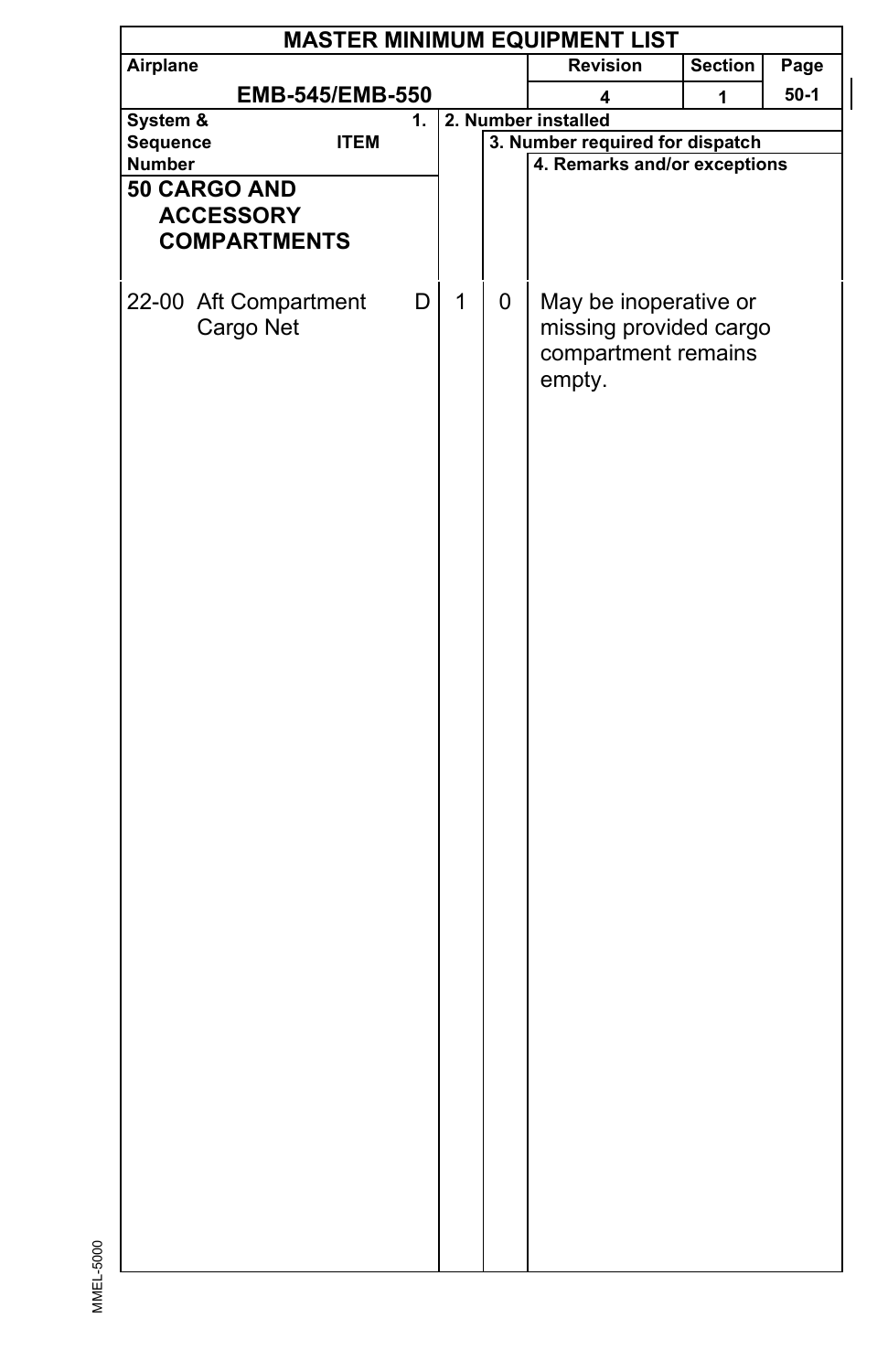| <b>MASTER MINIMUM EQUIPMENT LIST</b> |                                                                                               |                |                |   |                                                                                                                                   |                |        |  |  |
|--------------------------------------|-----------------------------------------------------------------------------------------------|----------------|----------------|---|-----------------------------------------------------------------------------------------------------------------------------------|----------------|--------|--|--|
| Airplane                             |                                                                                               |                |                |   | <b>Revision</b>                                                                                                                   | <b>Section</b> | Page   |  |  |
|                                      | EMB-545/EMB-550                                                                               |                |                |   | 4                                                                                                                                 | 1              | $52-1$ |  |  |
| System &                             |                                                                                               | 1.             |                |   | 2. Number installed                                                                                                               |                |        |  |  |
| Sequence<br><b>Number</b>            | <b>ITEM</b>                                                                                   |                |                |   | 3. Number required for dispatch<br>4. Remarks and/or exceptions                                                                   |                |        |  |  |
| 52 DOORS                             |                                                                                               |                |                |   |                                                                                                                                   |                |        |  |  |
|                                      |                                                                                               |                |                |   |                                                                                                                                   |                |        |  |  |
|                                      | 71-00 Main Door Warning<br>System<br>(CAS Indication)                                         | С              | 1              | 0 | (O) May be inoperative<br>provided, before each flight:                                                                           |                |        |  |  |
|                                      |                                                                                               |                |                |   | a) The door is verified<br>closed, latched and locked,<br>and                                                                     |                |        |  |  |
|                                      |                                                                                               |                |                |   | b) The 2 latches and 2 lock<br>indicator flags are checked<br>and confirmed green.                                                |                |        |  |  |
|                                      | 72-00 Aft Cargo<br><b>Compartment Door</b><br><b>Warning System</b><br>(CAS Indication)       | C              | 1              | 0 | (O) May be inoperative<br>provided, before each flight:                                                                           |                |        |  |  |
|                                      |                                                                                               |                |                |   | a) The door is verified closed<br>and latched, and                                                                                |                |        |  |  |
|                                      |                                                                                               |                |                |   | b) The 3 Locking latches are<br>inspected for correct<br>engagement.                                                              |                |        |  |  |
|                                      | 73-00 Overwing<br><b>Emergency Exit</b><br><b>Hatch Warning</b><br>System<br>(CAS Indication) | $\overline{C}$ | $\overline{1}$ | 0 | (O) May be inoperative<br>provided the Emergency Exit<br>Hatch is inspected for<br>correct engagement before<br>each flight.      |                |        |  |  |
|                                      | 74-00 Electronic Bay<br><b>Access Hatch</b><br><b>Warning System</b><br>(CAS Indication)      | C              | 1              | 0 | (O) May be inoperative<br>provided the Electronic Bay<br>Access Hatch is inspected<br>for correct latching before<br>each flight. |                |        |  |  |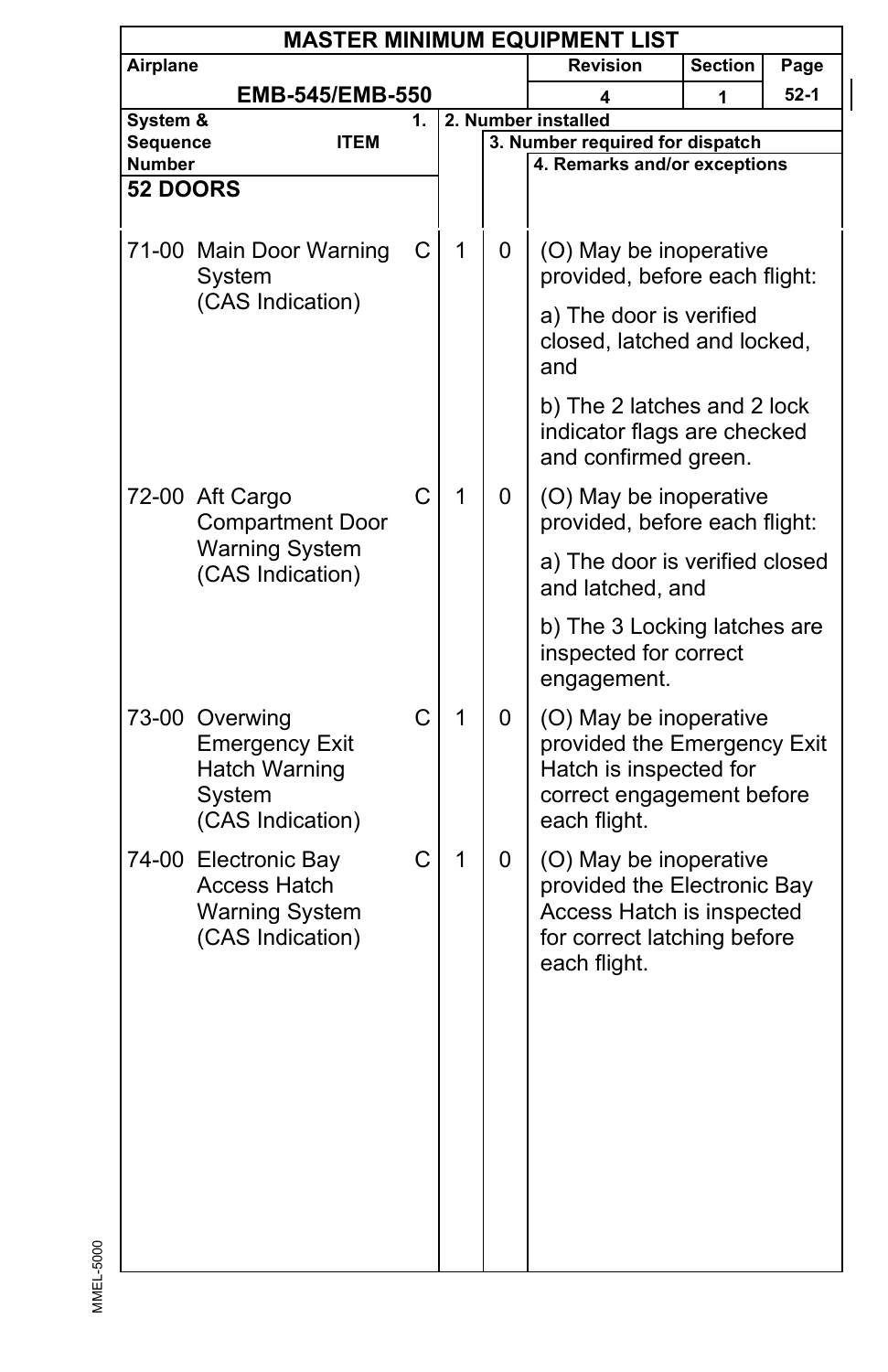|                      | <b>MASTER MINIMUM EQUIPMENT LIST</b>                                                         |    |                |   |                                                                                                                                                 |                |        |  |  |  |
|----------------------|----------------------------------------------------------------------------------------------|----|----------------|---|-------------------------------------------------------------------------------------------------------------------------------------------------|----------------|--------|--|--|--|
| Airplane             |                                                                                              |    |                |   | <b>Revision</b>                                                                                                                                 | <b>Section</b> | Page   |  |  |  |
|                      | <b>EMB-545/EMB-550</b>                                                                       |    |                |   | 5                                                                                                                                               | 1              | $73-1$ |  |  |  |
| System &<br>Sequence | <b>ITEM</b>                                                                                  | 1. |                |   | 2. Number installed<br>3. Number required for dispatch                                                                                          |                |        |  |  |  |
| Number               |                                                                                              |    |                |   | 4. Remarks and/or exceptions                                                                                                                    |                |        |  |  |  |
|                      | <b>73 ENGINE FUEL AND</b>                                                                    |    |                |   |                                                                                                                                                 |                |        |  |  |  |
|                      | <b>CONTROL</b>                                                                               |    |                |   |                                                                                                                                                 |                |        |  |  |  |
|                      | 21-00 Engine Full<br><b>Authority Digital</b><br><b>Electronic Control</b><br>(FADEC) System |    |                |   |                                                                                                                                                 |                |        |  |  |  |
|                      | 1) System Faults                                                                             | A  |                |   | May be dispatched with<br>system faults provided<br>repairs are made in 125<br>flight hours.                                                    |                |        |  |  |  |
|                      | 30-01 Engine Fuel Low<br><b>Pressure Switch</b>                                              | С  | $\overline{2}$ | 0 | (O) One or both may be<br>inoperative provided:                                                                                                 |                |        |  |  |  |
|                      |                                                                                              |    |                |   | a) Both fuel pumps of<br>affected side are operative,                                                                                           |                |        |  |  |  |
|                      |                                                                                              |    |                |   | b) Both PUMP knobs are set<br>to ON, and                                                                                                        |                |        |  |  |  |
|                      |                                                                                              |    |                |   | c) Pumps synoptic indication<br>is operative.                                                                                                   |                |        |  |  |  |
|                      | 30-05 Dual Function Fuel<br>Switch                                                           |    |                |   |                                                                                                                                                 |                |        |  |  |  |
|                      | 1) Fuel Impending<br><b>Bypass Indication</b>                                                | A  | $\overline{2}$ | 1 | (O) (M) May be inoperative<br>provided:                                                                                                         |                |        |  |  |  |
|                      |                                                                                              |    |                |   | a) Fuel filter element of<br>affected engine is replaced<br>prior to the first flight under<br>this item and then every<br>20 flight hours, and |                |        |  |  |  |
|                      |                                                                                              |    |                |   | b) Repairs are made within<br>10 calendar days.                                                                                                 |                |        |  |  |  |
|                      |                                                                                              |    |                |   |                                                                                                                                                 |                |        |  |  |  |
|                      |                                                                                              |    |                |   |                                                                                                                                                 |                |        |  |  |  |

 $\overline{\phantom{a}}$ 

MMEL-5000 MMEL-5000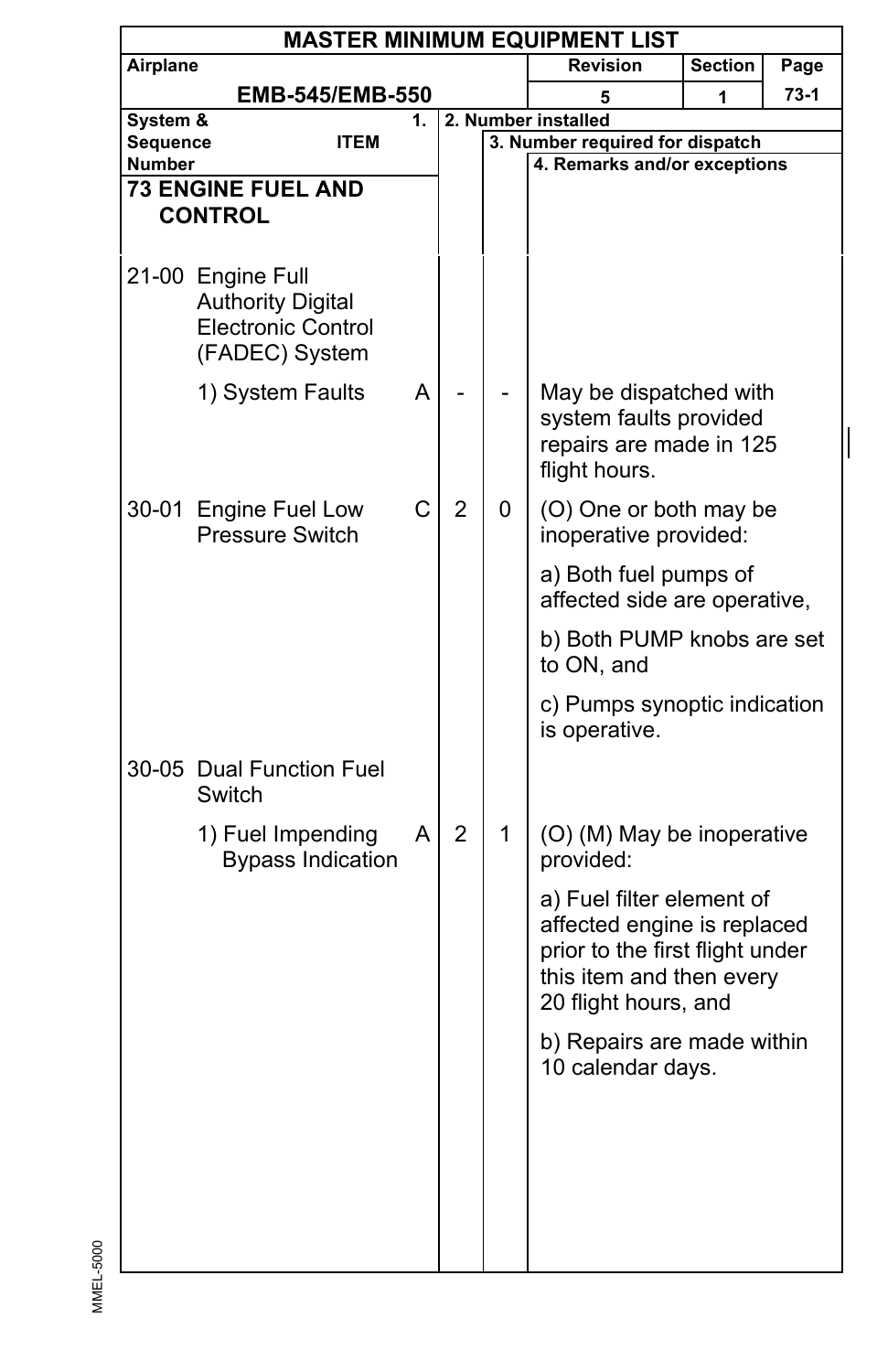| <b>MASTER MINIMUM EQUIPMENT LIST</b> |                          |             |                |   |                                 |                |        |  |  |
|--------------------------------------|--------------------------|-------------|----------------|---|---------------------------------|----------------|--------|--|--|
| Airplane                             |                          |             |                |   | Revision                        | <b>Section</b> | Page   |  |  |
|                                      | EMB-545/EMB-550          |             |                |   | 4                               | 1              | $76-1$ |  |  |
| System &                             |                          | 1.          |                |   | 2. Number installed             |                |        |  |  |
| Sequence                             |                          | <b>ITEM</b> |                |   | 3. Number required for dispatch |                |        |  |  |
| <b>Number</b>                        |                          |             |                |   | 4. Remarks and/or exceptions    |                |        |  |  |
|                                      | <b>76 ENGINE CONTROL</b> |             |                |   |                                 |                |        |  |  |
|                                      | 10-05 Thrust Control     | $\mathsf C$ | $\overline{2}$ | 0 | One or both may be              |                |        |  |  |
|                                      | Quadrant (TCQ)           |             |                |   | inoperative provided affected   |                |        |  |  |
|                                      | <b>Idle Lock Switch</b>  |             |                |   | side thrust reverser is         |                |        |  |  |
|                                      |                          |             |                |   | considered inoperative.         |                |        |  |  |
|                                      |                          |             |                |   |                                 |                |        |  |  |
|                                      |                          |             |                |   |                                 |                |        |  |  |
|                                      |                          |             |                |   |                                 |                |        |  |  |
|                                      |                          |             |                |   |                                 |                |        |  |  |
|                                      |                          |             |                |   |                                 |                |        |  |  |
|                                      |                          |             |                |   |                                 |                |        |  |  |
|                                      |                          |             |                |   |                                 |                |        |  |  |
|                                      |                          |             |                |   |                                 |                |        |  |  |
|                                      |                          |             |                |   |                                 |                |        |  |  |
|                                      |                          |             |                |   |                                 |                |        |  |  |
|                                      |                          |             |                |   |                                 |                |        |  |  |
|                                      |                          |             |                |   |                                 |                |        |  |  |
|                                      |                          |             |                |   |                                 |                |        |  |  |
|                                      |                          |             |                |   |                                 |                |        |  |  |
|                                      |                          |             |                |   |                                 |                |        |  |  |
|                                      |                          |             |                |   |                                 |                |        |  |  |
|                                      |                          |             |                |   |                                 |                |        |  |  |
|                                      |                          |             |                |   |                                 |                |        |  |  |
|                                      |                          |             |                |   |                                 |                |        |  |  |
|                                      |                          |             |                |   |                                 |                |        |  |  |
|                                      |                          |             |                |   |                                 |                |        |  |  |
|                                      |                          |             |                |   |                                 |                |        |  |  |
|                                      |                          |             |                |   |                                 |                |        |  |  |
|                                      |                          |             |                |   |                                 |                |        |  |  |
|                                      |                          |             |                |   |                                 |                |        |  |  |
|                                      |                          |             |                |   |                                 |                |        |  |  |
|                                      |                          |             |                |   |                                 |                |        |  |  |
|                                      |                          |             |                |   |                                 |                |        |  |  |
|                                      |                          |             |                |   |                                 |                |        |  |  |
|                                      |                          |             |                |   |                                 |                |        |  |  |
|                                      |                          |             |                |   |                                 |                |        |  |  |
|                                      |                          |             |                |   |                                 |                |        |  |  |
|                                      |                          |             |                |   |                                 |                |        |  |  |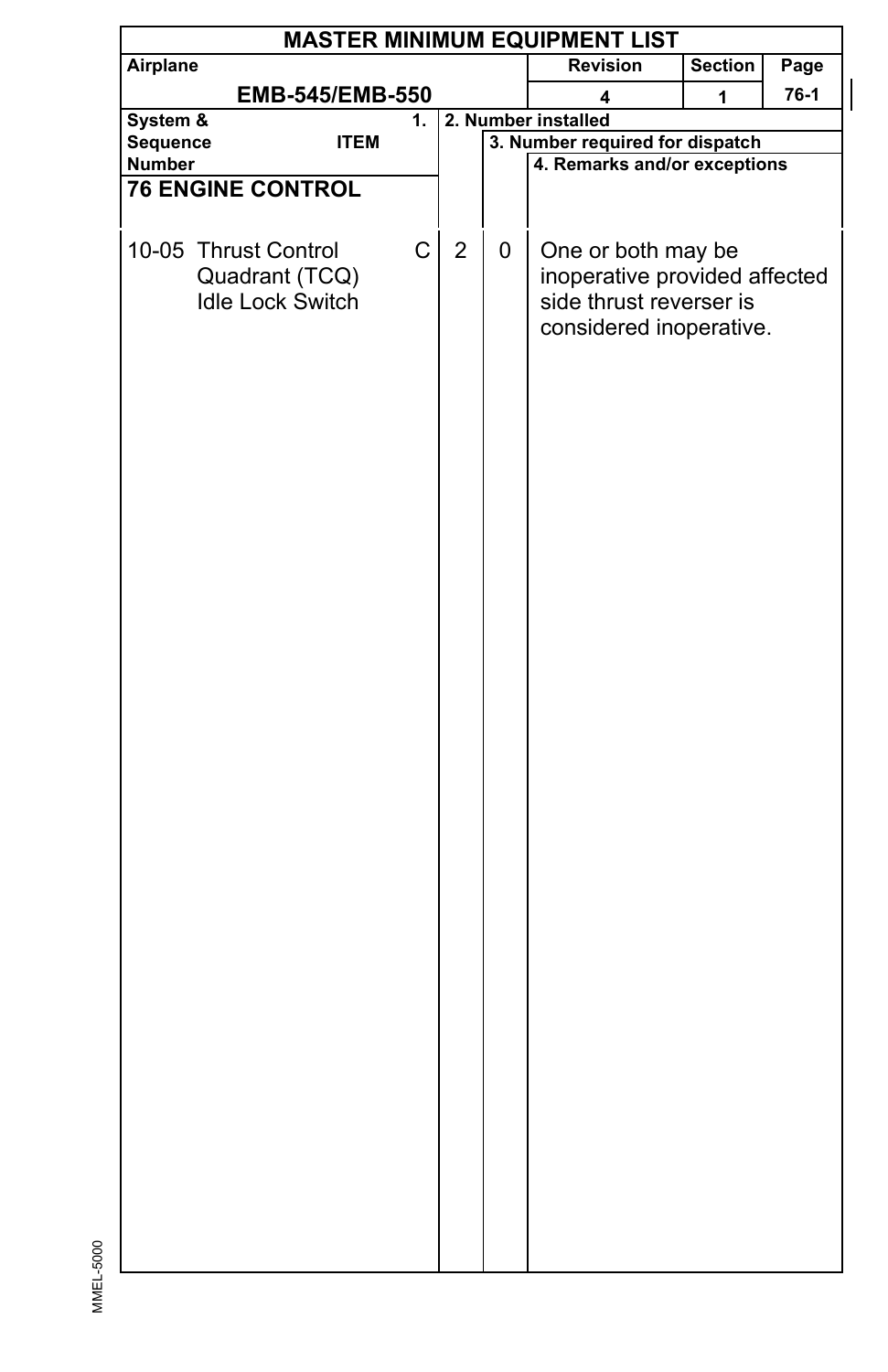| <b>MASTER MINIMUM EQUIPMENT LIST</b> |                             |             |                |              |                                                                                    |                |        |  |  |
|--------------------------------------|-----------------------------|-------------|----------------|--------------|------------------------------------------------------------------------------------|----------------|--------|--|--|
| Airplane                             |                             |             |                |              | <b>Revision</b>                                                                    | <b>Section</b> | Page   |  |  |
|                                      | EMB-545/EMB-550             |             |                |              | 4                                                                                  | 1              | $77-1$ |  |  |
|                                      | System &<br>1.              |             |                |              | 2. Number installed                                                                |                |        |  |  |
| Sequence                             | <b>ITEM</b>                 |             |                |              | 3. Number required for dispatch                                                    |                |        |  |  |
| <b>Number</b>                        |                             |             |                |              | 4. Remarks and/or exceptions                                                       |                |        |  |  |
|                                      | <b>77 ENGINE INDICATING</b> |             |                |              |                                                                                    |                |        |  |  |
|                                      |                             |             |                |              |                                                                                    |                |        |  |  |
|                                      | 31-00 Engine Vibration      | $\mathsf C$ | $\overline{2}$ | $\mathbf{1}$ | One may be inoperative                                                             |                |        |  |  |
|                                      | Indication on EICAS         |             |                |              | provided operations are not<br>conducted in known or<br>forecast icing conditions. |                |        |  |  |
|                                      |                             |             |                |              |                                                                                    |                |        |  |  |
|                                      |                             |             |                |              |                                                                                    |                |        |  |  |
|                                      |                             |             |                |              |                                                                                    |                |        |  |  |
|                                      |                             |             |                |              |                                                                                    |                |        |  |  |
|                                      |                             |             |                |              |                                                                                    |                |        |  |  |
|                                      |                             |             |                |              |                                                                                    |                |        |  |  |
|                                      |                             |             |                |              |                                                                                    |                |        |  |  |
|                                      |                             |             |                |              |                                                                                    |                |        |  |  |
|                                      |                             |             |                |              |                                                                                    |                |        |  |  |
|                                      |                             |             |                |              |                                                                                    |                |        |  |  |
|                                      |                             |             |                |              |                                                                                    |                |        |  |  |
|                                      |                             |             |                |              |                                                                                    |                |        |  |  |
|                                      |                             |             |                |              |                                                                                    |                |        |  |  |
|                                      |                             |             |                |              |                                                                                    |                |        |  |  |
|                                      |                             |             |                |              |                                                                                    |                |        |  |  |
|                                      |                             |             |                |              |                                                                                    |                |        |  |  |
|                                      |                             |             |                |              |                                                                                    |                |        |  |  |
|                                      |                             |             |                |              |                                                                                    |                |        |  |  |
|                                      |                             |             |                |              |                                                                                    |                |        |  |  |
|                                      |                             |             |                |              |                                                                                    |                |        |  |  |
|                                      |                             |             |                |              |                                                                                    |                |        |  |  |
|                                      |                             |             |                |              |                                                                                    |                |        |  |  |
|                                      |                             |             |                |              |                                                                                    |                |        |  |  |
|                                      |                             |             |                |              |                                                                                    |                |        |  |  |
|                                      |                             |             |                |              |                                                                                    |                |        |  |  |
|                                      |                             |             |                |              |                                                                                    |                |        |  |  |
|                                      |                             |             |                |              |                                                                                    |                |        |  |  |
|                                      |                             |             |                |              |                                                                                    |                |        |  |  |
|                                      |                             |             |                |              |                                                                                    |                |        |  |  |
|                                      |                             |             |                |              |                                                                                    |                |        |  |  |
|                                      |                             |             |                |              |                                                                                    |                |        |  |  |
|                                      |                             |             |                |              |                                                                                    |                |        |  |  |
|                                      |                             |             |                |              |                                                                                    |                |        |  |  |
|                                      |                             |             |                |              |                                                                                    |                |        |  |  |
|                                      |                             |             |                |              |                                                                                    |                |        |  |  |
|                                      |                             |             |                |              |                                                                                    |                |        |  |  |
|                                      |                             |             |                |              |                                                                                    |                |        |  |  |
|                                      |                             |             |                |              |                                                                                    |                |        |  |  |
|                                      |                             |             |                |              |                                                                                    |                |        |  |  |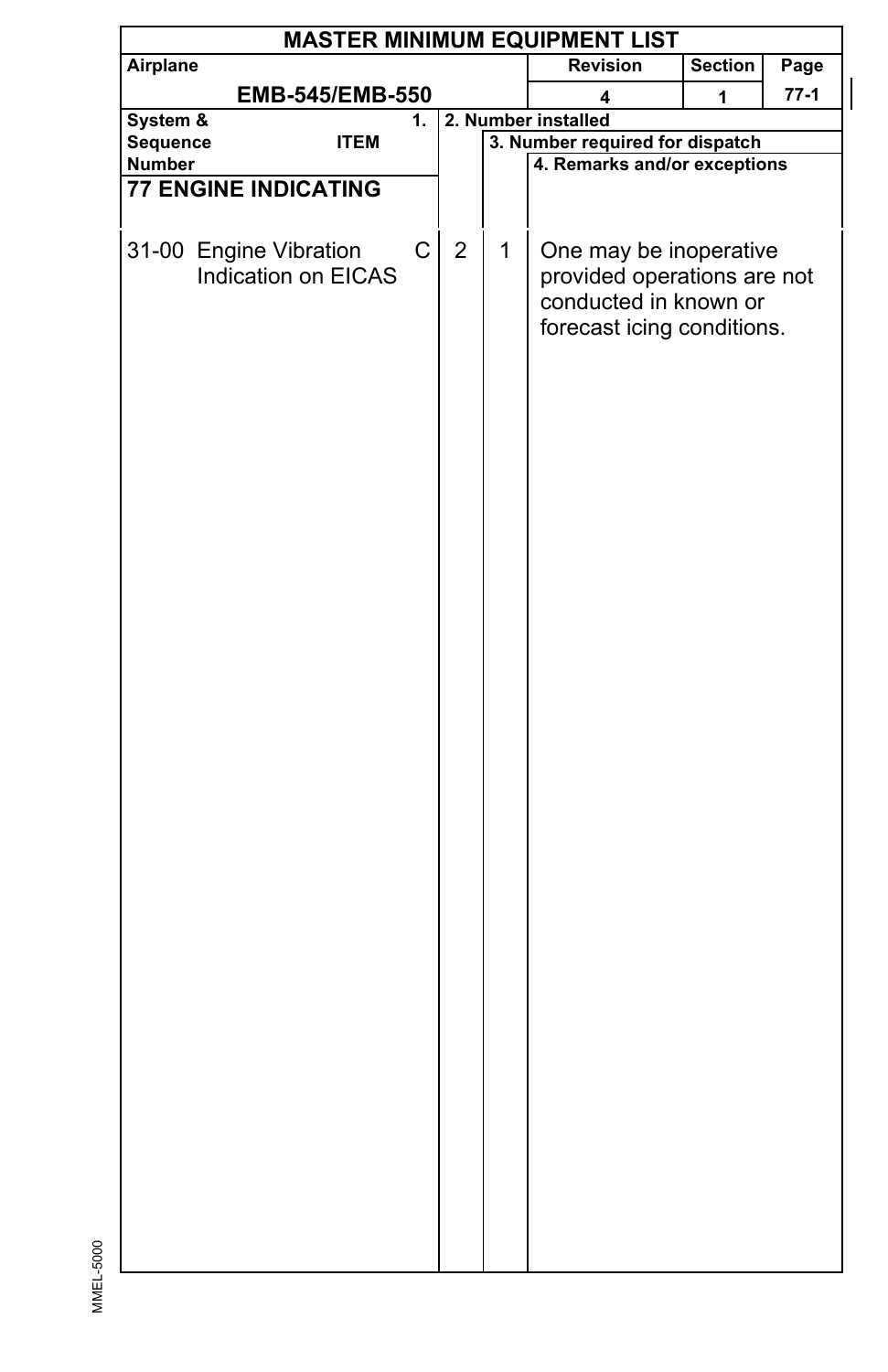| <b>MASTER MINIMUM EQUIPMENT LIST</b> |                                 |             |                |                                 |                                                                                                    |                |        |  |  |
|--------------------------------------|---------------------------------|-------------|----------------|---------------------------------|----------------------------------------------------------------------------------------------------|----------------|--------|--|--|
| Airplane                             |                                 |             |                |                                 | <b>Revision</b>                                                                                    | <b>Section</b> | Page   |  |  |
|                                      | EMB-545/EMB-550                 |             |                |                                 | 4                                                                                                  | 1              | $78-1$ |  |  |
| System &                             |                                 | 1.          |                |                                 | 2. Number installed                                                                                |                |        |  |  |
| Sequence                             |                                 | <b>ITEM</b> |                | 3. Number required for dispatch |                                                                                                    |                |        |  |  |
| Number                               |                                 |             |                | 4. Remarks and/or exceptions    |                                                                                                    |                |        |  |  |
|                                      | <b>78 ENGINE EXHAUST</b>        |             |                |                                 |                                                                                                    |                |        |  |  |
|                                      | 30-00 Thrust Reverser<br>System | C           | $\overline{2}$ | 0                               | (O) (M) One or both may be<br>inoperative provided:                                                |                |        |  |  |
|                                      |                                 |             |                |                                 | a) Affected thrust reverser is<br>locked in the forward thrust<br>position and deactivated,<br>and |                |        |  |  |
|                                      |                                 |             |                |                                 | b) Appropriate procedures<br>and performance penalties<br>are applied.                             |                |        |  |  |
|                                      |                                 |             |                |                                 |                                                                                                    |                |        |  |  |
|                                      |                                 |             |                |                                 |                                                                                                    |                |        |  |  |
|                                      |                                 |             |                |                                 |                                                                                                    |                |        |  |  |
|                                      |                                 |             |                |                                 |                                                                                                    |                |        |  |  |
|                                      |                                 |             |                |                                 |                                                                                                    |                |        |  |  |
|                                      |                                 |             |                |                                 |                                                                                                    |                |        |  |  |
|                                      |                                 |             |                |                                 |                                                                                                    |                |        |  |  |
|                                      |                                 |             |                |                                 |                                                                                                    |                |        |  |  |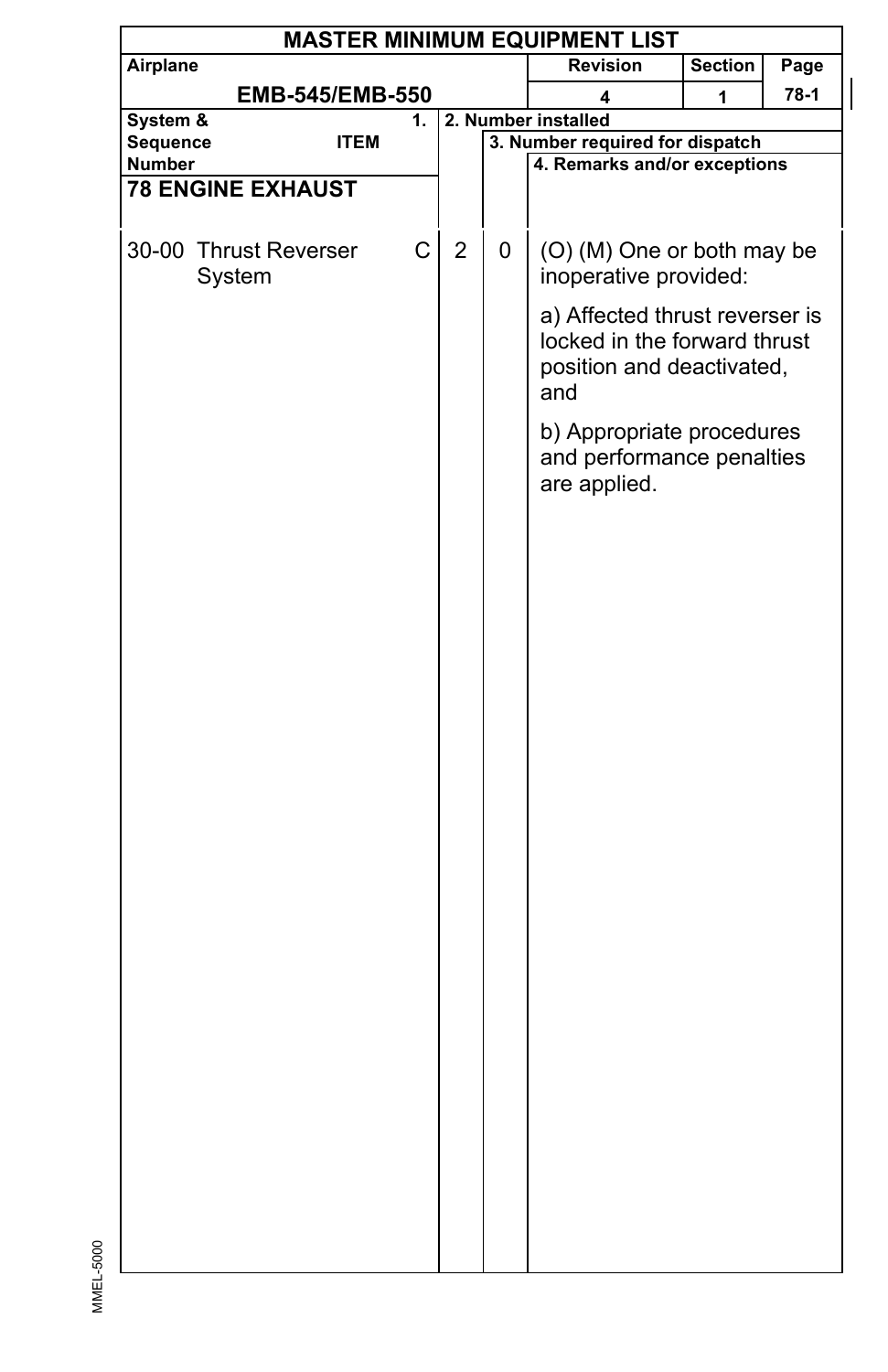|          | <b>MASTER MINIMUM EQUIPMENT LIST</b>                             |              |                |   |                                                                                                                              |                |      |  |  |  |
|----------|------------------------------------------------------------------|--------------|----------------|---|------------------------------------------------------------------------------------------------------------------------------|----------------|------|--|--|--|
| Airplane |                                                                  |              |                |   | <b>Revision</b>                                                                                                              | <b>Section</b> | Page |  |  |  |
|          | <b>EMB-545/EMB-550</b>                                           |              |                |   | 4                                                                                                                            | 1              | 79-1 |  |  |  |
| System & |                                                                  | 1.           |                |   | 2. Number installed                                                                                                          |                |      |  |  |  |
| Sequence | <b>ITEM</b>                                                      |              |                |   | 3. Number required for dispatch                                                                                              |                |      |  |  |  |
| Number   |                                                                  |              |                |   | 4. Remarks and/or exceptions                                                                                                 |                |      |  |  |  |
|          | <b>79 ENGINE OIL</b>                                             |              |                |   |                                                                                                                              |                |      |  |  |  |
|          | 32-00 Engine Remote Oil<br><b>Quantity Indication</b><br>System  | $\mathsf{C}$ | $\overline{2}$ | 0 | (O) May be inoperative<br>provided oil quantity is<br>checked through associated<br>oil sight glasses before each<br>flight. |                |      |  |  |  |
|          | 34-00 Engine Oil<br>Impending Bypass<br><b>Indication System</b> | A            | $\overline{2}$ | 1 | (M) May be inoperative<br>provided:                                                                                          |                |      |  |  |  |
|          |                                                                  |              |                |   | a) Affected oil filter is<br>replaced, and                                                                                   |                |      |  |  |  |
|          |                                                                  |              |                |   | b) Repairs are made within<br>10 flight hours.                                                                               |                |      |  |  |  |
|          |                                                                  |              |                |   |                                                                                                                              |                |      |  |  |  |
|          |                                                                  |              |                |   |                                                                                                                              |                |      |  |  |  |
|          |                                                                  |              |                |   |                                                                                                                              |                |      |  |  |  |
|          |                                                                  |              |                |   |                                                                                                                              |                |      |  |  |  |
|          |                                                                  |              |                |   |                                                                                                                              |                |      |  |  |  |
|          |                                                                  |              |                |   |                                                                                                                              |                |      |  |  |  |
|          |                                                                  |              |                |   |                                                                                                                              |                |      |  |  |  |
|          |                                                                  |              |                |   |                                                                                                                              |                |      |  |  |  |
|          |                                                                  |              |                |   |                                                                                                                              |                |      |  |  |  |
|          |                                                                  |              |                |   |                                                                                                                              |                |      |  |  |  |
|          |                                                                  |              |                |   |                                                                                                                              |                |      |  |  |  |
|          |                                                                  |              |                |   |                                                                                                                              |                |      |  |  |  |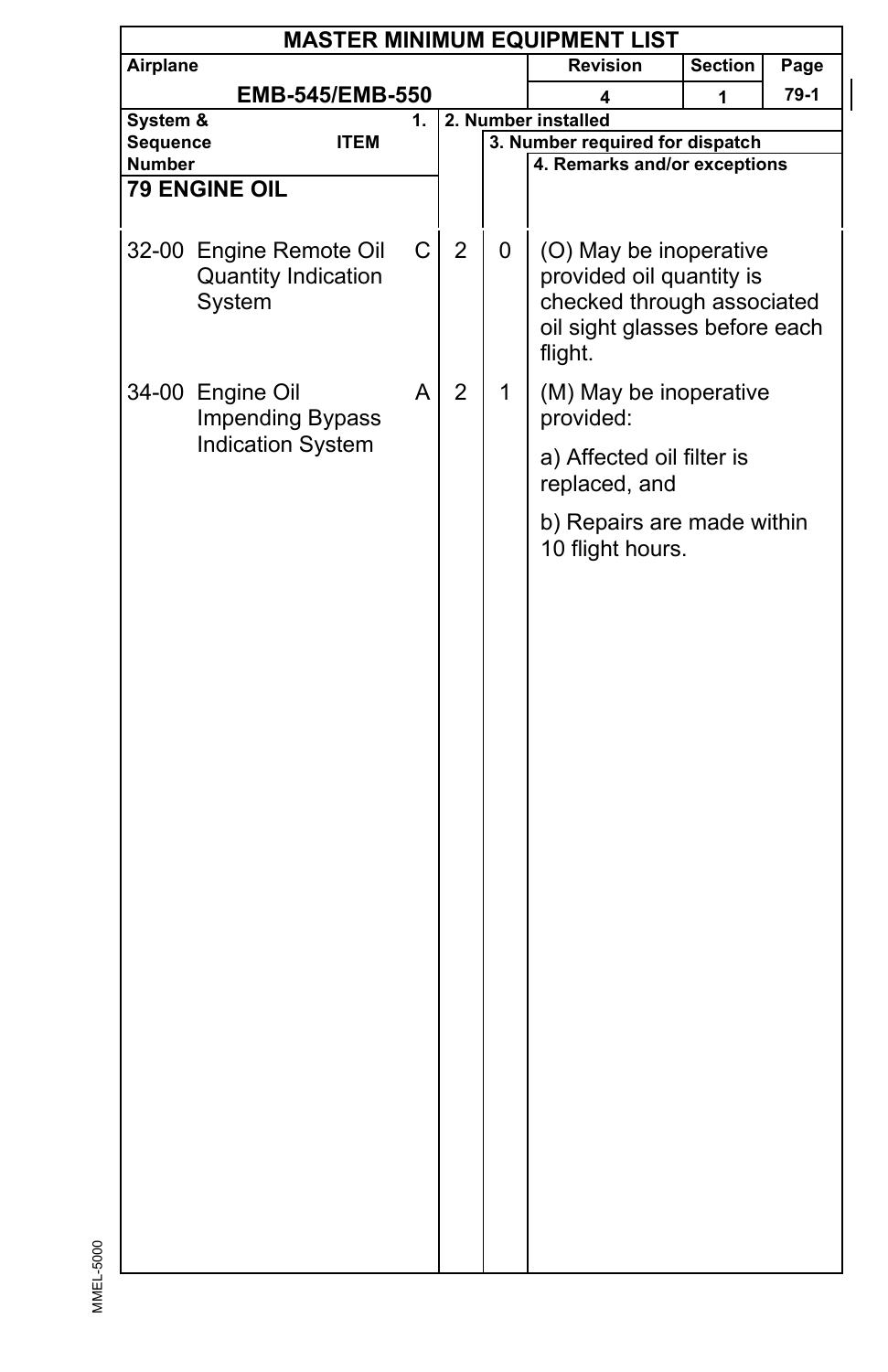|             | <b>MASTER MINIMUM EQUIPMENT LIST</b> |             |                |                                 |                                   |                |          |  |  |
|-------------|--------------------------------------|-------------|----------------|---------------------------------|-----------------------------------|----------------|----------|--|--|
| Airplane    |                                      |             |                |                                 | <b>Revision</b>                   | <b>Section</b> | Page     |  |  |
|             | <b>EMB-545/EMB-550</b>               |             |                |                                 | 4                                 | 1              | $80 - 1$ |  |  |
| System &    |                                      | 1.          |                |                                 | 2. Number installed               |                |          |  |  |
| Sequence    |                                      | <b>ITEM</b> |                | 3. Number required for dispatch |                                   |                |          |  |  |
| Number      |                                      |             |                |                                 | 4. Remarks and/or exceptions      |                |          |  |  |
|             | <b>80 ENGINE STARTING</b>            |             |                |                                 |                                   |                |          |  |  |
|             |                                      |             |                |                                 |                                   |                |          |  |  |
|             | 10-02 Starter Control                | С           | $\overline{2}$ | 1                               | (O) (M) One may be                |                |          |  |  |
| Valve (SCV) |                                      |             |                | inoperative (fail to open)      |                                   |                |          |  |  |
|             |                                      |             |                |                                 | provided manual override          |                |          |  |  |
|             |                                      |             |                |                                 | procedures are used.              |                |          |  |  |
|             |                                      |             |                |                                 |                                   |                |          |  |  |
|             |                                      |             |                |                                 | <b>NOTE:</b> Assisted airstart is |                |          |  |  |
|             |                                      |             |                |                                 | not available. See AFM for        |                |          |  |  |
|             |                                      |             |                |                                 | Windmilling air start on          |                |          |  |  |
|             |                                      |             |                |                                 | affected engine, if required.     |                |          |  |  |
|             |                                      |             |                |                                 |                                   |                |          |  |  |
|             |                                      |             |                |                                 |                                   |                |          |  |  |
|             |                                      |             |                |                                 |                                   |                |          |  |  |
|             |                                      |             |                |                                 |                                   |                |          |  |  |
|             |                                      |             |                |                                 |                                   |                |          |  |  |
|             |                                      |             |                |                                 |                                   |                |          |  |  |
|             |                                      |             |                |                                 |                                   |                |          |  |  |
|             |                                      |             |                |                                 |                                   |                |          |  |  |
|             |                                      |             |                |                                 |                                   |                |          |  |  |
|             |                                      |             |                |                                 |                                   |                |          |  |  |
|             |                                      |             |                |                                 |                                   |                |          |  |  |
|             |                                      |             |                |                                 |                                   |                |          |  |  |
|             |                                      |             |                |                                 |                                   |                |          |  |  |
|             |                                      |             |                |                                 |                                   |                |          |  |  |
|             |                                      |             |                |                                 |                                   |                |          |  |  |
|             |                                      |             |                |                                 |                                   |                |          |  |  |
|             |                                      |             |                |                                 |                                   |                |          |  |  |
|             |                                      |             |                |                                 |                                   |                |          |  |  |
|             |                                      |             |                |                                 |                                   |                |          |  |  |
|             |                                      |             |                |                                 |                                   |                |          |  |  |
|             |                                      |             |                |                                 |                                   |                |          |  |  |
|             |                                      |             |                |                                 |                                   |                |          |  |  |
|             |                                      |             |                |                                 |                                   |                |          |  |  |
|             |                                      |             |                |                                 |                                   |                |          |  |  |
|             |                                      |             |                |                                 |                                   |                |          |  |  |
|             |                                      |             |                |                                 |                                   |                |          |  |  |
|             |                                      |             |                |                                 |                                   |                |          |  |  |
|             |                                      |             |                |                                 |                                   |                |          |  |  |
|             |                                      |             |                |                                 |                                   |                |          |  |  |
|             |                                      |             |                |                                 |                                   |                |          |  |  |
|             |                                      |             |                |                                 |                                   |                |          |  |  |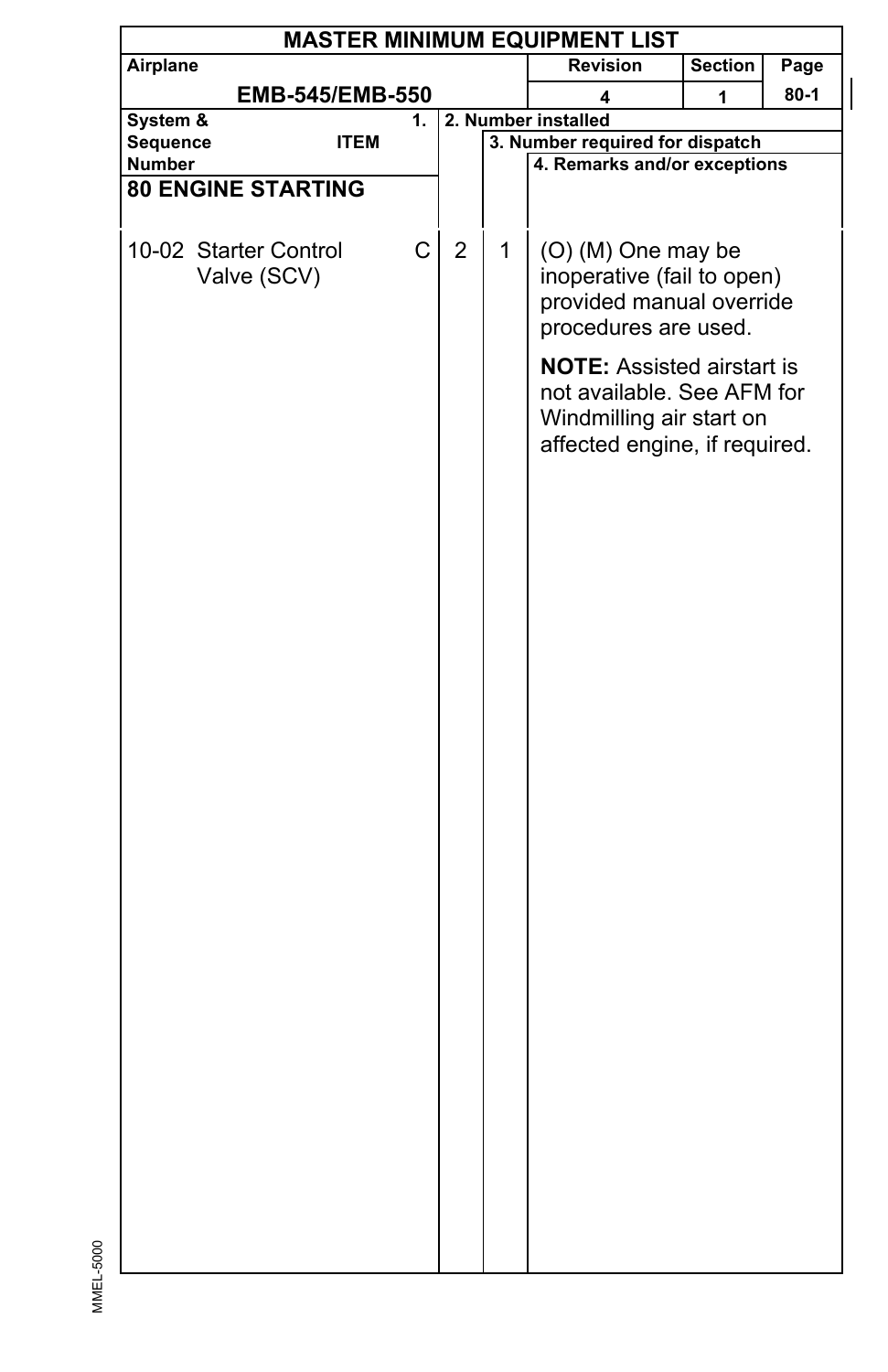



**MASTER MINIMUM EQUIPMENT LIST**

# SECTION 2

# **MESSAGE – ORIENTED MMEL ITEMS**

MMEL-5000 MMEL-5000

ANAC APPROVED **COV-2** 

REVISION 4 Page 1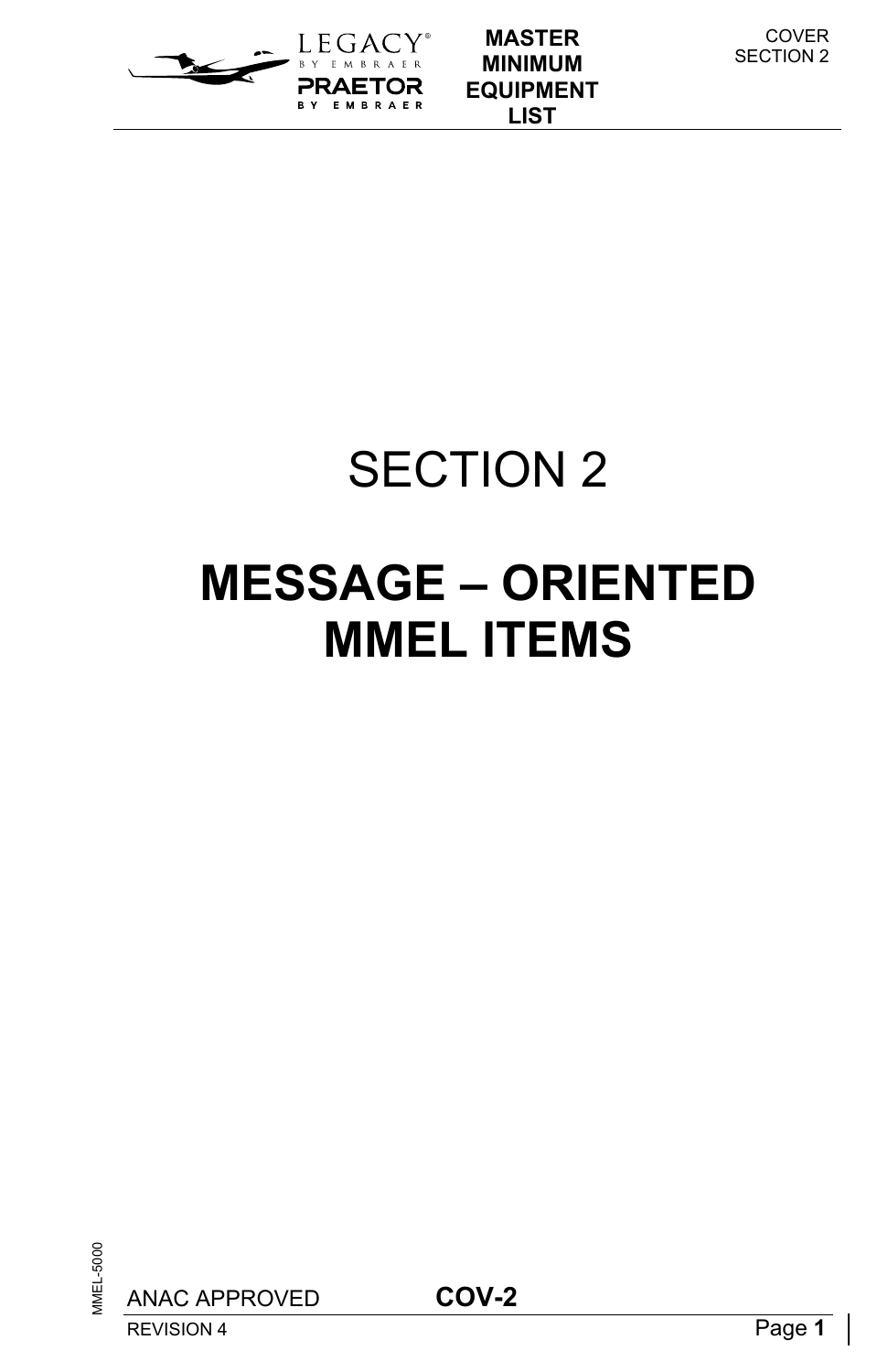

### **MASTER MINIMUM EQUIPMENT LIST**

## **TABLE OF CONTENTS**

| <b>MSG LEVEL</b> | <b>MESSAGE</b>           | <b>PAGE</b> |
|------------------|--------------------------|-------------|
| CAU              | CAUTION MessagesCAU-2-1  |             |
| ADV              | ADVISORY MessagesADV-2-1 |             |
| <b>STA</b>       | STATUS MessagesSTA-2-1   |             |

ANAC APPROVED **TOC-2** 

REVISION 4 Page 1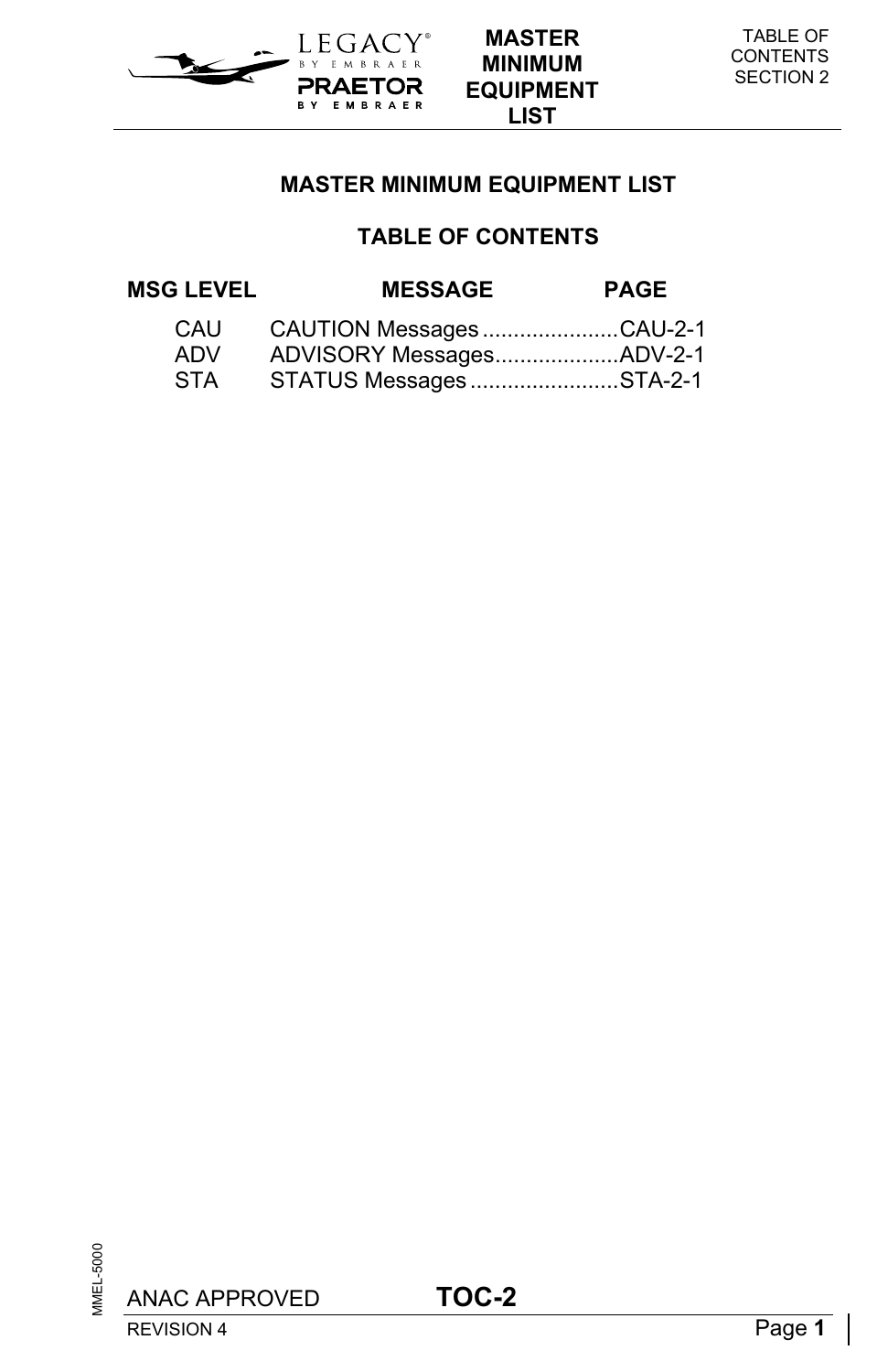

**MASTER** 

### **DEFINITIONS – SECTION 2 (Message-Oriented)**

The following definitions replace or complement the Definitions stated in Section 1.

**1)** Failure Definitions.

Failures are divided into WARNING, CAUTION, ADVISORY and STATUS messages and are shown alphabetically.

- **a)** "Failure Indication" (Column 1) is the message displayed to flight crew on EICAS.
- **b)** Repair interval is also on Column 1.
- **c)** "Remarks or Exceptions" (Column 2) in this column includes a statement either prohibiting or permitting operation with a specific message displayed, provisos (conditions and limitations) for such operation, and appropriate notes.
- **d)** A vertical bar (change bar) in the margin indicates a change, addition or deletion in the adjacent text for the current revision of that page only. The change bar is dropped at the next revision of that page.
- **2)** Same definition stated in Section 1 is applicable.
- **3)** Same definition stated in Section 1 is applicable.
- **4)** Same definition stated in Section 1 is applicable.
- **5)** Not applicable to Section 2.
- **6)** Same definition stated in Section 1 is applicable.
- **7)** Same definition stated in Section 1 is applicable.
- **8)** Same definition stated in Section 1 is applicable.
- **9)** Same definition stated in Section 1 is applicable.
- **10)** Same definition stated in Section 1 is applicable.
- **11)** Same definition stated in Section 1 is applicable.
- **12)** Same definition stated in Section 1 is applicable.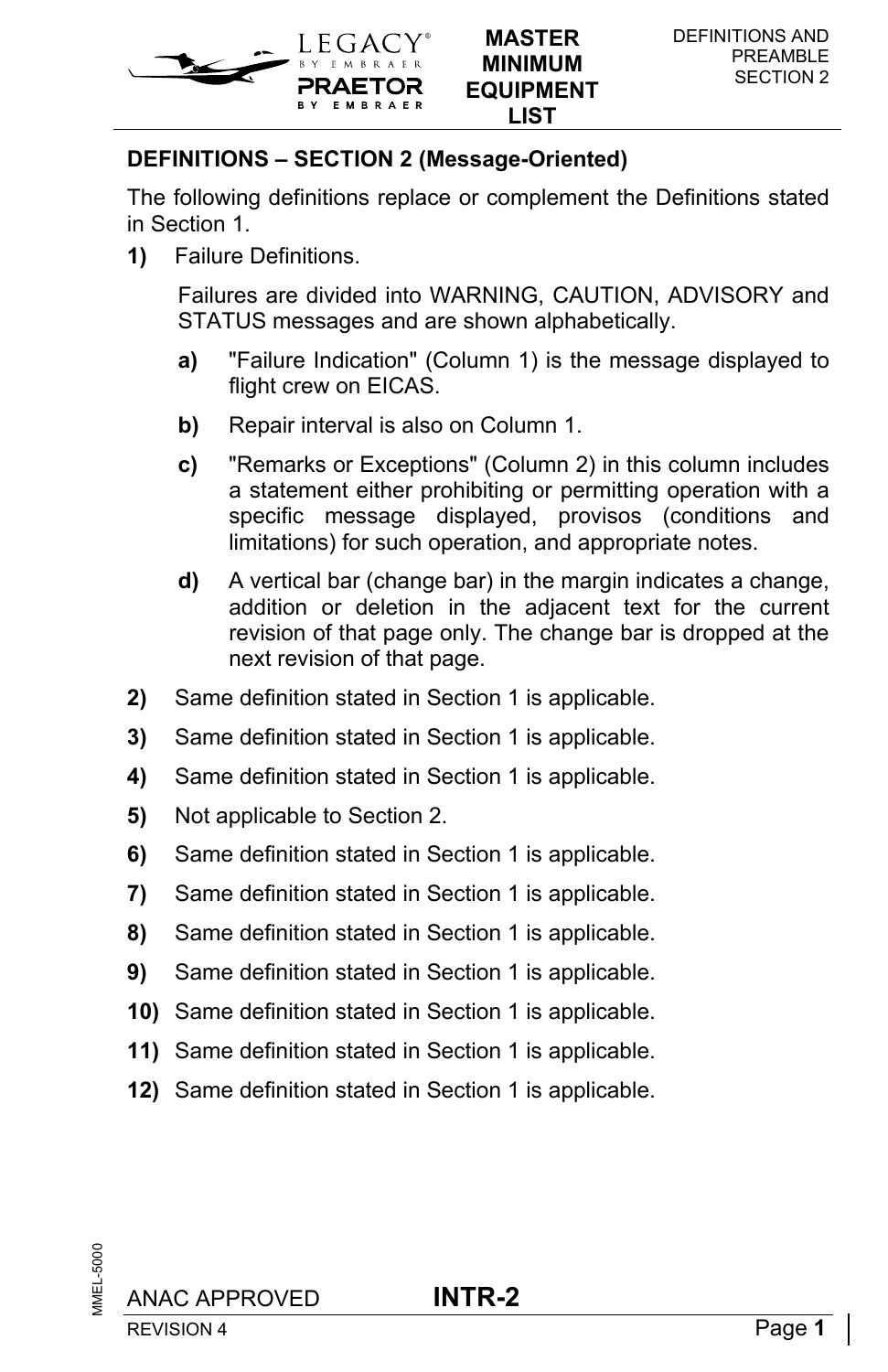

|     | LIJ I                                              |  |
|-----|----------------------------------------------------|--|
| 13) | Same definition stated in Section 1 is applicable. |  |
| 14) | Same definition stated in Section 1 is applicable. |  |
| 15) | Same definition stated in Section 1 is applicable. |  |
| 16) | Same definition stated in Section 1 is applicable. |  |
| 17) | Same definition stated in Section 1 is applicable. |  |
| 18) | Same definition stated in Section 1 is applicable. |  |
| 19) | Same definition stated in Section 1 is applicable. |  |
| 20) | Same definition stated in Section 1 is applicable. |  |
| 21) | Same definition stated in Section 1 is applicable. |  |
| 22) | Same definition stated in Section 1 is applicable. |  |
| 23) | Same definition stated in Section 1 is applicable. |  |
| 24) | Same definition stated in Section 1 is applicable. |  |
| 25) | Not applicable to Section 2.                       |  |
| 26) | Same definition stated in Section 1 is applicable. |  |
| 27) | Same definition stated in Section 1 is applicable. |  |
| 28) | Same definition stated in Section 1 is applicable. |  |
| 29) | Same definition stated in Section 1 is applicable. |  |
| 30) | Same definition stated in Section 1 is applicable. |  |
| 31) | Same definition stated in Section 1 is applicable. |  |
| 32) | Same definition stated in Section 1 is applicable. |  |
|     |                                                    |  |

 $\overline{\phantom{a}}$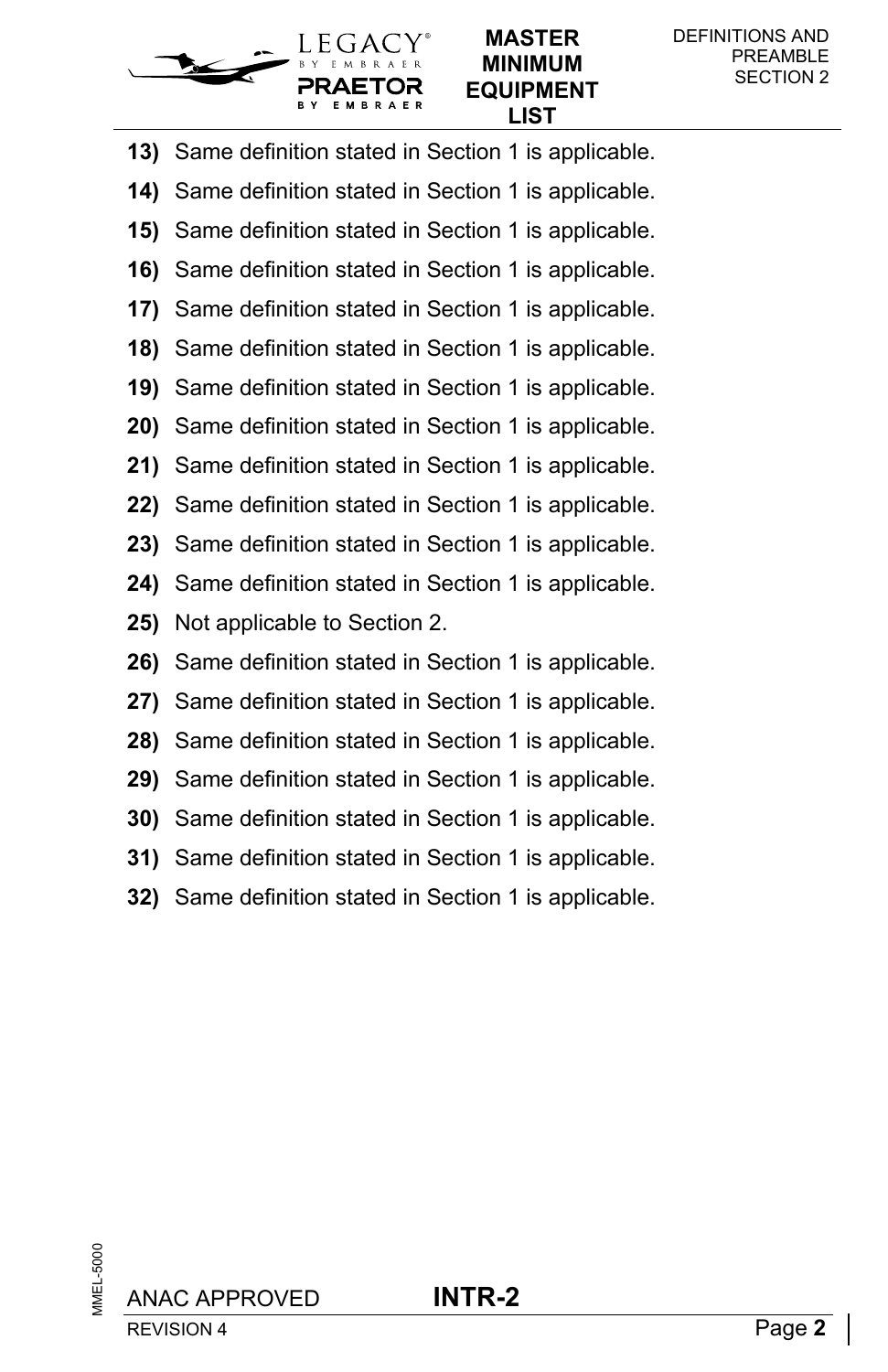

LEGACY **PRAETOR** 

The following statements complement the Preamble of Section 1, which remains valid for MMEL/MEL usage.

**MASTER MINIMUM EQUIPMENT** 

Based on FAA Policy Letter 119, the MMEL item may grant relief for a failure indication (a message on EICAS) rather than a failed equipment, in which case the determination of whether or not the airplane can be dispatched in accordance with MMEL will be based on this failure indication.

No failure isolation procedures are required to be carried out by maintenance personnel for such MMEL items ("message-oriented" MMEL items) to determine the failed equipment.

Such relief is granted based on the fact that justification supporting those MMEL candidates considers all potential failures triggering those failure indications and it is shown that the provisos of those MMEL items ensure safe operation of airplane with any one/combination of those failure(s) present.

Such failures include:

- loss of redundancy within the system/component,
- loss of system function,
- failure of a single system/component,
- failure of multiple components.

Failure indications combinations is not supported. Therefore, except when indicated, only one failure indication is allowed to be displayed on EICAS in order to grant relief.

Combination of one Failure Indication (Section 2) with inoperative items (Section 1) is not considered. As for inoperative items combinations (Section 1), it is operators responsibility for exercising the necessary operational control to ensure that an acceptable level of safety is maintained. When such combinations are made, the interrelationships between those failures indications and items and the effect on airplane operation and crew workload should be considered.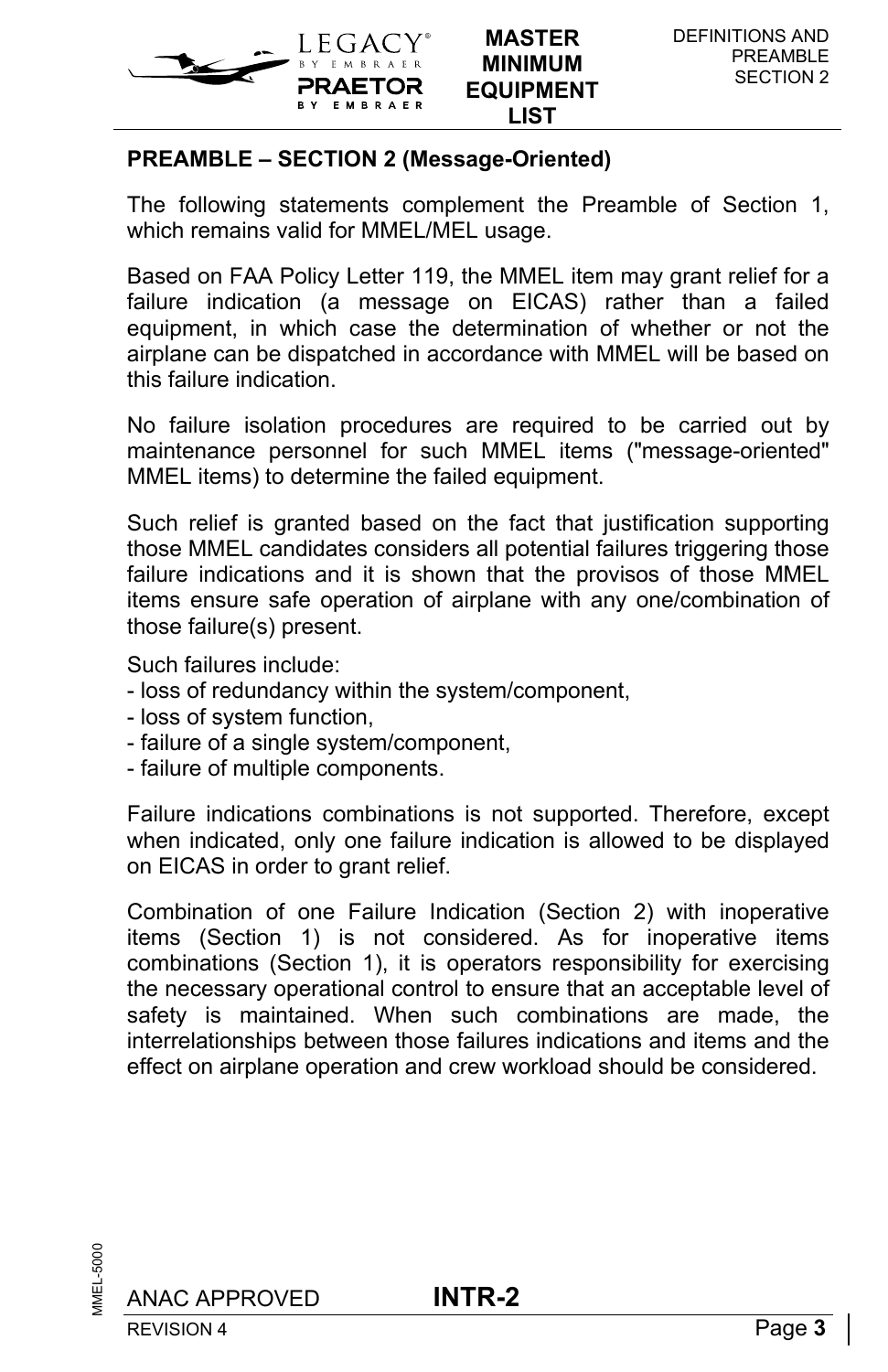#### EICAS messages Dispatch Policy

L E G AC Y® **MBRAER** PRAETOR **EMBRAER** 

To grant the dispatch related to WARNING, CAUTION, ADVISORY and STATUS CAS messages that indicate that a system is in an abnormal status, degraded, faulted, failed or inhibited, the Fault Isolation Manual (FIM) shall be used for proper troubleshooting of the associated messages. MMEL Section 1 should then be referred to establish dispatchability status.

**MASTER MINIMUM EQUIPMENT LIST**

Alternatively, and **only** for messages listed on this Section 2, the dispatch may be granted without troubleshooting according to applicable provisos (Remarks or Exceptions).

MMEL is not the applicable document to be used for CAS messages that indicate a system condition that is normally mitigated by applicable crew procedures (e.g. armed, configuration disagreement, not on auto position, not installed).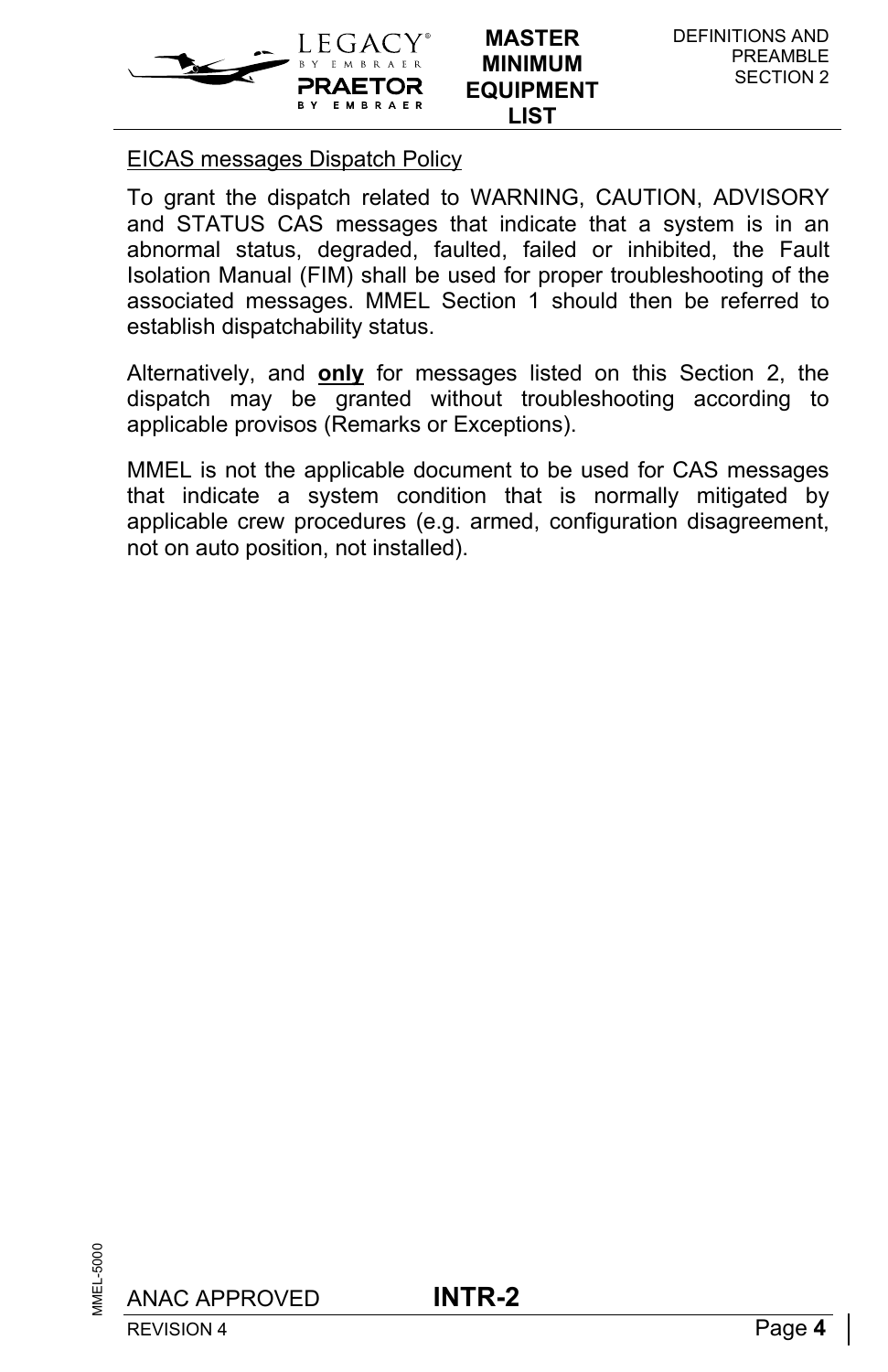| <b>MASTER MINIMUM EQUIPMENT LIST</b>                 |    |                                                                                                        |                                                                   |      |       |  |  |
|------------------------------------------------------|----|--------------------------------------------------------------------------------------------------------|-------------------------------------------------------------------|------|-------|--|--|
| Airplane                                             |    | <b>Revision</b>                                                                                        | <b>Section</b>                                                    | Page |       |  |  |
| <b>EMB-545/EMB-550</b>                               |    |                                                                                                        | 4                                                                 | 2    | CAU-1 |  |  |
| <b>1. FAILURE INDICATION</b>                         |    |                                                                                                        | <b>2. REMARKS OR EXCEPTIONS</b>                                   |      |       |  |  |
|                                                      |    |                                                                                                        |                                                                   |      |       |  |  |
| APU FIRE DET FAIL<br><b>Caution Message</b>          | C. | Airplane may be dispatched provided<br>APU is not used.                                                |                                                                   |      |       |  |  |
| (EMB-545 and EMB-550<br>Post-Mod.<br>SB 550-78-0001) |    |                                                                                                        |                                                                   |      |       |  |  |
| APU FIREXBTL B FAIL<br><b>Caution Message</b>        | C  |                                                                                                        | Airplane may be dispatched provided:                              |      |       |  |  |
|                                                      |    |                                                                                                        | a) APU is not used, and                                           |      |       |  |  |
| (EMB-545 and EMB-550<br>Post-Mod.<br>SB 550-78-0001) |    | b) ENG 1 FIREXBTL B FAIL and<br>ENG 2 FIREXBTL B FAIL caution<br>messages are not displayed.           |                                                                   |      |       |  |  |
| <b>AUTOBRAKE FAIL</b><br><b>Caution Message</b>      | C  | (O) Airplane may be dispatched<br>provided:                                                            |                                                                   |      |       |  |  |
| (EMB-545 and EMB-550<br>Pre-Mod.<br>SB 550-42-0006)  |    | a) AUTO BRAKE knob remains<br>selected OFF, and                                                        |                                                                   |      |       |  |  |
|                                                      |    | b) Alternate procedures are<br>established and used.                                                   |                                                                   |      |       |  |  |
| <b>CARGO FIREX FAIL</b><br><b>Caution Message</b>    | C. | (M) Airplane may be dispatched<br>provided:                                                            |                                                                   |      |       |  |  |
|                                                      |    | a) The aft cargo compartment<br>remains empty or not loaded with<br>combustible or flammable material, |                                                                   |      |       |  |  |
|                                                      |    |                                                                                                        | b) Cargo heating system is<br>deactivated, if installed,          |      |       |  |  |
|                                                      |    |                                                                                                        | c) AVNX DMC A (B) FAIL caution<br>messages are not displayed, and |      |       |  |  |
|                                                      |    | for no damage.                                                                                         | d) Cargo compartment is inspected                                 |      |       |  |  |
|                                                      |    |                                                                                                        |                                                                   |      |       |  |  |
|                                                      |    |                                                                                                        |                                                                   |      |       |  |  |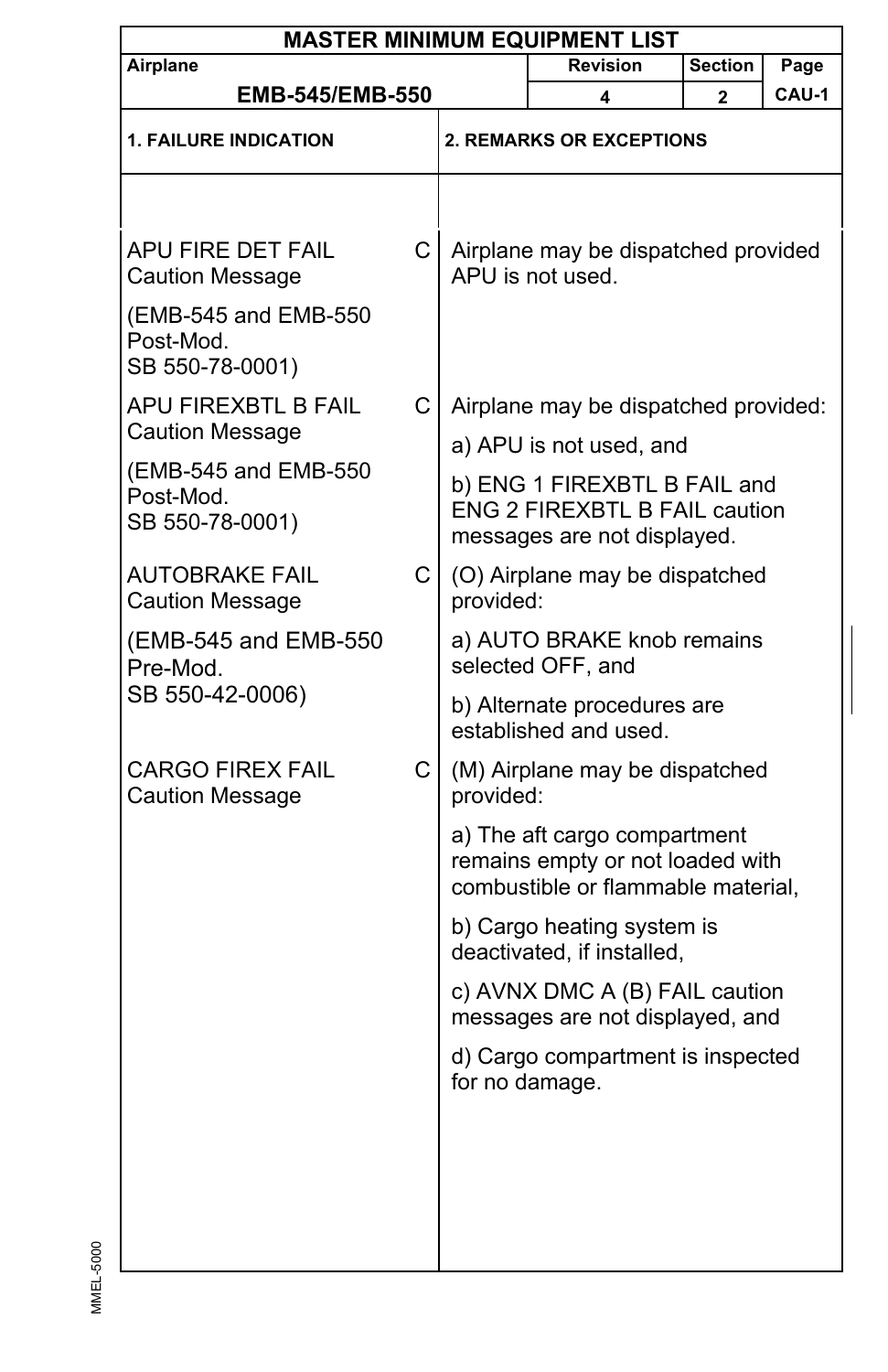| <b>MASTER MINIMUM EQUIPMENT LIST</b> |                                                                   |                                                                                                                                                       |                |       |  |  |  |
|--------------------------------------|-------------------------------------------------------------------|-------------------------------------------------------------------------------------------------------------------------------------------------------|----------------|-------|--|--|--|
| Airplane                             |                                                                   | <b>Revision</b>                                                                                                                                       | <b>Section</b> | Page  |  |  |  |
| <b>EMB-545/EMB-550</b>               |                                                                   | 4                                                                                                                                                     | 2              | CAU-2 |  |  |  |
| <b>1. FAILURE INDICATION</b>         |                                                                   | <b>2. REMARKS OR EXCEPTIONS</b>                                                                                                                       |                |       |  |  |  |
| <b>CARGO SMK DET FAIL</b>            | C                                                                 | (M) Airplane may be dispatched<br>provided:<br>a) The aft cargo compartment<br>remains empty or not loaded with<br>combustible or flammable material, |                |       |  |  |  |
| <b>Caution Message</b>               |                                                                   |                                                                                                                                                       |                |       |  |  |  |
|                                      | b) Cargo heating system is<br>deactivated, if installed,          |                                                                                                                                                       |                |       |  |  |  |
|                                      | c) AVNX DMC A (B) FAIL caution<br>messages are not displayed, and |                                                                                                                                                       |                |       |  |  |  |
|                                      |                                                                   | d) ELEC SDU FAIL advisory<br>message is not displayed.                                                                                                |                |       |  |  |  |
| STWG INT SMK DET FAIL                | C                                                                 | Airplane may be dispatched provided:                                                                                                                  |                |       |  |  |  |
| <b>Caution Message</b>               |                                                                   | a) The internal stowage compartment<br>remains empty or not loaded with<br>combustible or flammable material,                                         |                |       |  |  |  |
|                                      |                                                                   | b) AVNX DMC A (B) FAIL caution<br>messages are not displayed, and                                                                                     |                |       |  |  |  |
|                                      |                                                                   | c) ELEC SDU FAIL advisory message                                                                                                                     |                |       |  |  |  |
|                                      |                                                                   |                                                                                                                                                       |                |       |  |  |  |
|                                      |                                                                   |                                                                                                                                                       |                |       |  |  |  |
|                                      |                                                                   |                                                                                                                                                       |                |       |  |  |  |
|                                      |                                                                   |                                                                                                                                                       |                |       |  |  |  |
|                                      |                                                                   |                                                                                                                                                       |                |       |  |  |  |
|                                      |                                                                   |                                                                                                                                                       |                |       |  |  |  |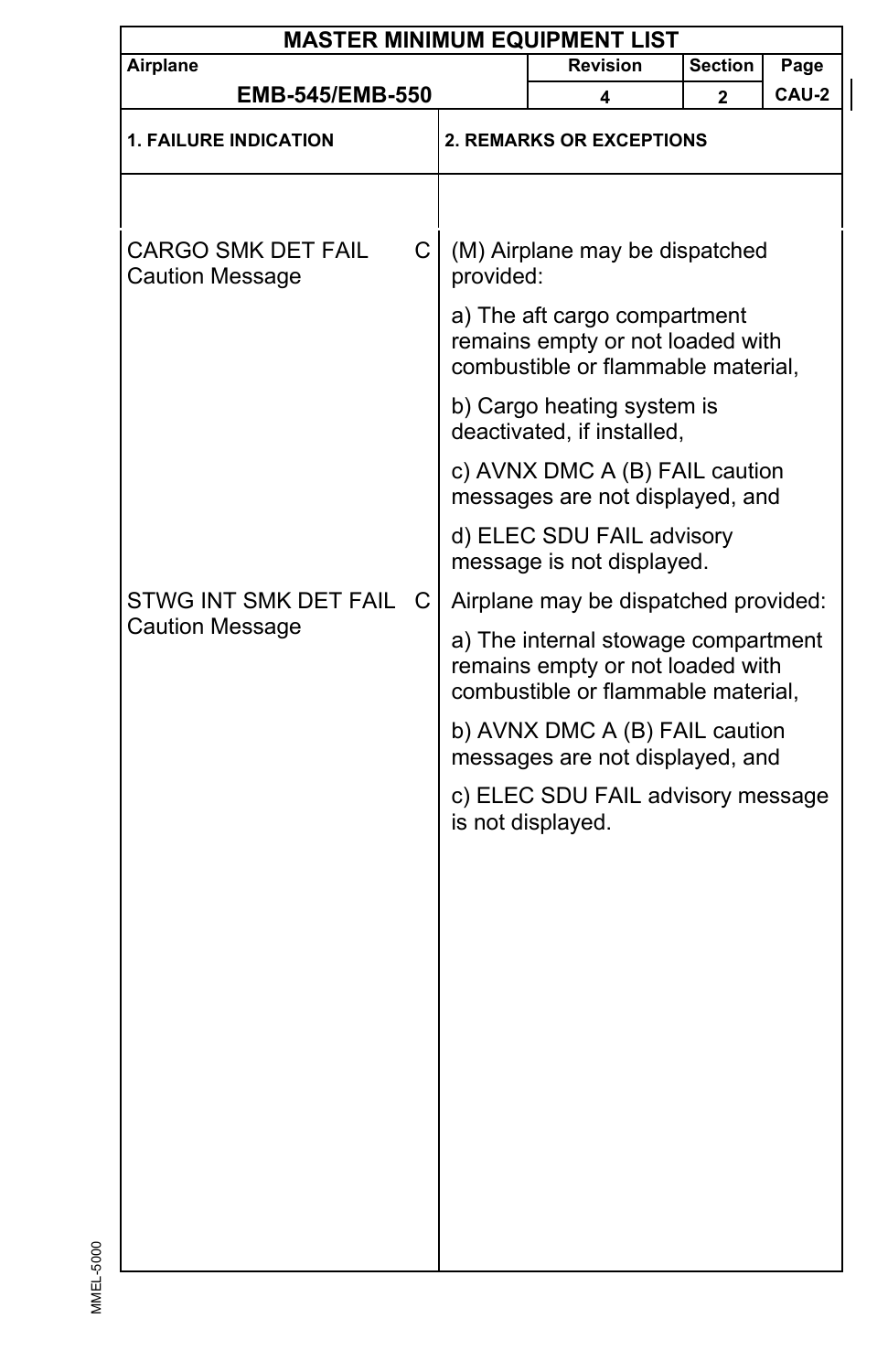| <b>MASTER MINIMUM EQUIPMENT LIST</b>                          |   |                                                                                                                            |                                                                   |                |       |  |
|---------------------------------------------------------------|---|----------------------------------------------------------------------------------------------------------------------------|-------------------------------------------------------------------|----------------|-------|--|
| Airplane                                                      |   |                                                                                                                            | <b>Revision</b>                                                   | <b>Section</b> | Page  |  |
| <b>EMB-545/EMB-550</b>                                        |   |                                                                                                                            | 5                                                                 | 2              | ADV-1 |  |
| <b>1. FAILURE INDICATION</b>                                  |   | <b>2. REMARKS OR EXCEPTIONS</b>                                                                                            |                                                                   |                |       |  |
|                                                               |   |                                                                                                                            |                                                                   |                |       |  |
| <b>AUTOBRAKE FAIL</b><br><b>Advisory Message</b>              | С | (O) Airplane may be dispatched<br>provided:                                                                                |                                                                   |                |       |  |
| (EMB-545 and EMB-550<br>Post-Mod.<br>SB 550-42-0006)          |   | a) AUTO BRAKE knob remains<br>selected OFF, and                                                                            |                                                                   |                |       |  |
|                                                               |   | b) Alternate procedures are<br>established and used.                                                                       |                                                                   |                |       |  |
| CARGO SMK DET FAULT<br><b>Advisory Message</b>                | С |                                                                                                                            |                                                                   |                |       |  |
| ENG 1 (2) FADEC FAULT<br><b>Advisory Message</b>              | A | Airplane may be dispatched with<br>message on one or both engines<br>provided repairs are made within<br>125 flight hours. |                                                                   |                |       |  |
|                                                               |   | <b>NOTE:</b> Advisory message ENG 1 (2)<br>SHORT DISPATCH for associated<br>engine will show.                              |                                                                   |                |       |  |
| ENG 1 (2) LO MARGIN<br><b>Advisory Message</b>                | A | provided:                                                                                                                  | Airplane may be dispatched with<br>message on one or both engines |                |       |  |
|                                                               |   | a) ENG 1 (2) EXCEEDANCE advisory<br>messages are not displayed, and                                                        |                                                                   |                |       |  |
|                                                               |   | b) Repairs are made within 200 flight<br>hours.                                                                            |                                                                   |                |       |  |
| ENG 1 (2) SHORT<br><b>DISPATCH</b><br><b>Advisory Message</b> | A | Airplane may be dispatched with<br>message on one or both engines<br>provided repairs are made within<br>125 flight hours, |                                                                   |                |       |  |
| <b>FLTCTRL FAULT</b>                                          |   |                                                                                                                            | Airplane may be dispatched provided:                              |                |       |  |
| <b>Advisory Message</b>                                       |   | a) Steep approach operation is not<br>required for the intended route, and                                                 |                                                                   |                |       |  |
|                                                               |   |                                                                                                                            | b) AVNX DMC A (B) FAIL caution<br>messages are not displayed.     |                |       |  |
|                                                               |   |                                                                                                                            |                                                                   |                |       |  |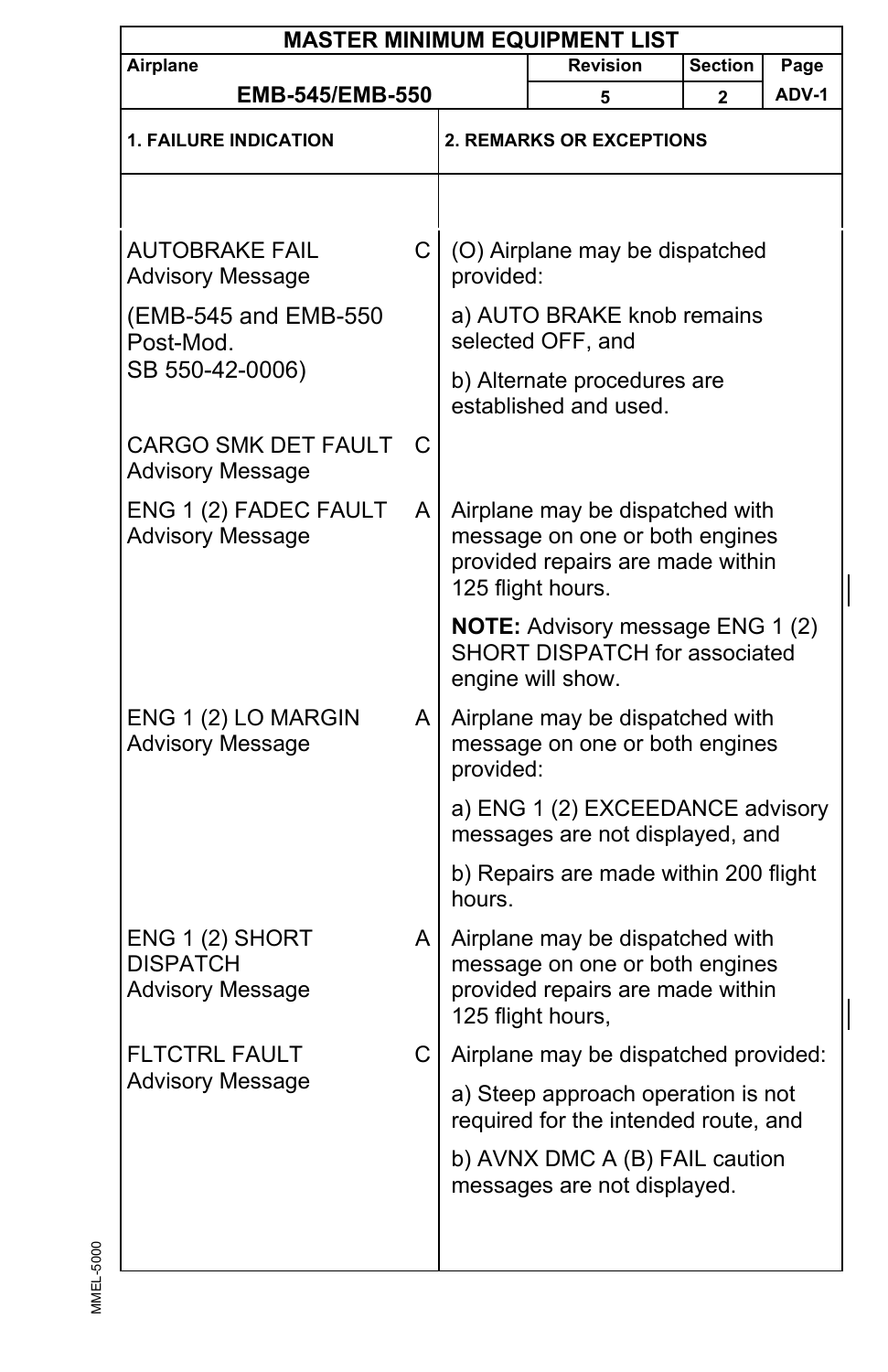| <b>MASTER MINIMUM EQUIPMENT LIST</b>         |   |                                                                                                      |                                                                          |                |       |  |  |
|----------------------------------------------|---|------------------------------------------------------------------------------------------------------|--------------------------------------------------------------------------|----------------|-------|--|--|
| Airplane                                     |   |                                                                                                      | Revision                                                                 | <b>Section</b> | Page  |  |  |
| <b>EMB-545/EMB-550</b>                       |   |                                                                                                      | 4                                                                        | 2              | ADV-2 |  |  |
| <b>1. FAILURE INDICATION</b>                 |   |                                                                                                      | <b>2. REMARKS OR EXCEPTIONS</b>                                          |                |       |  |  |
|                                              |   |                                                                                                      |                                                                          |                |       |  |  |
| <b>LAV SMK DET FAIL</b>                      |   | Airplane may be dispatched provided:                                                                 |                                                                          |                |       |  |  |
| <b>Advisory Message</b>                      |   | a) AVNX DMC A (B) FAIL caution<br>messages are not displayed, and                                    |                                                                          |                |       |  |  |
|                                              |   | b) ELEC SDU FAIL advisory<br>message is not displayed.                                               |                                                                          |                |       |  |  |
| LG-HYD MAINT REQD<br><b>Advisory Message</b> |   |                                                                                                      |                                                                          |                |       |  |  |
| (Pre-Mod.<br>SB 550-032-0008)                | A | (O) Airplane may be dispatched<br>provided:                                                          |                                                                          |                |       |  |  |
|                                              |   | a) PTU is checked for correct<br>operation before each flight,                                       |                                                                          |                |       |  |  |
|                                              |   | b) Takeoff is limited to pressure<br>altitude of 2000 ft and temperature of<br>ISA+15°C maximum, and |                                                                          |                |       |  |  |
|                                              |   | day.                                                                                                 | c) Repairs are made within one flight                                    |                |       |  |  |
| (Post-Mod.<br>SB 550-032-0008)               | A | Airplane may be dispatched provided<br>repairs are made within 10 flight days.                       |                                                                          |                |       |  |  |
| <b>PACK FAULT</b><br><b>Advisory Message</b> | C |                                                                                                      | Airplane may be dispatched provided<br>Pack Back-Up system is operative. |                |       |  |  |
|                                              |   |                                                                                                      |                                                                          |                |       |  |  |
|                                              |   |                                                                                                      |                                                                          |                |       |  |  |